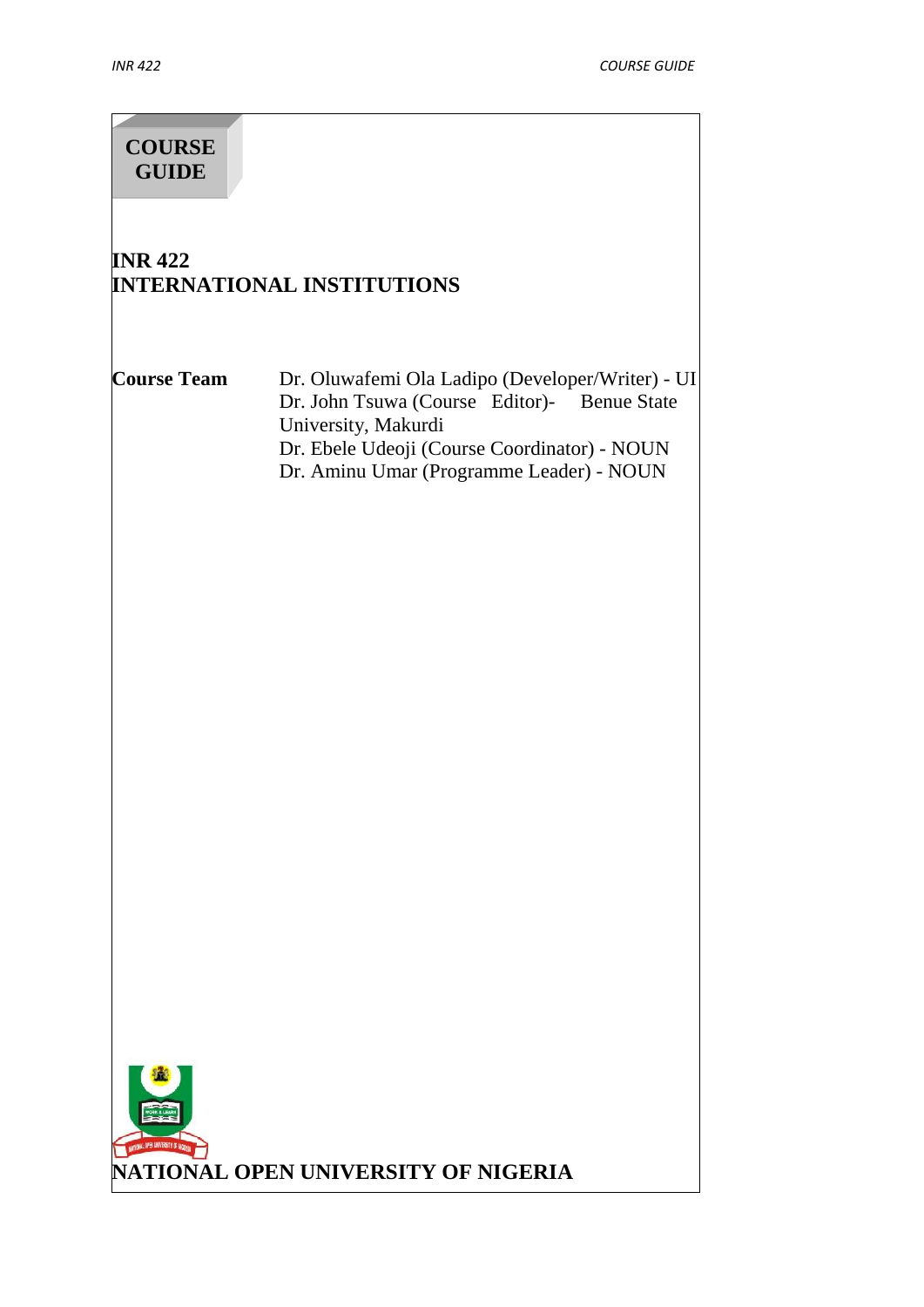© 2020 by NOUN Press National Open University of Nigeria **Headquarters** University Village Plot 91, Cadastral Zone Nnamdi Azikiwe Expressway Jabi, Abuja

Lagos Office 14/16 Ahmadu Bello Way Victoria Island, Lagos

e-mail: centralinfo@nou.edu.ng URL: www.nou.edu.ng

All rights reserved. No part of this book may be reproduced, in any form or by any means, without permission in writing from the publisher.

Printed 2020

ISBN: 978-978-970-141-4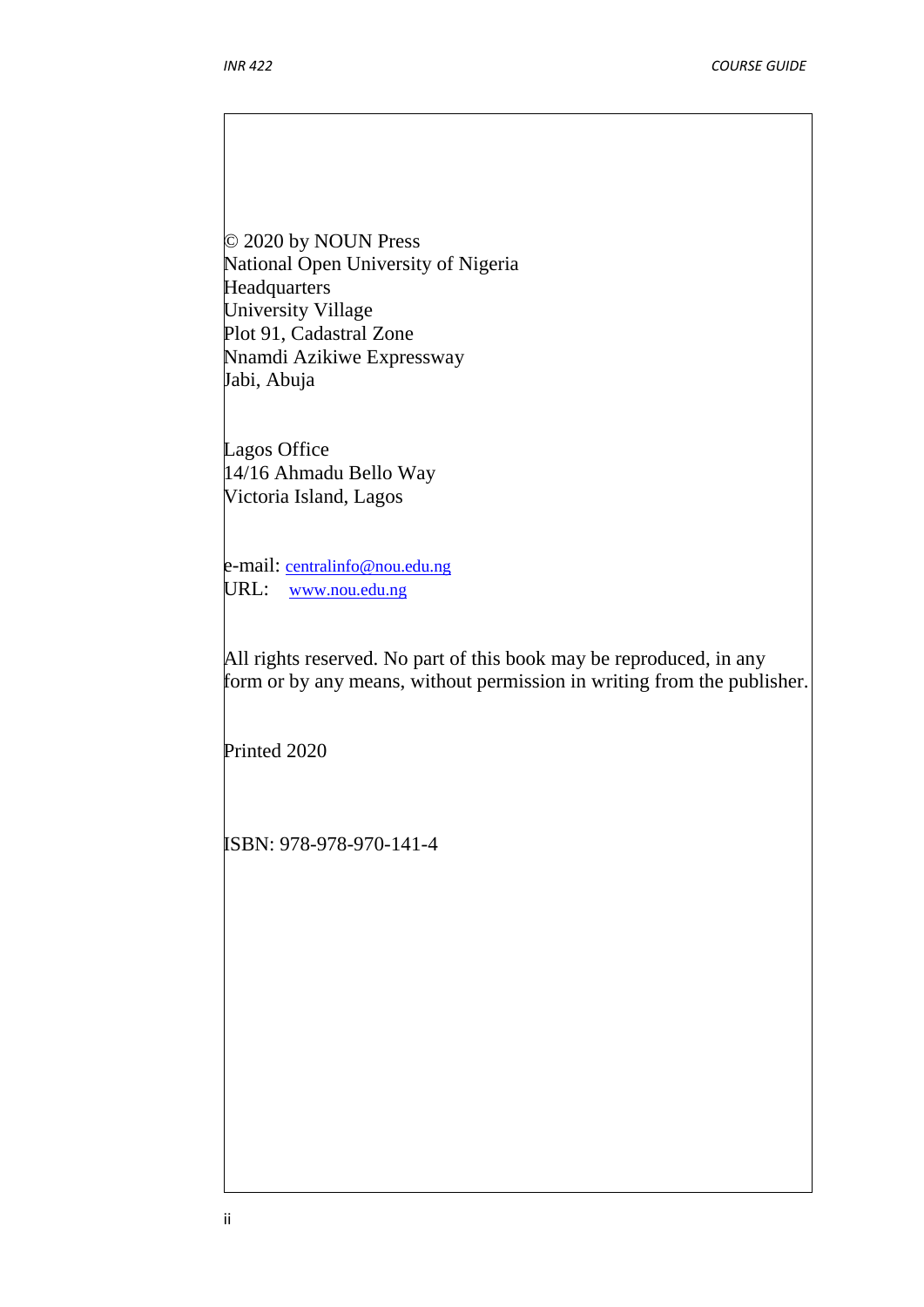# **CONTENTS PAGE**

| 1V             |  |
|----------------|--|
| iv             |  |
| V              |  |
| V              |  |
| V              |  |
| V <sub>1</sub> |  |
| V <sub>1</sub> |  |
| <b>V11</b>     |  |
| <b>V11</b>     |  |
| vii            |  |
| V11            |  |
| viii           |  |
| 1X             |  |
| X1             |  |
| X1             |  |
| X11            |  |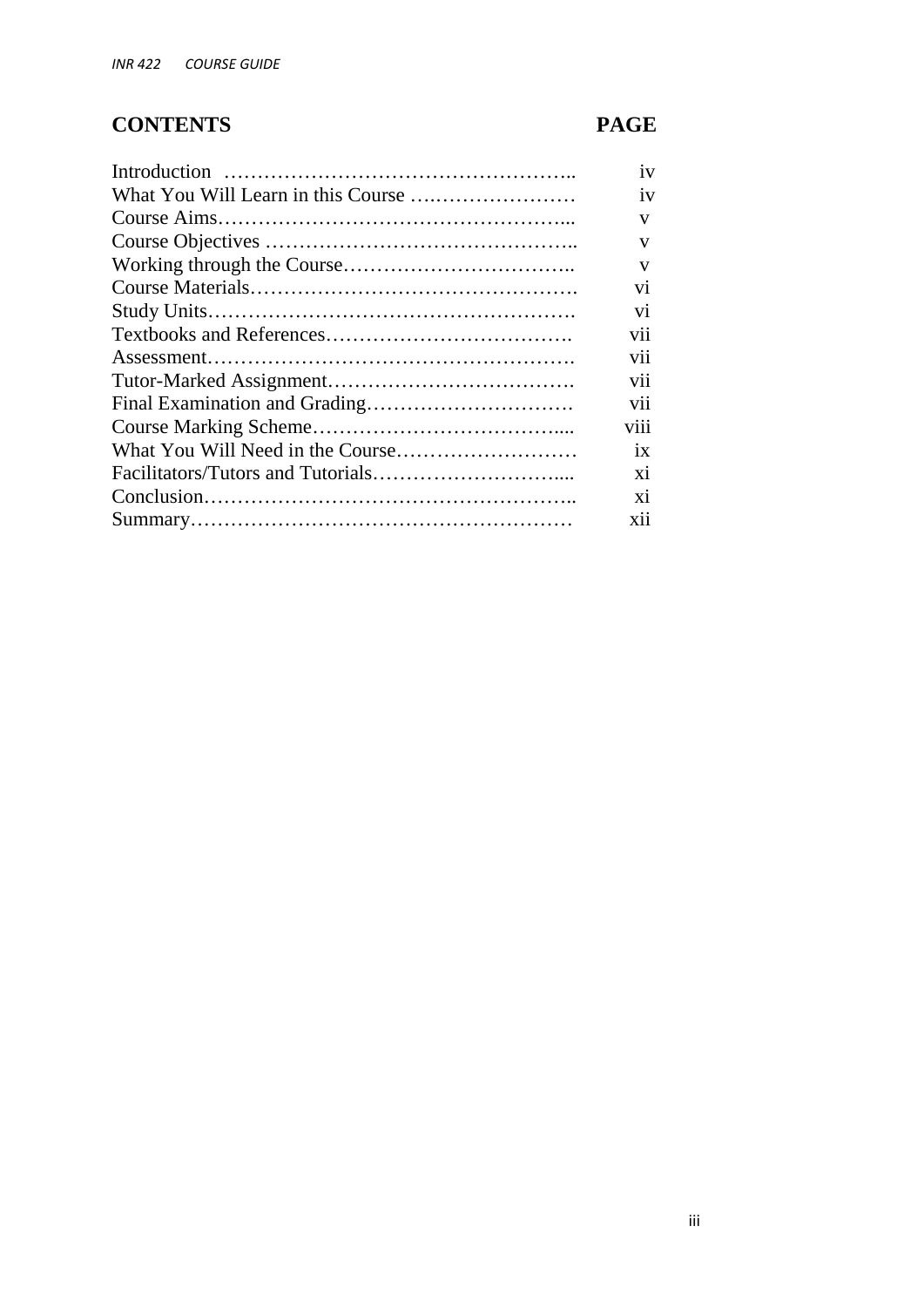# **INTRODUCTION**

INR 422: International Institutions is a second semester course in the fourth year of B.A. (Hons) French and International Relations. It is a 2 credit unit course designed to explore the nature of international institutions and international organisations. It has five modules, and is intended to enable you to appreciate international institutions, their modes of formation, and types of international institutions among others.

This course guide gives you an insight into what to expect as you embark upon the study of the course. It provides valuable materials you are expected to consult for you to have a good grasp of the course and assessment as you undertake this course.

The course guide will enable you to appreciate international institutions, modes of their formation, and the types of international institutions among others.

At the end of the course, you should be able to:

- give a detailed and satisfactory definition what is meant by international institutions
- discuss the formation of international institutions
- mention the types of international institutions
- state the different modes of exit from the membership of an international institution
- discuss the financing of international institutions
- explain how international institutions are dissolved and transformed
- identify the rights enjoyed by a member of an international institution.

# **WHAT YOU WILL LEARN IN THIS COURSE**

International Institutions, in its simplistic definition refers to an entity established by the coming together of several countries having common goals, in order to achieve specific purposes. Countries that come together to establish international institutions usually pool their resources for purpose of achieving common goals.

Therefore, the course is fundamental, as it is important for you as students of International Relations to acquire the basic knowledge of international institutions, how and why they are established, their structures and governance. This course is expected to guide you in exploring the subject of international relations from their formation, the reasons for the formation of the international institutions, types and legal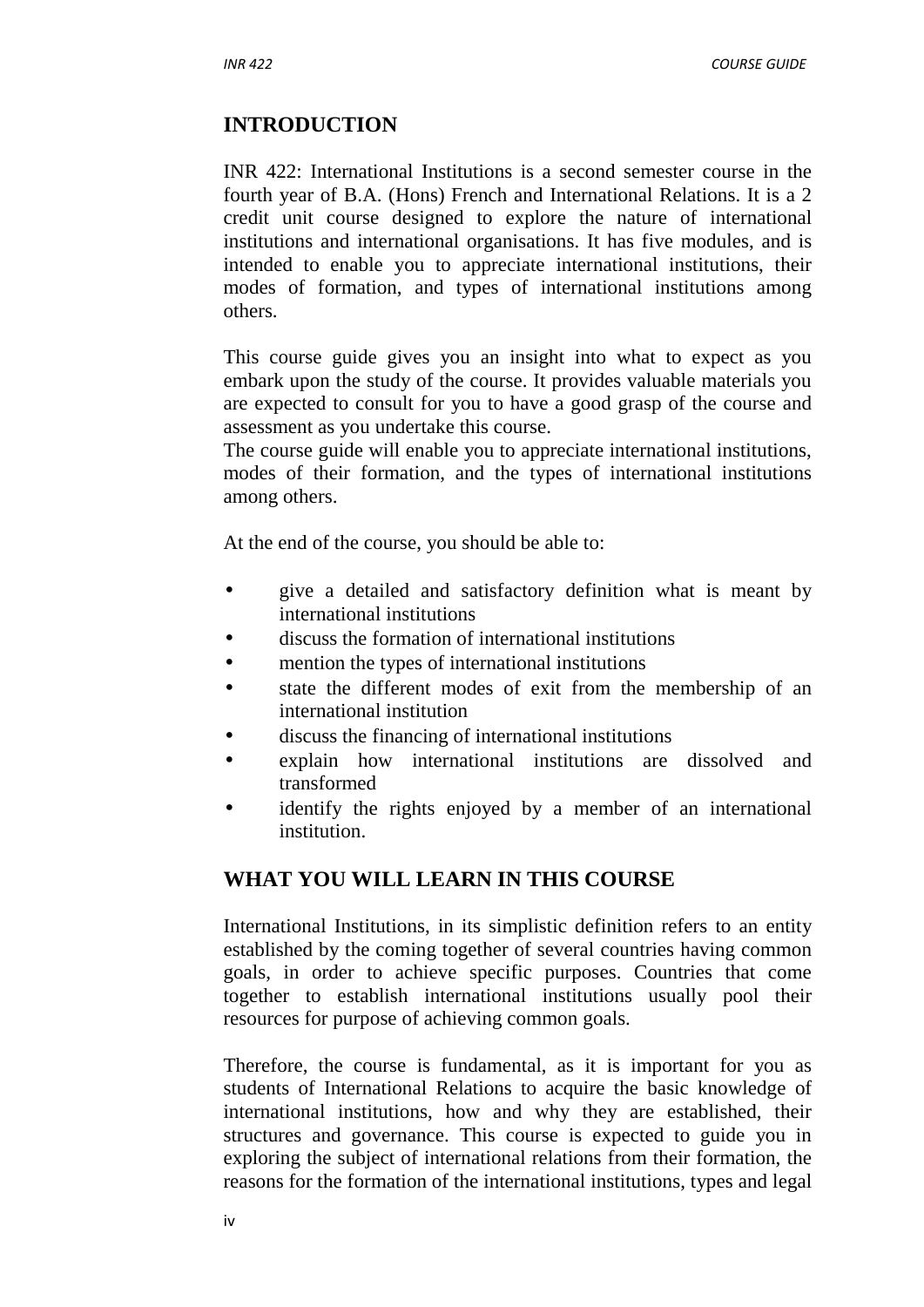status of international institutions, entry and exit of members, funding, governance and sanctioning of erring members. The course further reviews the global peace and offers various perspectives on how conflicts could be curtailed through international politics. The course further provides ample examples of how international institutions are structured and organised.

# **COURSE AIMS**

The main aim of INR 422 is to facilitate the understanding of the reason for the formation of international institutions and how conflicts could be curtailed through international politics.

# **COURSE OBJECTIVES**

The objectives of each unit are specified at the beginning of the unit and are to be used as reference points to evaluate the level of progress in the study. At the end of each unit, the objectives are also useful to check whether the progress is consistent with the stated objectives of the unit. However, at the end of this course you should be able to:

- discuss international institutions
- differentiate between international institutions and organisations.
- identify various types of international institutions.
- explain how international institutions are formed
- appreciate the various routes of entry into the membership and exit from international institutions
- identify the rights of members of international institutions
- state the role played by international institutions
- explore the revolution in weapons technology
- discuss the global war on terrorism.

# **WORKING THROUGH THE COURSE**

It is advised that you carefully work through the course studying each unit in a bid to understand the concepts and principles in international law and how the discipline evolved and has continued to develop. Knowing the theoretical debates to this study will also be very useful in having a good grasp of the course. Questions should be noted regularly and asked at the tutorial classes. It is recommended that you also engage new ideas generated from unfolding events around the world that international laws and principles can be applied to and relate or discuss these ideas with other students and the tutorial master.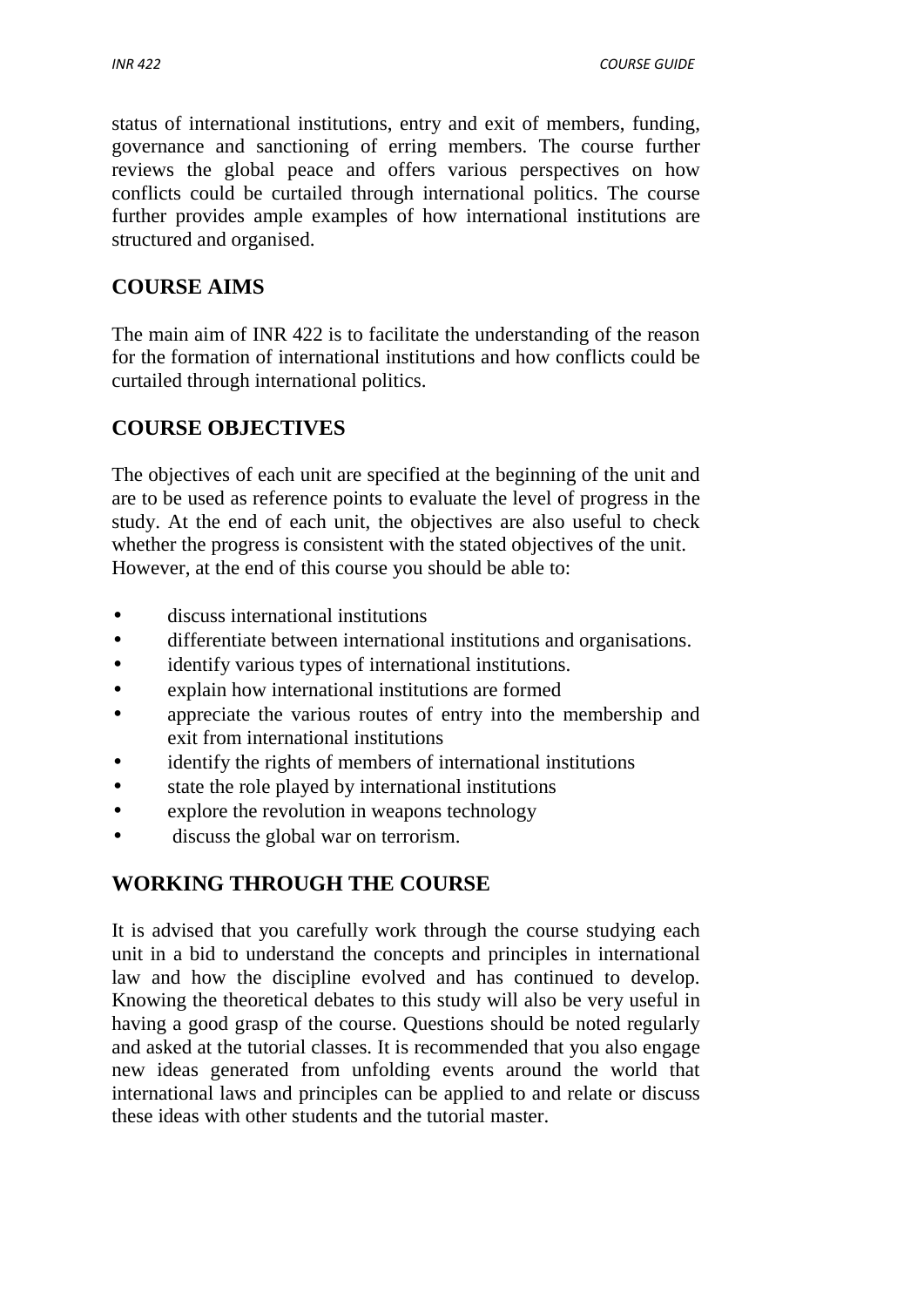# **COURSE MATERIALS**

- 1. Course guide
- 2. Study Units
- 3. Textbooks
- 4. Assignment file
- 5. Presentation schedule

# **STUDY UNITS**

There are 20 study units in this course which are grouped into five modules.

# **Module 1 Introduction to International Institutions**

- Unit 1 Definition of International Institutions
- Unit 2 Typology of International Institutions

## **Module 2 Membership of International Institutions**

- Unit 1 Entry of Members into an International Institution
- Unit 2 Rights of Members of an International Institution
- Unit 3 Duties of Members of an International Institution
- Unit 4 Withdrawal of a Member from an International Institution

# **Module 3 Formation, Governance, Financing and Dissolution of International Institutions**

- Unit 1 Formation of International Institutions
- Unit 2 Governance of International Institutions
- Unit 3 Financing of International Institutions
- Unit 4 Dissolution and Transformation of International **Institutions**

# **Module 4 Functions and structures of International Institutions**

- Unit 1 Functions of International Institutions
- Unit 2 Structures of International Institutions
- Unit 3 Why States Act through International Institutions

## **Module 5 International Institutions and International Law**

- Unit 1 Legal Status of International Institutions
- Unit 2 Sanctions Imposed by International Institutions on Member States
- Unit 3 Immunity Enjoyed by International Institutions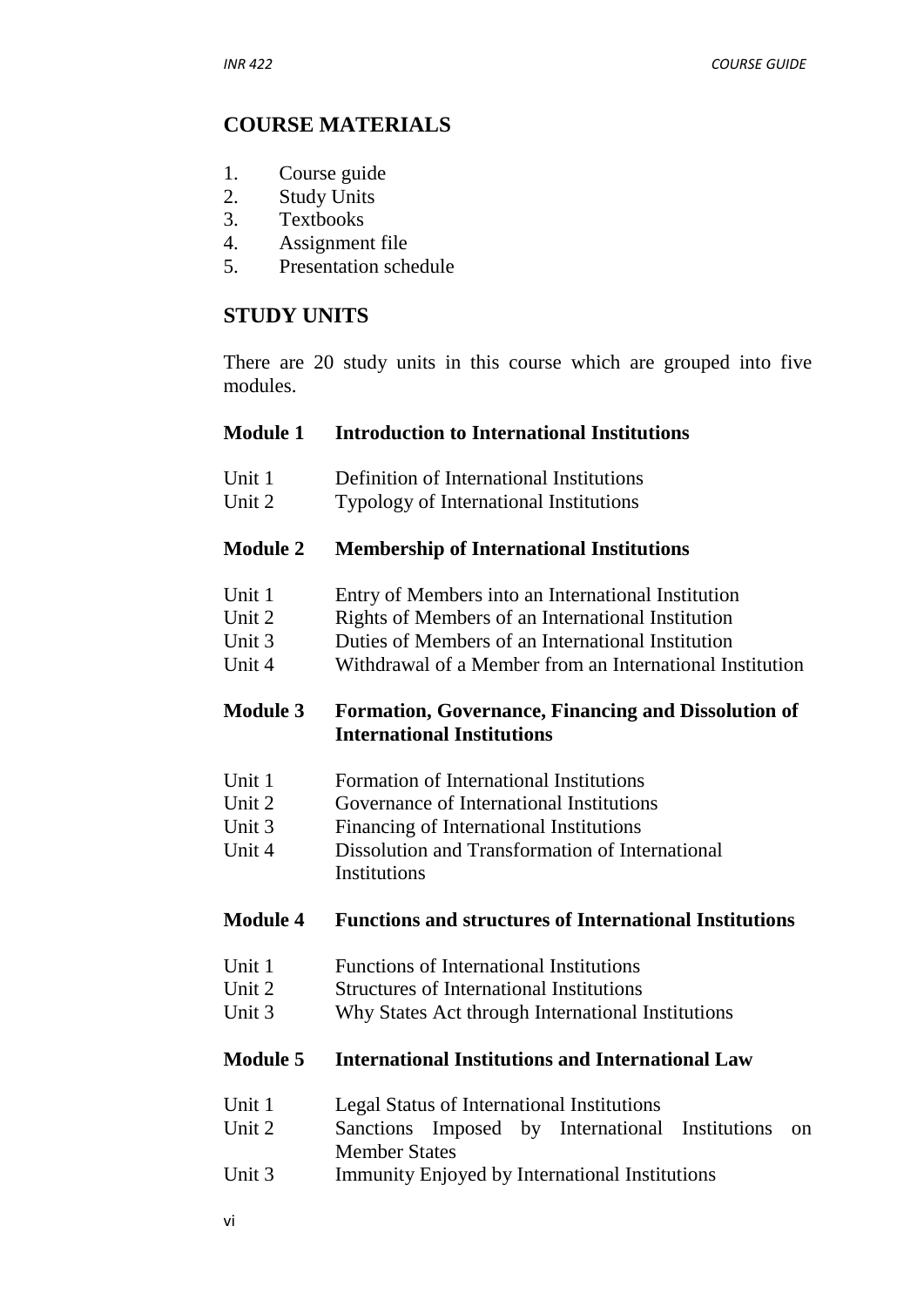# **TEXTBOOKS AND REFERENCES**

Each unit contains a list of relevant reference materials and text which can help enhance reading and understanding of this course. It is important to note that conscious effort has been put to developing this course guide, however, it is in your best interest to consult these relevant texts and many others not referenced here to widen your horizon and sharpen your own ability to be versatile and creative. This instruction is crucial as it will go a long way in helping you find solution to assignments and other exercises given to you.

# **ASSESSMENT**

There are two types of assessment involved in the course: The Self- Assessment Exercises (SAEs) and the Tutor-Marked Assessments (TMAs) questions. The SAEs are intended to prepare you on your own and assess your understanding of the course since you are not going to submit it. On the other hand, the TMAs are to be carefully answered and kept in your assignment file for submission and marking. It is important you take it seriously as it accounts for 30% of your overall score in this course.

# **TUTOR-MARKED ASSIGNMENT**

The Tutor-Marked Assignments (TMAs) that you will find at the end of every unit should be answered as instructed and put in your file for submission afterwards. This account for a reasonable score and so must be done and taken seriously too.

# **FINAL EXAMINATION AND GRADING**

There will be a final examination at the end of taking this course. The examination duration is three hours carrying 70% of your total score and grade in this course. It is highly recommended that your self-assessment examination and tutor-marked assignments are taken seriously as your examination questions will be drawn from the questions treated under these assessments.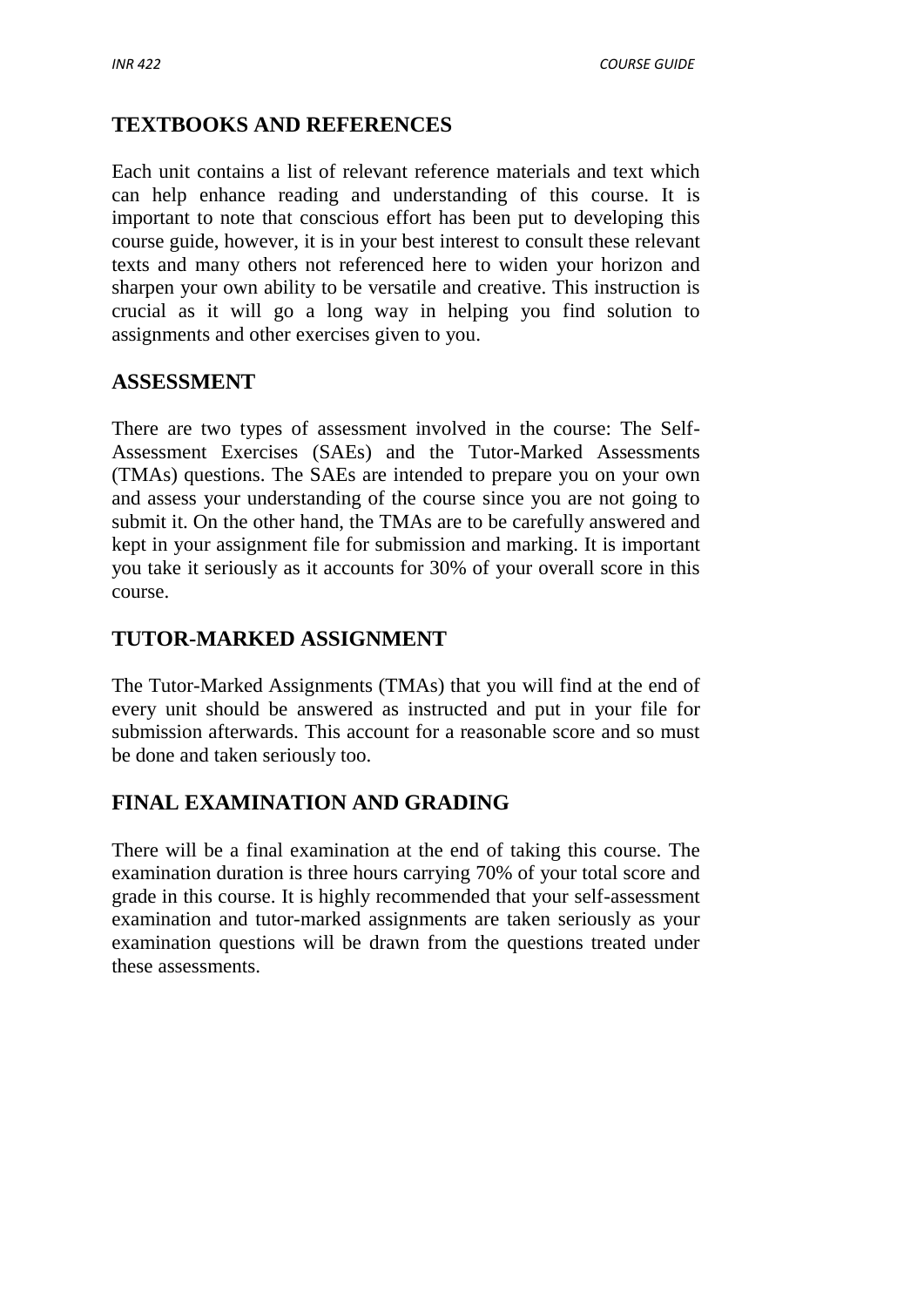# **COURSE MARKING SCHEME**

The following table sets out how the actual course marking is broken down.

| <b>Assessment</b>        | <b>Marks</b>                                                                                                                                                             |
|--------------------------|--------------------------------------------------------------------------------------------------------------------------------------------------------------------------|
| for marking).            | Four assignments (the best four   Four assignments, each marked out<br>of all the assignments submitted of 10%, but highest scoring three<br>selected, thus totaling 30% |
| <b>Final Examination</b> | 70% of overall course score.                                                                                                                                             |
| <b>Total</b>             | 100% of course score.                                                                                                                                                    |

| <b>Units</b><br><b>Title of Work</b>                                                     | <b>Week</b><br><b>Activity</b> | <b>Assignment</b><br>(End-of-<br>Unit) |
|------------------------------------------------------------------------------------------|--------------------------------|----------------------------------------|
| Course<br>Guide                                                                          |                                |                                        |
| <b>Module 1</b><br><b>Introduction of International Institutions</b>                     |                                |                                        |
| Unit 1<br>$\sigma$ f<br>Definition<br>International<br><b>Institutions</b>               | Week 1                         | Assignment 1                           |
| of<br>International<br><b>Typology</b><br>Unit 2<br><b>Institutions</b>                  | Week 2                         | Assignment 1                           |
| <b>Module 2</b><br><b>Module 2</b><br><b>Membership of International Institutions</b>    |                                |                                        |
| Unit 1<br>Entry of Members into International<br>Institutions                            | Week 5                         | Assignment 1                           |
| Unit 2<br>of<br>Members<br>of<br>Rights<br>an<br><b>International Institution</b>        | Week 6                         | Assignment 1                           |
| Unit 3<br>Duties<br>of<br><b>Members</b><br>of<br>an<br><b>International Institution</b> | Week 6                         | Assignment 1                           |
| Withdrawal of a Member from an<br>Unit 4<br><b>International Institution</b>             | Week 7                         | Assignment 1                           |
| Formation, Governance, Financing<br><b>Module 3</b><br><b>International Institutions</b> | and                            | <b>Dissolution</b><br>of               |
| of<br>International<br>Formation<br>Unit 1<br>Institutions                               | Week 9                         | Assignment 1                           |
| International<br>of<br>Governance<br>Unit 2<br>Institutions                              | Week<br>10                     | Assignment 1                           |
| International<br>of<br>Financing<br>Unit 3<br>Institutions                               | Week<br>10                     | Assignment 1                           |
| Dissolution and Transformation of<br>Unit 4                                              |                                |                                        |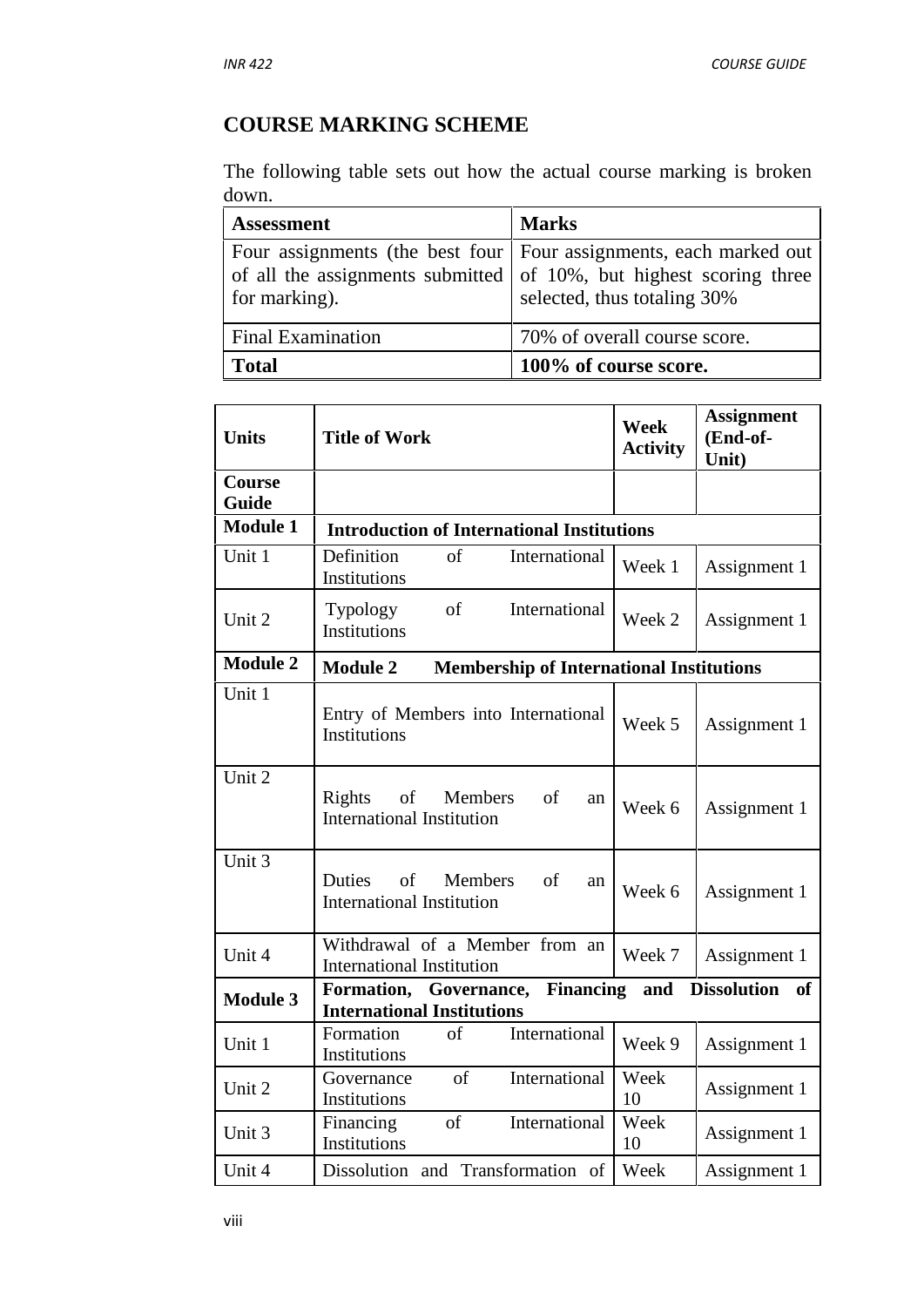| <b>Units</b>    | <b>Title of Work</b>                                                       | Week<br><b>Activity</b> | <b>Assignment</b><br>(End-of-<br>Unit) |
|-----------------|----------------------------------------------------------------------------|-------------------------|----------------------------------------|
|                 | <b>International Institutions</b>                                          | 11                      |                                        |
| <b>Module 4</b> | <b>Functions and structures of International Institutions</b>              |                         |                                        |
| Unit 1          | <b>Functions of International Institutions</b>                             | Week<br>12              | Assignment 1                           |
| Unit 2          | of the order<br>International<br><b>Structures</b><br>Institutions         | Week<br>12              | Assignment 1                           |
| Unit 3          | Why states act through International<br>Institutions                       | Week<br>13              | Assignment 1                           |
| <b>Module 5</b> | International Institutions<br>and<br><b>International Law</b>              |                         |                                        |
| Unit 1          | Legal Status of International<br>Institutions                              | Week<br>14              | Assignment 1                           |
| Unit 2          | Sanctions Imposed by International<br><b>Institutions on Member States</b> |                         |                                        |
| Unit 3          | Immunity Enjoyed by International<br>Institutions                          |                         |                                        |
|                 | <b>Total</b>                                                               | 14<br><b>Weeks</b>      |                                        |

# **TEXTBOOKS AND REFERENCES**

- Amir, A. M. (1996). *Legal Status of International Institutions*. United Kingdom: Dartmouth Publishing Co. Ltd.
- Anne-Marie, S. & David, Z. (2006). "Networking Goes International: An Update." *Annual Review of Law and Social Sciences* Vol. 2. Article of Agreement of the International Monetary Fund (adopted April 2008)
- Conforti, B. (1991). Non- Coercive Sanctions in the United Nations Charter: Some Lessons from the Gulf War. *European Journal of International Law*, 2 (1): 110-113.
- Barbara, K.; Charles, L. & Duncan, S. (2001). *The Rational Design of International Institutions.* Manchester: MTT Press.
- Christiana, J. S. & U. (2012). "Accession Rules for International Institutions: A Legitimacy Efficacy of Treaties of Trade off." *Journal of Conflict Resolution*, 56 (2): 290-312.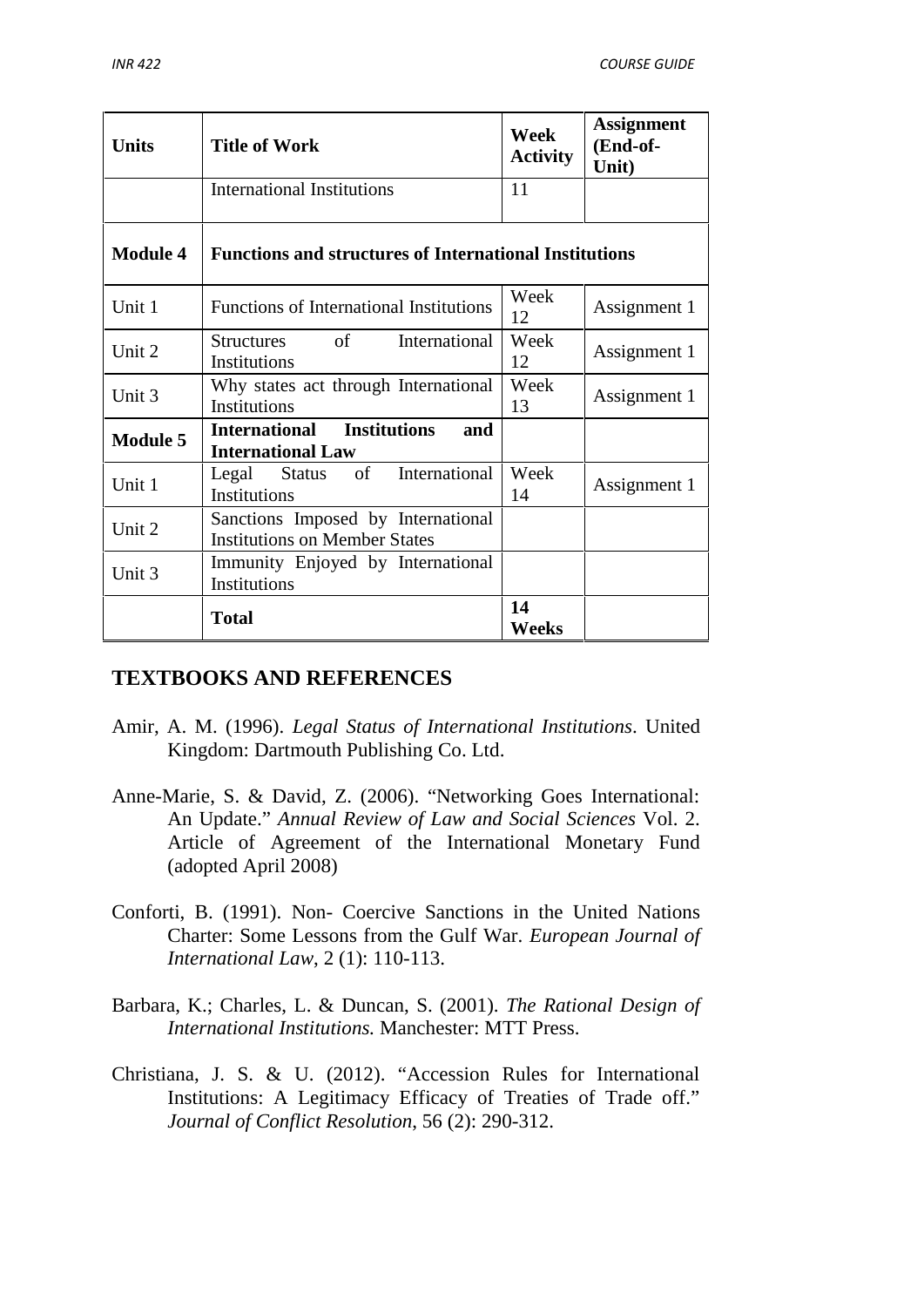Fedder, E. H. (1960). "The Functional Basis of International Privileges and Immunities: A New Concept in International Law and Organization." *American University Law Review* 9, p. 64.

ECOWAS Revised Treaty, 1993.

ECOWAS Treaty, 1975.

- GIO (2005). Government Information Office, Republic of China. "Freedom from Unjust Exclusion", (Taiwan) August 31, 2005. www.roc-taiwan.org
- Ian, H. (2011). *International Organizations: Politics, Law, Practice*. Cambridge: Cambridge University Press.
- Jan, K. (2002). *An Introduction to International Institutions*. New York: Cambridge University Press.
- Duffield, J. (2007). *What are International Institutions?* Cambridge: Cambridge University Press.
- Ahluwalia, K. (2004). *The Legal Status, Privileges and Immunities of Specialised Agencies of the United Nations and Certain Other International Institutions*. London: M Nijhoff, Dordrecht Publishers.

Lisbon Treaty (Third Edition) 2007.

- Scharf, M. P. (2007). *The Law of International Institutions* (2<sup>nd</sup> ed.). Carolina Academic Press .
- Yussuf, M. (2007). "Voluntary Contributions in the United Nations System Organisation". JIU/REP/1.
- Ojo, O. J.B. (1980) "Nigeria and the Formations of ECOWAS" *International Organisations*, Vol 34, No. 04.
- Sands, P. & Klein, P. (Eds.) (2001). *Klein, Bowett's Law of International Institutions*. Sweets & Maxwell.
- Scherners, H.G. & Blockker, N. M. (2003). "International Institutional Law. (4<sup>th</sup> ed.). Matinurs Nijhoff Publishers.
- Sumberg, T. A. (1946). "Financing International Institutions." *Social Research* Vol. 13 No. 13 Page 276 -306.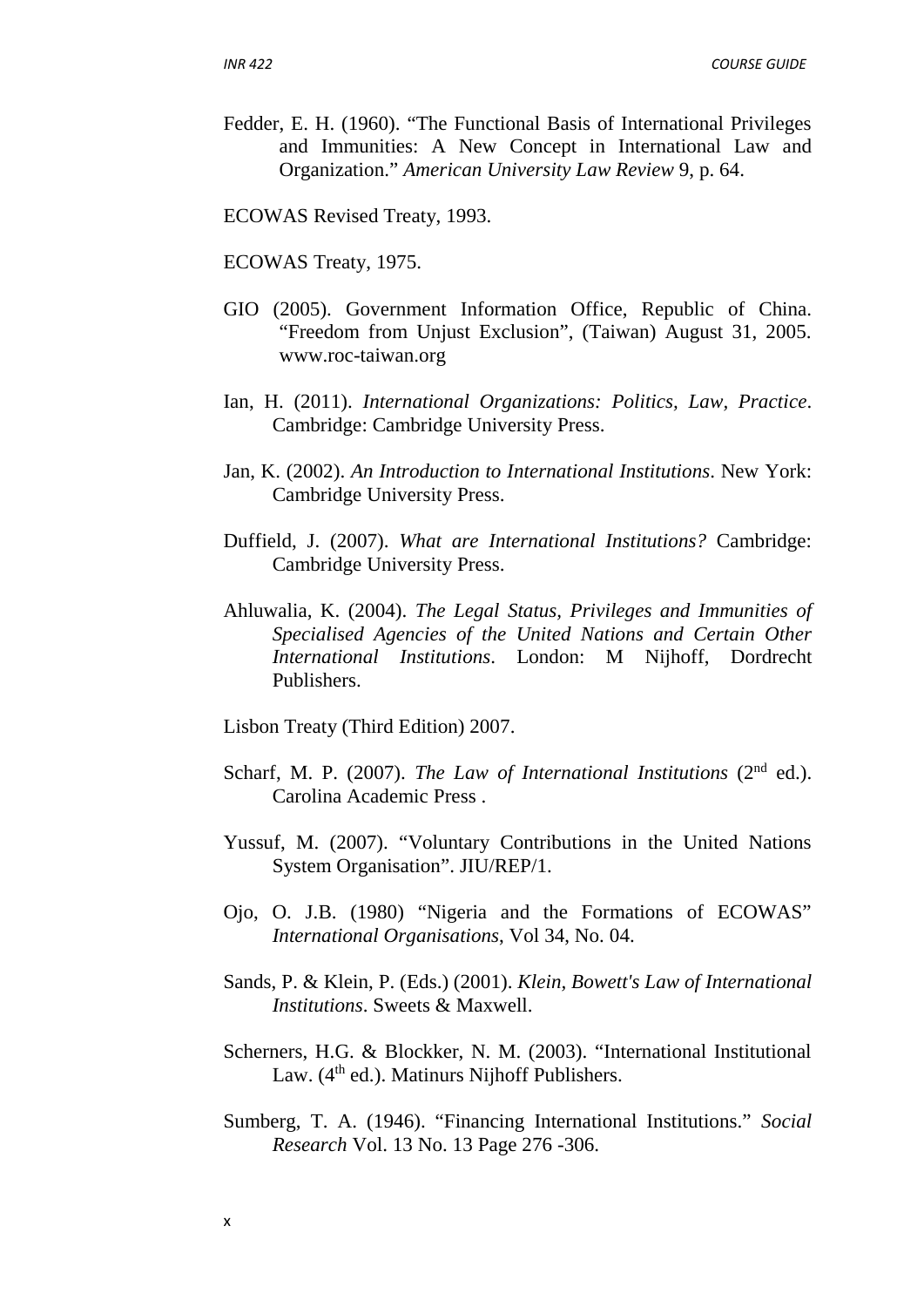- Umozurike, U. O. (1995). *Introduction to International Law*. Ibadan: Spectrum Publishers.
- United Nations, (1944) Interim Commission on Food and Agriculture, Report to the Government of the United Nations, Washington.

Vienna Convention on Law of Treaties, 1969.

- Jenks, W.C. (1961). *International Immunities*. London: Steven & Sons Publishers Ltd.
- Carlsneas, W.; Kisse, T. & Simmons, B. (2001). Handbook of International Relations. Sage Publications.

Yearbook of International Institutions 2011.

# **TUTOR-MARKED ASSIGNMENTS/ SELF-ASSESSMENT EXERCISES**

There are 20 Tutor-Marked Assignments (TMAs) in this course. You need to submit at least four assignments of which the highest three marks will be recorded. Each recorded assignment counts 10 percent towards your total course grade. Three recorded assignments will thus count for 30%. When you complete your assignments, send them including your form to your tutor for formal assessment on or before the deadline.

Self-Assessment Exercises are provided in each unit. The exercises should help you to evaluate your understanding of the materials so far. They are not to be submitted. However, answers are provided or directions given as to where to find answers within the units.

# **FINAL EXAMINATION AND GRADING**

There will be a final examination at the end of the course. The examination carries a total mark of 70% of the total course grade. The examination will reflect the contents of what you have learnt and the self-testing and tutor-marked assignments. You therefore need to revise your course materials before the examination.

# **COURSE OVERVIEW**

There are 20 units in this course. You are to spend one week on each unit. One of the advantages of Open and Distance Learning (ODL) is that you can read and work through the designed course materials at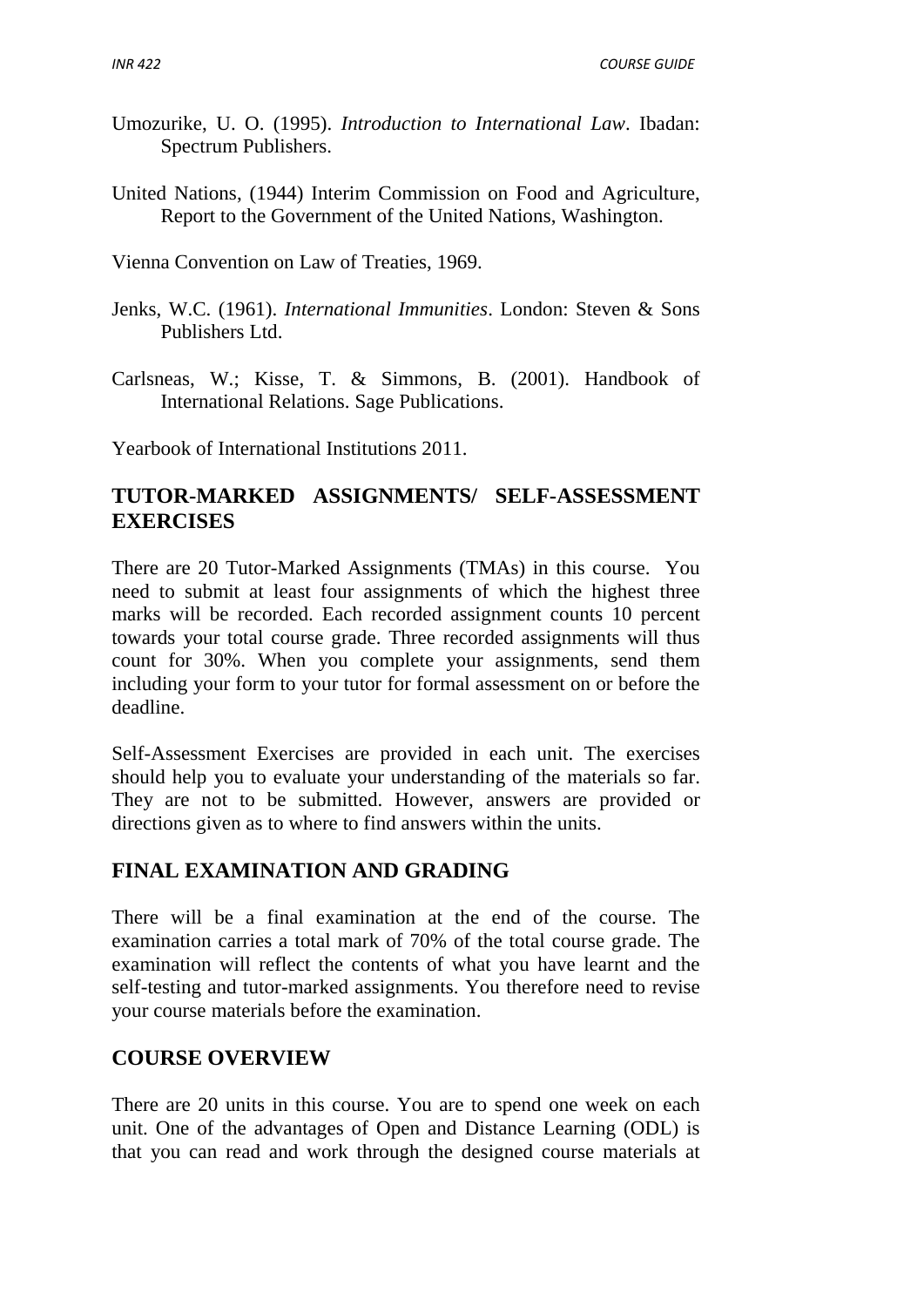your own pace, and at your own convenience. The course material replaces the lecturer that stands before you physically in the classroom.

All the units have similar features. Each unit has seven items beginning with the introduction and ending with reference/suggestions for further readings.

# **SUMMARY**

INR 422 is designed to facilitate understanding of the nature of the formation, existence and conduct of modern warfare, contemporary strategic concepts such as containment, brinkmanship, massive retaliation, flexible and gradual response, mutual assured destruction, overwhelming force, deterrence, etc., The course further explores the revolution in weapons technology, the military industrial complex as well as the impacts of the revolution in military technology on the conduct of the  $21<sup>st</sup>$  Century warfare. Issues relating to the causes, evolution and the global war against terrorism were also explored in the course. The course further reviews the global war against terrorism and offered various perspectives on how terrorism could be curtailed in international politics. All the basic course materials needed to successfully complete the course are provided. Upon completion, you will be able to:

- Explain the complexities and changing trends of strategy, especially contemporary strategy in the 21<sup>st</sup> Century. Central to the discussion is an in-depth understanding of the contemporary strategic concepts, the interactions between strategy, national interest and military aim, military power and contemporary strategy and the nature of strategic configuration in the post-cold war order.
- Discuss the nature, causes, and the legal framework guiding the conduct of war and the utility of War as policy instrument in the contemporary politics.
- Describe the revolution in military technology and its impact on weapons development, the challenges of technology for strategy and how the revolution in technology is changing the character of the  $21<sup>st</sup>$  century warfare.
- Examine the broad issues of terrorism and its attendant impacts on global security in the contemporary world order
- Provide a justification for the contemporary global war against terrorism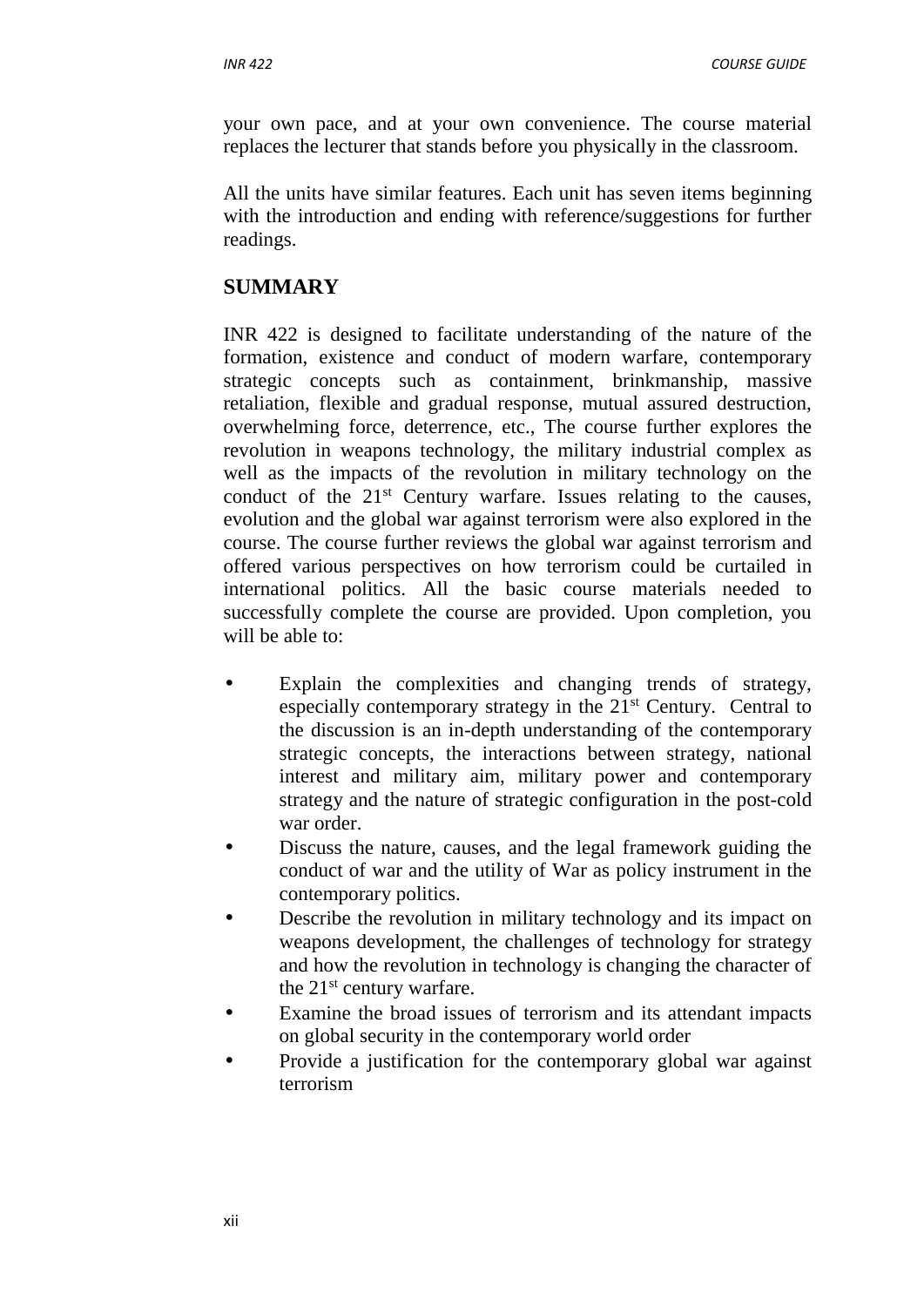# **MAIN COURSE**

# **CONTENTS PAGE**

|                            | <b>Module 1</b> Introduction to International                                            | 1  |
|----------------------------|------------------------------------------------------------------------------------------|----|
| Unit 1                     | Definition of International Institutions                                                 | 1  |
| Unit 2                     | Typology of International Institutions                                                   | 6  |
| Module 2                   | <b>Membership of International</b>                                                       | 13 |
|                            |                                                                                          |    |
| Unit 1                     | Entry of Members into an International<br>Institution                                    | 13 |
| Unit 2                     | Rights of Members of an International                                                    | 19 |
| Unit 3                     | Duties of Members of an International                                                    | 27 |
| Unit 4                     | Withdrawal of a Member from an                                                           | 33 |
| Module 3                   | <b>Formation, Governance, Financing and</b><br>Dissolution of International Institutions | 39 |
| Unit 1                     | Formation of International Institutions                                                  | 39 |
| Unit $2$                   | Governance of International Institutions                                                 | 45 |
| Unit $3$<br> Unit 4        | Financing of International Institutions<br>Dissolution and Transformation of             | 50 |
|                            |                                                                                          | 56 |
| Module 4                   | <b>Functions and structures of</b><br><b>International Institutions </b>                 | 61 |
|                            |                                                                                          |    |
|                            | Functions of International Institutions                                                  | 61 |
| Unit 1<br>Unit 2<br>Unit 3 | Structures of International Institutions<br>Why States Act through International         | 68 |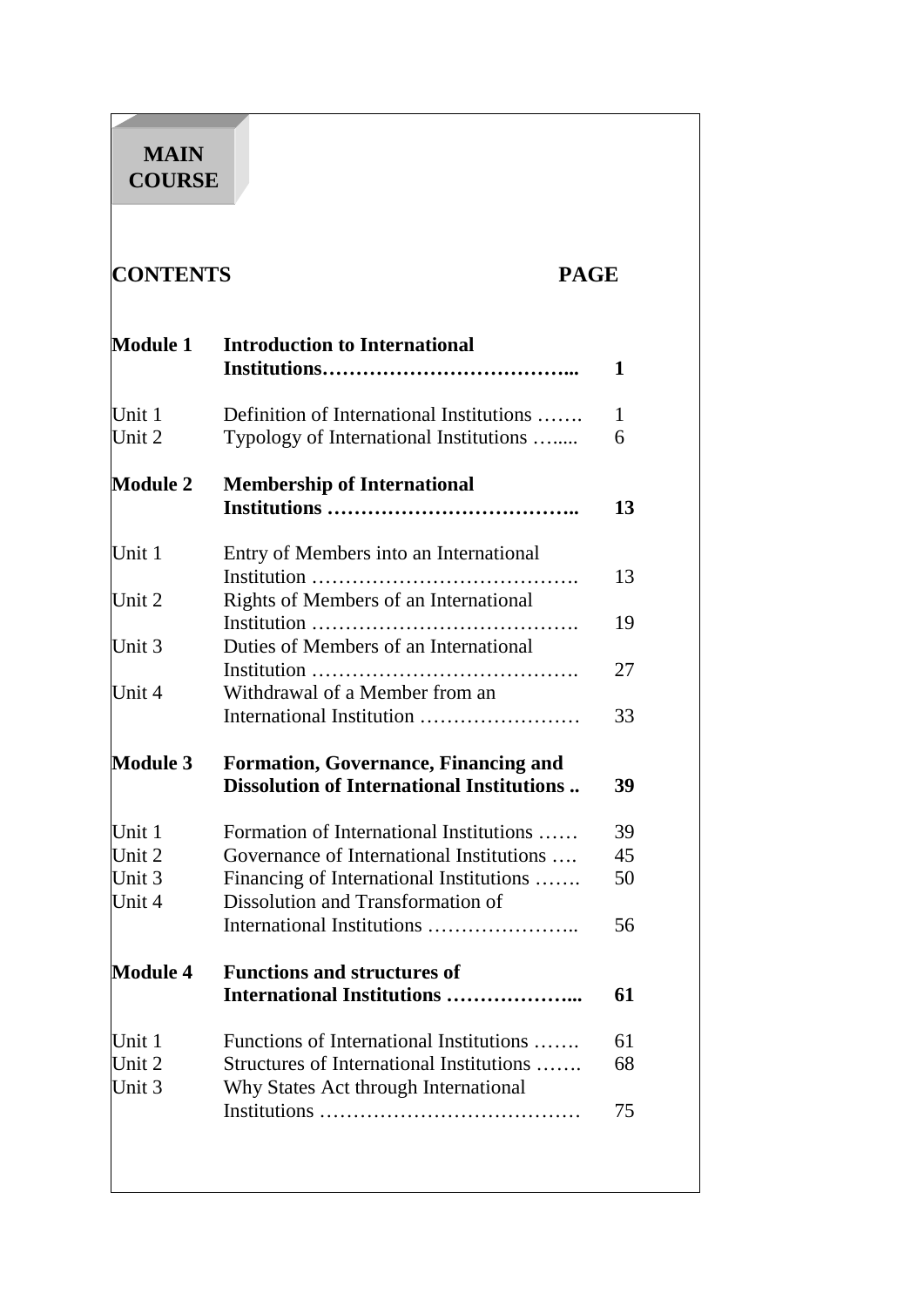| Module 5 | <b>International Institutions and</b>      |    |
|----------|--------------------------------------------|----|
|          |                                            |    |
| Unit 1   | Legal Status of International Institutions | 81 |
| Unit $2$ | Sanctions Imposed by International         |    |
|          |                                            |    |
| Unit 3   | Immunity Enjoyed by International          |    |
|          | Institutions                               |    |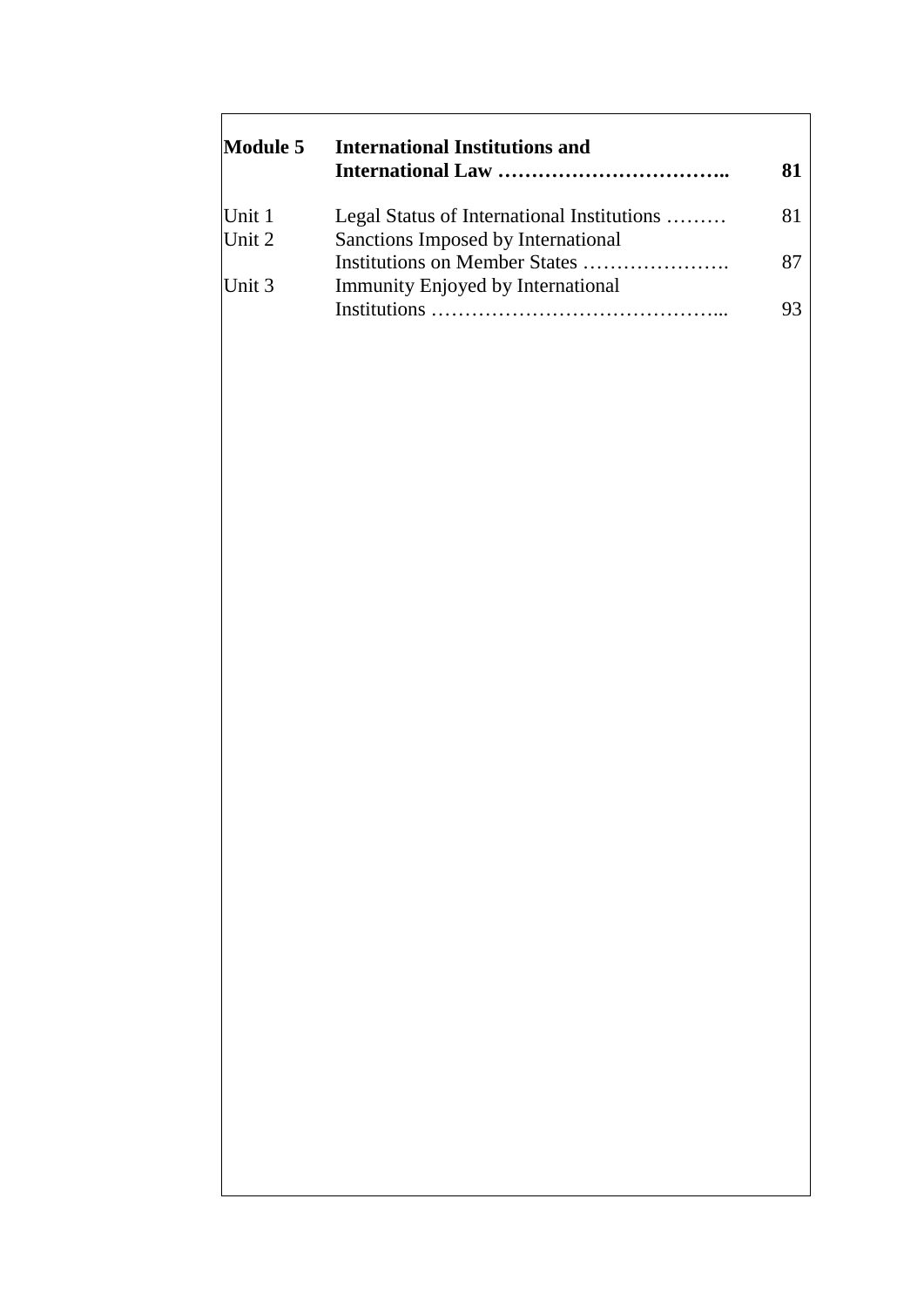### **MODULE 1 INTRODUCTION TO INTERNATIONAL INSTITUTION**

- Unit 1 Definition of International Institutions<br>Unit 2 Typology of International Institutions
- Typology of International Institutions

## **UNIT 1 DEFINITION OF INTERNATIONAL INSTITUTION**

## **CONTENTS**

- 1.0 Introduction<br>2.0 Objectives
- **Objectives**
- 3.0 Main Content
	- 3.1 Definition of International Institution
	- 3.2 Distinction between International Institutions and International Organisations
	- 3.3 List of Some Major International Institutions
- 4.0 Conclusion
- 5.0 Summary
- 6.0 Tutor-Marked Assignment
- 7.0 References/ Further Reading

## **1.0 INTRODUCTION**

The general aim of this unit is to provide you with knowledge of the concept of international institutions. This unit will present a literature review of the various definitions of authors on international institution. The review aims at preparing your minds for the theoretical definitions of international institutions and the contribution of modern thinkers to international institution.

### **2.0 OBJECTIVES**

By the end of this unit, you should be able to:

- state the definitions of international institution
- highlight the differences in the various definitions of international institution
- list major international institutions.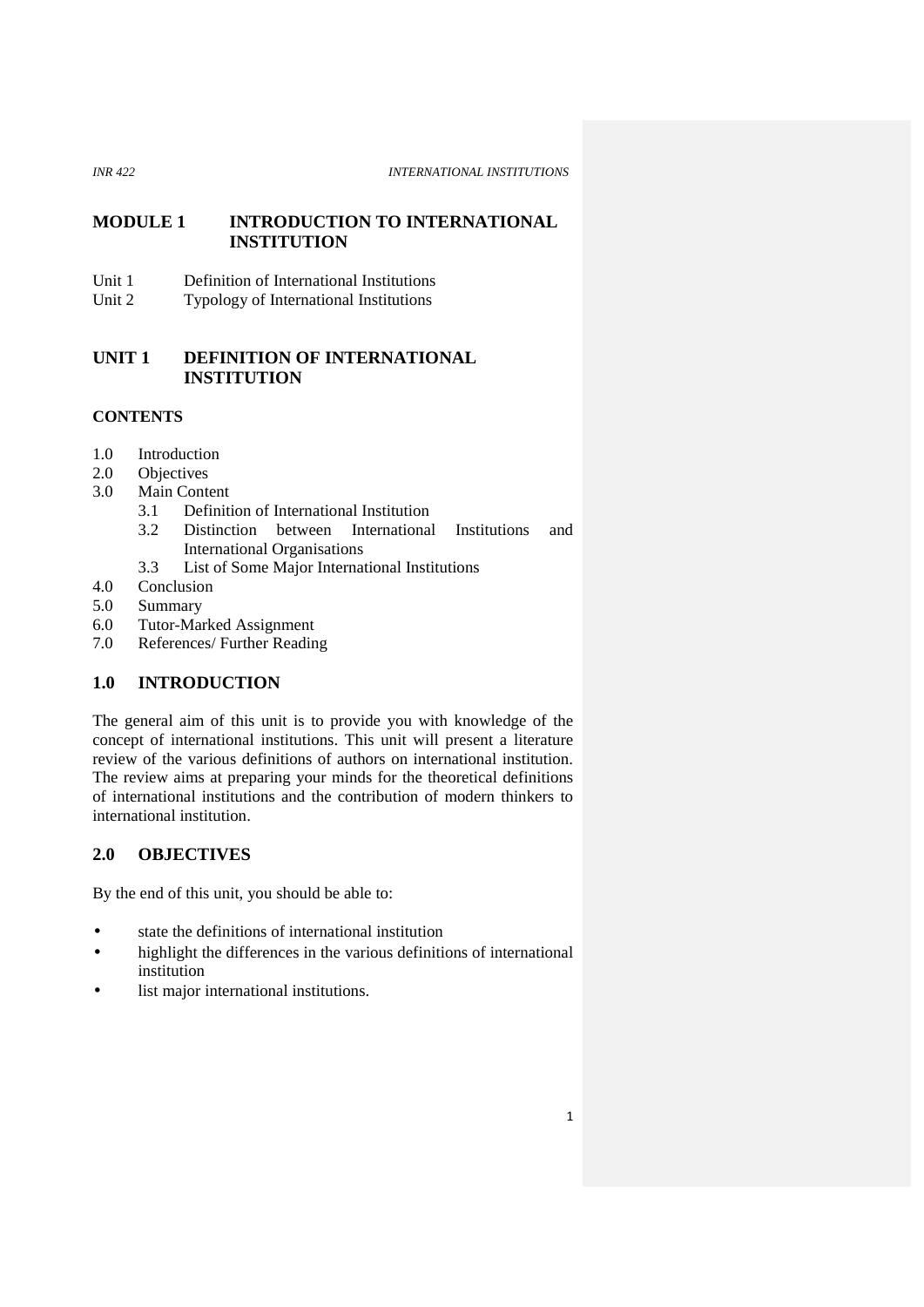#### **3.0 MAIN CONTENT**

#### **3.1 Definition of International institution**

According to Simpson and Weiner (2011), an international institution is an organisation, establishment or foundation devoted to the promotion of a cause or programme especially one of public, educational or charitable character.

International institution as defined by John Duffield is an institution that has occupied a central place in international relations, composed of countries that come together to achieve specific goals (Duffield, 2007).

According to Simmons and Martin (2001: 192), the term international institution has been used in the last few decades to describe a wide range of phenomena, but particularly after the World Wars, to refer to formal international organisation, specifically, the organs or branches of the United Nations system.

Koremenos, Lipson, and Snidal (2001) on their part, defined international institutions as explicit arrangements, negotiated among international actors, which prescribe, proscribe, and/or authorise behaviour and these explicit arrangements are public, at least among the parties themselves. According to this definition, these institutions are the fruits of negotiations and agreement. The definition however excludes tacit bargains and implicit guidelines; however important they are as general forms of cooperation.

Koremenos, Lipson, and Snidal (2001) further argue that the Realist School of thought's definition of international institutions are little more than ciphers for state power. States rarely allow international institutions to become significant autonomous actors. Nonetheless, institutions are considerably more than empty vessels. States spend significant amounts of time and effort constructing institutions precisely because they can advance or impede state goals in the international economy, the environment, and national security. States fight over institutional design because it affects outcomes.

John Klabbers views international institutions as social constructs created by people in order, presumably, to help them achieve some purpose, whatever that purpose may be. He further states that the aim of international institutions being created is to make ends meet (Klabbers, 2002:8).

Another definition has been offered by the International Congress of Supreme Audit Institution (INCOSAI XVII). It states that international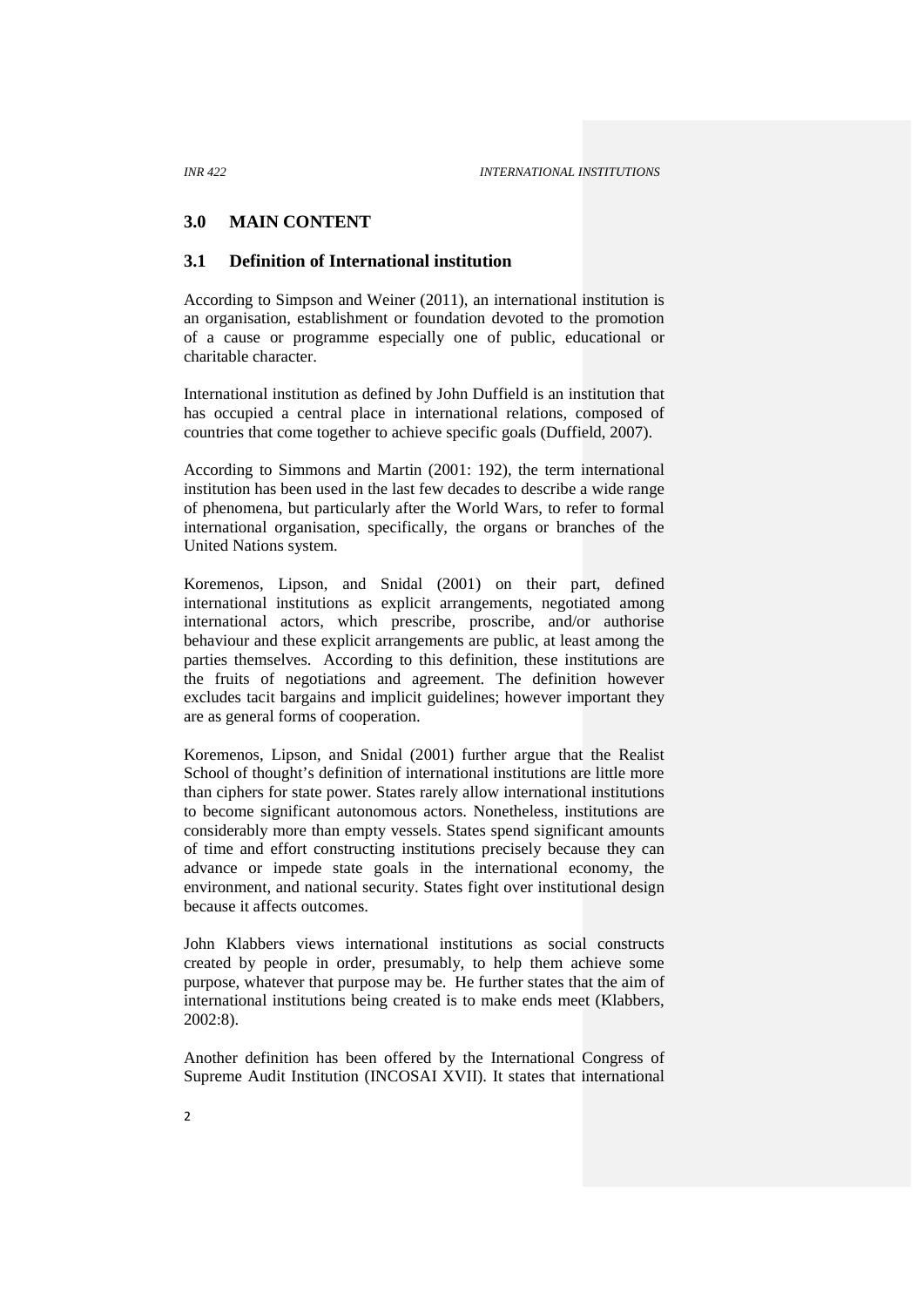institution is an organisation whether or not established by a treaty, in which two or more states or government agencies or publicly funded bodies are members and in which a joint financial interest is overseen by a governing body.

From the definitions given above by various authors, international institutions can simply be defined as the coming together of two or more nations, to achieve a particular aim or aims, and these aims are achieved by countries belonging to these international institutions by pooling resources together. Note that cooperation is a major factor in international institution.

The purpose of an international institution could be to achieve international cooperation in dealing with issues of an economic, technical, social, cultural or humanitarian character or a combination of more than one of these. There could also be cooperation in the field of governance and security, as exemplified by the United Nations whose main aim is to promote peace, security, promoting social progress, better standards and human rights and developing friendly relations among nations.

#### **SELF-ASSESSMENT EXCERCISE**

In your words, how would you define international institutions?

### **3.2 Distinction between International Institution and International Organisation**

For a better understanding of the term international institution, which is the concern of this course, it is important to make a comparison between the term international institution and international organisation. But before we venture into distinguishing both terms, it is necessary to give a definition of international organisation as this will aid your appreciation of the concept, international institutions.

According to the Penguin Dictionary of International Relations, 'International Organisation is an organisation with international membership, scope or presence' (Graham and Newnham, 1999). International organisation is a body that promotes voluntary cooperation and coordination between and among its members. The members are bound by formal agreement and their existence is recognised by the law in their member countries.

It appears that the distinction between international institution and international organisation is thin, in that, while the term international organisation is mainly focused on the formal character of the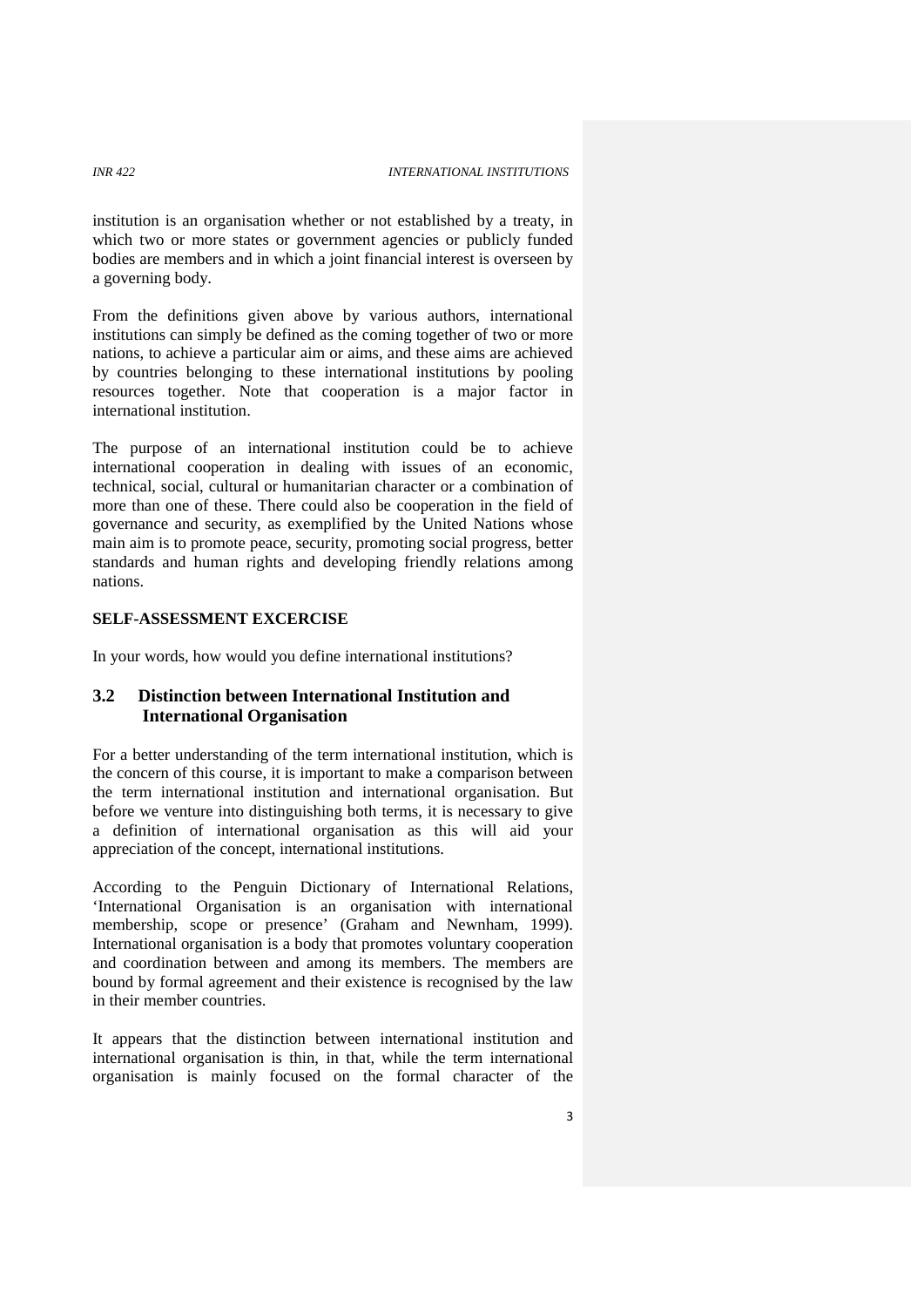relationship between member countries of an organisation within the context of broad objectives, the term international institution extends beyond the formalities, to specific principles, rules, norms and activities. Also, an international organisation can be viewed as a social-political arrangement aimed at broad collective goals, which controls its own performance. On the other hand, international institutions are sometimes used to refer to agencies, structures and mechanisms of social order and cooperation governing the behaviour of two or more individual countries or set up by an international organisation to execute specific mandates. In the latter instance, agencies of the United Nations, such as the International Court of Justice, United Nations Children's Fund and the World Health Organisation will be regarded as international institutions with specific mandates to address specific United Nations goals and ideals.

It is however, imperative to note that most writers and scholars use the terms international institution and international organisation interchangeably and as such, whatever slight distinction there may exist between them is largely overlooked.

#### **SELF-ASSESSMENT EXCERCISE**

Differentiate between international institutions and international organisations.

#### **3.3 Lists of Some Major International Institutions**

- a) World Bank
- b) International Monetary Fund
- c) World Trade Organisation
- d) World Health Organisation
- e) International Court of Justice
- f) World Health Organisation
- g) World Food Programme
- h) Food and Agriculture Organisation
- i) African Union
- j) European Union
- k) North Atlantic Treaty Organisation
- l) Economic Community of West African States

### **SELF-ASSESSMENT EXCERCISE**

Draw up a comprehensive list of international institutions apart from the ones already listed above.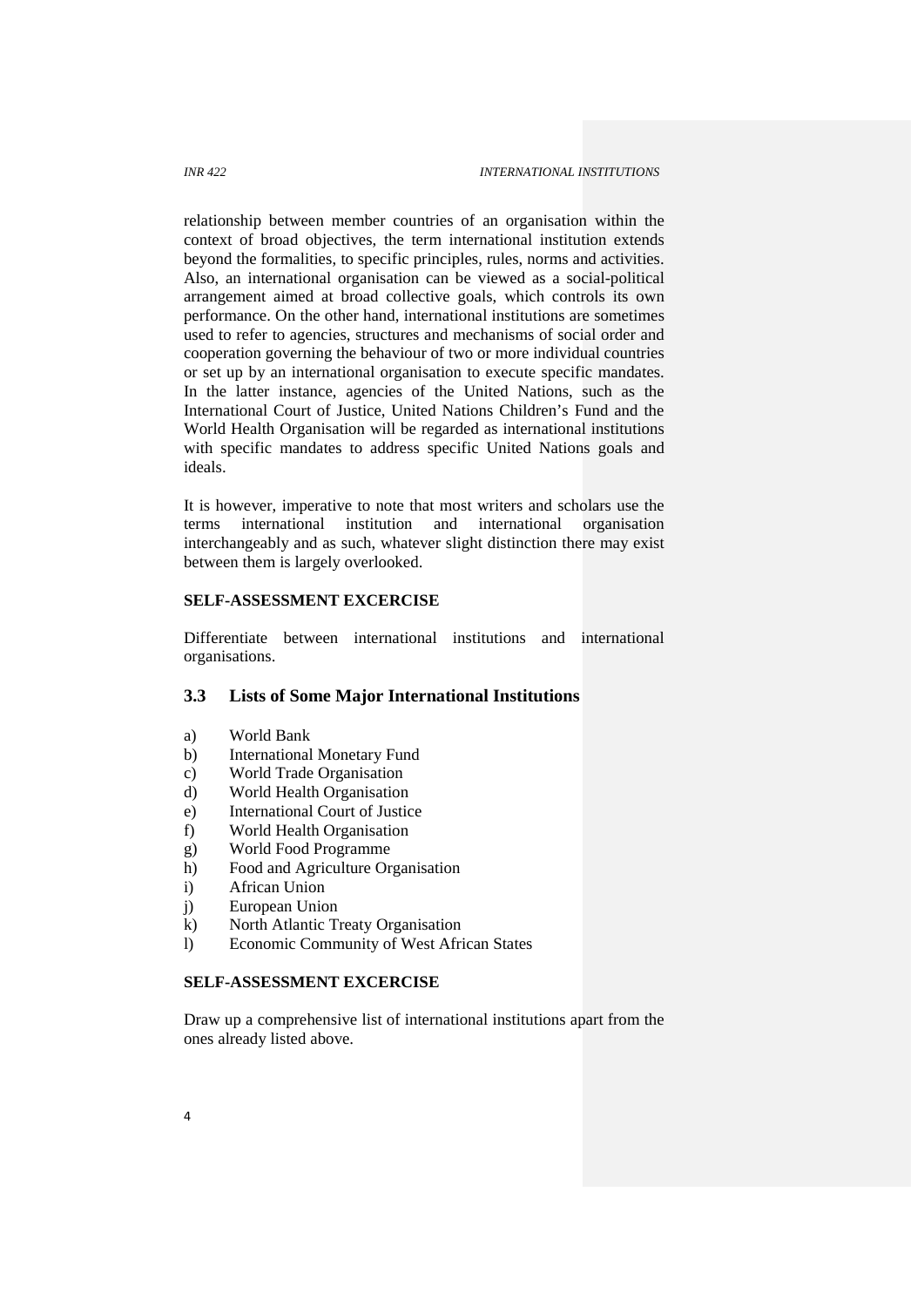#### **4.0 CONCLUSION**

It is important to understand the definition of international institutions in order to appreciate the topic international institutions. Generally, the term international institution refers to the coming of different nations together having a common interest in order to achieve particular objectives. The objectives that international institutions intend to achieve could be cultural, technical, social, and economic among others. For example, the World Bank's main aim is to promote a neo-liberal, free trade and a sustainable global economic system.

#### **5.0 SUMMARY**

In this unit, effort has been made to identify several definitions of the term international institution in an attempt to give you a background of what the course is all about. You have also been provided with a short list of international institutions, but you are required to further research other types of international institutions. A common thread that runs through these definitions is the fact that international institutions are formed to attain common mutually beneficial objectives.

#### **6.0 TUTOR-MARKED ASSIGNMENT**

Differentiate between international institutions and international organisations.

#### **7.0 REFERENCES/FURTHER READINGS**

- Graham, E. & Jeffrey, N. (1999). *Penguin Dictionary of International Relations*. Penguin Books.
- Duffield, John. (2007) *What are International Institutions?* Cambridge: University Press.
- Koremenos, B.; Lipson, C. & Snidal, D. (2001). *The Rational Design of International Institutions*. MTT Press.
- Klabbers, J. (2002). *Introduction to International Law*. Cambridge University Press.
- Simmons, B. A. & Martin, L. L. (2001). "International Organisations and Institutions." In W. Carlsneas, T. Kisse & B. Simmons (Eds.) *Handbook of International Relations.* Sage Publications.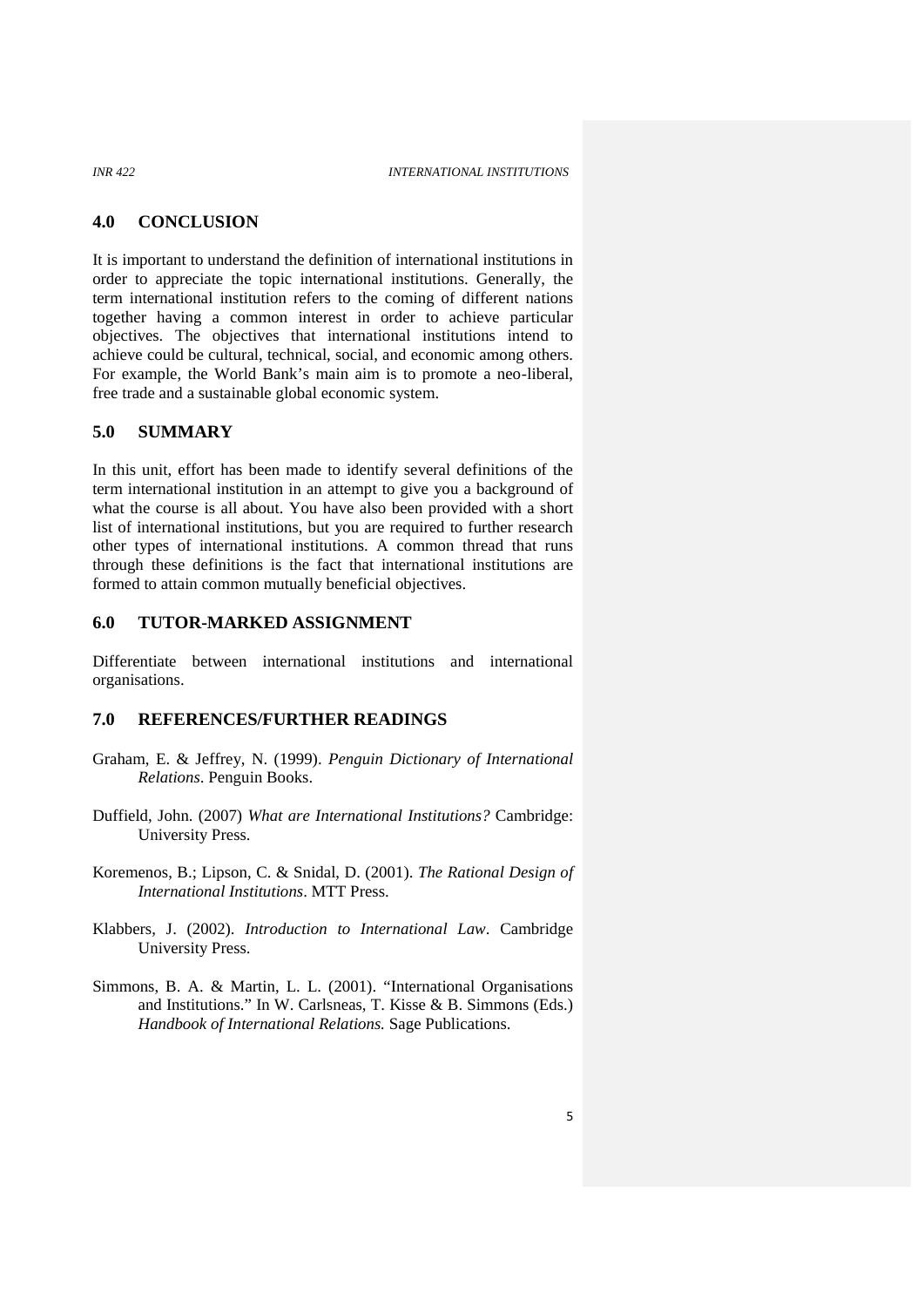### **UNIT 2 TYPOLOGY OF INTERNATIONAL INSTITUTIONS**

#### **CONTENTS**

- 1.0 Introduction
- 2.0 Objectives
- 3.0 Main Content
	- 3.1 Classification of International Institutions
		- 3.1.1 Classification Based on Number of Members
		- 3.1.2 Classification by Common History
		- 3.1.3 Classification Based on Interests
		- 3.1.4 Classification Based on Region or Geography
	- 3.2 Examples of International Institutions under Each Classification
- 4.0 Conclusion
- 5.0 Summary
- 6.0 Tutor-Marked Assignment
- 7.0 References/Further Reading

#### **1.0 INTRODUCTION**

This is the second unit of Module 1. The main thrust of this unit is to introduce you to the typologies of classifying international institutions. To better aid your understanding of this Unit, relevant examples of international institutions classification are provided.

#### **2.0 OBJECTIVES**

By the end of this unit, you should be able to:

- classify international institutions
- give examples of institutions under each classification.

## **3.0 MAIN CONTENT**

#### **3.1 Typology of International Institutions**

Like most social phenomena, international institutions can be classified based on their commonalities ranging from their composition, objectives to their functions among others. Without prejudice to the foregoing, it is important to note that classifications of international institutions are not absolute categories, as some institutions by their nature and composition can be classified into more than one category. We shall consider a few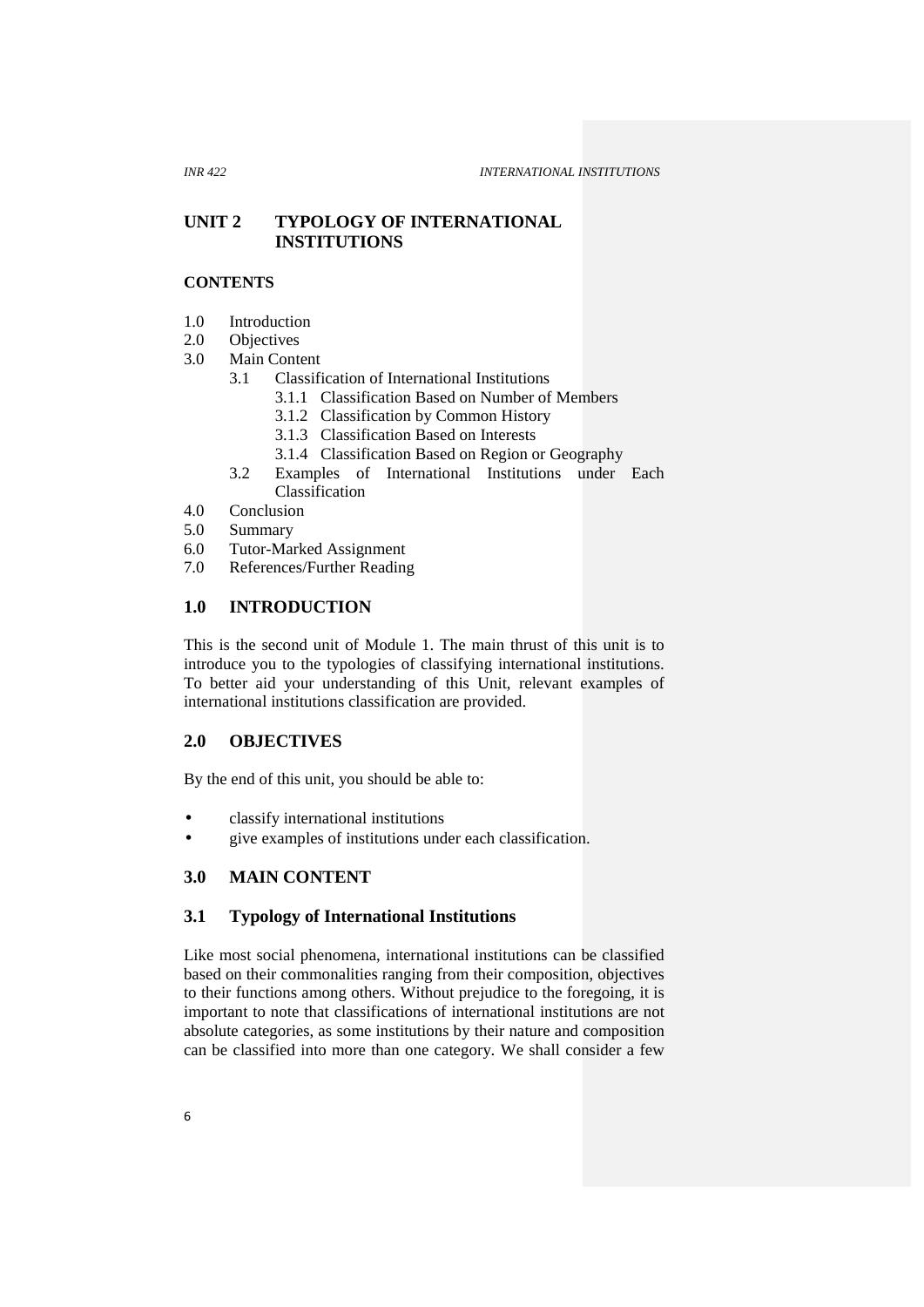classifications of international institutions based on the following: number, common history, interests and region or geography.

#### **SELF-ASSESSMENT EXCERCISE**

What do you understand by typology of international institutions?

#### **3.1.1 Classification Based on Number of Members**

This method of classification is based on the fact that the membership of some international institutions is exclusive, while others are open to all countries. The United Nations is an example of an international institution because its membership is open to all sovereign countries, unlike other institutions. Other institutions are limited to only few members or limited members, and this limitation may be derived from the purpose they intend to achieve. An example of such institutions is the G20 which comprises twenty members made up of the most industrialised nations in the world. They were formerly G7 which comprised of Western European countries and the United States. Later Russia was admitted into this exclusive group and its name changed to G7 + 1and then G8, but now its membership has increased to twenty.

#### **3.1.2 Classification by Common History**

Some institutions can be classified by virtue of the shared common history of their member states, which has resulted in them grouping together to protect their common interests. The Commonwealth group is an example of an institution whose membership is limited to countries which were hitherto part of the British Empire, and these include the United Kingdom, former British colonies, protectorates and dominions. Another example is the North Atlantic Treaty Organisation (NATO) which arose from issues of geo-politics and security during the Cold War era. Its membership is drawn from countries of Western Europe as well as the United States and Canada, who were locked in security posturing against the member states of the former Union of Soviet Socialist Republics (USSR) and its allies, then known as the Warsaw Pact countries. NATO as an institution has outlived the Cold War and has found relevance in the wake of new global security challenges. It has incorporated new member states and has been involved in security operations in Bosnia, Afghanistan and more recently Libya in 2011.

#### **3.1.3 Classification Based on Geographical Location**

This is another classification of international institutions which concerns itself with groupings of international institutions based on the regional or geographical location of their members. Just as some institutions are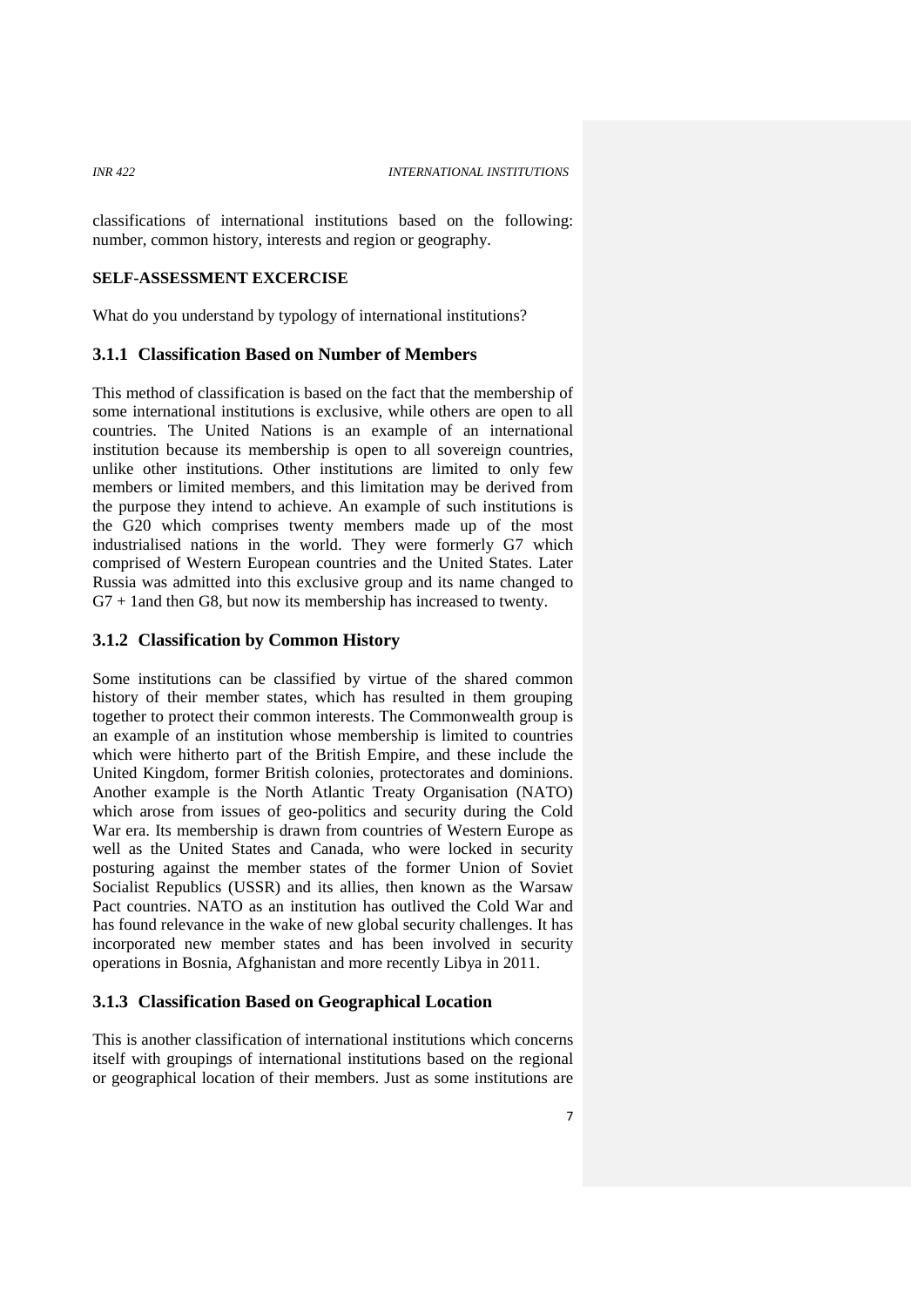universal, transcending geographical locations and cutting across the globe, others are regional and territorial in nature. The most significant example of an institution whose membership is drawn without prejudice to geographical location bias, include members of the United Nations group, such as the World Health Organisation, the International Criminal Court and the Food and Agriculture Organisation. However, on the other hand, regionally grouped international institutions include the Economic Community of West African States (ECOWAS) which comprises of only states in the West African sub-region, the African Union (AU), the successor of the Organisation of African Unity (OAU) and the European Union (EU). However, in view of the recent admission of some Eastern European countries into the EU and the current consideration of Turkey's application for membership, the question has been raised whether the EU remains a regional institution.

#### **3.1.4 Classification Based on Interests**

This classification is based on the common interests of members of international institutions, which is deducible from the objective necessitating the formation of such institutions. As earlier discussed in this unit, the common interests of member states which necessitate the formation of international institutions vary significantly and include one or a combination of security, food security, health, settlement of disputes, economy, trade, disaster management, human rights, and global finance among so many others. For a better understanding of the classification of international institutions based on interest, it is important to consider a few major areas of common interests and examples of some international institutions which have been formed on the basis of these.

#### **a) Security and Peacekeeping**

An example of an institution based on security is the European Police Office (EUROPOL) whose mission is to assist law enforcement authorities of member states in fighting organised crimes. Another is the International Police Office (INTERPOL) which has a membership of 190 countries. The Interpol focuses primarily on public safety, anti-terrorism, organised crimes, environmental crime, piracy, illicit drug production, corruption etc. Other examples include the UN Security Council and NATO.

#### **b) Food Security**

The World Food Programme (WPF) is an institution established to address hunger worldwide and it distributes food to about 90 million people per year and has 80 countries as its members. Also, the Food and Agriculture Organisation (FAO) is part of the UN group and has a mandate of global food security, through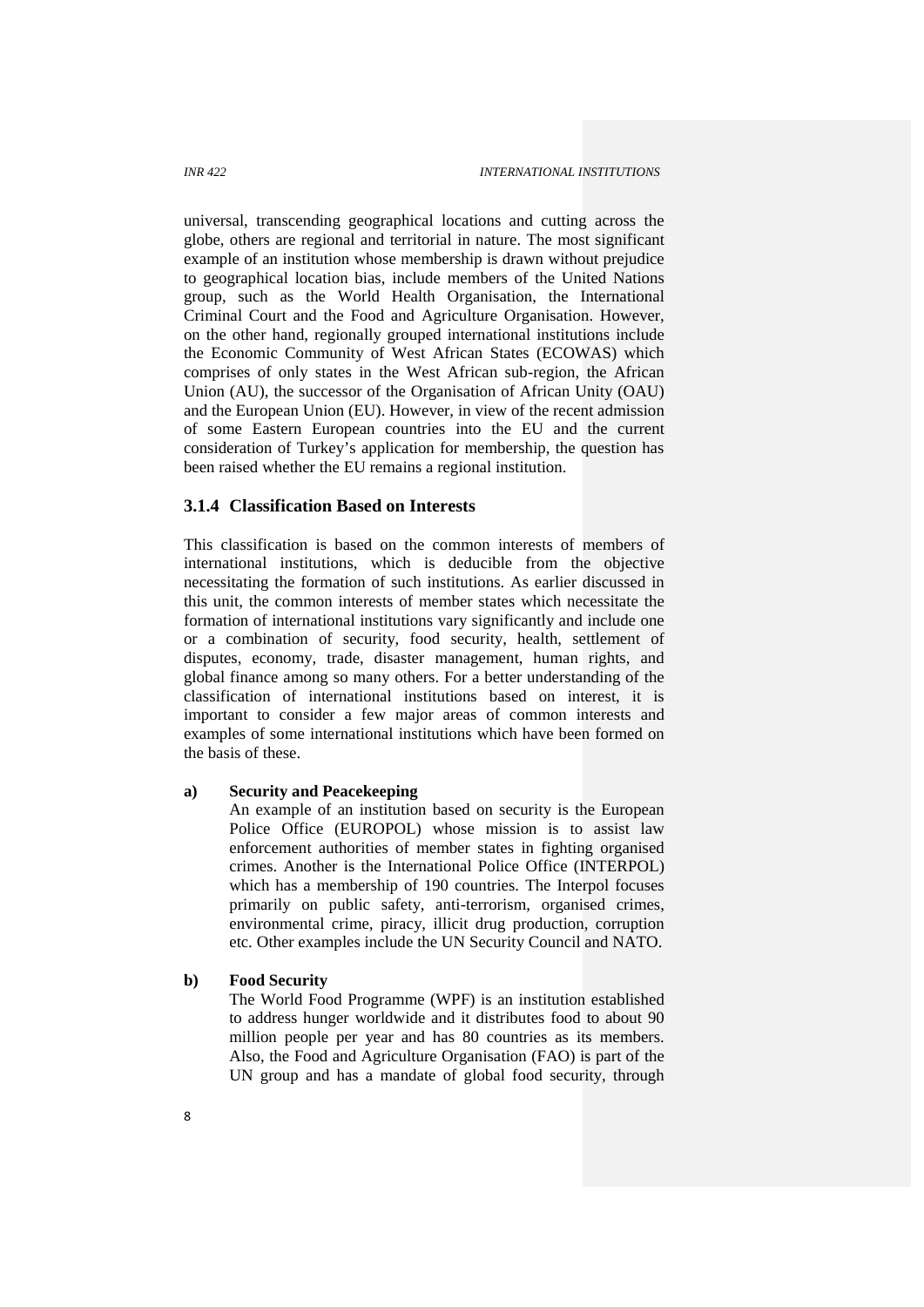research and the provision of expert advice on policy to its members.

#### **c) Health**

The World Health Organisation (WHO) aims at helping member states in attaining the highest level of health for their population. Also, another example is the United Nations and Aids (UNAIDS) whose singular objective is to provide an HIV/AIDS free world.

#### **d) Education**

The United Nations Educational, Scientific and Cultural Organisation (UNESCO), also a member of the UN group, has its main mandate to build peace through education in all its ramifications.

#### **e) Socio-Cultural Values**

United Nations Educational, Scientific and Cultural Organisation (UNESCO) fall under this category as well, because one of its mandates is the promotion of respect for and protection of world's cultural heritage.

#### **f) Settlement of International Disputes**

There are various means of settling international disputes and this can be by negotiation, arbitration, mediation, litigation and conciliation. In international relations fora settings, the settlement of disputes is especially very important, because of the sovereignty of member states. An example of an international dispute settlement institution is the International Centre for Settlement of Investments Disputes which has 139 members and its objective is to facilitate and provide conciliation and arbitration of disputes between member countries and foreign investors. The International Court of Justice (ICJ) is another institution that settles disputes among its member states, within the context of international law. Also, the International Court of Arbitration in the Hague helps in the settlement of international disputes between international institutions.

#### **g) Economy**

Examples include the G20 which draws its membership from the 20 most industrialised nations, and the Economic Community of West African States (ECOWAS) which draws its membership from countries in the West African Sub Region. The main objective of these institutions is to bring together their members in a forum, for facilitating cooperation on issues of economy and development, which are of mutual interest to their members.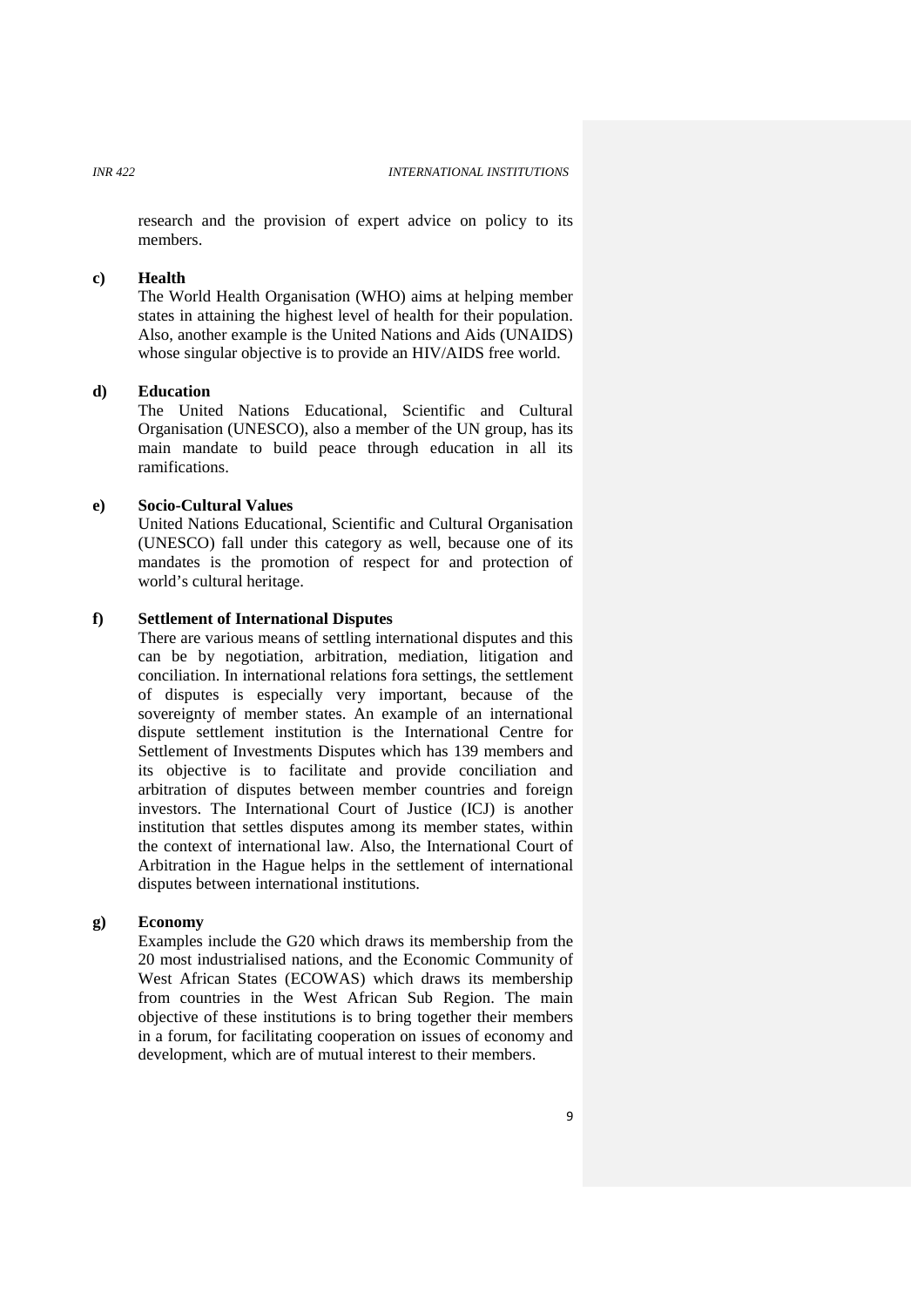#### **h) Human Rights**

African Commission on Human and Peoples' Rights aims at protecting the human rights of Africans. The institution conducts research and generates action plans to prevent and end grave abuses of human rights and to help demand justice for those whose rights have been violated. It has its headquarters in Banjul, the Gambia.

#### **i) International Finance**

There are numerous international institutions whose main aim is for finance advice and assistance. The International Monetary Fund (IMF), the World Bank, and the International Bank for Reconstruction and Development, to mention a few. The International Bank for Reconstruction and Development has 184 countries as members and its main aim is to have members subscribe to its capital and lend to credit worthy borrowing countries. The International Monetary Fund has 184 members. The World Bank is an international institution that offers loans, advice and array of customised resources.

#### **j) Regulatory and Governance Institutions**

These institutions have taken appropriate regulations and governance of field such as trade and investment, principal and economical regulation, environment and labour, intellectual property and standards of goods and services. The consequences of globalisation and worldwide economic integration, cross border movements of populations include the fact that individual countries can no longer effectively perform regulatory functions. In response, many systems of regulatory and governance institutions have emerged at the transnational level. The growing density of international and transnational regulation enables more efficient regulation of trans-border activities or activities which are not trans-border in nature but have potential effects beyond the boundaries of the states in which they are carried out. These regulations do not only apply to the activities of states but to firms, NGOs and individuals. Examples include the World Trade Organisation (WTO), the International Atomic Energy Agency (IAEA), the International Civil Aviation Authority (ICAO) the World Intellectual Property Organisation (WIPO), the International Standards Organisation (ISO) and environmental regimes such as the Kyoto and Montreal Protocols. These regulatory standards are often implemented domestically by participating nations, although in some cases, such as refugee status determinations by the UN, international institutions may act directly against individuals. Usually, officials of member states usually agree to common regulatory standards and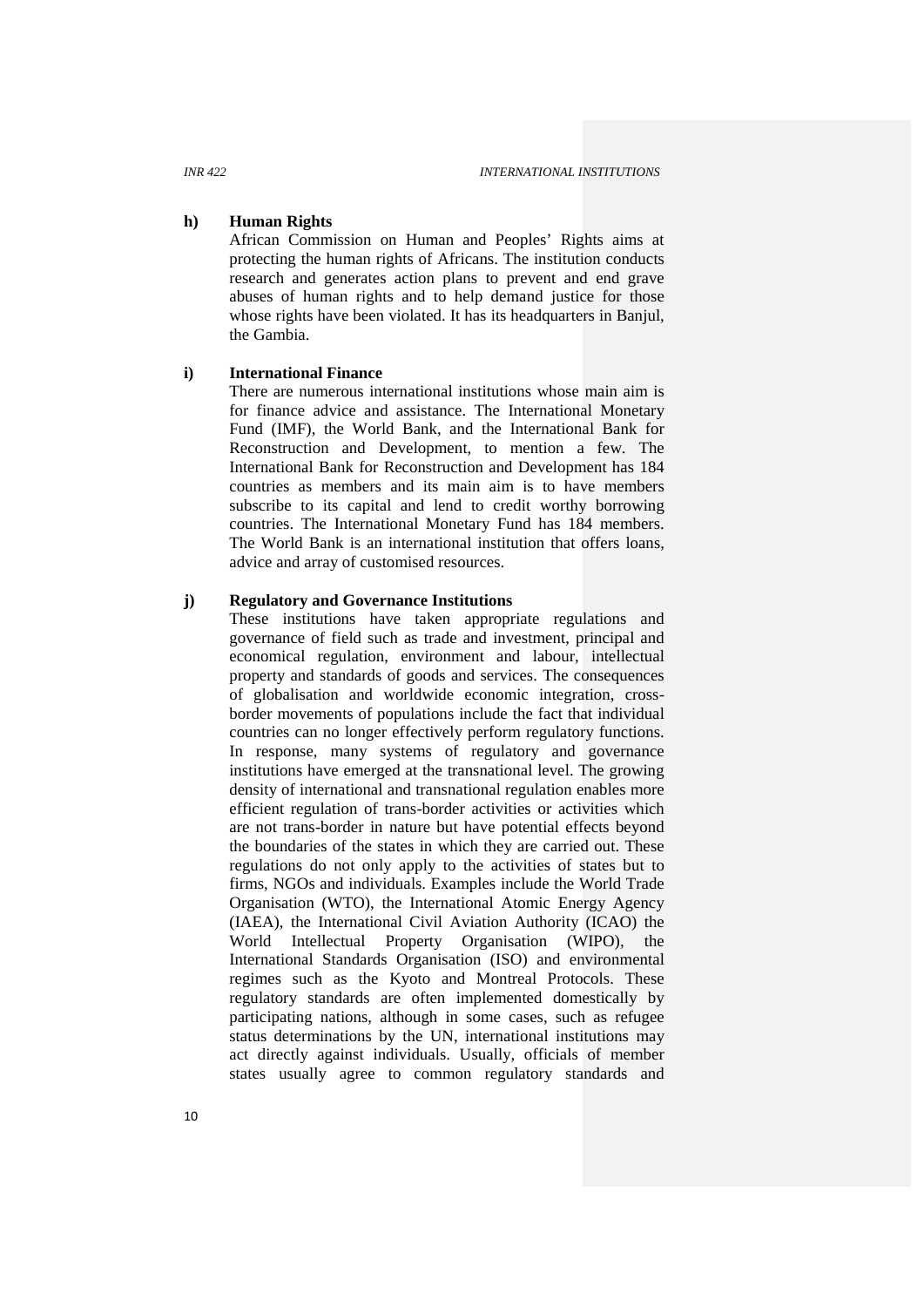practices which they then implement domestically (Slaughter and Zaring, 2006: 211).

#### **SELF-ASSESSMENT EXCERCISE**

Mention five different criteria for classifying international institutions.

#### **4.0 CONCLUSION**

The main thrust of this Unit is to enable you to appreciate the imperative of classifying international institutions, and the various typologies used in this classification. Thus, comprehensive effort has been made to identify the classification of international institutions and the relevant examples of these international institutions under each classification have been given to guide your understanding. The study of the typologies of international institution is to allow you have the conceptual clarification of the variations in the nature of international institutions.

#### **5.0 SUMMARY**

Although there are no absolute classifications of international institutions, it is imperative to understand the classification of international institutions based on the characteristics exhibited by these institutions. These classifications have been based on interests, geography or region, numbers of members and the nature of the agreement entered into by parties. However, the classification of international institution based on interest have been further explained giving examples of an array of interests which form the basis of forming international institutions and these include security and peace keeping, food security, finance, economy, trade, health, culture and human rights. Also examples of the institutions falling under different categories have been given.

#### **6.0 TUTOR- MARKED ASSIGNMENT**

Discuss five interests which have led to the formation of international institutions.

11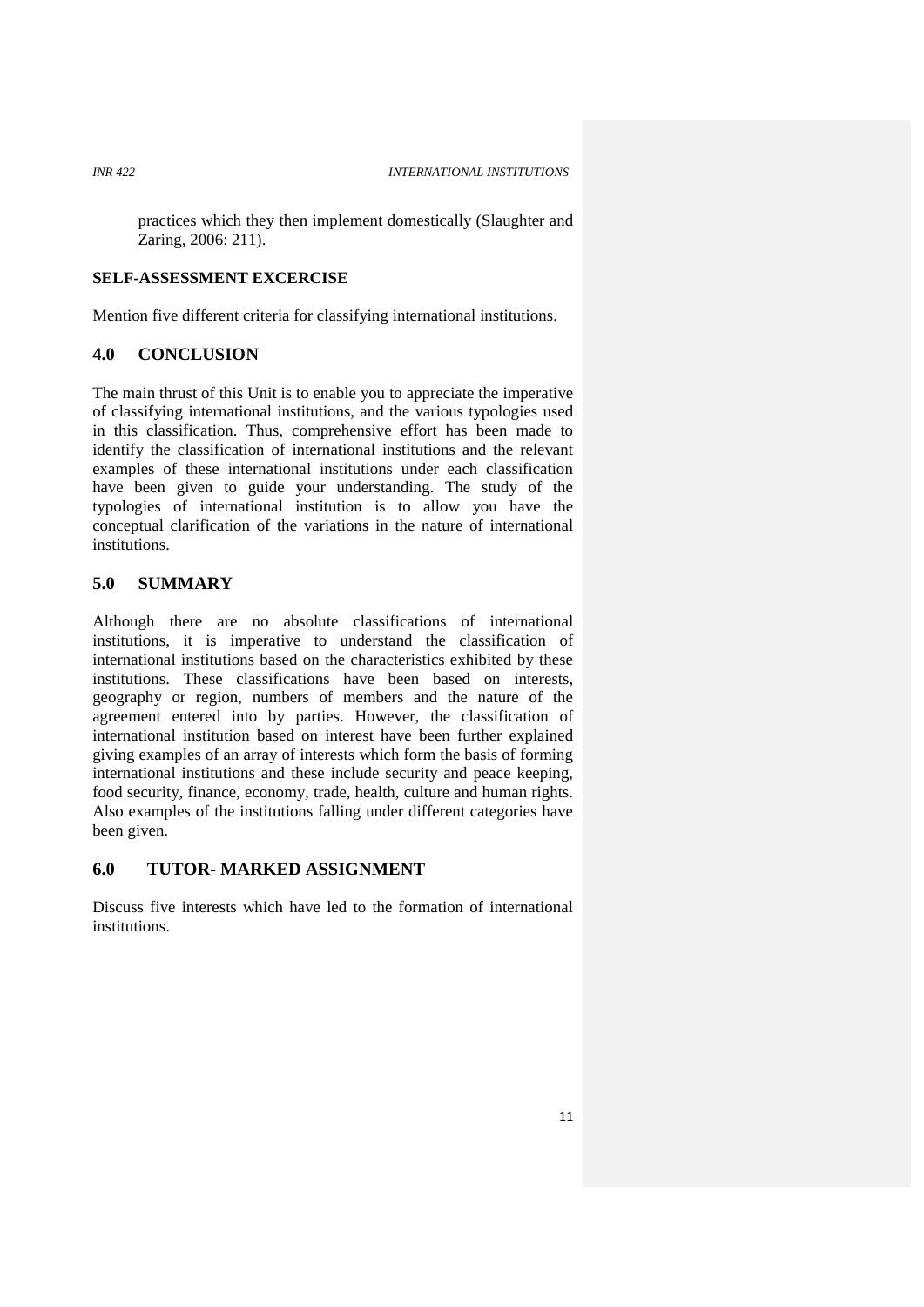#### **7.0 REFERENCE/FURTHER READING**

- Benenson, P. (1961). "The Forgotten Prisoners", The Observer. 28<sup>th</sup> May 1961. Available at http://amenstyusa.org/node/95992 (accessed) 19/10/2012
- INTOSAI (2004) "Lists of International Institutions, Working Group Product". Available at http://intosai.org (accessed) 19/10/2012
- Slaughter, Anne-Marie & Zaring, D. (2006. "Networking Goes International: An Update." *Annual Review of Law and Social Sciences* Vol. 2.
- Kingsbury, B. & Stewart, R. B. (2008). "Legitimacy and Accountability in Global Regulatory Governance: The Emerging Global Administrative Law and the Design and Operation of Administrative Tribunals of International Organizations". In S. Flogaitis (Ed.) *International Administrative Tribunals in a Changing World*. London: Esperia Publications Ltd.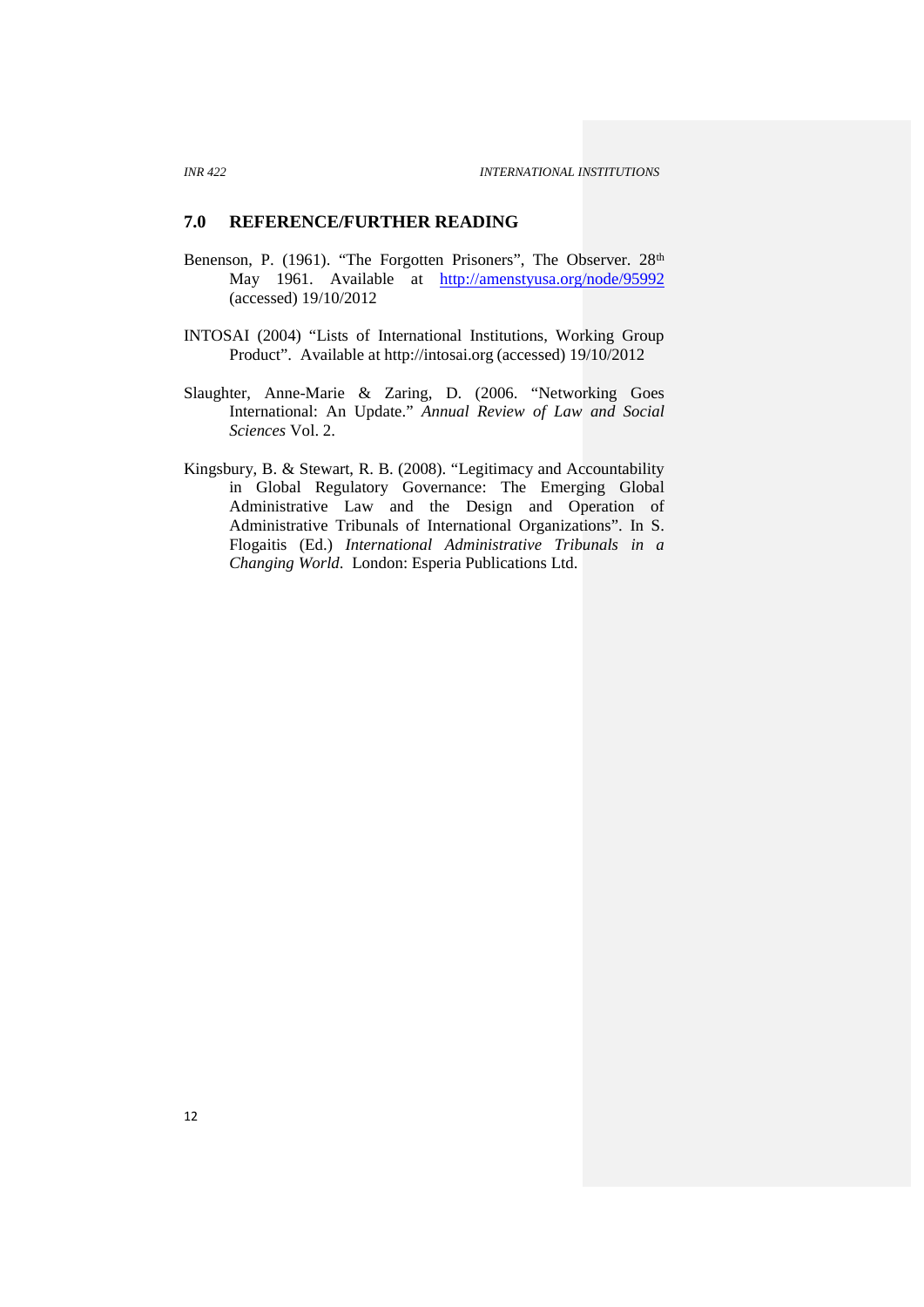#### *INR 422 INTERNATIONAL INSTITUTIONS*

### **MODULE 2 MEMBERSHIP OF INTERNATIONAL INSTITUTIONS**

- Unit 1 Entry of Members into International Institutions<br>Unit 2 Rights of Members of an International Institution
- Unit 2 Rights of Members of an International Institution<br>
Unit 3 Duties of Members of an International Institution
- Duties of Members of an International Institution
- Unit 4 Withdrawal of a Member from an International Institution

## **UNIT 1 ENTRY OF MEMBERS INTO INTERNATIONAL INSTITUTIONS**

### **CONTENTS**

- 1.0 Introduction
- 2.0 Objectives
- 3.0 Main Content
	- 3.1 How States Gain Entry into International Institutions
		- 3.1.1 Entry by Founding Members
		- 3.1.2 Entry by Treaties
		- 3.1.3 Entry by Accession
- 4.0 Conclusion
- 5.0 Summary
- 6.0 Tutor-Marked Assessment
- 7.0 References/ Further Reading

## **1.0 INTRODUCTION**

In this unit, we will be discussing the entry of member countries into international institutions. The entry of members into any international institution is very important. However, not all institutions allow open entry to all countries. For instance, some restrict the entry, while some are open, thereby giving opportunities to all countries to join their institution. This unit will give examples of various international institutions and how countries gain membership or entry into them.

## **2.0 OBJECTIVES**

By the end of this unit, you should be able to:

- explain what is meant by entry of countries into the membership of international institutions
- give at least two examples of international institutions and how their members gained entry into them.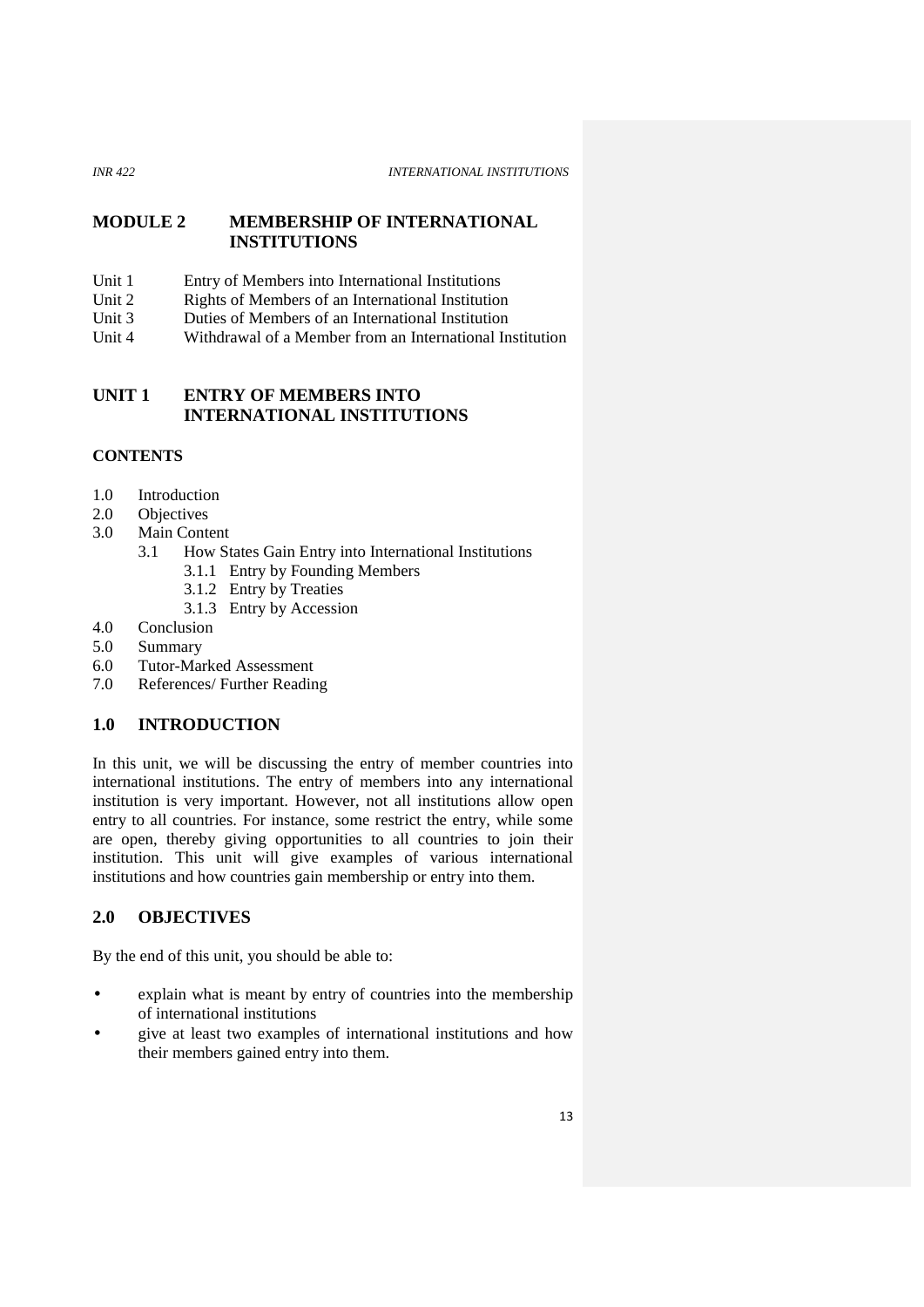#### **3.0 MAIN CONTENT**

#### **3.1 How States Gain Entry into International Institutions**

Every international institution has its own unique mode of granting membership entry to states which desire to become their members. Also, states while founding a new institution, can decide on the various means of gaining entry into that institution. Entry in this concept is defined as the permission granted to a state to become a member of an international institution. Not all international institutions give open entry to states to become their members. For instance, some international institutions restrict the entry of members into their institution while others are open, by offering opportunities to all countries to join their ranks.

We shall now proceed to discuss the various means by which states gain entry into international institutions. The means by which states gain entry into international institutions vary, but we shall consider this broadly in order to appreciate this concept properly.

#### **SELF-ASSESSMENT EXCERCISE**

Explain the concept of "entry of members into an international institution."

#### **3.1.1 Entry by Founding Members**

Some states gain entry into international institutions by virtue of the fact that they are among the founding members of the international institution. So, we shall consider some international institutions and provide examples of some states that became members of such international institutions by being founders of such. One of such institutions is the World Bank. The World Bank consists of two institutions, namely; the International Bank for Reconstruction and Development and International Development Association. Canada was the founding member of the International Bank for Reconstruction and Development since its establishment in 1945. Canada also participated in the Breton Woods Conference of 1944 that led to the creation of the World Bank and International Monetary Fund, which Canada joined in 1945. The International Monetary Fund was founded by one nation, but today it has a membership of 188 countries. The International Monetary Fund started its activities fully when 29 countries signed the agreement. Another international institution who has membership by founding members is the European Union (EU), which was founded by Belgium, Italy, France, Luxemburg, Netherlands and Germany. However, the EU has gone on to establish seven other institutions which are: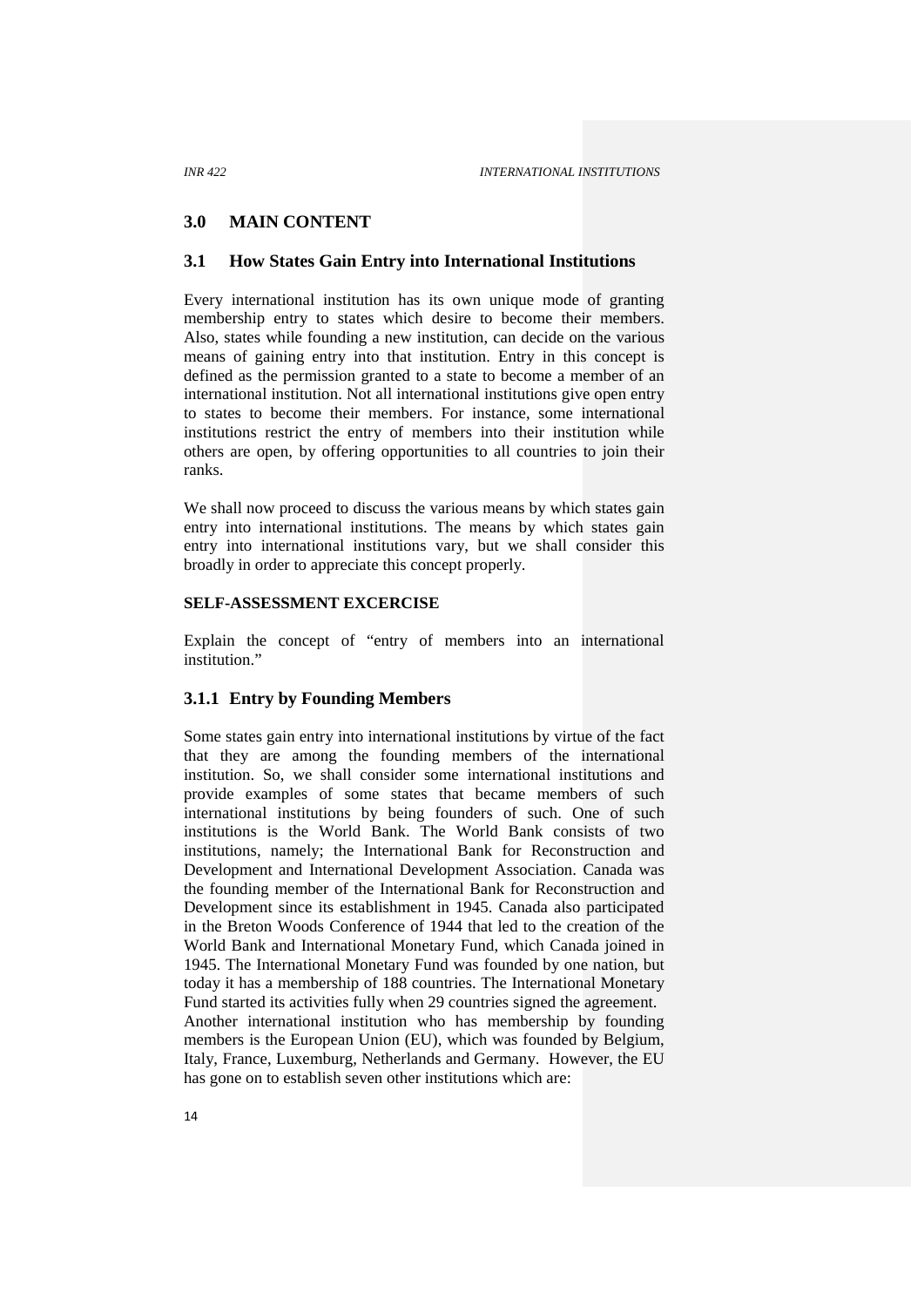#### *INR 422 INTERNATIONAL INSTITUTIONS*

- European Parliament
- European Council
- European Commission
- Council of European Union
- European central Bank
- The Court of Justice of the European Union
- Court auditors

The last example is the founding members of North Atlantic Treaty Organisation (NATO). There were originally twelve founding members of North Atlantic Treaty Organisation (NATO): The United States, United Kingdom, Canada, France, Demark, Iceland, Italy, Norway, Portugal, Belgium, Netherlands and Luxembourg. These founding member states have remained members of the North Atlantic Treaty Organisation.

#### **SELF-ASSESSMENT EXCERCISE**

How true is it that most states gain entry into international institutions by virtue of the fact that they are among the founding members?

#### **3.1.2 Entry by Treaties**

States may become members of an international institution by signing a treaty with another state or number of states. A treaty in this context is a formally concluded and ratified agreement between states. The term treaty is used to refer to instruments binding at international law concluded between states. Basically, what distinguishes a treaty from other agreements is that it must be binding between the contracting states (Vienna Conventions on Law of Treaties, 1969).

Treaties may be bilateral that is, between two states or multilateral that is, among more than two states. For a better understanding of this subtopic, we will consider different treaties and how states have become members of some international institutions by signing these treaties.

The first is the European Union (EU) Treaties, signed by members of the European Union. Article 13 of the Treaty of EU established seven institutions namely:

- European Parliament
- European Council
- European Commission
- Council of European Union
- European Central Bank
- The Court of Justice of the European Union
- Court Auditors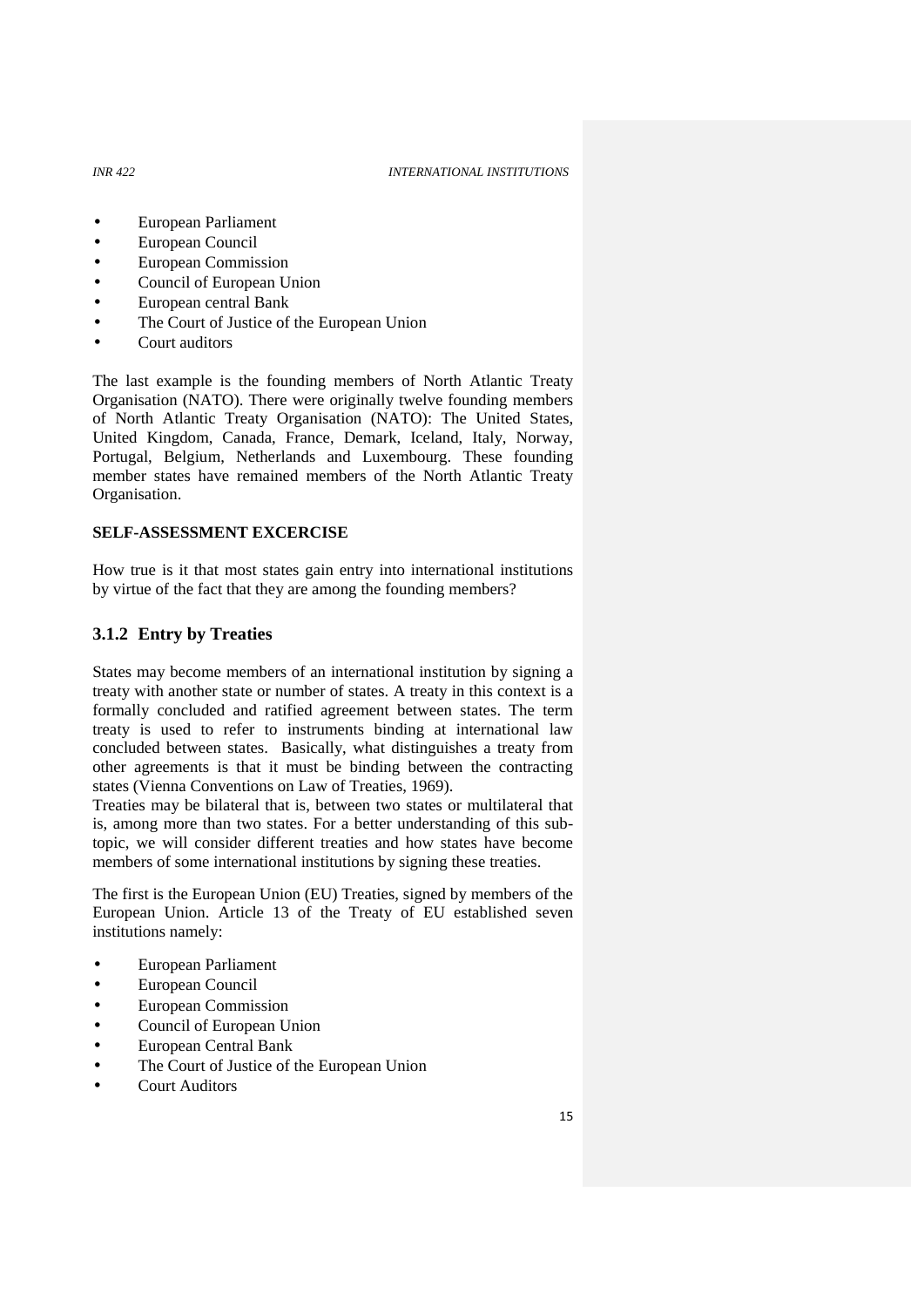Let us however consider three of the institutions above and how states have become members of these institutions.

The European Central Bank (ECB) was established by the Treaty of Amsterdam in 1998. The ECB serves as an institution of the European Union which administers the common monetary policy of the member states of the EU.

Another example is the European Parliament, which is the legislative arm of the European Union, created by the treaties of the European Union.

Lastly, the European Council became an institution in 2009, when the Treaty of Lisbon came into force.

Another treaty we shall be considering is the Economic Community of West African States (ECOWAS) 1975 Treaty signed by 16 countries geographically located in the West African sub-region, which was amended by the 1993 Treaty. The Treaty established some institutions to which the state parties are members. These institutions are:

- (a) The Authority of Heads of State and Government;
- (b) The Council of Ministers;
- (c) The Community Parliament;
- (d) The Economic and Social Council;
- (e) The Community Court of Justice;
- (f) The Executive Secretariat;
- (g) The Fund for Cooperation, Compensation and Development; and
- (h) Specialised Technical Commissions.

These institutions are to function according to the powers conferred on them by the ECOWAS Treaty.

### **3.1.3 Entry by Accession**

Accession is an act whereby a state which is not among the founding members of an international institution, signs up to a treaty, to expresses its consent to become a party to the treaty, by depositing a written document of intent known as the instrument of accession with the secretariat of the institution. Accession is therefore used by states to express their consent to be bound by a treaty.

In December 1994, the Greek government successfully conditioned the accession of Spain and Portugal to the European Union on the implementation of integrated Mediterranean funds. The Mediterranean fund programme was designed to provide funds for power development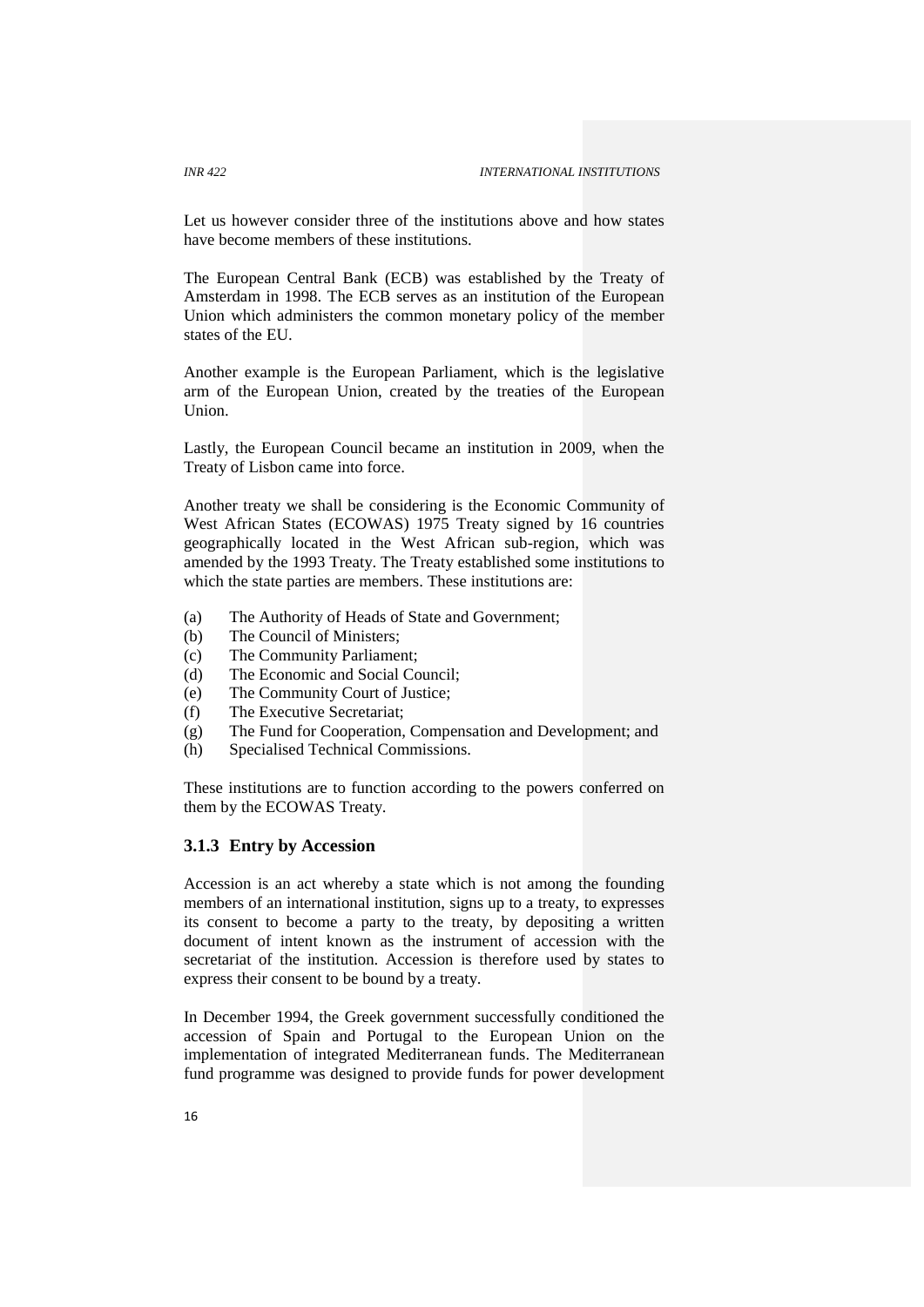in the Mediterranean region. It is important to note that most international institutions dealing with issues of trade (EU, WTO) or security (NATO), usually grant other states the opportunity of accession. Accession has permanent consequence for efficacy. The accession of new members into the European Union has united Europe geographically and endowed fragile democracies and transitional market economies. Through accession of states into an international institution, these states are given the power to implement reform through their membership of the EU's several regional international institutions.

It is however important to note that before a country seeks accession into an international institution, it must bargain with the current members over the terms of entry; they must also reform the institution to improve its efficacy. For example, to become a member of the World Trade Organisation, a prospective member must first make an offer of accession, this is then placed for the consideration of existing members and the process takes about five years on an average, but it takes some countries almost a decade if the country is adjudged to be less committed to the process or if other political issues interfere. The shortest accession was that of Kyrgyzstan, lasting two years and ten months, and the longest was Russia lasting nineteen years and two months.

Finally, on accession, the European council decided during its December 2004 Summit to open accession negotiation with Turkey on October 3, 2005 and this negotiation is still ongoing.

#### **SELF-ASSESSMENT EXCERCISE**

What do you consider as the main strengths of entry into international institutions by ascension?

#### **4.0 CONCLUSION**

From the various discussions in this unit, you have learnt that international institutions grant different means of entries to states who wants to become members of their institutions. You have also learned that states which want to become members of an international institution can decide on the mode in which they want to gain membership. We have been able to show that states can gain entry into an international institution by three means: entry as a founding member, entry by treaties and entry by accession. We have also been able to break down this unit for a proper understanding of students by explaining the founders of some institutions that were considered above. Also a comprehensive example of each mode of entry has been provided in this unit. You are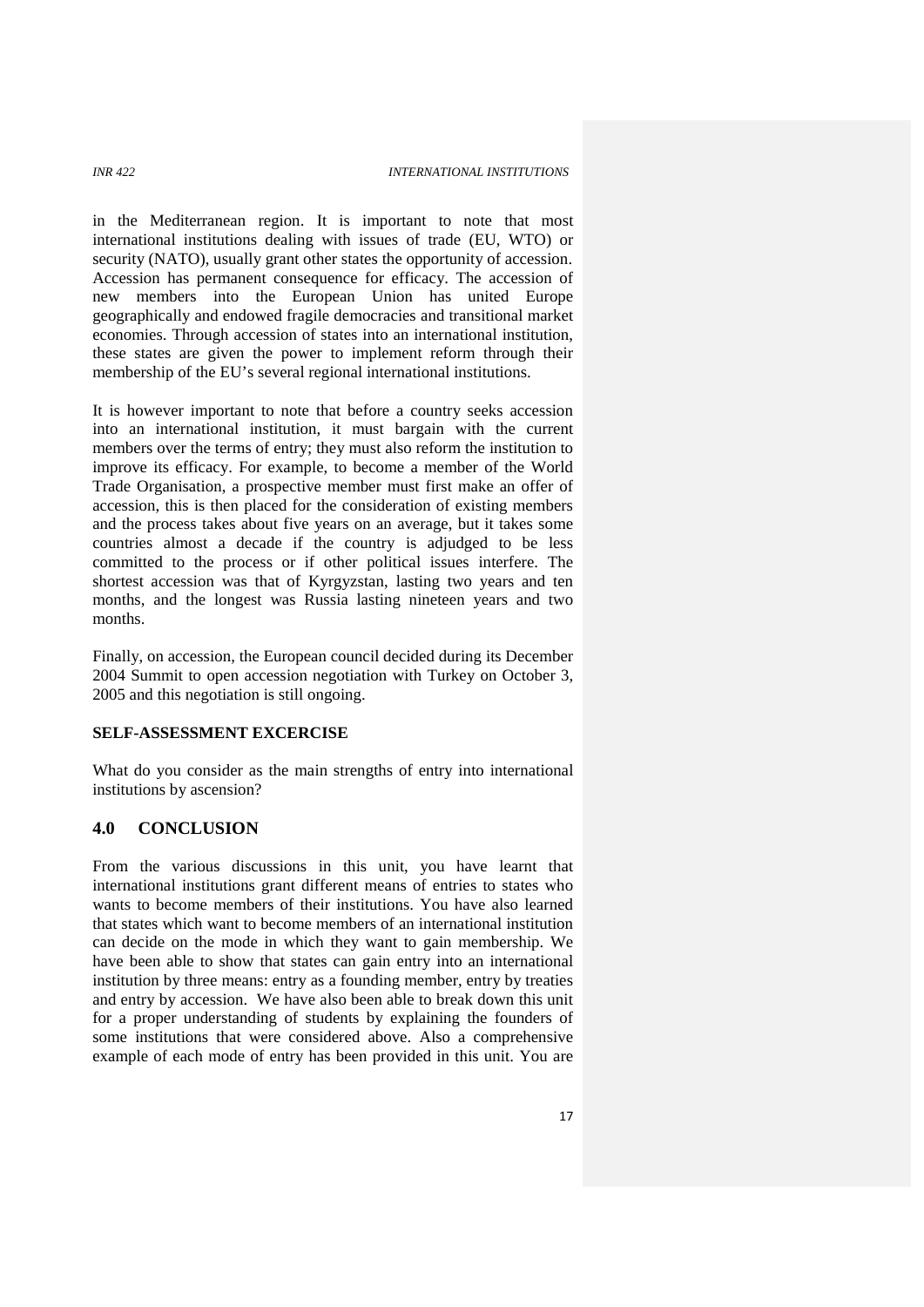however advised to read more on this unit and research more on entry of members into an international institution as discussed above.

## **5.0 SUMMARY**

In this unit, we have been able to discuss the entry of members into an international institution and examples have been provided to support the explanation for a better understanding of the unit. This unit is very important as it will significantly increase your understanding on the various means by which states gain entry into an international institution and become members of an international institution.

#### **6.0 TUTOR-MARKED ASSIGNMENT**

- 1. Explain the various means by which states can gain entry into an international institution giving examples of some states and how they have gained entry into the international institutions of which they are members.
- 2. Identify the founding members the following international institutions:
	- (a) International Court of Justice
	- (b) World Food Programme
	- (c) World Health Organisation
	- (d) International Police (INTERPOL)
	- (e) International Monetary Fund

## **7.0 REFERENCES/FURTHER READING**

Schiender, C. J. & Urpelainen, J. (2012). "Accession Rules for International Institutions: A Legitimacy-Efficacy Trade-Off." *Journal of Conflict Resolution* 56 (2): 290 - 312.

Lisbon Treaty (3rd edition) (2007)

Vienna Convention on Law of Treaties (1969).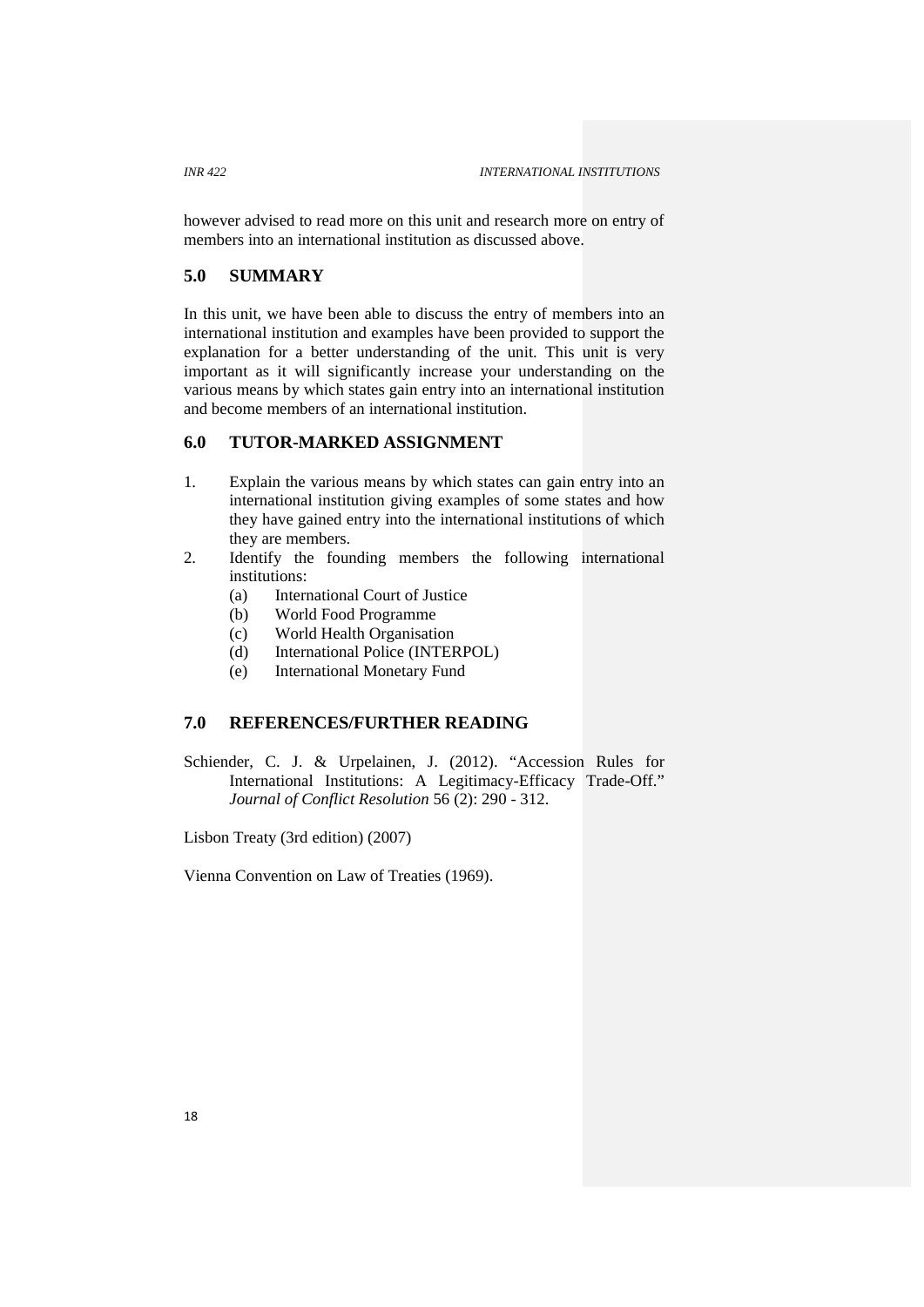#### **UNIT 2 RIGHTS OF MEMBERS OF AN INTERNATIONAL INSTITUTION**

#### **CONTENTS**

- 1.0 Introduction
- 2.0 Objectives
- 3.0 Main Content
	- 3.1 Rights of Members of an International Institution
		- 3.1.1 Right to Participate in Policy Formation
		- 3.1.2 Right to Vote
		- 3.1.3 Right to Attend Meetings
		- 3.1.4 Right to Facilities
		- 3.1.5 Right to Participate in the Governance of the **Institution**
		- 3.1.6 Right to Withdraw From an Institution
- 4.0 Conclusion
- 5.0 Summary
- 6.0 Tutor-Marked Assignment
- 7.0 References/Further Reading

#### **1.0 INTRODUCTION**

In the previous module, we considered the entry of members into international institutions, however in this unit we shall be considering the rights accorded to members of an international institution as a result of their membership status. We shall however first consider the meaning of the word, "right" and the sense in which it is employed here.

The Black's Law Dictionary defines 'right' as a power or privilege; authority to do something; a legal, equitable, or moral entitlement to something; an individual liberty. It also means a legally enforceable claim that another will do or will not do a given act; a recognised and protected interest the violation of which is a wrong (Garner, 2009:1436). In this context however, rights are the obligations and benefits accruing to a state upon becoming member of an international institution, from the institution and or from other members.

For example, one of the rights you have as a student of the National Open University of Nigeria is the right to acquire the knowledge you signed up for; and the rights of a citizen of Nigeria includes the right to vote and be voted for. In this unit we shall be considering the various rights accruing to states by virtue of their membership of an international institution.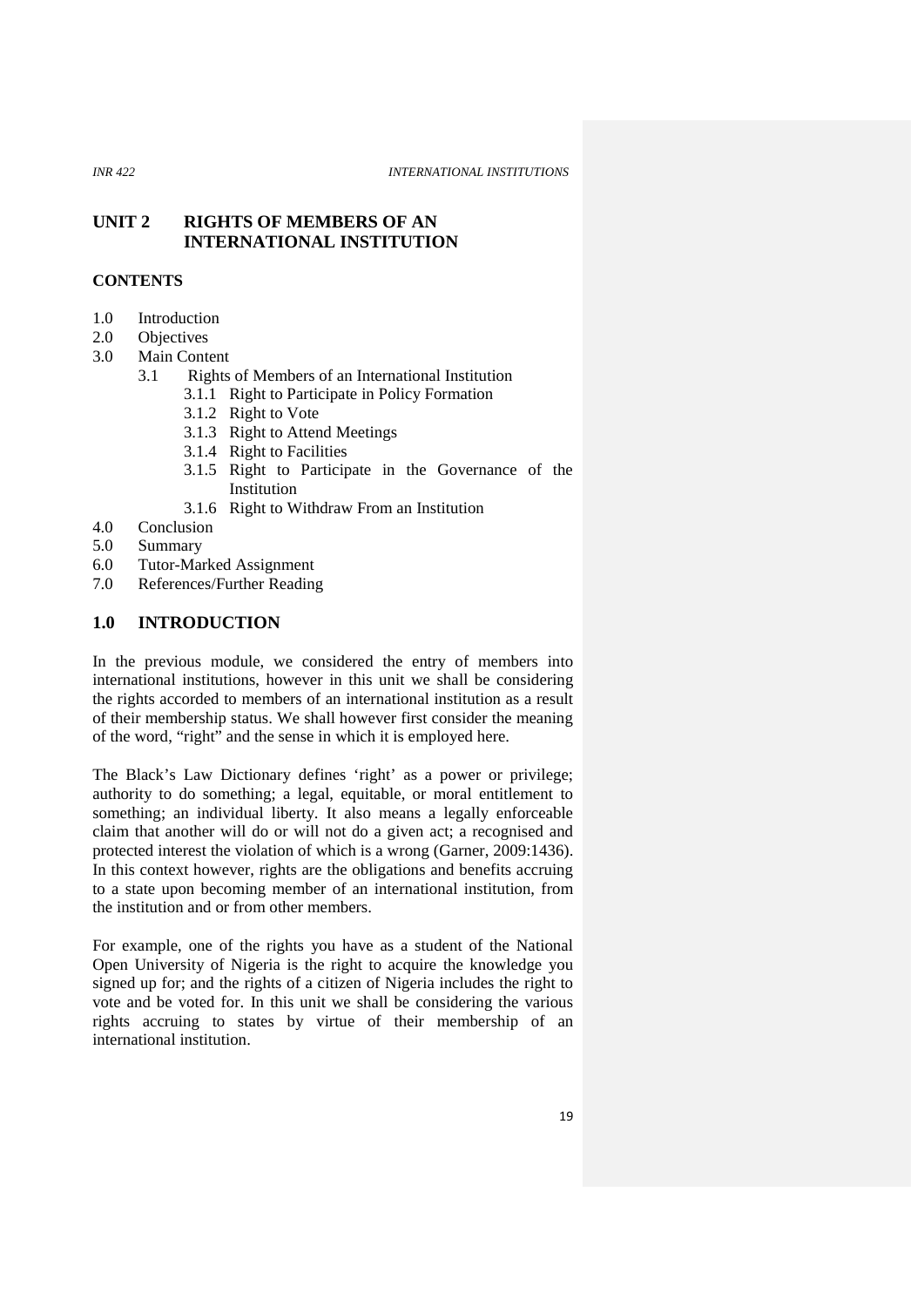#### **2.0 OBJECTIVES**

By the end of this unit, you should be able to:

- explain what rights are
- lists some international institutions and state the rights of members of such international institutions.

#### **3.0 MAIN CONTENT**

#### **3.1 Rights of Members of an international institution**

So far, we have looked at the definition of the term rights in the introduction and an idea of what is going to be discussed in this unit has already been stated in the introduction. We shall be discussing the rights that come with being a member of an international institution.

- 1. Right to participate in policy formation
- 2. Right to vote<br>3. Right to atten
- Right to attend meetings
- 4. Right to facilities
- 5. Right to participate in the governance of the institution
- 6. Right to withdraw from an institution
- 7. Right to promote trade across borders

#### **3.1.1 Right to Participate in Policy Formation**

Most international institutions accord their member states unfettered rights to participate in the processes of introducing, debating and formulation of operational policies of these institutions. For example, member states may participate in formulating policy with respect to what and how the institution interacts with individual members or how it relates with non-members. We shall hereafter consider some institutions and how they have exercised their rights to participate in policy formation of the institution they belong to.

Article 30(1) of the EU's Lisbon Treaty, 2007 confers upon member states of the European Union, the right of participating in policy formation of the institution. The article provides that any member state, the High Representative of the Union for Foreign Affairs and Security Policy, or any Minister with the Commission's support, may refer any question relating to the common foreign and security policy to the Council and may submit to it initiatives or proposals as appropriate. Members of the European Union also have a right to participate in the foreign policy of the European Union as stated in Article 32 of the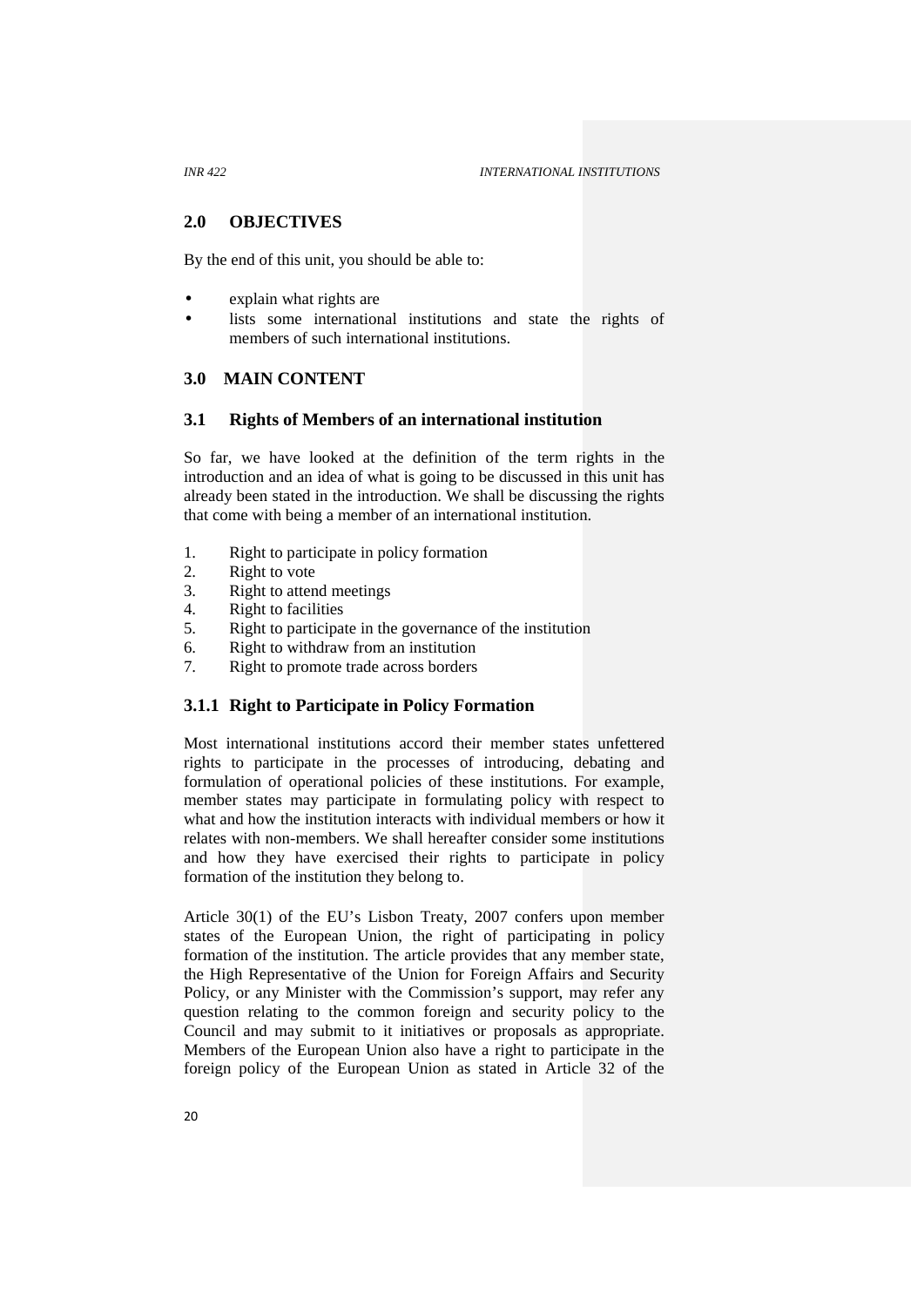Treaty by consulting one another within the European Council on any matter of foreign and security policy of general interest.

Also, the ECOWAS Treaty gives members the right to participate in policy formation. Article 26 of the ECOWAS Treaty provides that members shall have the right to participate in the formulation of industrialisation policy by promoting industrial development in member states. Member states can also formulate policies on trade (Frederoc Benz and David, 2007).

#### **3.1.2 Right to Vote**

Most modern day international institutions operate on the principles of democracy. Because of this, decisions are usually arrived at through casting of votes, where the majority carries the day. One of the most critical ways member states of an international institution can influence decision making is through voting. Voting is the formal expression for preference for a thing, a candidate for an office or for a proposed resolution of an issue. Members States have the right to take part in making decisions in the institution in which they belong by voting. Every member state of an international institution ought to have equal right to vote, however institutions have their various voting rights. We shall consider a few international institutions and the voting rights of their member states.

#### **The United Nations**

The first institution we shall be considering is the United Nations. The member states of the United Nations have equal voting rights in the General Assembly except members with observer status such as the European Union and any member of the United Nations which is in arrears in settling its financial obligations. Article 19 of the United Nations Treaty 1945 provides that a member state shall not have a right to vote in General Assembly if it defaults in its financial obligations and the amount of its arrears equals or exceeds the amount of the contribution due from it for the preceding two full years.

#### **International Monetary Fund**

Another institution that will be considered as regards to voting rights of members of an international institution is the International Monetary Fund. The members of the International Monetary Fund have the right to vote during the process of appointing executives of the International Money Fund. The voting right of the members of the International Monetary Fund is determined by a nation's financial contributions unlike member states of the United Nations who have equal voting rights. The members of the World Bank also do not have equal voting rights, as their votes are weighed according to their financial contribution to the equity of the institution.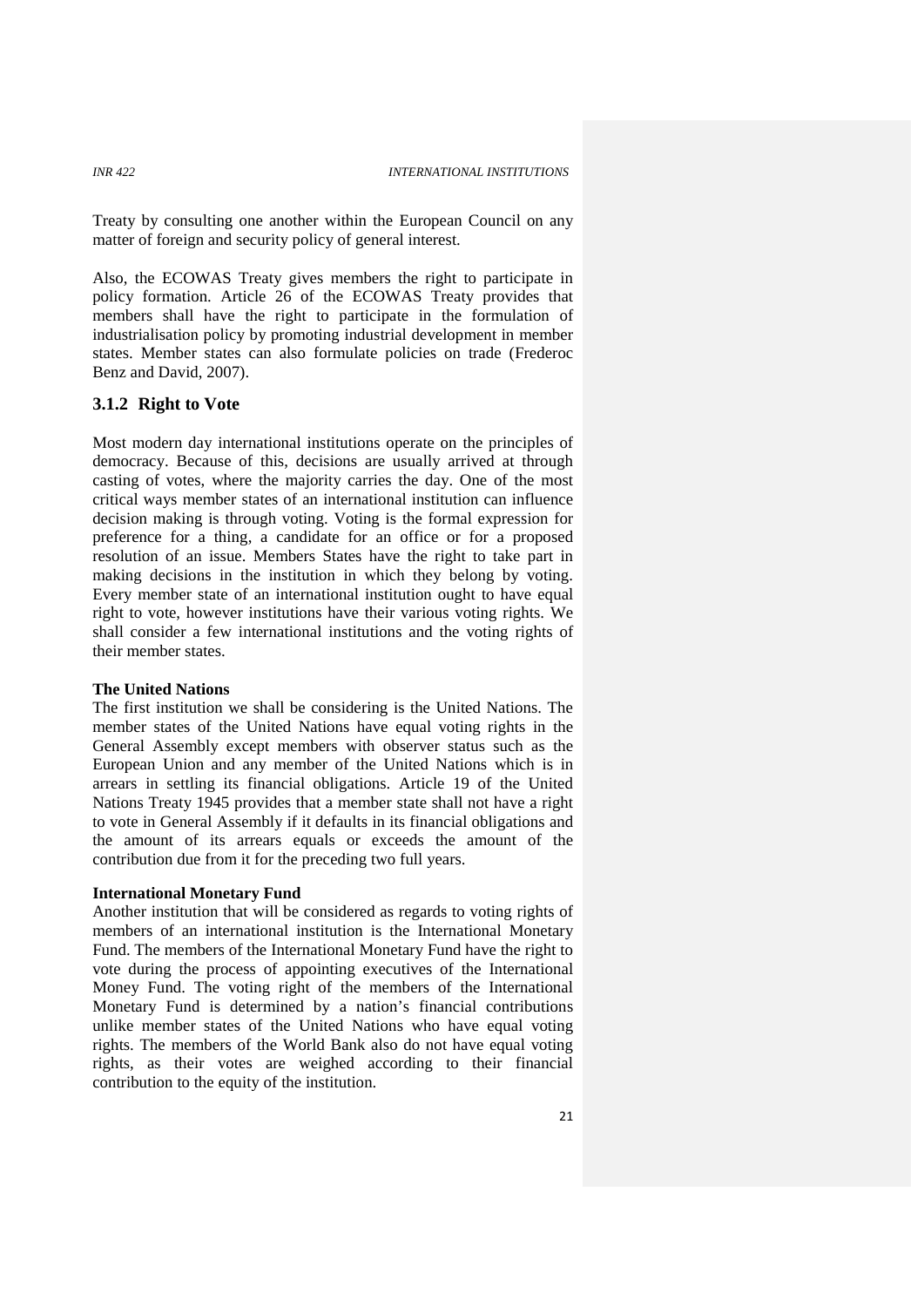#### **3.1.3 Right to Attend Meetings**

Member states also have the right to attend meetings convened by their institutions. We shall examine some institutions and the right of members to attend meetings.

#### **The European Union**

The European Union member states which established the European Council hold their meetings at least twice every six months in the Jutus Lipsuis building at the headquarters of the institution in Brussels and all members are invited to attend.

#### **International Monetary Fund/ World Bank**

Another institution we shall be considering is the International Monetary and the World Bank. These international financial institutions hold two meetings which members have rights to attend. The first is the annual meeting and the second is the spring meeting. The International Monetary Fund and World Bank meet each autumn in what is known as the annual meeting and they meet separately, in what is known as the spring meeting. The venues of these meetings are determined by the member states of the institution and the selection of a venue is through rotation among other considerations including security. The annual general meeting of the year 2012 was held between the  $12<sup>th</sup>$  and  $14<sup>th</sup>$  of October in Tokyo, Japan, a member state.

#### **ECOWAS**

The ECOWAS Treaty created nine institutions and each institution has time they conduct their meetings. We shall however consider one of these institutions and their meetings. The Article 11(1) of the ECOWAS Treaty provides that the Council of Ministers shall meet at least twice a year in ordinary session. One of such sessions immediately precede the ordinary session of the Authority of Heads of State and Governments of the Community. An extraordinary session may be convened by the Chairman of Council or at the request of a member state provided that such request is supported by a simple majority of the member states.

#### **3.1.4 Right to Facilities**

The members of the International Monetary Fund and World Bank have the rights to loan facilities from these institutions. These facilities can also be requested by low- income countries, developing and even developed countries. The International Monetary Fund also created the Special Drawing Rights granted to members in strict proportions (Mussa, 2005). Special Drawing Right is an international reserve asset created by the International Monetary Fund. Bird and Rowlands (2005) argue that "Special Drawing Right" is the International Monetary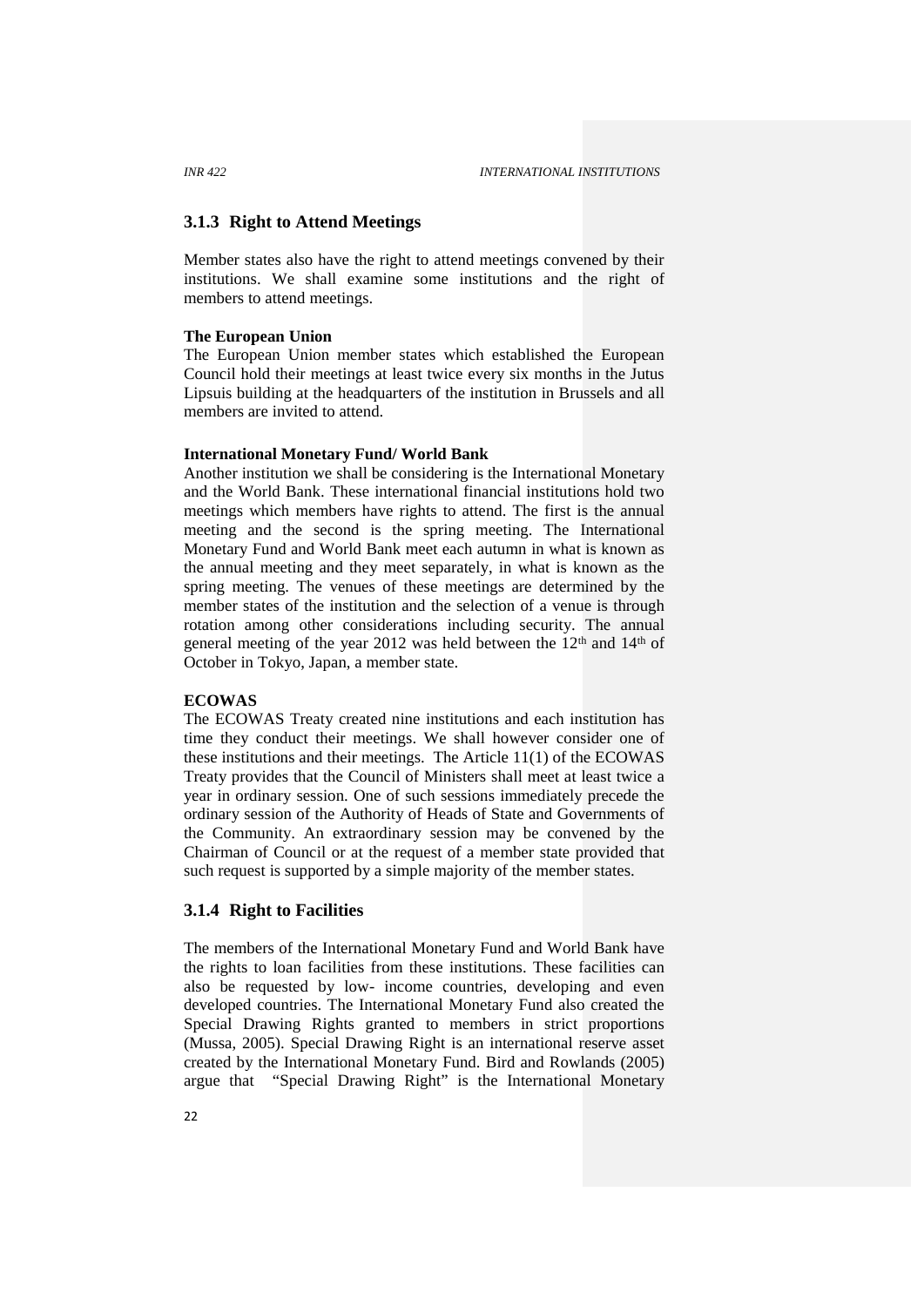Fund's unit of the account linked to four major currencies and also constitutes a financial resource created by the IMF and distributed on occasion to its members. The World Bank created two institutions, namely; the International Bank for Reconstruction and Development and the International Development Bank. Members of these institutions have the right to request for facilities from these institutions. The International Bank for Development has granted USD\$238 billion to member states since 1960 and France was the first country to request for loan from the World Bank in the post- World War II era.

### **SELF-ASSESSMENT EXCERCISE**

What is a special drawing right?

### **3.1.5 Right to Participate in the Governance of the Institution**

Members of specific institutions have rights to participate in the governance of the institutions they belong to. In a community of nations, governance is considered good when it is democratic. The right of members to participate in the governance of their institutions promotes good governance, equity, pluralism, transparency, accountability and the rule of law in a manner that makes the institution effective, efficient and enduring. Member states can participate in the governance of the institutions they belong to by being secretaries or presidents and also in making laws that regulate the institutions in which they belong to. Members have the right to participate in the governance of the institutions they belong to by participating in making decisions, and by strictly adhering to democratic principles resulting in the decentralisation of power at all levels of governance (ECOWAS Treaty, 1993 Article 1[d]). Members have the right to participate in the governance of their institutions by nominating citizens of member states for appointment into executive positions including the position of secretary. Article 34 of the Lisbon Treaty, provides that member states shall coordinate their action in international organisations and at international conferences. They shall uphold the Union's positions in such forums. EU member states can act in certain situations especially in emergency situations instead of the Union but they must inform the Union (Lisbon Treaty, 2007). Members shall also have the rights to participate in the European Defence Agency (Lisbon Treaty, 2007 Article 45[2]).

The Treaty of the European Council also grants members states of the institution the right to participate in the governance of the institution by coordinating their employment and economic policies by arrangement as provided by the treaties (Treaty of the European Council, 2007 Article 2[3]). Members can also participate in the governance of their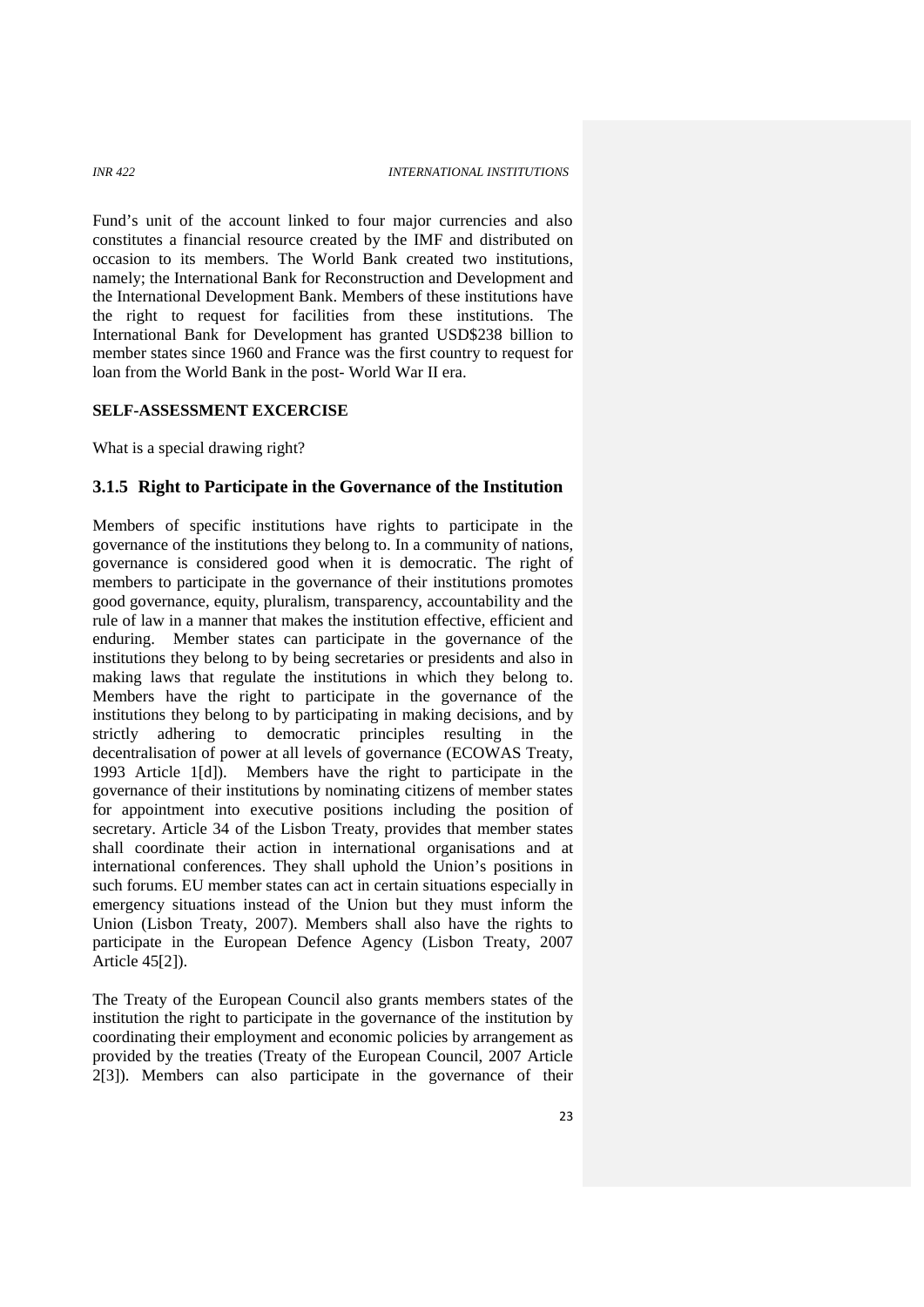institutions by participating in the admittance of new members especially in the aspect of accession of prospective members, compulsory withdrawal of members, and amendments of the articles of treaties, agreements and bye laws.

# **3.1.6 Right to Withdraw**

A specific right of withdrawal is found in the constitution of a large number of international institutions. In contrast there is no provision for withdrawal in the UN or WHO. There are however, considerable variations in the conditions attached to the right of withdrawal. Whereas some financial institutions allow withdrawal simply upon submission of a written notice, and allow this withdrawal to take effect immediately, other organisations impose clear limitations on withdrawal. A condition sometimes attached to withdrawal is that outstanding obligations [usually financial obligations] must be fulfilled before withdrawal is effective. What is certainly clear is that mere silence on the question of withdrawal is not adequate to deprive a member of the right to withdraw (Bowetts, 2001).

Any member of an international institution has the right to withdraw from the membership of the institution at any time. Article 50 of the Lisbon Treaty provides that members have a right to withdraw from the union in accordance with the union's requirements. However, any member who wants to withdraw must notify the union of its intention (Lisbon treaty 2007), though no states have ever withdrawn. ECOWAS Treaty also provides for the right of members to withdraw. In December 26, 1999, the Secretariat of the ECOWAS received a letter from Mauritania, withdrawing from membership of the Economic Community of West African States (ECOWAS). The Secretariat replied by informing Mauritania that, under the terms of Article 91 of the Revised Treaty of 1993, a member state wishing to withdraw from the Community is bound by the following: first, to give one year's notice to the Executive Secretary who shall inform the other member states accordingly and the withdrawal becomes final and complete where the notice is not withdraw, within that one-year period. Second, the member state concerned shall, within that one-year period, continue to comply with the provisions of the Treaty and remains bound to discharge its obligations under the Treaty. The ECOWAS Secretariat also consequently wrote to all other member states notifying them of Mauritania's intentions. It must be noted, that by the provisions of the ECOWAS Treaty, the Islamic Republic of Mauritania was expected to fulfil all its obligations, particularly its financial obligation, to the Community before making good its exit (Schermers and Blokker, 2003).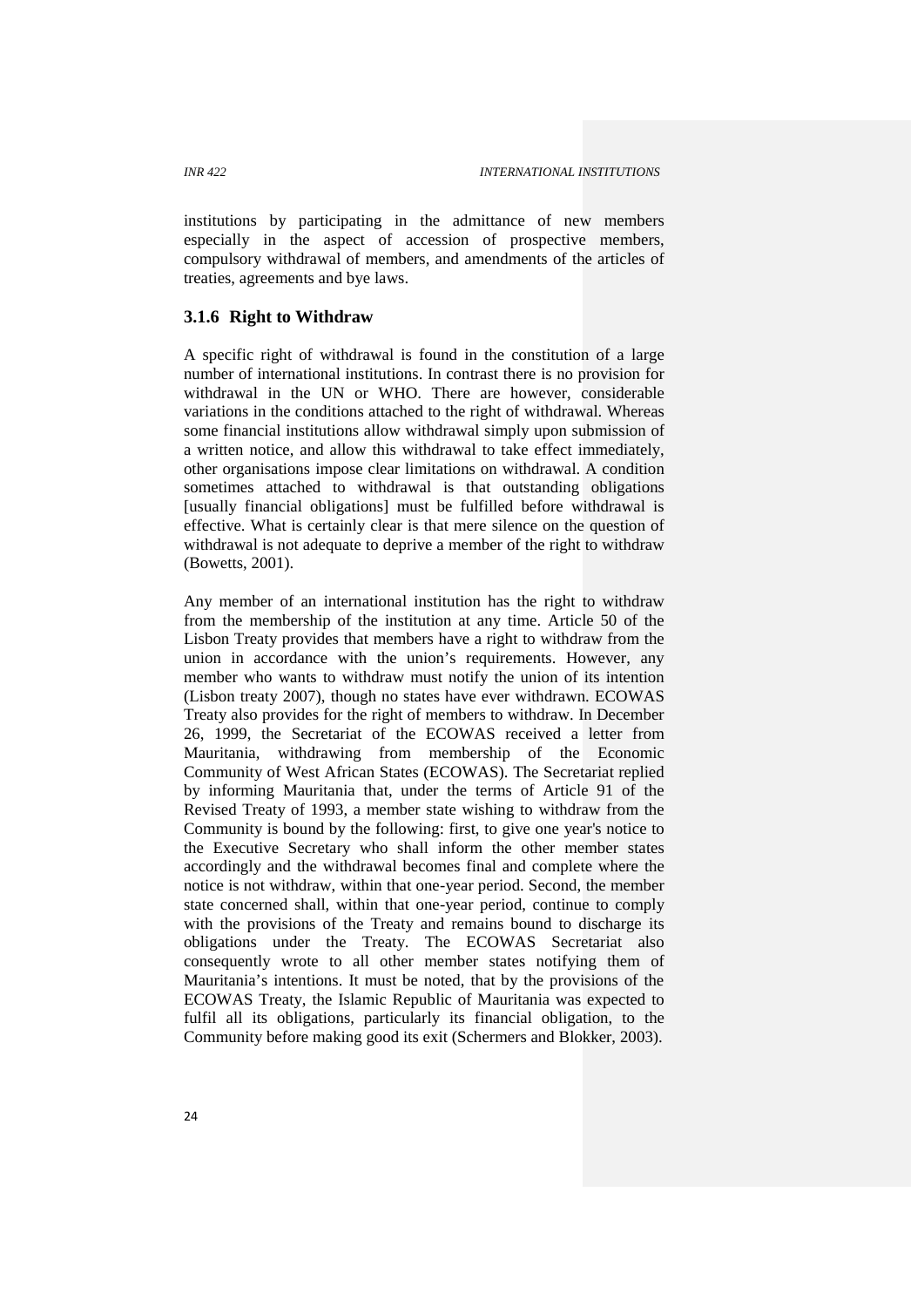Article VI Section 1 of the IBRD agreement gives right to members of the International Bank for Reconstruction and Development to withdraw from the Bank at any time by transmitting a notice in writing to the bank at its principal office and the withdrawal shall become effective on such date.

### **3.1.7 Right to Promote Trade Across Borders**

Another right that members of international institutions enjoy is the right to promote trade. Article 50 of the Treaty of ECOWAS 1993 provides that member states, through their public and private sectors, have a right to promote trade activities across each other's border lines, such as:

- a. Promotion of the use of local materials, intermediate goods and inputs, as well as finished products originating within the Community;
- b. participation in the periodic national fairs organised within the region, sectoral trade fairs, regional trade fairs and other similar activities.

# **4.0 CONCLUSION**

In this unit, we have taken ample time to explain the meaning of "rights", the various rights of members in an international organisation. We discussed the right of member states to withdraw from the institution they belong to; the right of members to participate in policy formation; the right of members to participate in the governance of the international institutions; the rights to loan facilities from international financial institutions amongst others. You are advised to in addition to reading this course material, to also source for and read other materials for a better understanding of the subject matter of this unit.

# **5.0 SUMMARY**

In this unit, efforts have been made to identify the various rights of members of an international institution, and examples of institutions granting their members these identified rights have been highlighted. We explained that 'rights are the obligations and benefits accruing to a state upon becoming member of an international institution, from the institution and or from other members'. We further identified seven rights, although not exclusive and exhaustive that states benefit from belonging to international institutions. These include, the right to participate in policy formation; the right to vote; the right to attend meetings; the right to facilities; the right to participate in the governance of the institution; the right to withdraw from an institution and; the right to promote trade across borders.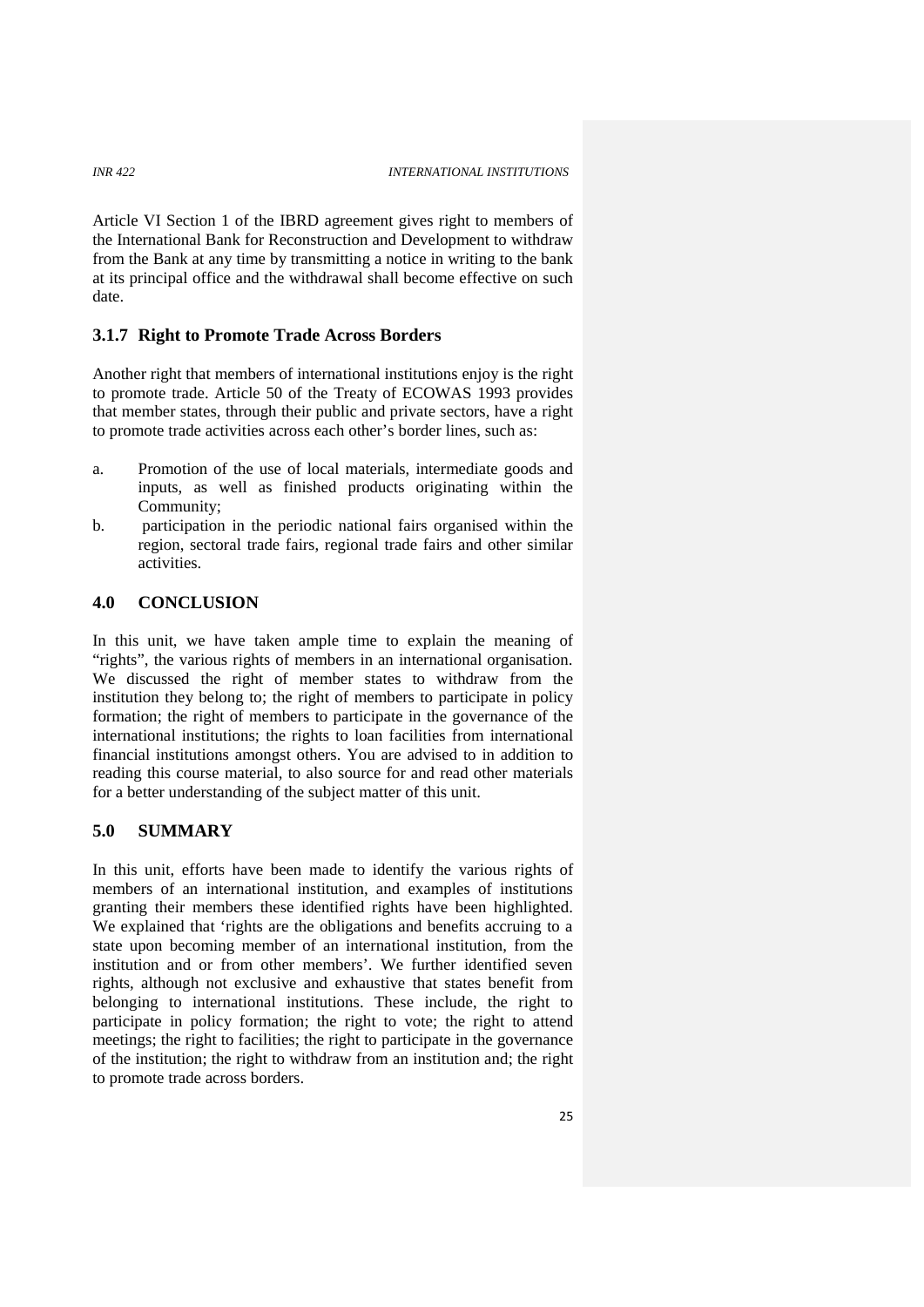### **6.0 TUTOR-MARKED ASSIGNMENT**

Explain the rights of members in an international institution and give one example of an international institution that provides such rights to its members.

# **7.0 REFERENCES/FURTHER READING**

Bird, G. & Rowlands, D. (2005). "IMF Quotas: Constructing an International Organisation Using Inferior Building Blocks. Available at www. ideas.repec.org/f/ (accessed) 19/10/2012.

ECOWAS Revised Treaty, 1993.

- International Monetary Fund Interactions with Member Countries Issues Paper for an Evaluation by the Independent Evaluation Office December 29, 2008. www.ieoimf.org/ieo/files/issuespapers/051508.pdf (Accessed 19/10/2012)
- Lancon, FrederocBenz & David, H. (2007). Seminar Paper on "Rice Imports in West Africa: Trade Regime and Food Policy Formulation" . Available at a state at  $\overline{a}$ ideas.repec.org/p/ags/aaea08/6354.html. (Accessed 24/10/2013).

Lisbon Treaty, 2007

- Michael, M. (2005). "Reflections on the Function and Facilities of the International Monetary Fund Lending" September 20, 2005. www.iie.com/../21iie3870. pdf,www.peterinstitute.org/publication (accessed 19/10/2012).
- Sands, P. & Klein, P. (2001). *Klein, Bowett's Law of International Institutions.* Sweets & Maxwell.
- Scherners, H.G. & Blockker, N.M. (2003). *International Institutional Law*. Matinurs Nijhoff Publishers.

The Treaty on the Functioning of the European Union, 2007.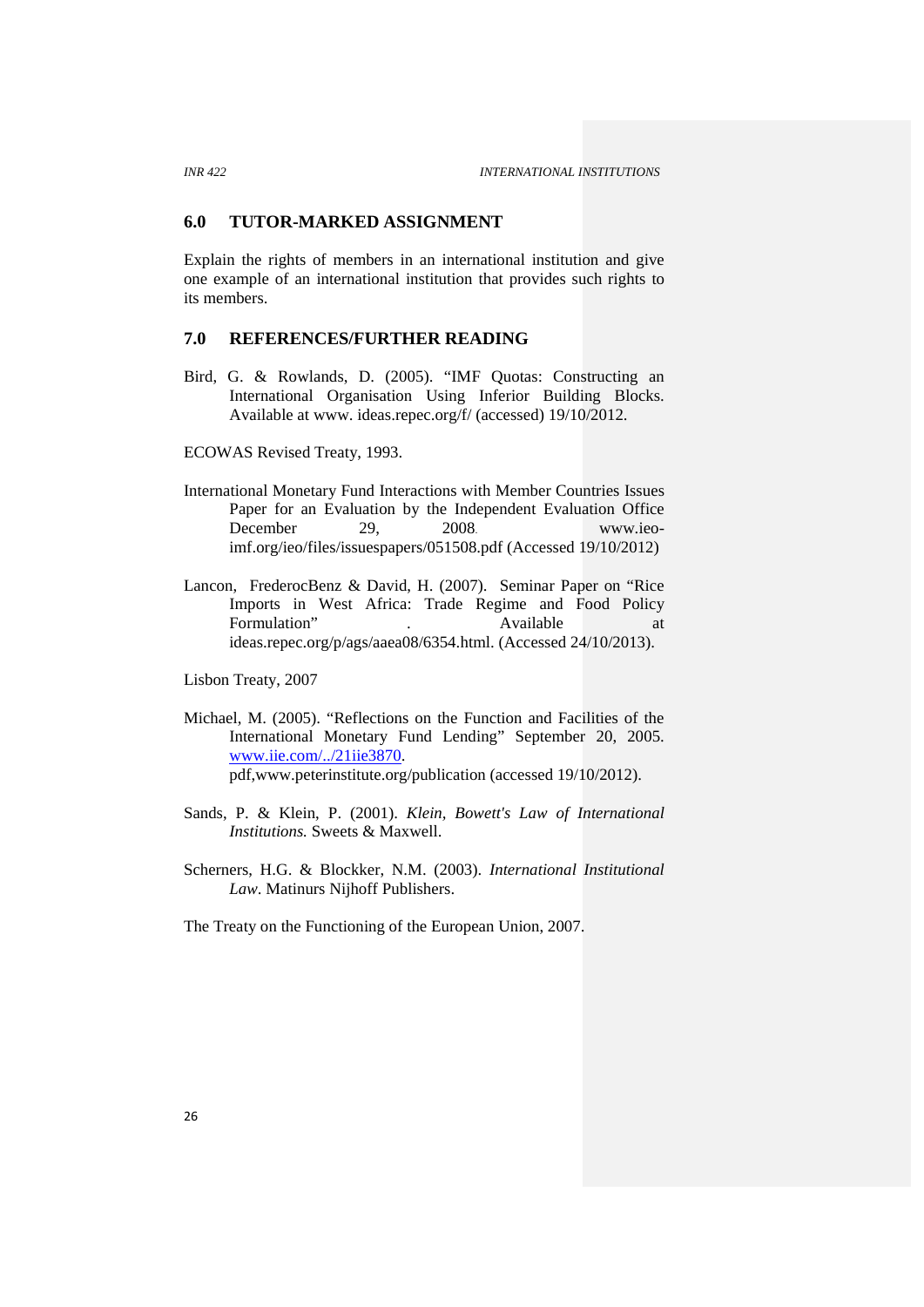# **UNIT 3 DUTIES OF MEMBERS OF AN INTERNATIONAL INSTITUTION**

# **CONTENTS**

- 1.0 Introduction
- 2.0 Objectives
- 3.0 Main Content
	- 3.1 Duties of Members of an International Institution
		- 3.1.1 Duty to Participate
		- 3.1.2 Duty to Promote the Interest of their Institutions
		- 3.1.3 Duty to Make Contributions
		- 3.1.4 Duty of Members to Abide by the Provisions of the **Treaty**
- 4.0 Conclusion
- 5.0 Summary
- 6.0 Tutor-Marked Assignment
- 7.0 References/Further Reading

# **1.0 INTRODUCTION**

In the preceding unit, we discussed rights of the members of international institutions, however, for every right in any relationship, there is a corresponding duty or obligation. The general aim of this unit is to introduce you to these corresponding duties imposed on states as a result of their membership of international institutions.

This is the third unit of the module, "membership of international institutions". The thrust of this unit is to discuss the duties of member states of an international institution. We shall however consider the definition of duties before we proceed to discuss the subject matter of this unit. Duty is an obligation that is owed or due to another, that needs to be satisfied and an obligation usually is imposed where another is conferred with a corresponding right (Garner, 2009:580). Generally, duties are obligations one is expected to do to a person, or to something. In this unit our focus is on the duties members owe to the international institutions to which they belong.

# **2.0 OBJECTIVES**

By the end of this course, you are should be able to:

- define what is meant as duties and obligations of international institutions
- explain what duties of members of international institution imply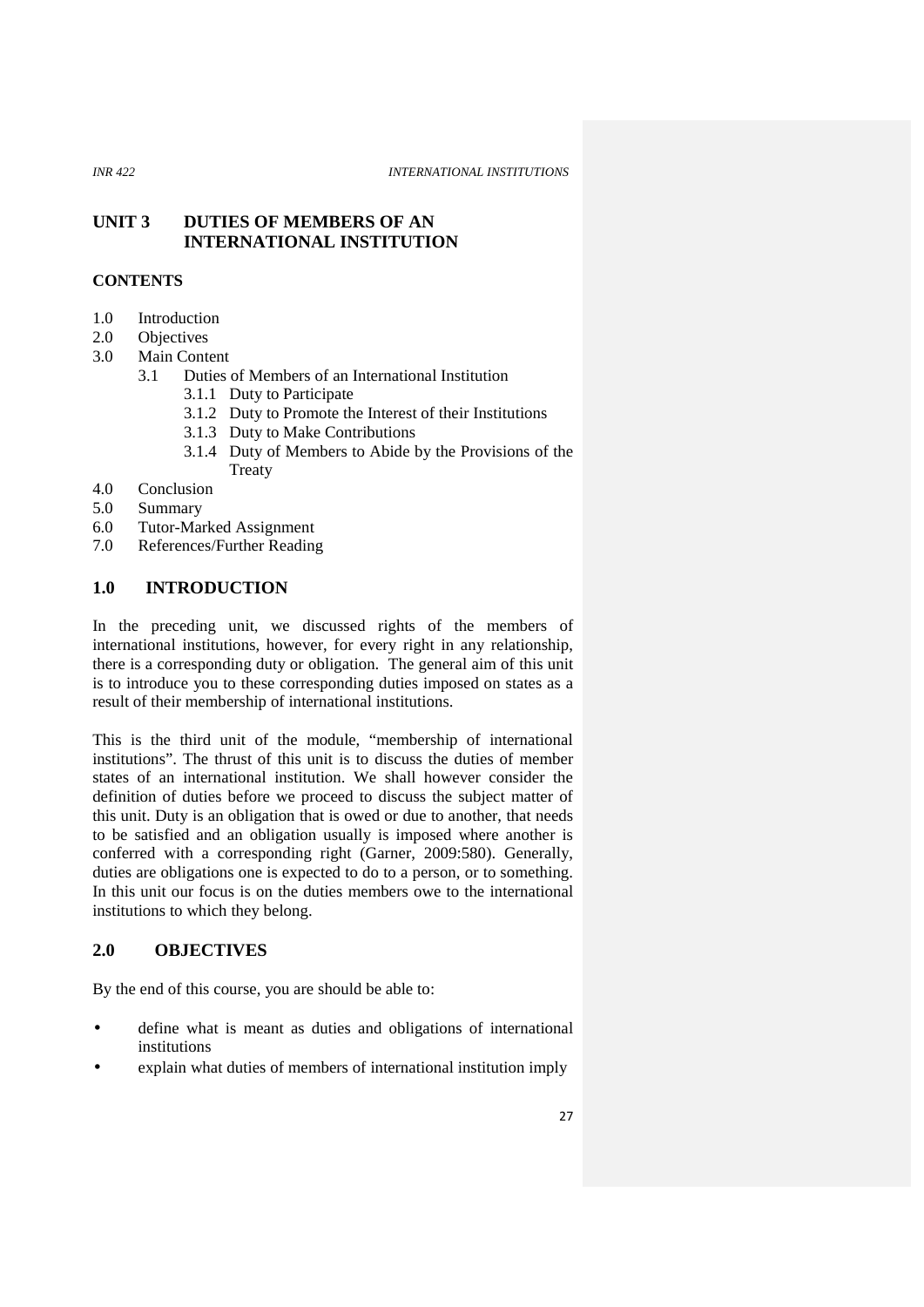enumerate the duties of member states of international institutions.

# **3.0 MAIN CONTENT**

### **3.1 Duties of Members of International Institutions**

The definition of duty has been given above in the introduction of this unit, however it is implied that you already have an idea of what we are going to discuss in this unit. We shall be taking a look at the general duties of member states of international institutions and relevant examples will be used to support these duties.

# **3.1.1 Duty to Participate**

An international institution is an artificial entity which cannot run itself or conduct its own affairs. Therefore, for any institution to succeed in achieving its aims and objectives, its members have a duty to conduct its affairs by participating in running it. This duty is broad because we shall be considering the duty of members to participate in voting; the duty of members to participate in the governance of the institution they belong to and duty to attend meetings.

Take for instance the European Union which established the European Council. This institution has its meetings at least twice in every six months at the Jutus Lipsuis building in Brussels and all members of the European Union as they have the right to attend such meetings, also have a duty to attend these meetings. Similarly, the International Monetary Fund and World Bank have their meetings and members have the duty to participate in these institutions by attending either the Autumn meeting or the Summer meeting. Members also have the duty to participate in their institutions by taking active part in decision making processes of their institutions. Members are equally obliged to participate in their institutions by taking part in the governance of their institutions.

### **3.1.2 Duty to Promote the Interest of their Institutions**

Every international institution has aims and objectives for which they were established, which are usually in tandem with the interests of the members which the institution seeks to achieve. It is therefore the duty of members of each institution to promote the interest of their various institutions. We shall give some examples to elucidate this point.

Article 1 of the International Bank for Reconstruction and Development agreement provides for the purpose of establishing the institution which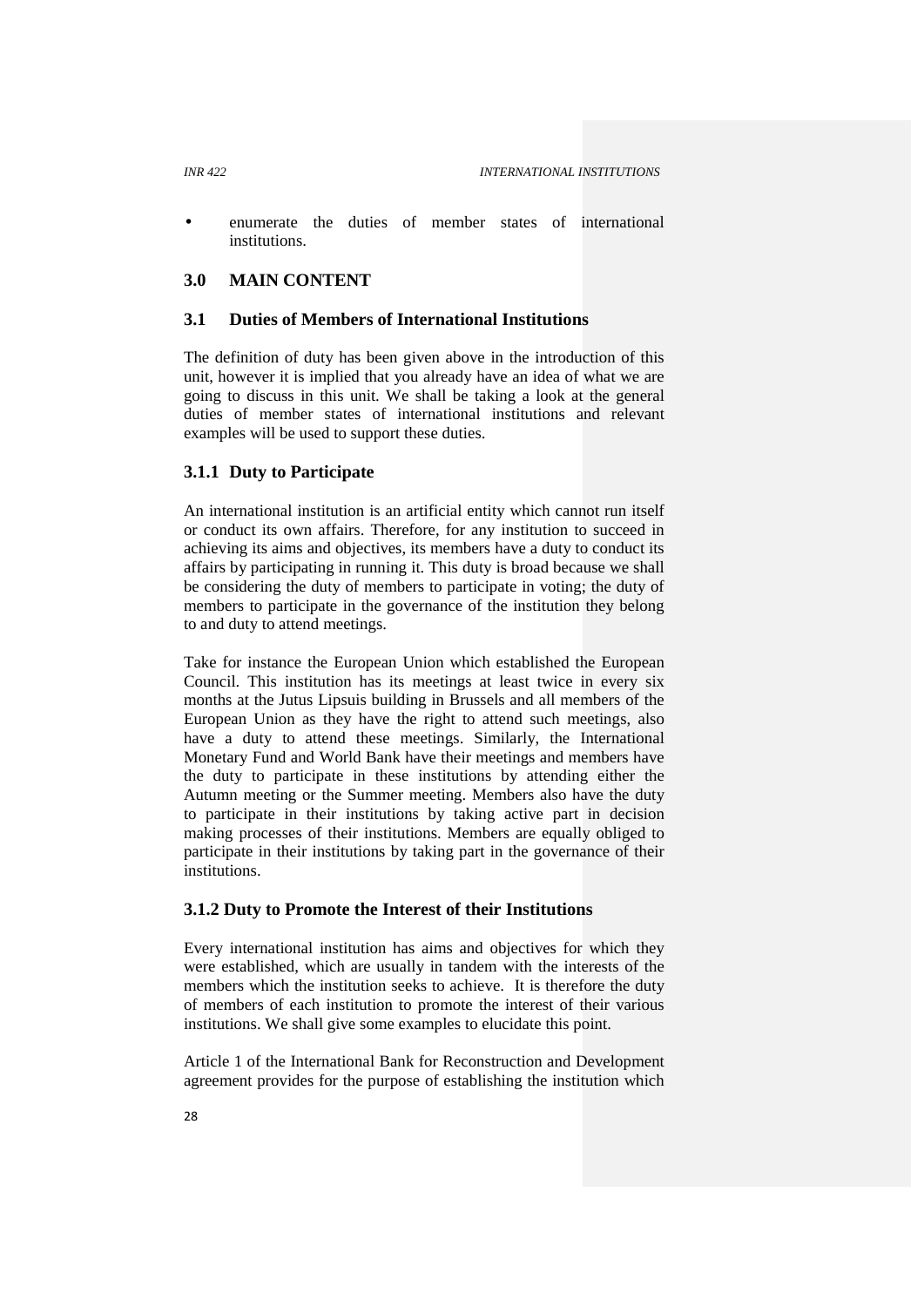can also be said to be the interest of the institution which is to assist in the reconstruction and development of territories of members by facilitating the investment of capital for productive purposes, including the restoration of economies destroyed or disrupted by war, the reconversion of productive facilities to peacetime needs and the encouragement of the development of productive facilities and resources in less developed countries (IBRD Articles of Agreement of February 16, 1989). Member states of the IBRD are therefore obliged to promote these interests of the institution by making it possible to achieve these objectives.

Also, Article 3 of the ECOWAS treaty states that the aim of establishing the institution is to promote cooperation and integration, leading to the establishment of an economic union in West Africa to raise the living standards of its peoples, and to maintain and enhance economic stability, foster relations among member states and contribute to the progress and development of the African continent (ECOWAS Revised Treaty, 1993). Thus, member states of this institution are enjoined to promote this interest which is also their aim.

Also, article 3 of the Lisbon treaty set out the aim of the European Union to include the promotion of peace and the values and well-being of its people and the member states are duty bound to promote these aims. Similarly, other members that belong to other international institutions have imposed upon them the duty to promote the interests of the institutions to which they belong.

### **3.1.3 Duty to Make Financial Contributions**

It is trite, that plans without the resources to execute them do not amount to much and as such, the financial contributions of members to the institutions to which they belong are very essential to enable the institutions function and succeed. Members are therefore obliged to make contributions to the various institutions to which they belong. Note that the contributions discussed are primarily financial contributions, but however, other non-financial contribution such as land, logistics and human resources are also of immense importance.

International institutions have two available sources of administrative funds: periodic contributions from member countries, and receipts gained in the course of their operations. The first source is however very important and members of international institutions owe the duty to make financial contributions to their institutions. For example the UN programmes and specialised agencies rely heavily on voluntary contributions leaving questions of financial responsibility and budget size to the decisions of individual member states (Graham, 2012).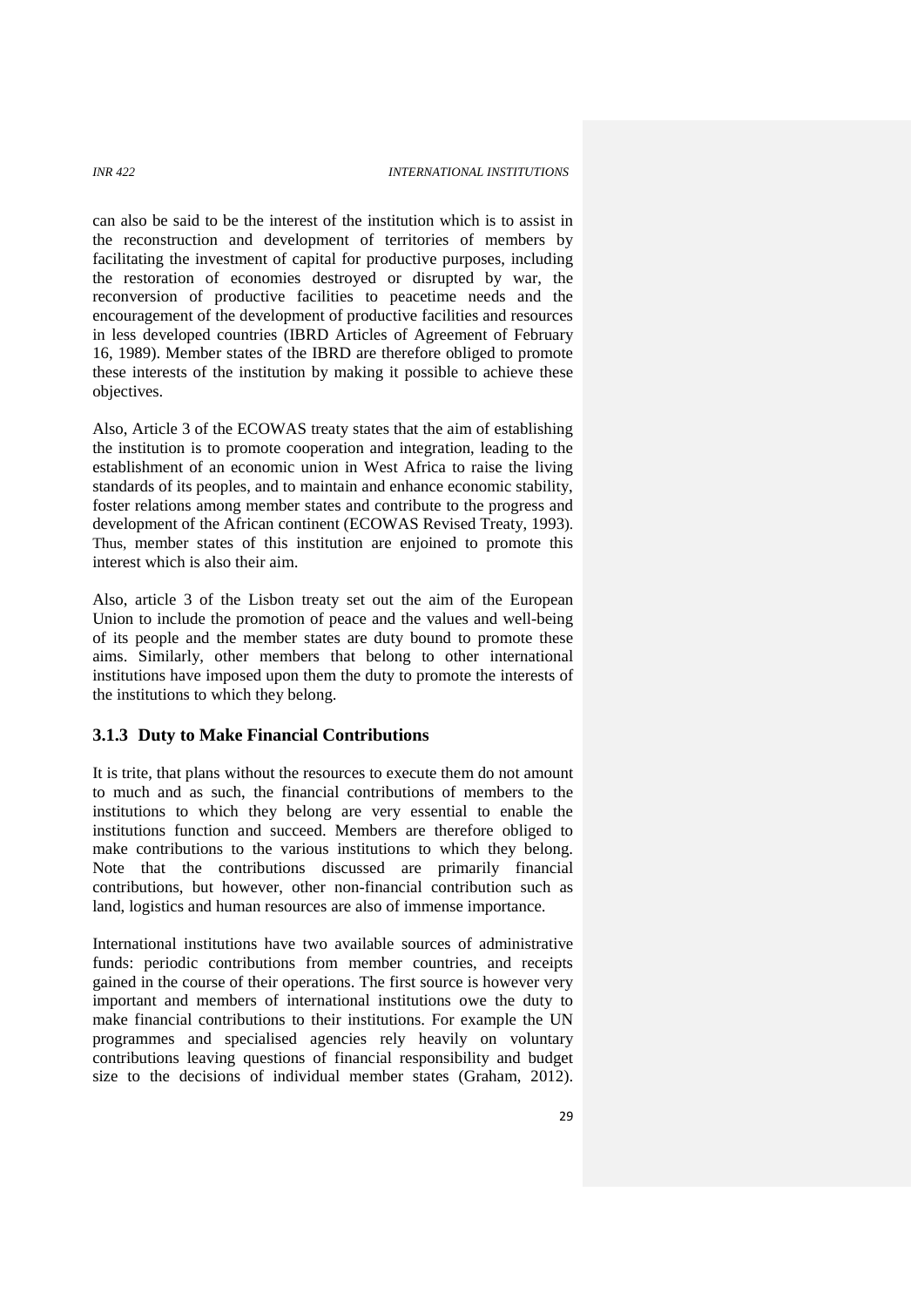Today, the United Nations System receives the majority of its financial support from voluntary contributions. This is true both of UN programs, like the UN Development Programme and the UN Environment Programme, and of specialised agencies, like the World Health Organization and UNESCO. UN reliance on voluntary resources is not a new phenomenon. Therefore, the majority of international institutions usually insert a clause in their treaty which imposes on member states the obligation to contribute to the institution to enable the institution carry out its functions effectively. Some institutions such as the UN and its agencies have established regimes of fixed amounts, which each member state is obliged to contribute in financing the institution (United Nations, 1944:35). Although some institutions do not have this inscribed in their treaty, however, the duty of members to make financial and nonfinancial contributions to the institution is implicit.

# **3.1.4 Duty of Members to Abide by the Provisions of the Treaty**

Every country has its governing rules embedded in their constitution and it is expected that citizens abide by those rules and failure to do so usually attract sanctions. These rules impose duties of compliance on citizens. Besides, most international institutions usually have a treaty which is a binding agreement establishing them, setting out their relationships and the rights and duties of members. Members, therefore, owe the duty to abide by the provisions of the treaty of the international institution to which they belong.

Article 5 of the Economic Commission of West African States (ECOWAS) Revised Treaty, 1993 provides that:

- 1. Member states undertake to create favourable conditions for the attainment of the objectives of the Community, and particularly to take all necessary measures to harmonise their strategies and policies, and to refrain from any action that may hinder the attainment of the said objectives.
- 2. Each member state shall, in accordance with its constitutional procedures, take all necessary measures to ensure the enactment and dissemination of such legislative and statutory texts as may be necessary for the implementation of the provisions of the Treaty.
- 3. Each member state undertakes to honour its obligations under the Treaty and to abide by the decisions and regulations of the Community.

This article however states the duty of member states of the institution to abide by the provisions of the treaty.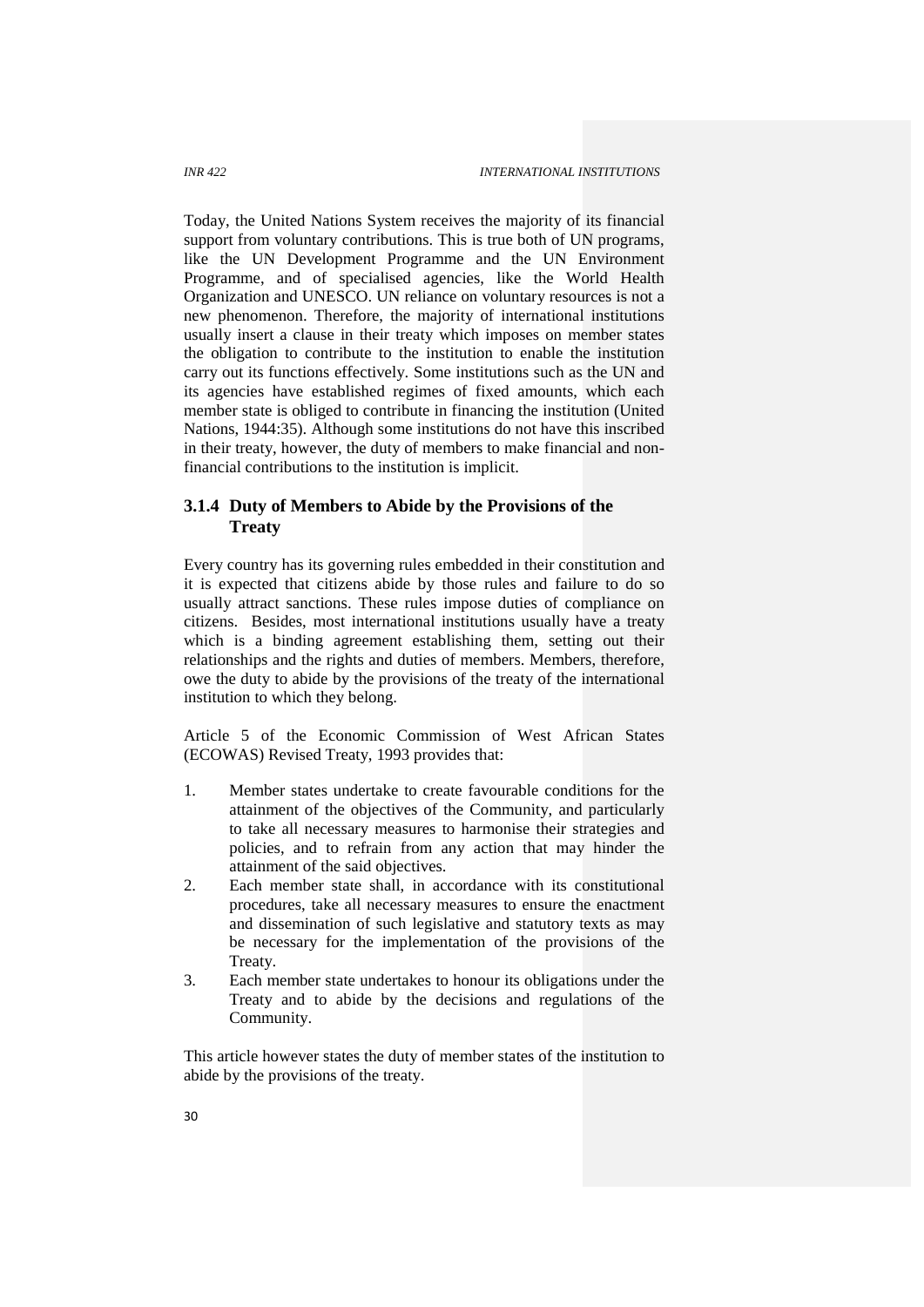Also, Article 4(3) of the EU's Lisbon Treaty, 2007 provides that member states shall take any appropriate measure, general or particular, to ensure fulfilment of the obligations arising out of the Treaties or resulting from the acts of the institutions of the Union. Member states shall facilitate the achievement of the Union's tasks and refrain from any measure which could jeopardise the attainment of the Union's objectives. Members of the European Union therefore owe it as a duty to abide by the provision of the Lisbon Treaty.

### **4.0 CONCLUSION**

So far, we have discussed the general duties of members of international institutions. We discussed four duties in this unit which are; duty to participate, duty to contribute, duty to promote the interest to the institution and duty to abide by the provisions of the treaty establishing the institution. These duties are very essential. We also highlighted the fact that many international institutions incorporate in their treaties, the duties of members and sanctions for the violation of these duties. However, where these duties are not expressly stated, they are generally regarded as implied.

# **5.0 SUMMARY**

The duties of members of international institutions have been discussed. Four general duties were examined and examples given to illustrate these. You are encouraged to further research this issue and identify additional duties to the ones already discussed here.

# **6.0 TUTOR-MARKED ASSESSMENT**

- 1. List the general duties of members of international institutions.
- 2. Explain the duties listed in (a) above giving examples to support your explanations.

# **7.0 REFERENCES/FURTHER READING**

Articles of Agreement of the International Monetary Fund (2008).

ECOWAS Revised Treaty (1993).

Erin, R. G. (2012). "Money, Power and the United Nations: Examining the Causes and Consequences of Voluntary Funding" Paper presented at the International Relations Faculty Colloquium, Princeton University, March 26<sup>th</sup> 2012. Available at www.princeton.edu/politics/../Graham-IR\_colloquium\_Draft.pdf (accessed 19/10/2012).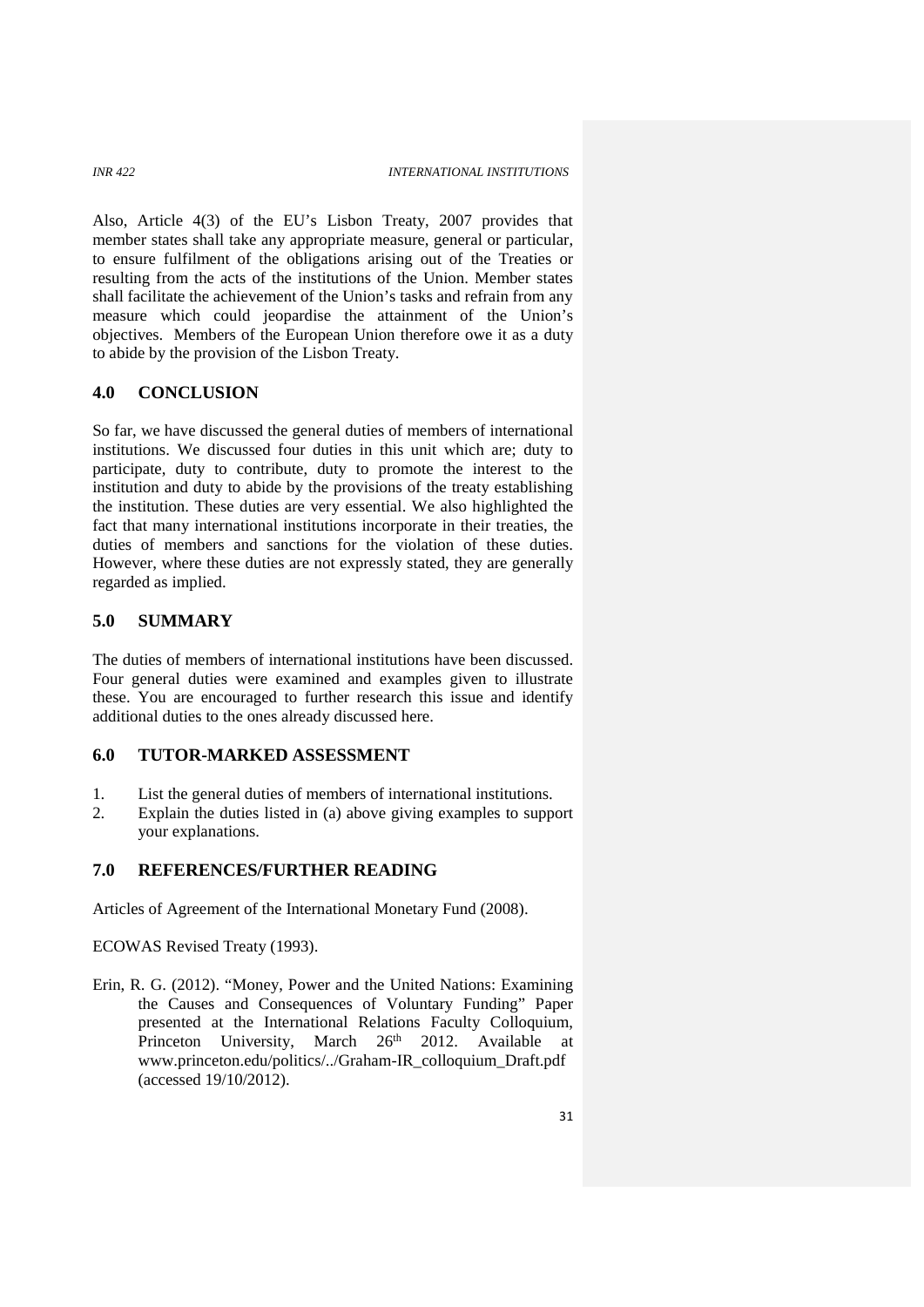Lisbon Treaty, (2007).

United Nations (1944). Interim Commission on Food and Agriculture, Report to the Government of the United Nations, Washington. Available at a state of  $\overline{a}$  at a state of  $\overline{a}$  at a state of  $\overline{a}$  at a state of  $\overline{a}$  at a state of  $\overline{a}$  at a state of  $\overline{a}$  at a state of  $\overline{a}$  at a state of  $\overline{a}$  at a state of  $\overline{a}$  at a www.fao.org/fileadmin/templates/libary/doc/faowork.pdf (accessed 19/10/2012)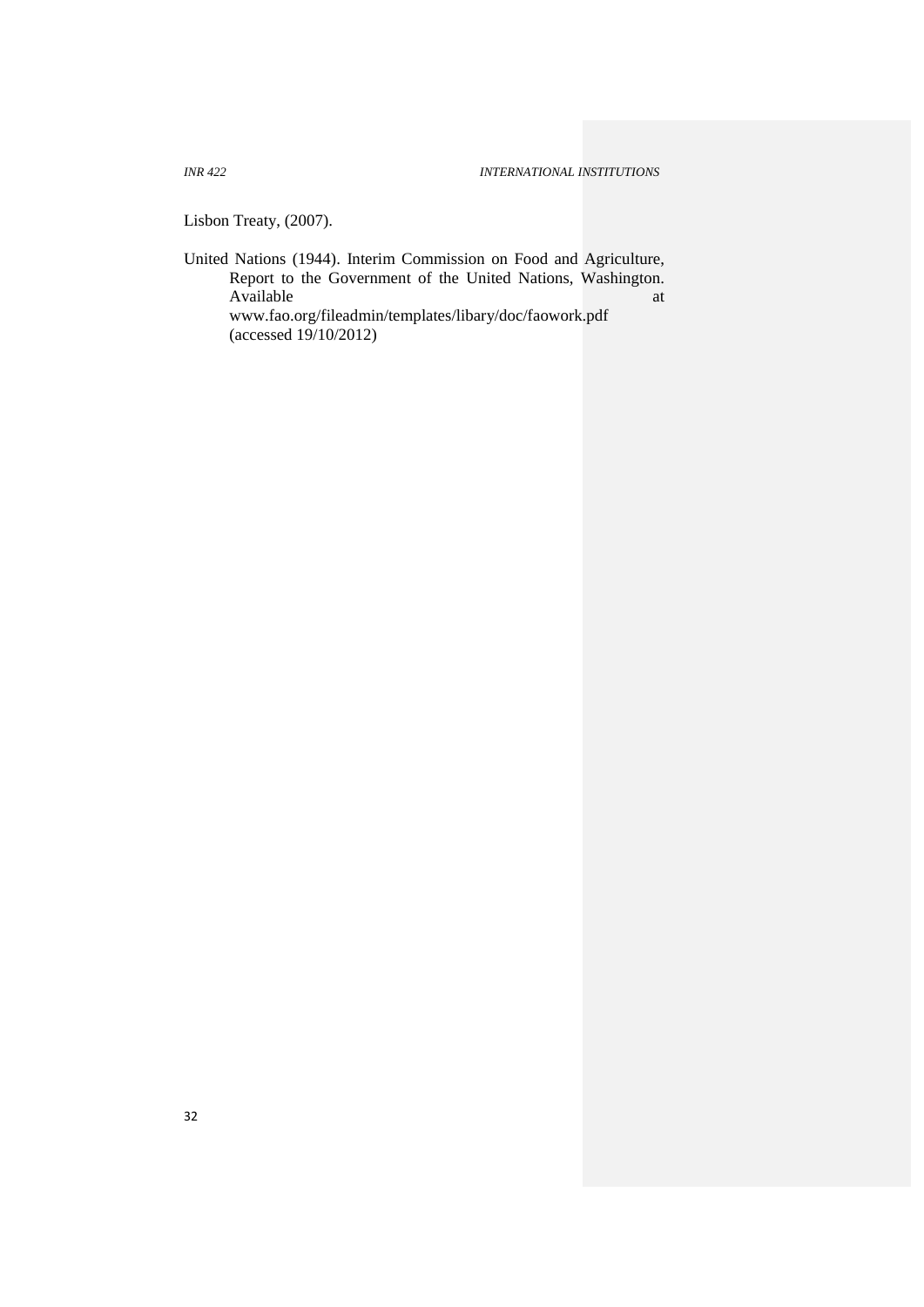# **UNIT 4 WITHDRAWAL OF MEMBER STATES FROM INTERNATIONAL INSTITUTIONS**

# **CONTENTS**

- 1.0 Introduction
- 2.0 Objectives
- 3.0 Main Contents
	- 3.1 Withdrawal of Member States From an International Institution
	- 3.2 Modes of Withdrawal of Members States From an International Institution
- 4.0 Conclusion
- 5.0 Summary
- 6.0 Tutor-Marked Assignment
- 7.0 References/ Further Reading

# **1.0 INTRODUCTION**

The general aim of this unit is to understand the reasons and modes a member state of an international institution may withdraw its membership from an international institution. Different institutions have different stipulations for withdrawal of membership.

States can apply to become members of an international institution and may withdraw from such institution at any time. A specific right of withdrawal is found in the constitution or treaty of a large number of international institutions. In contrast there is no provision for withdrawal in the United Nations and World Health organisation. But the United Nations Charter provided for suspension and expulsion of members. Some institutions allow withdrawal simply on the submission of written notice and sometimes impose an obligation that should be performed by the withdrawing member, and such institutions may allow withdrawal to take effect immediately. Other institutions impose clear limitations on withdrawal. It is imperative to note that the mere fact that a constitution or treaty of an international institution does not provide for withdrawal of members from their institution does not deprive a member of his right to withdraw (Sands and Klein, 2001: 546-547, 549). We shall consider this subject in this unit by giving examples to further make us understand how member states withdraw their membership from international institutions.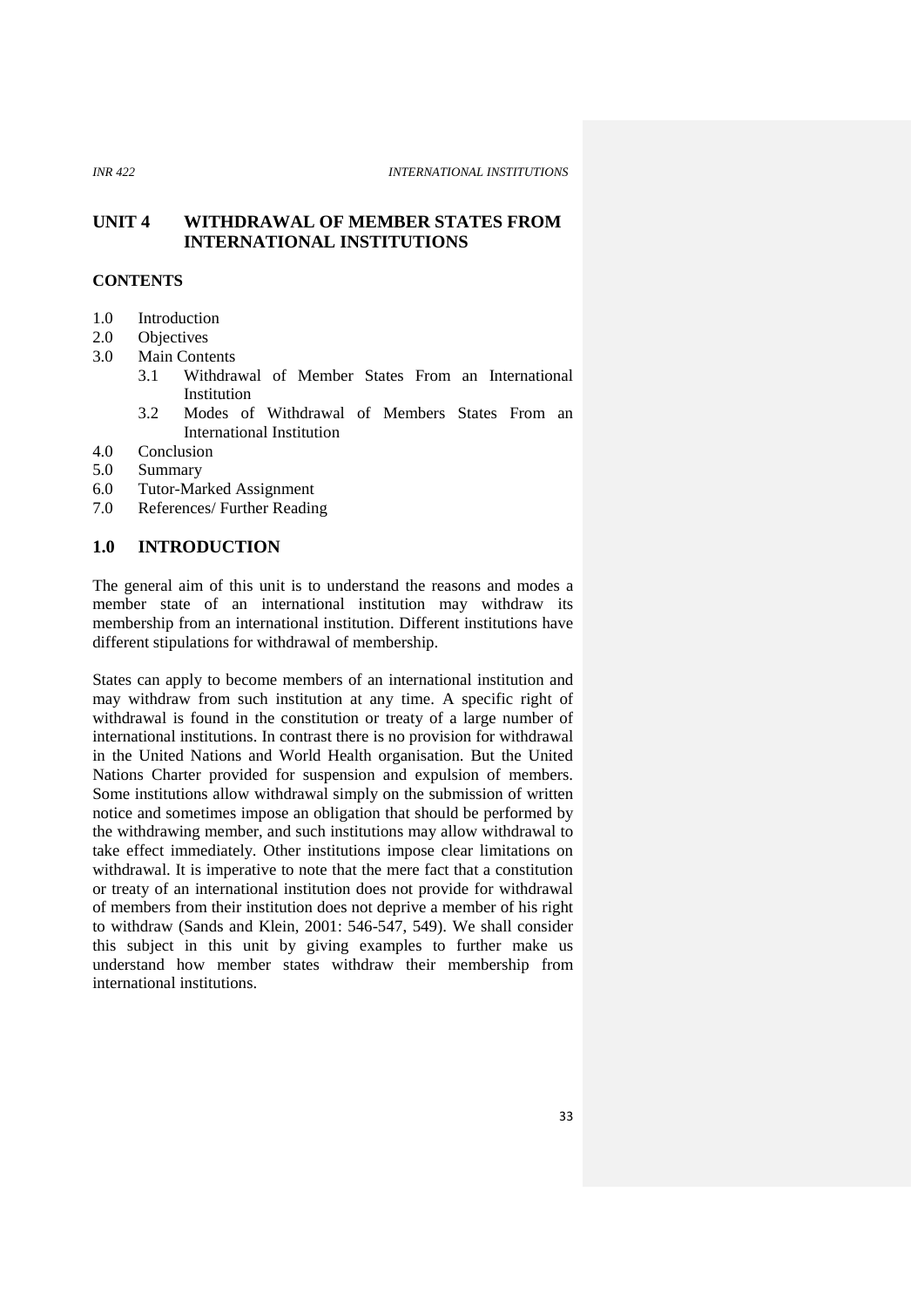# **2.0 OBJECTIVES**

By the end of this unit, you should be able to:

- explain withdrawal of members from an international institution
- give detail examples of withdrawal of members from an international institution.

# **3.0 MAIN CONTENT**

# **3.1 Withdrawal of Members States from an International Institution**

Members may withdraw from an international institution voluntarily or compulsorily. A member is said to withdraw from an international institution voluntarily if the treaty or agreement establishing the institution the member states belongs to, provides that member states can withdraw from the institution and a member exercises this right on its own accord. However, if the treaty creating the international institution is silent on withdrawal of members, members still have a right to withdraw from the institution at any time. Though the United Nations Charter does not expressly provide for the right of withdrawal by members, Indonesia voluntarily applied to withdraw from the United Nations in 1965. Under the customary international law there exists the principle of *rebus sic stantibus* or "things standing thus". Under this principle, a state may withdraw from a treaty which has no withdrawal provisions only if there has been some substantial unforeseen change in circumstances, such as when the objective of the treaty has become realised or has been breached, the *rebus sic stantibus* has been construed in terms of in Article 61 and 62 of the Vienna Convention on the Law of Treaties (Government Information Office, Republic of China (Taiwan), 2005).

Also a member may be asked to withdraw compulsorily if the member is in breach of the treaty or constitution establishing the institution or fails to perform an obligation which is conferred on it by the treaty, we shall discuss withdrawal in the general terms.

# **SELF-ASSESSMENT EXCERCISE**

Differentiate between voluntary and compulsory withdrawal of membership from an international institution.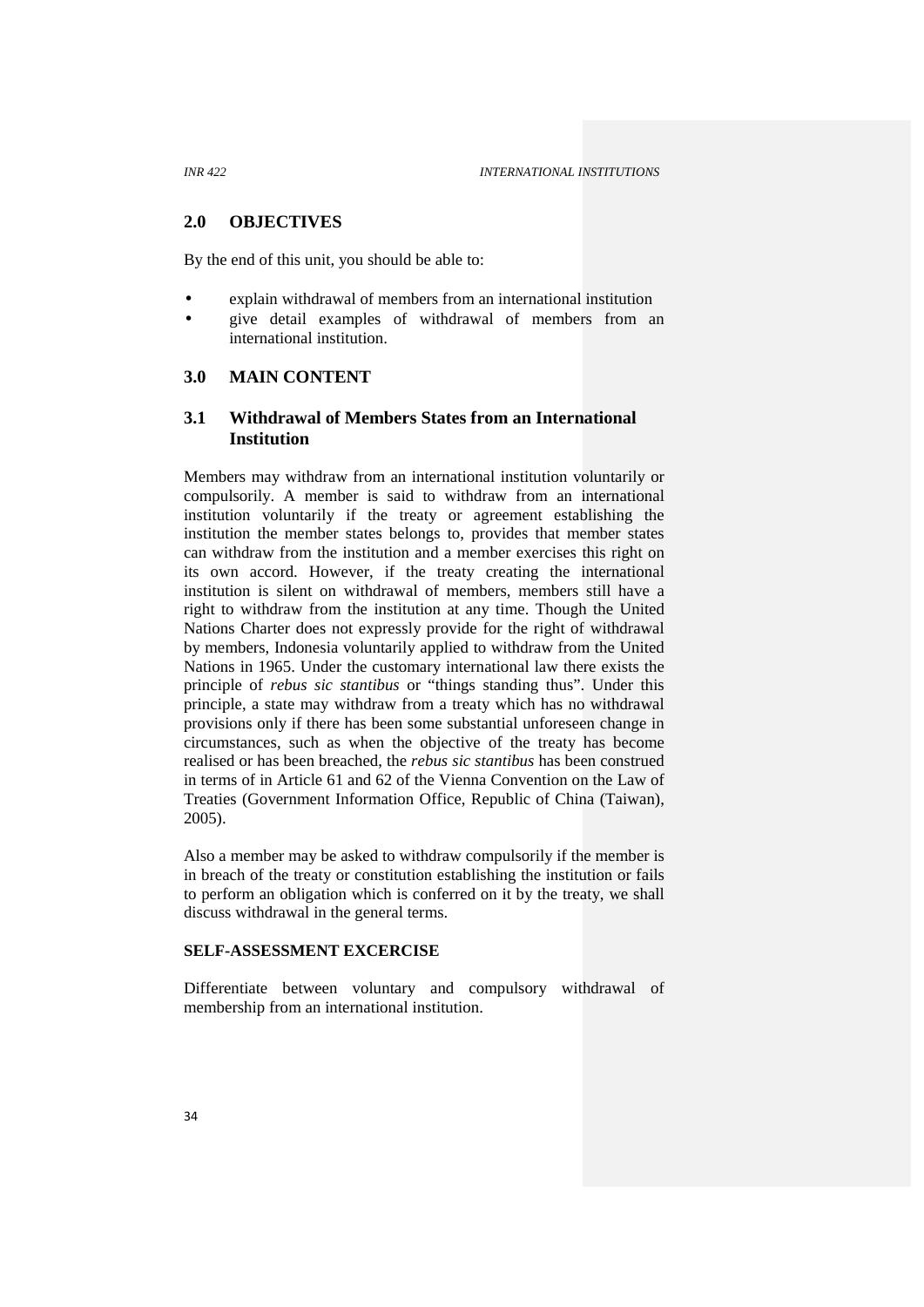# **3.3 Modes of Withdrawal of Members States from an International Institution**

As discussed in the introduction, every member of an international organisation has a right to withdraw from an international institution. We shall be considering the different modes of withdrawal in some select international institutions.

### **European Union**

The first institution we shall be looking at is the European Union. The Vienna Convention on the Law of Treaties does not provide for unlimited rights to withdraw from the membership of institutions governed by treaties, however, it sets some limitations for any member which intends to exercise its rights of withdrawal. Article 50(1) of the EU's Lisbon Treaty provides that any member state may decide to withdraw in accordance with the member state's constitutional requirements. It is worthy of note, that no member state has exercised this right of withdrawal. Article 50(2) further provides that a member state which decides to exercise its right of withdrawal must notify the European Council of its decision, which shall on behalf of the EU enter into negotiations on the arrangements for the exit and the Council shall conclude on the terms after a majority decision by the EU Parliament. It is noteworthy that this agreement is concluded between the member state on the one hand and the Union not the individual member states. After the conclusion of the withdrawal process, the Lisbon Treaty would cease to be applicable to the exiting member state from the date of the agreement. Note that the intention to withdraw does not have any direct terminating legal effect, instead a minimum period of two years which may be described as the negotiating period (van Gend and Loos, 1963).

### **United Nations**

Next, let us discuss membership withdrawal in the United Nations. Members of the United Nation can withdraw from the United Nations at any time, but since the inception of the United Nations, no member state has been expelled from the United Nations under Article 5 and 6 of the United Nations Charter. There are 193 member states of the United Nations. The United Nations Charter deliberately made no provision for whether or how a member states can withdrawal in order to prevent the threat of withdrawal from being used as a political blackmail, or to evade obligations under the Charter. Indonesia was the first member to threaten to withdraw from the United Nations in 1965. Indonesia due to a feud with the new Federation of Malaysia, announced that it would withdraw from the UN, if Malaysia were to take seat in the Security Council. Three weeks later, Indonesia officially confirmed its withdrawal in a letter to the Secretary-General. Indonesia however reversed its decision a year later, in a telegram dated 19th September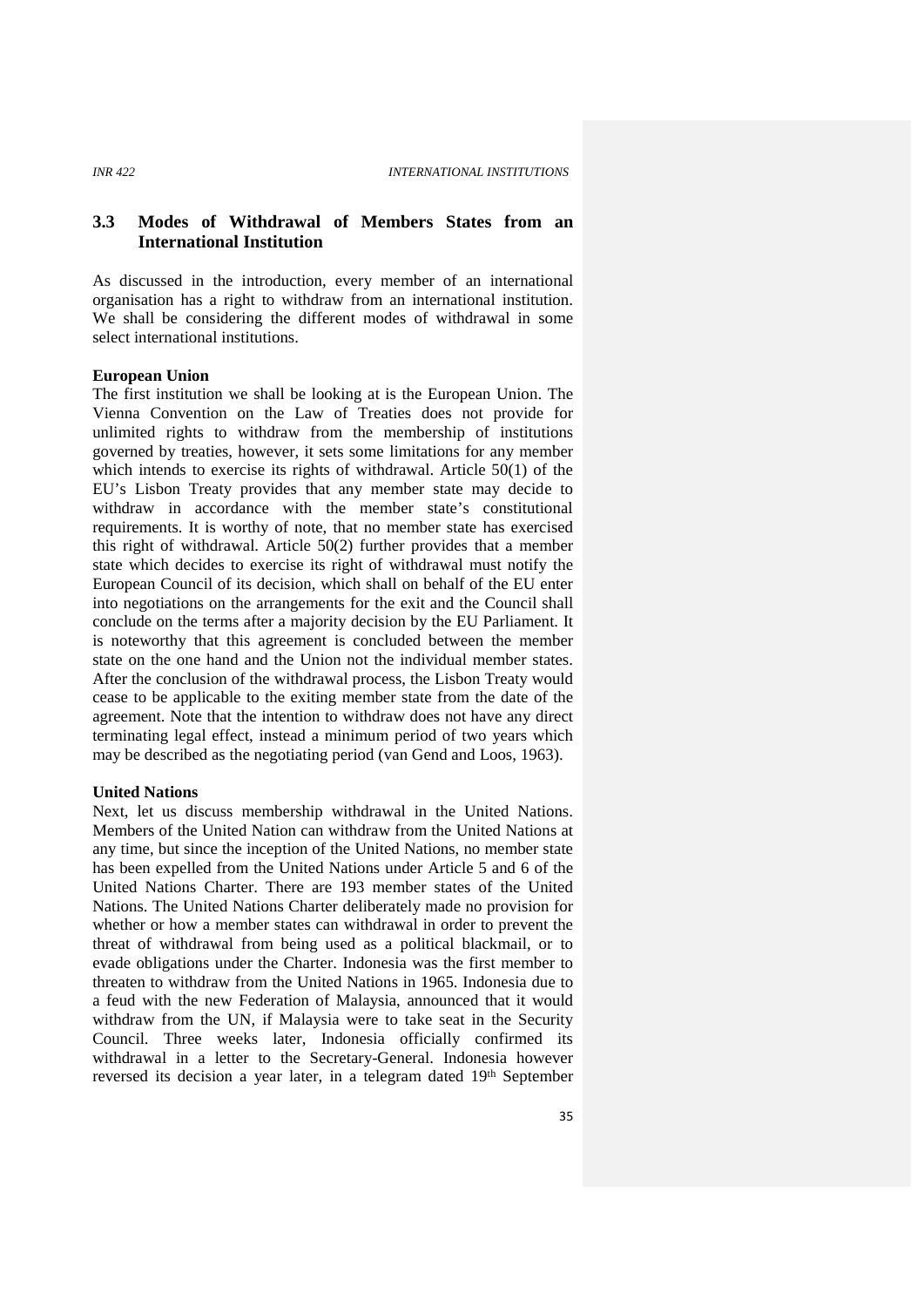1966, where Indonesia notified the Secretary-General of its decision to resume full cooperation with the United Nations and to resume full participation in its activities, starting with the 21th Session of the General Assembly.

# **SELF-ASSESSMENT EXCERCISE**

Explain the reasons that led to Indonesia's decision to withdraw from the membership of United Nations.

### **ECOWAS**

Let us also consider the withdrawal of members from Economic Commission of West African States. Article 91 of the ECOWAS Revised Treaty provides for members the right to withdrawal from the institution. Any member state wishing to withdraw from the Community shall give to the Executive Secretary one year's notice in writing who shall then communicate such notice to other member states. At the expiration of this period, if such notice is not withdrawn, such a State shall cease to be a member of the Community. However, during the period of the prescribed one-year notice period, such a member state intending to withdraw shall continue to comply with the provisions of the ECOWAS Treaty and shall remain bound to discharge its obligations including finance under the Treaty.

The ECOWAS Executive Secretariat, on 26, December 1999, received a letter from the Islamic Republic of Mauritania, withdrawing its membership from the Economic Commission of West African States (ECOWAS). The Secretariat replied by informing Mauritania, that under the terms of Article 91 of the Revised Treaty, a member state wishing to withdrawal from the community is bound by the following:

To give one year's notice to the Executive secretary who shall inform the other members accordingly; the withdrawal becomes final and complete where the notice is not withdrawn, within that one-year period (ECOWAS, 1999).

The Secretariat also wrote to all other member states, notifying them of this development. By the provision of the Treaty therefore, the Islamic Republic of Mauritania was obliged to fulfil all its obligations, particularly its financial obligations to the Community, which were outstanding.

### **IMF**

The International Monetary Fund provides for members to withdraw from the Fund at any time by transmitting a notice in writing to the Fund at its principal office and withdrawal shall become effective on the date such notice is received. Also, the International Monetary Fund provides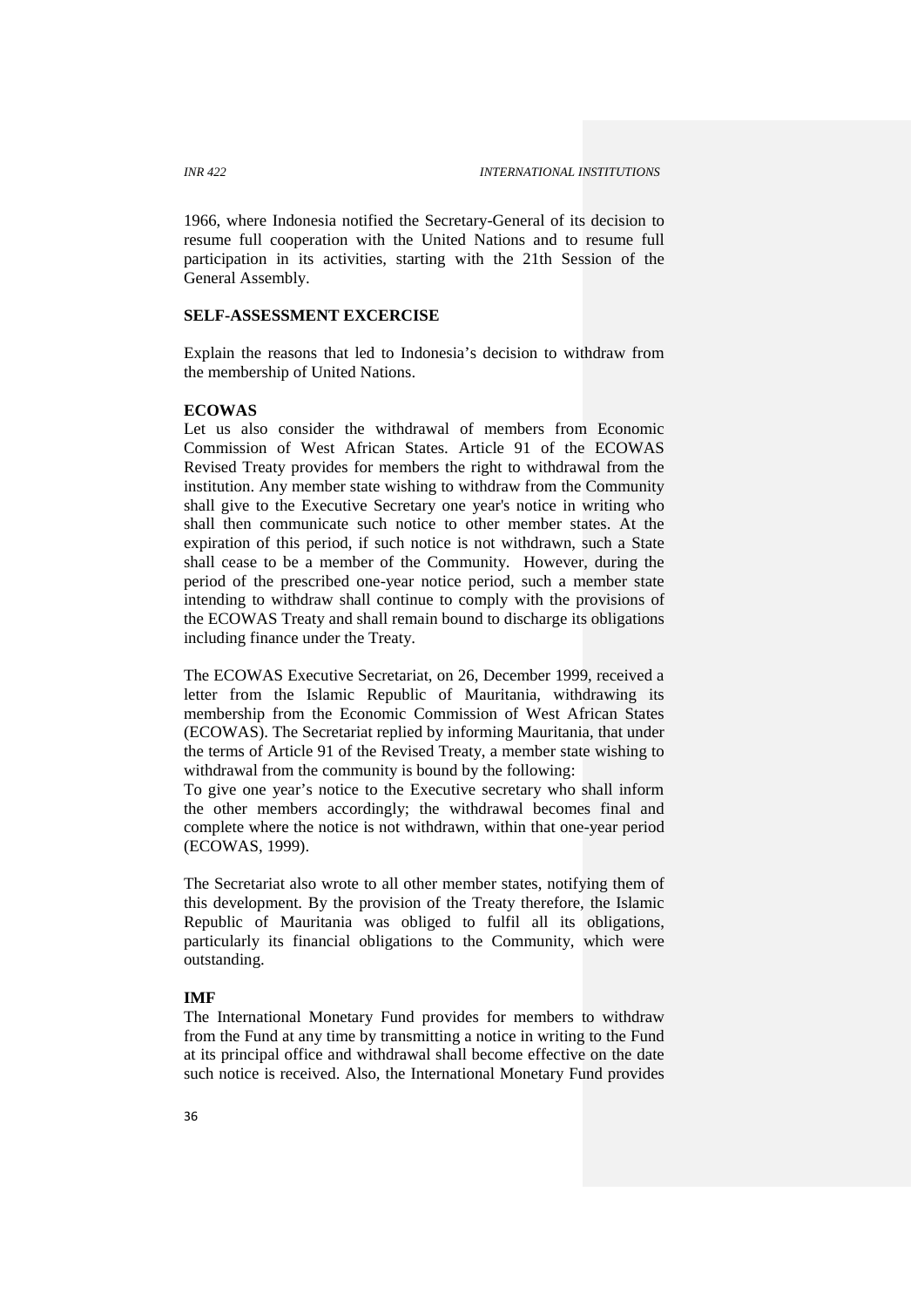for the compulsory withdrawal of members where a member fails to fulfil any of its obligations under the Agreement.

From the above we have been able to deduce that members of an international institution can withdraw at any time from the institution whether or not the treaty or constitution creating the institution provides for withdrawal of members from the institution. The only obligation of member states to the institution is to make their intention to withdraw known to the institution so that such withdrawal will not take the international institution by surprise.

### **4.0 CONCLUSION**

We have been able to discuss the subject matter of this unit at some depth and you are encouraged ruminate over the discussion and research other materials which will aid your understanding of the withdrawal of membership. We were able to explain that the withdrawal of members from an international institution can be voluntary or compulsory. A member can withdraw from an international institution at any time whether or not the treaty establishing the institution allows a member to withdraw from the institution. We examined withdrawal provisions in the treaties of some institutions including the European Union, United Nations, the Economic Community of West African States, and IMF.

# **5.0 SUMMARY**

This unit focuses on withdrawal of members from international institutions. In summary, a member has a right to withdraw from the international institution it belongs at any time without any restriction whether or not the treaty or constitution creating the institution provides for withdrawal of members. Some institutions like the EU and ECOWAS provide for withdrawal of members in their treaties, while others like the United Nations Charter do not provide for withdrawal of members. However, under the customary international law principle of *rebus sic stantibus* or "things standing thus" member states of international institutions are allowed to withdraw their membership even where the right to withdraw is not expressly provided for in the treaty of an institution.

# **6.0 TUTOR- MARKED ASSESSMENT**

With relevant examples, provide a detailed explanation of withdrawal of members from an international institution.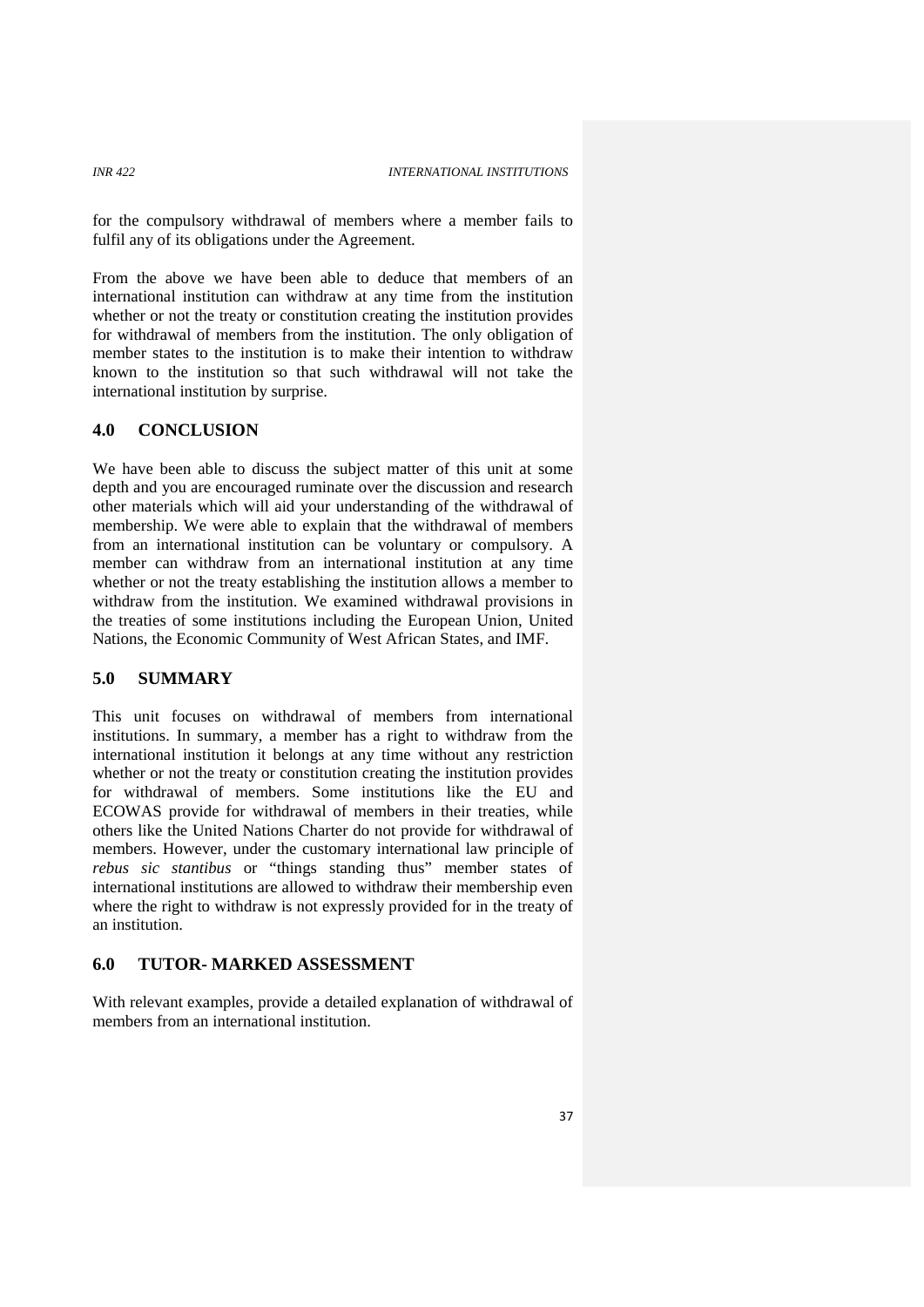### **7.0 REFERENCES/FURTHER READING**

ECOWAS Revised Treaty, 1993.

- European Court of Justice, case C-26/62 Van Gend & Loos, 1963 E.C.R 1.
- Government Information Office, Republic of China (2005). "Freedom from Unjust Exclusion", (Taiwan). Available at www.roctaiwan.org/ct.asp%3Fxltem%3 (accessed 19/10/2012)

International Monetary Fund (2008). Article of Agreement.

Lisbon Treaty, 2007.

Sands, P. & Klein, P. (2001). *Klein, Bowett's Law of International Institutions*. Sweets & Maxwell.

The United Nations Charter, 1945.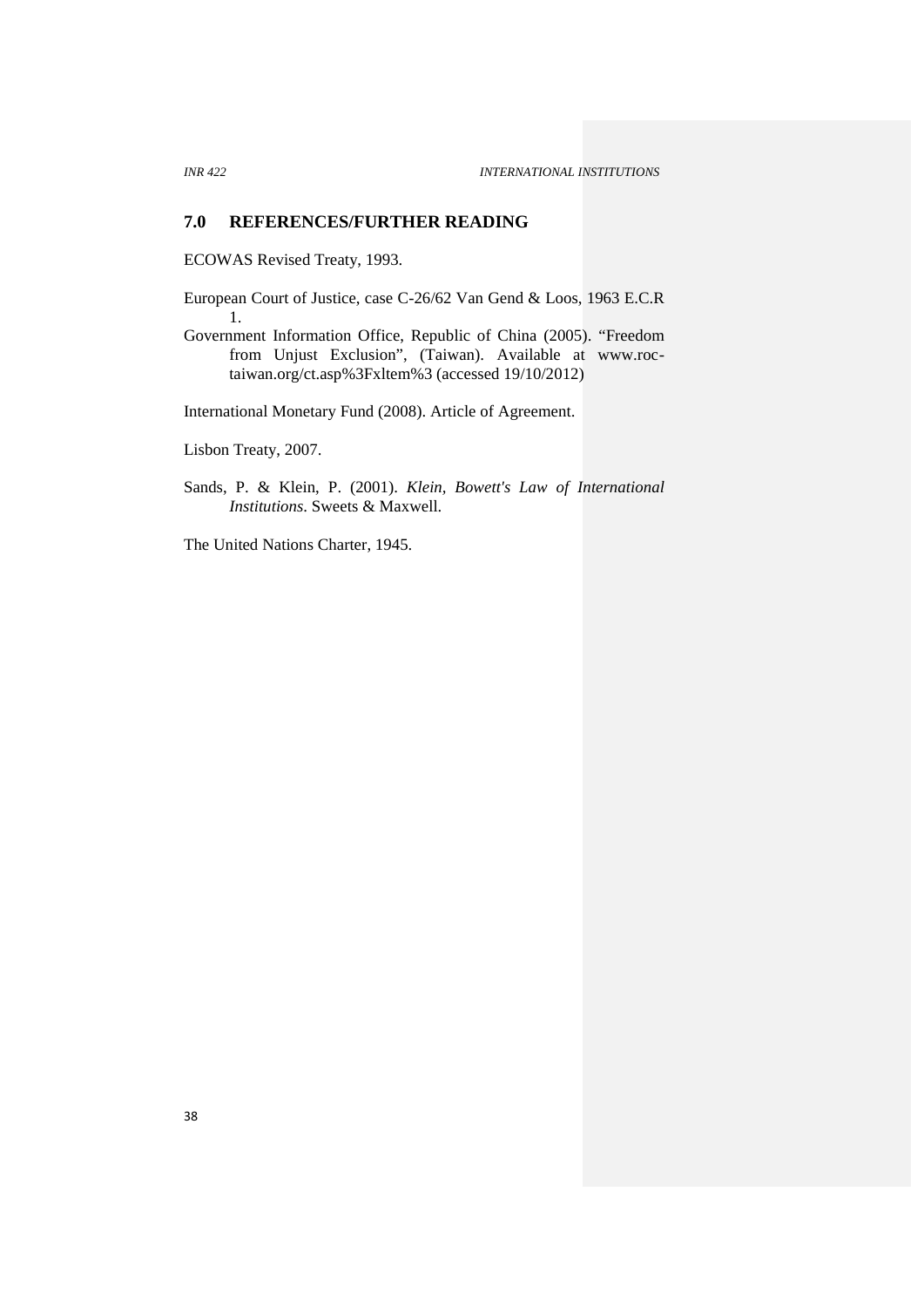### *INR 422 INTERNATIONAL INSTITUTIONS*

# **MODULE 3 FORMATION, GOVERNANCE, FINANCING AND DISSOLUTION OF INTERNATIONAL INSTITUTIONS**

- Unit 1 Formation of International Institutions
- Unit 2 Governance of International Institutions
- Unit 3 Financing of International Institutions
- Unit 4 Dissolution and Transformation of International Institutions

# **UNIT 1 FORMATION OF INTERNATIONAL INSITUTIONS**

# **CONTENTS**

- 1.0 Introduction
- 2.0 Objectives
- 3.0 Main Content
	- 3.1 How an International Institution is Formed
- 4.0 Conclusion
- 5.0 Summary
- 6.0 Tutor- Marked Assessment
- 7.0 References/ Further Reading

# **1.0 INTRODUCTION**

International institutions are formed to serve specific purposes. Formation here implies the coming into existence of something; specifically, the coming into existence of international institutions. Some international institutions were formed in the aftermath of the World War II while some were formed by treaties which gave the them legal recognitions. Some international institutions are formed to promote trade and peace and so on. When an international institution is formed, it begins to grow, interact with the environment and tries to achieve the reason for its formation (Cho, 2007).

# **2.0 OBJECTIVES**

By the end of this unit, you should be able to:

- explain the formation of international institutions
- give examples of the formation of international institutions.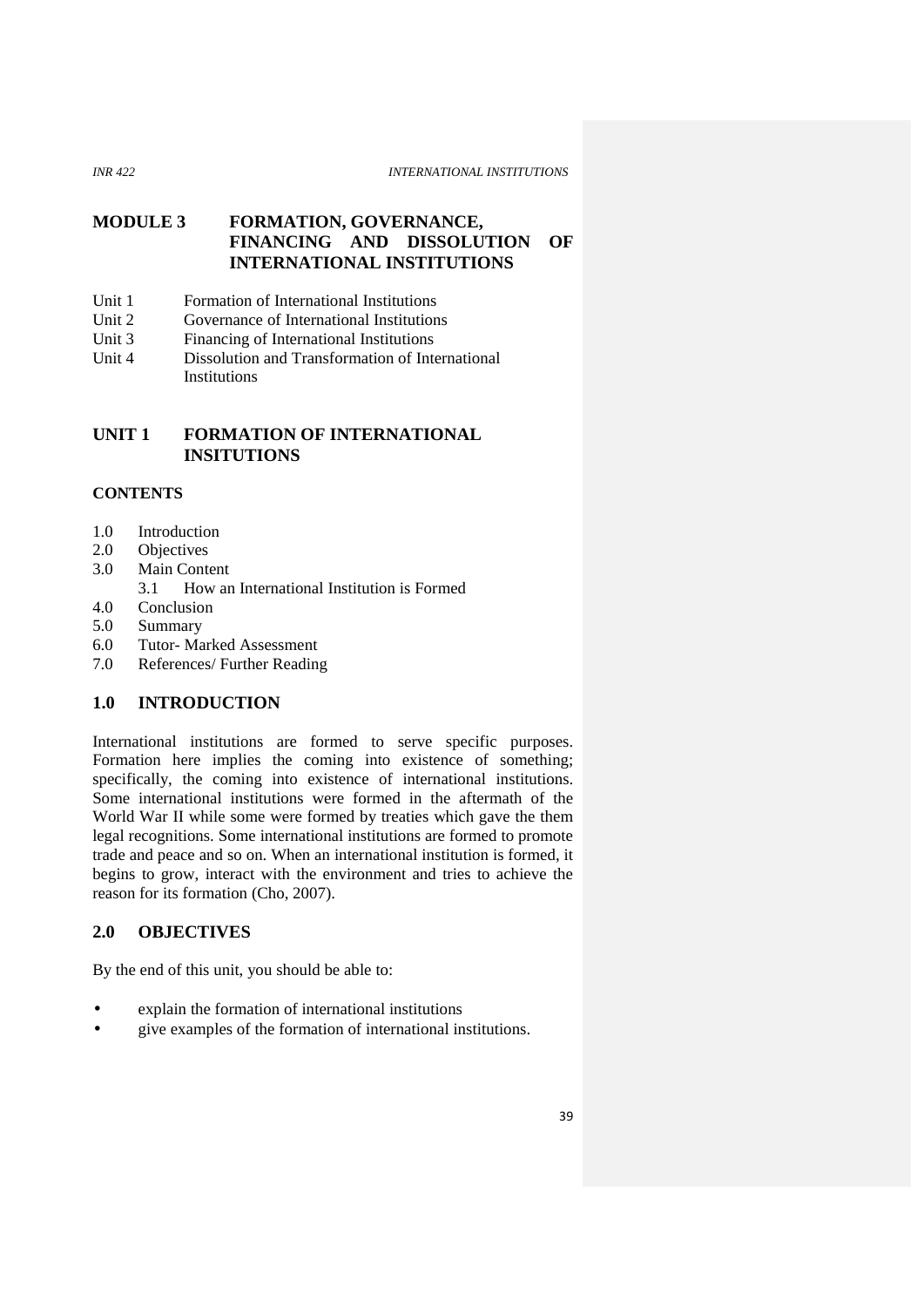### **3.0 MAIN CONTENT**

# **3.1 Formation of International Institutions**

The main thrust of this unit is to discuss the formation of international institutions. Various international institutions have with them varied histories regarding their formation and *raison d'être.* This unit is better appreciated by providing relevant examples of how international institutions are formed.

### **United Nations**

The origin of the United Nations is traceable to 1st January, 1942 when representatives of the 26 nations at war with the Axis powers met in Washington to sign the Declaration of the United Nations endorsing the Atlantic Charter and agreed not to make separate peace. The United Nations was formed in 1945 after the World War to replace the League of Nations to stop the war between countries and provide a platform for dialogue in solving international economic, social and humanitarian problem after 51 nations have ratified the United Nations Charter.

As an international institution, the UN is committed to maintaining international peace and security, developing friendly relations among nations and promoting social progress, better living standards and human rights. There are 193 members including every internationally recognised sovereign state in the world, apart from the Vatican City.

Despite the UN's mandate to maintain global peace and security, the Organisation has been heavily criticised for several gross failures. For example, during the Rwandan genocide in 1994, 800,000 people were killed while the UN did very little to intervene or prevent the genocide.

### **SELF-ASSESSMENE EXCERCISE**

Discuss the formation of the United Nations.

### **European Union**

Three organisations are essential to the formation of the European Union: The European Coal and Steel Community (ECSC), the European Atomic Energy Community (EURATOM) and the European Economic Community (EEC).

After the Treaty of Rome was signed, the ECSC was accompanied by the European Atomic Energy Community and the European Economic Community. When the Treaty of Maastricht was signed in 1992, the ECSC, EURATOM and EEC were merged and became the European Union. The European Union was formed in order to raise Europe from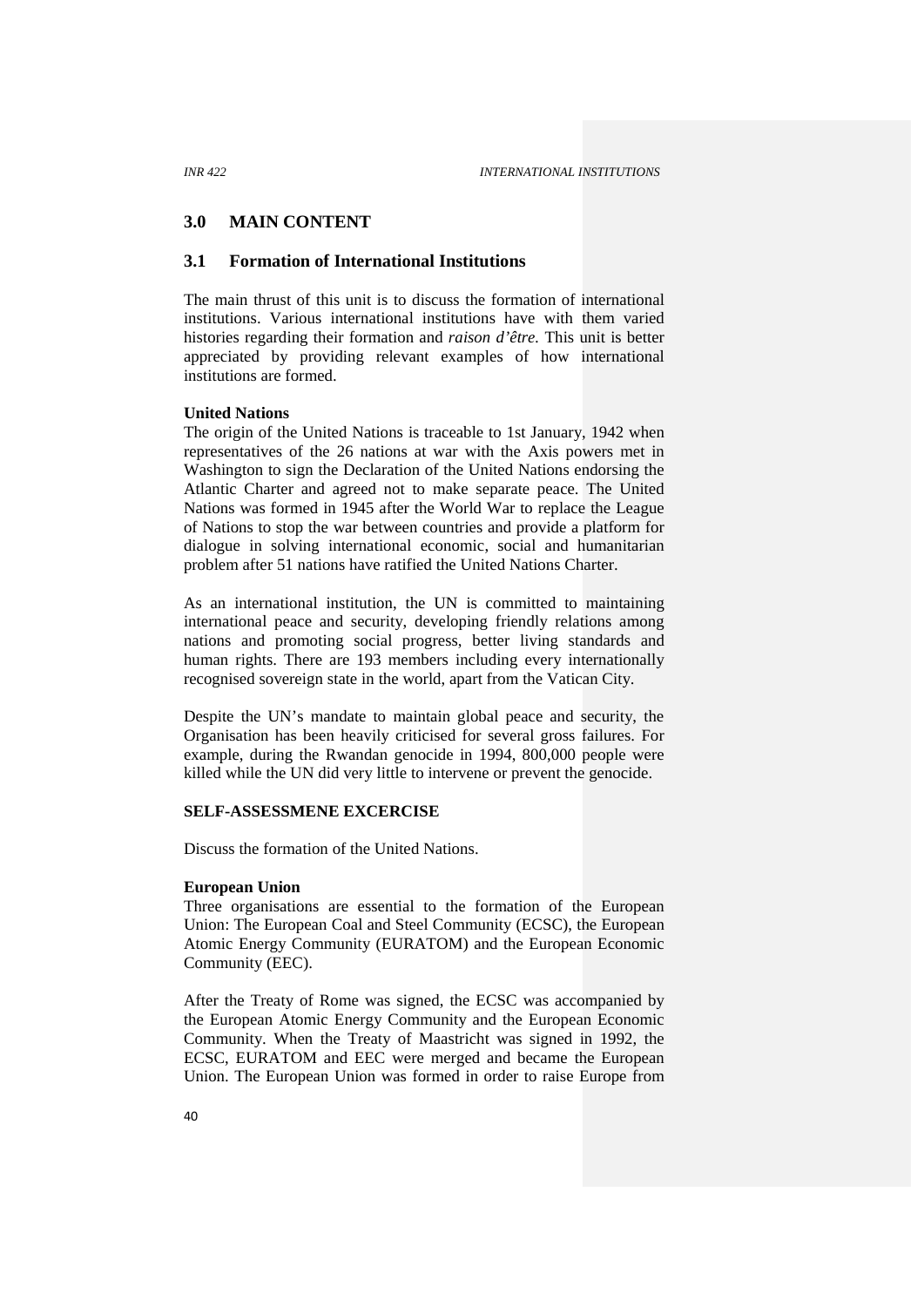the ashes left by World War II. The major governments of the post-War continental Europe committed themselves to work on reducing the competitive pressures that led to the conflict. The first step they took was to unify the European coal and steel industries. Six years later, the Community for the unification was extended beyond the coal and steel industries and later gave birth to the EEC through the ratification of the 1957 treaty of Rome by France, Italy, Belgium, Netherlands, Luxembourg, and West Germany.

The Treaty of Rome is anchored on the vision of ending war and the division of the European continent. This treaty created a veritable framework for the construction of Europe into the future and a process of creating an ever closer union between the peoples of Europe.

# **SELF-ASSESSMENT EXCERCISE**

Why is the European Union regarded as a common market?

### **ECOWAS**

The formation of the Economic Community of West African State dates back to 1963. This idea goes back to President William Tubman of Liberia, who made the call in 1964. An agreement was signed between Côte d'Ivoire, Guinea, Liberia and Sierra Leone in February 1965, but this came to nothing. In April 1972, General Gowon of Nigeria and General Eyadema of Togo re-launched the idea, drew up proposals and toured 12 countries, soliciting their plan from July to August 1973. A meeting was then called at Lomé from 10-15 December 1973, which studied the draft treaty. This was further examined at a meeting of experts and jurists in Accra in January 1974 and by a ministerial meeting in Monrovia in January 1975. Finally, 15 West African countries signed the treaty for an Economic Community of West African States (Treaty of Lagos) on 28 May 1975. The protocols launching ECOWAS were signed in Lomé, Togo on 5 November 1976. ECOWAS, designated one of the five regional pillars of the African Economic Community (AEC), together with COMESA, ECCAS, IGAD and SADC, signed the Protocol on Relations between the AEC and RECs in February 1998.

### **World Bank**

The World Bank was created at Bretton Woods in 1944 to lend to European countries to help them rebuild after World War II. It was the world's first multilateral development bank, and was funded through the sale of world bonds. Its first loans were to France and other European countries, but soon lent money to Chile, Mexico and India to build power plants and railways. The World Bank came into full existence on  $27<sup>th</sup>$  of December by 1945 following international ratification of the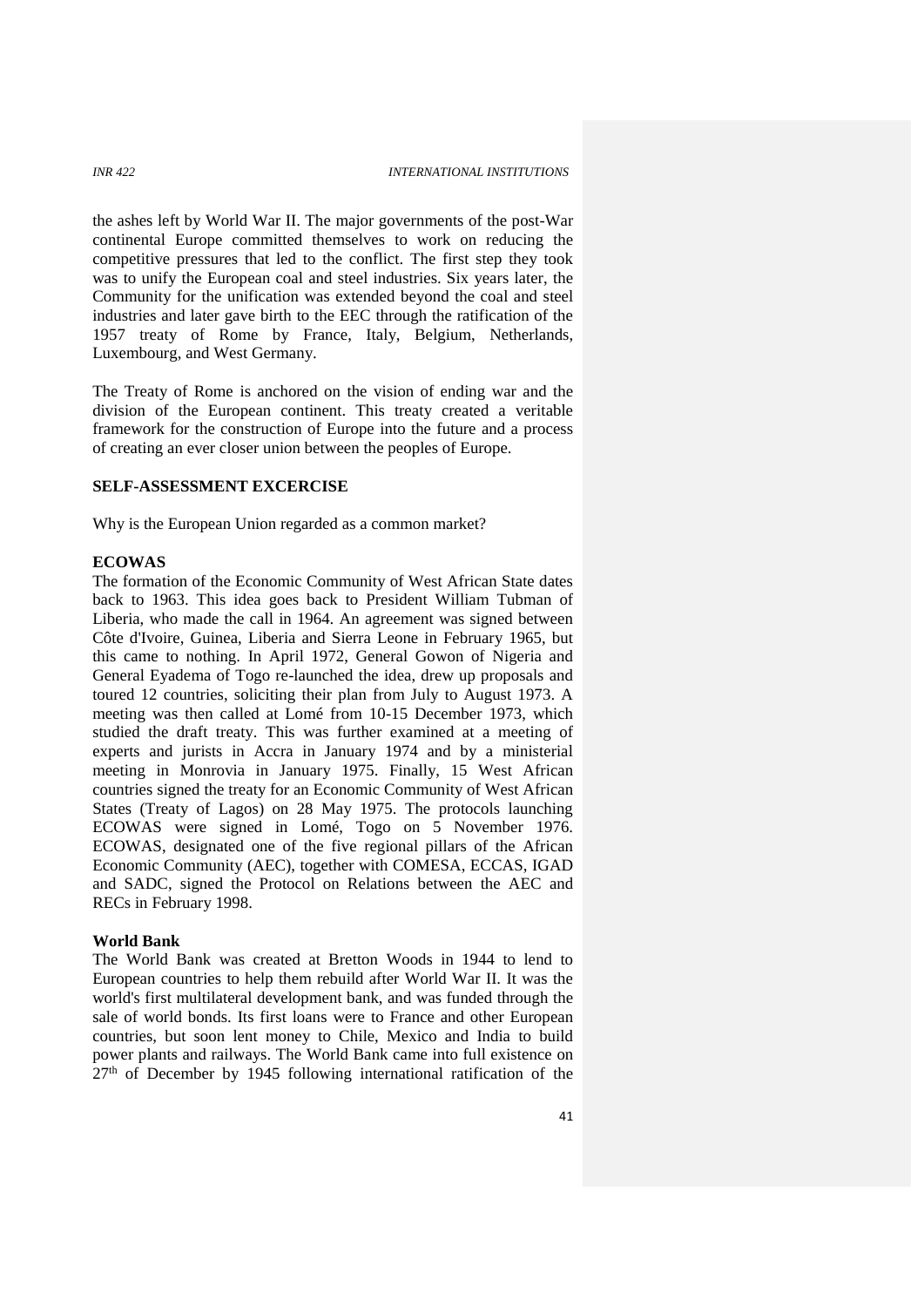Bretton Woods agreements, which emerged from the United Nations Monetary and Financial Conference.

The Bank however created five institutions namely International Bank for Reconstruction and Development, International Development Association, International finance Corporation, Multilateral Investment Guarantee Agency, International Centre for Settlement of Investment Disputes. The World Bank also lent money to countries to help with family planning, pollution control and environmentalism (Amadeo, 2012). The Bank also provides low-interest loans, interest-free credits and grants to developing countries. The World Bank has a membership of 193 members.

# **General Agreement on Tariffs and Trade**

Another international institution we shall be discussing is the General Agreement on Tariffs and Trade. The General Agreement on Tariffs and Trade (GATT) was formed in 1947 and signed into international law on January 1948. GATT remained one of the important features of international trade agreement until it was replaced by the World Trade Organisations on January 1, 1995. The foundation for GATT was laid by the proposal of International Trade Organisation in 1945. When GATT was concluded by 23 countries at Geneva, in 1947 (to take effect on Jan. 1, 1948), it was considered an interim arrangement pending the formation of a United Nations agency to succeed it. When such an agency failed to emerge, GATT was amplified and further enlarged at several succeeding negotiations. It subsequently proved to be the most effective instrument of world trade liberalisation, playing a major role in the massive expansion of world trade.

The General Agreement on Tariffs and Trade (GATT) was implemented to further regulate world trade to aid in the economic recovery following the world war II. GATT's main objective was to reduce the barriers of international trade through the reduction of tariffs, quotas and subsides.

### **IMF**

The last international institution we shall be discussing its formation is the International Monetary Fund. During the Bretton Woods Conference, agreements were signed to establish the International Monetary Fund (IMF), International Bank for Reconstruction and Development (IBRD or World Bank), and the General Agreement on Tariffs and Trade (GATT).

The International Monetary Fund came into existence on December 27, 1945, when 29 countries signed the treaty called **Articles of Agreement**. In 1946, the board of governors convened the first meeting of the IMF in Savannah, Georgia, U.S., to elect its executive directors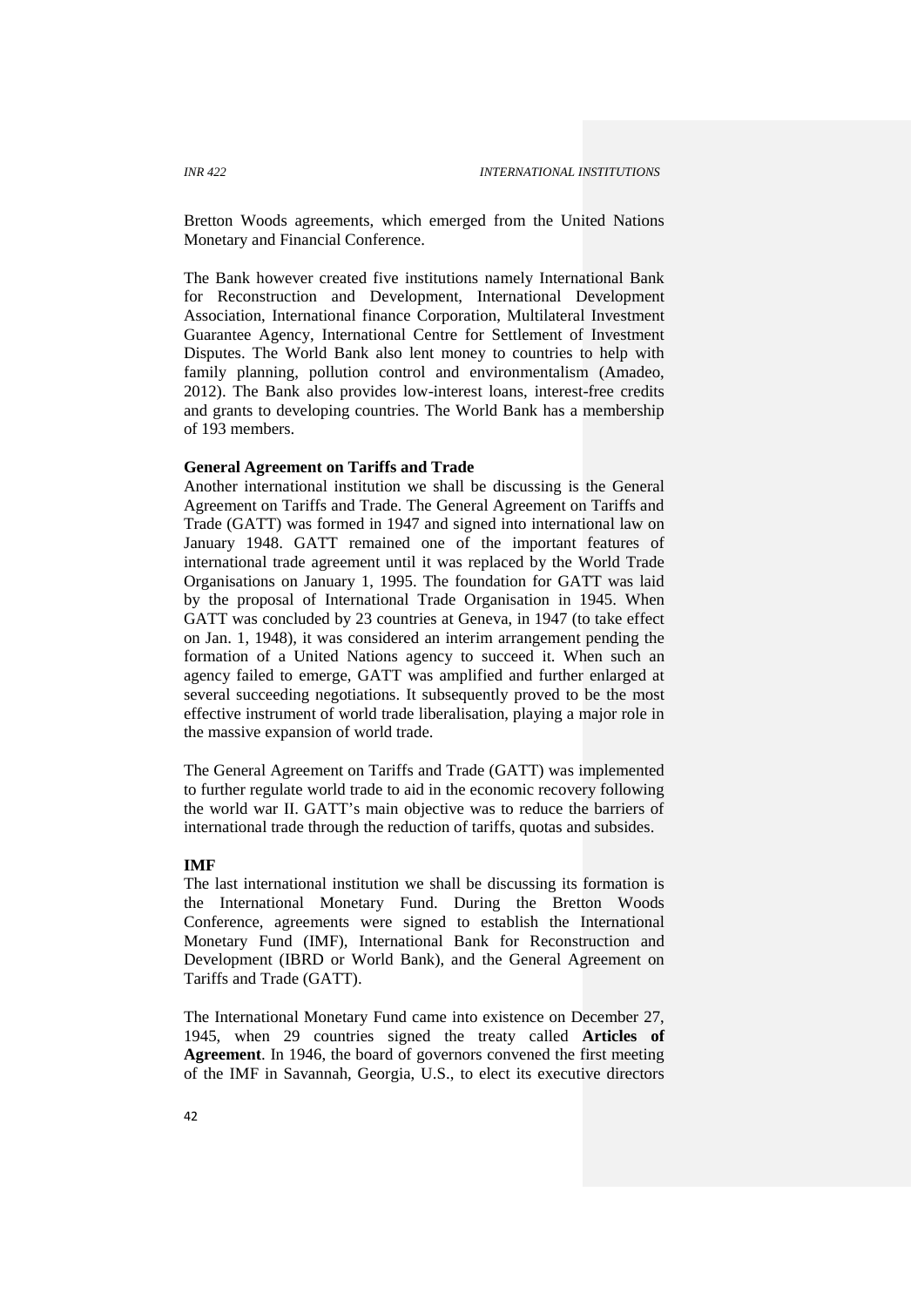and decide the location of the organization's permanent headquarters and to draft the bylaws. They decided to select Washington D.C. as the permanent headquarters of the IMF. The financial operations of the IMF started on March 1, 1947. The statutory goals of the IMF are to oversee exchange rates, giving financial and technical assistance to the member countries and to address global economic problems.

IMF, which started with 29 countries as its members, now has a membership of 182. Countries seeking membership of the IMF have to deposit a particular amount as subscription fee to the fund and have to comply with the stipulated conditions. The other sources of income are loan repayments from debtor countries, gold reserves and requested resources from its shareholders. This amount is used by the IMF in providing financial assistance. In 1952, IMF had effected some changes to its drawing policies. The concept of structural adjustment loans that helped the borrowing government to adjust the economic structure, was introduced, and was modified in 1956. From 1956 till date, lending operations remain one of the main functions of the IMF and various changes have been incorporated to its drawing policies. Since its inception, the IMF has provided financial aid to various countries facing economic problems. The organisation still adheres to its objectives and tries to bring about a positive change in the global economic scenario.

# **4.0 CONCLUSION**

International institutions are formed in different ways and for different reasons; some international institutions were formed by nations signing a treaty, while some international institutions were formed after the World War II. We looked at the formation of several international institutions like the Economic community of West African States, International Monetary Fund, General Agreement on Tariffs and Trade, World Bank and so on. We also discussed the various reasons for the formation of these institutions as institutions cannot be formed without a reason.

# **5.0 SUMMARY**

There is a reason for everything, and there is a history to everything. International institutions are formed for a purpose and to meet a purpose. Some international institutions were formed after the World War II while others were formed as a result of a treaty signed by nations.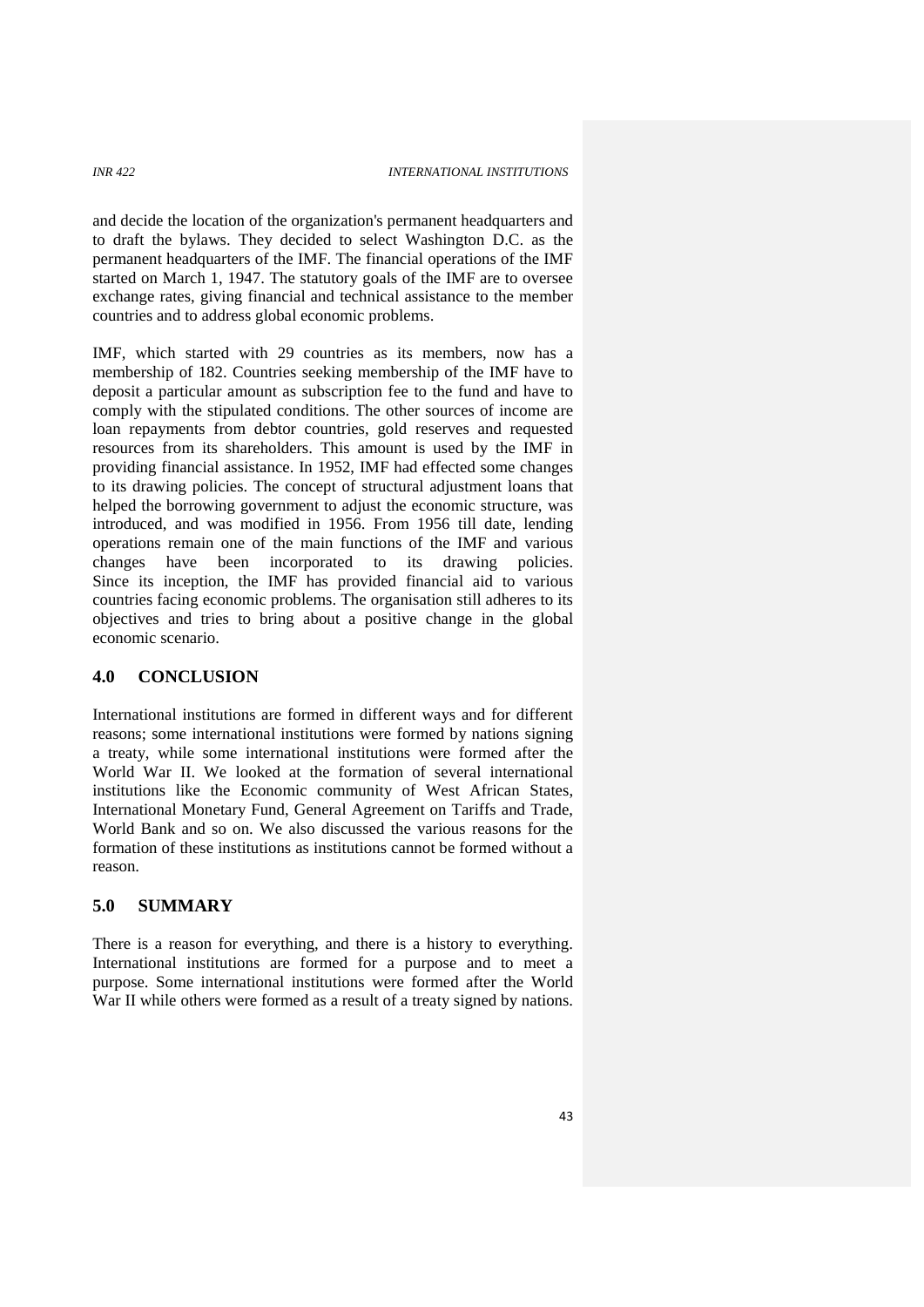### **6.0 TUTOR- MARKED ASSESSMENT**

With relevant examples, advanced detailed explanation for the formation of international institutions.

# **7.0 REFERENCES AND FURTHER READINGS**

Amadeo, K. (2012). The Purpose of the World Bank.

- Cho, S. (2007). "Toward an Identity Theory of International Organisations. Available at<br>papers.ssrn.com/sol3/Delivery.cfm%3. Accessed March 15. papers.ssrn.com/sol3/Delivery.cfm%3. Accessed 2007
- ECOWAS (2005). Profile of the Economic Community of West African States. Available at www.iss.co.za/../ecowasprof.htm Accessed 19/10/2012
- Ojo, O. J. B. (1980). "Nigeria and the Formations of ECOWAS." *International Organisations*, Vol 34, No. 04.
- Nair, S. (n.d.) "History of International Monetary Fun.d" www.buzzle.com/history of international monetary fund (accessed) 19/10/2012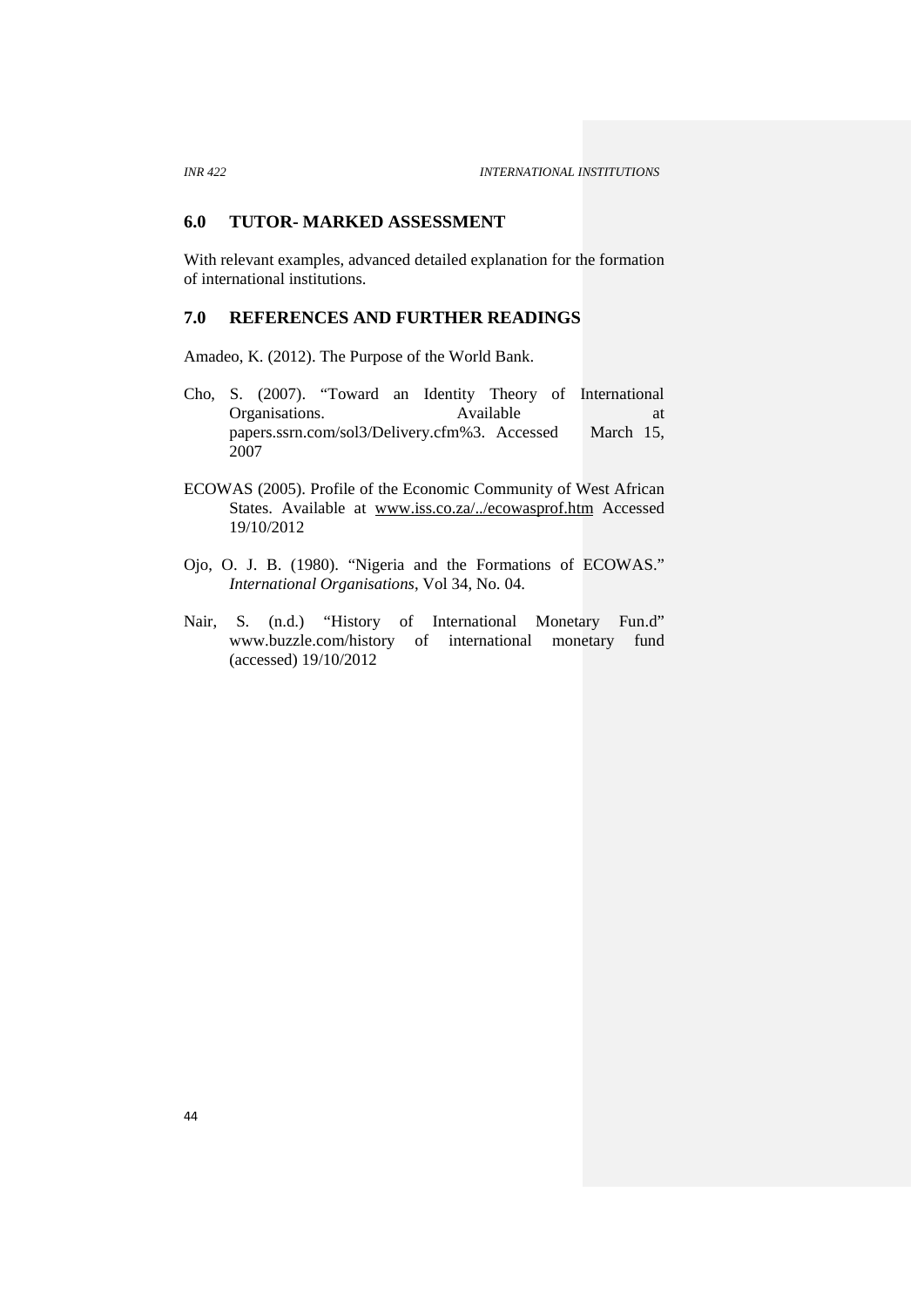*INR 422 INTERNATIONAL INSTITUTIONS*

**UNIT 2 GOVERNANCE OF INTERNATIONAL INSTITUTIONS**

- 1.0 Introduction<br>2.0 Objectives
- **Objectives**
- 3.0 Main content
	- 3.1 Governance of International Institutions
		- 3.1.1 Governance in the World Bank
		- 3.1.2 Governance in the European Union
		- 3.1.3 Governance in the African Union
- 4.0 Conclusion
- 5.0 Summary<br>6.0 Tutor-Ma
- Tutor- Marked Assessment
- 7.0 References/ Further Reading

# **1.0 INTRODUCTION**

The number of international institutions has increased dramatically in the recent years. One of the important issues associated with the creation of these institutions involves the allocation of responsibility for their management and implementation. Specifically, the question involves the roles that some actors play in the operation of such institutions. Some commentators suggest that the role of such actors in the governance of international institutions has expanded in the recent years. At the end of this unit, you will understand the governance of international institutions.

# **2.0 OBJECTIVES**

By the end of this unit, you should be able to:

- explain governance in international institutions
- give examples of some international institutions and how such institutions are governed.

# **3.0 MAIN CONTENT**

# **3.1 Governance of International Institution**

Governance of international institution is very important as many international institutions are springing up. Governance in this sense implies the ways in which decisions are made and ways in which decisions are implemented. Governance of international institutions also means good quality management. Oran Young defines governance as "establishment and operation of ...rules of the game that serves to define social practices, social practices, assign roles and guide interactions".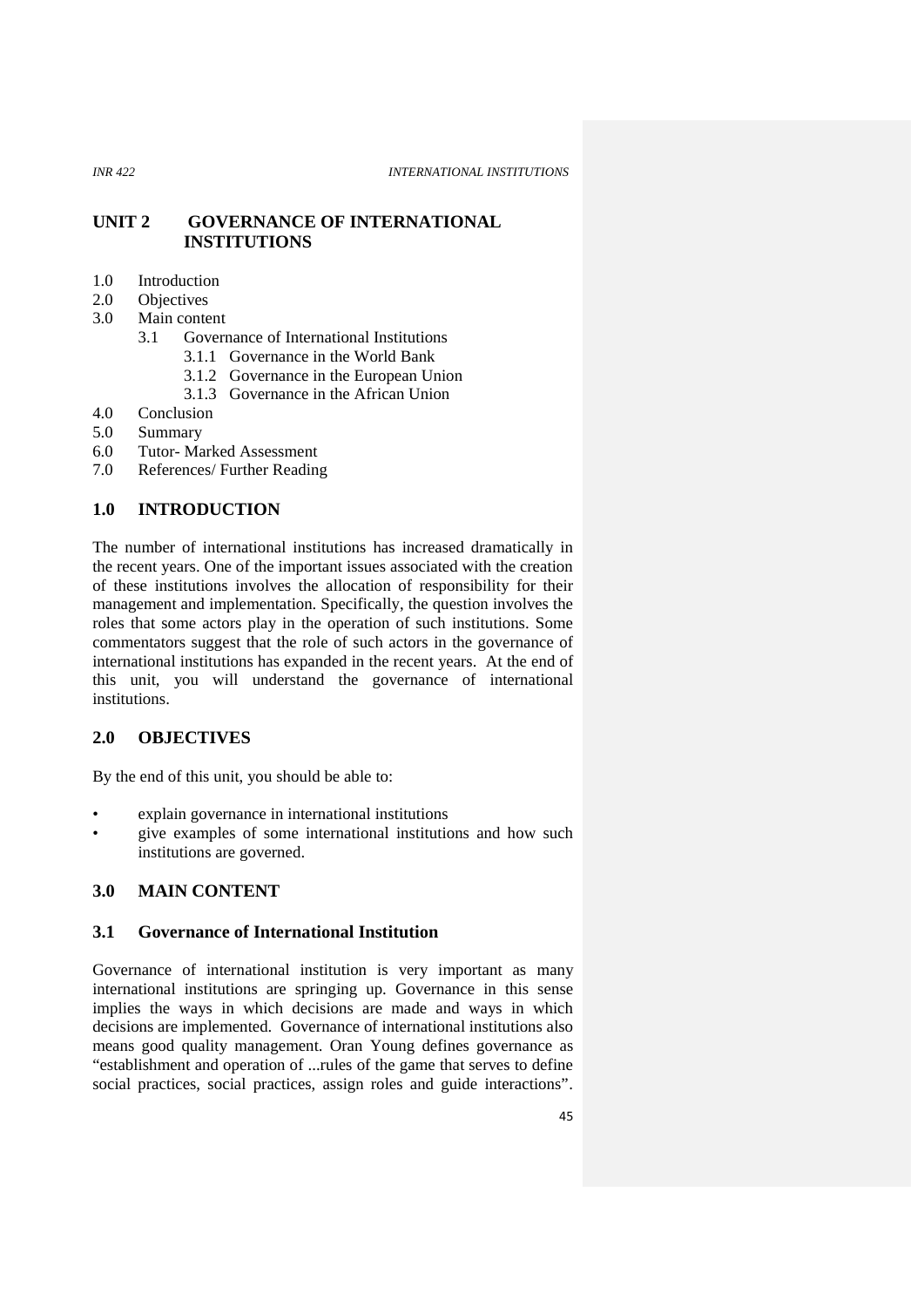However, if international institutions are going to be more participatory, accountable and transparent it is important for them to be well governed.

# **3.1.1 Governance in the World Bank**

The World Bank is governed by a Board of Governors, consisting of one governor for each of the 185 member states. Each member state appoints a governor and alternate, who each serve a term of 5years. The World Bank is managed by a president, two managing directors and over 20 vice presidents. While all its members own the World Bank, only a few controls and make decisions. Unlike the United Nations which is governed on the principle of "one country one vote" the World Bank relies on a "one dollar, one vote" system. The Bank is therefore effectively controlled by a few donor countries, led by its largest donor the United States. Most of the bank's operational decisions which affect the lives of millions daily are made by over 10,000 World Bank staff most of who are based at its head office in Washington DC, USA.

### **3.1.2 Governance in the European Union**

Dr. Bruno Bandulet in a speech delivered on "How the European Union is being Governed" described the European Union as a hermaphrodite, actually a juridical monster that is difficult to grasp. He described the European Union as democratically non-legitimated soviet government dictatorship since decisions are made in committees, councils, and commissions. The European Union is not democratic but governed by councils, committees and commissions (Bandulet, 2001).

### **The Council of the EU**

The Council consists of ministers representing the member states. It adopts legislative acts (Regulations, Directives, etc.), in many cases in "co-decision" with the European Parliament. The Council has the responsibility of various remits. It helps coordinate Member States' policies, for example, in the economic field it develops the common foreign and security policy, on the basis of strategic guidelines set by the European Council. Moreover, it concludes international agreements on behalf of the Union and adopts the Union's budget, together with the European Parliament. The European Council defines general political guidelines and it takes decisions that require resolution or impulsion at that political level. The European Council decides by consensus, except if the Treaties provide otherwise. In some cases, it adopts decisions by unanimity or by qualified majority, depending on what the Treaty provides for. The presidents of the European Council do not have a vote. The European Council elects its President by qualified majority. The President's term of office is two and a half years, renewable once. The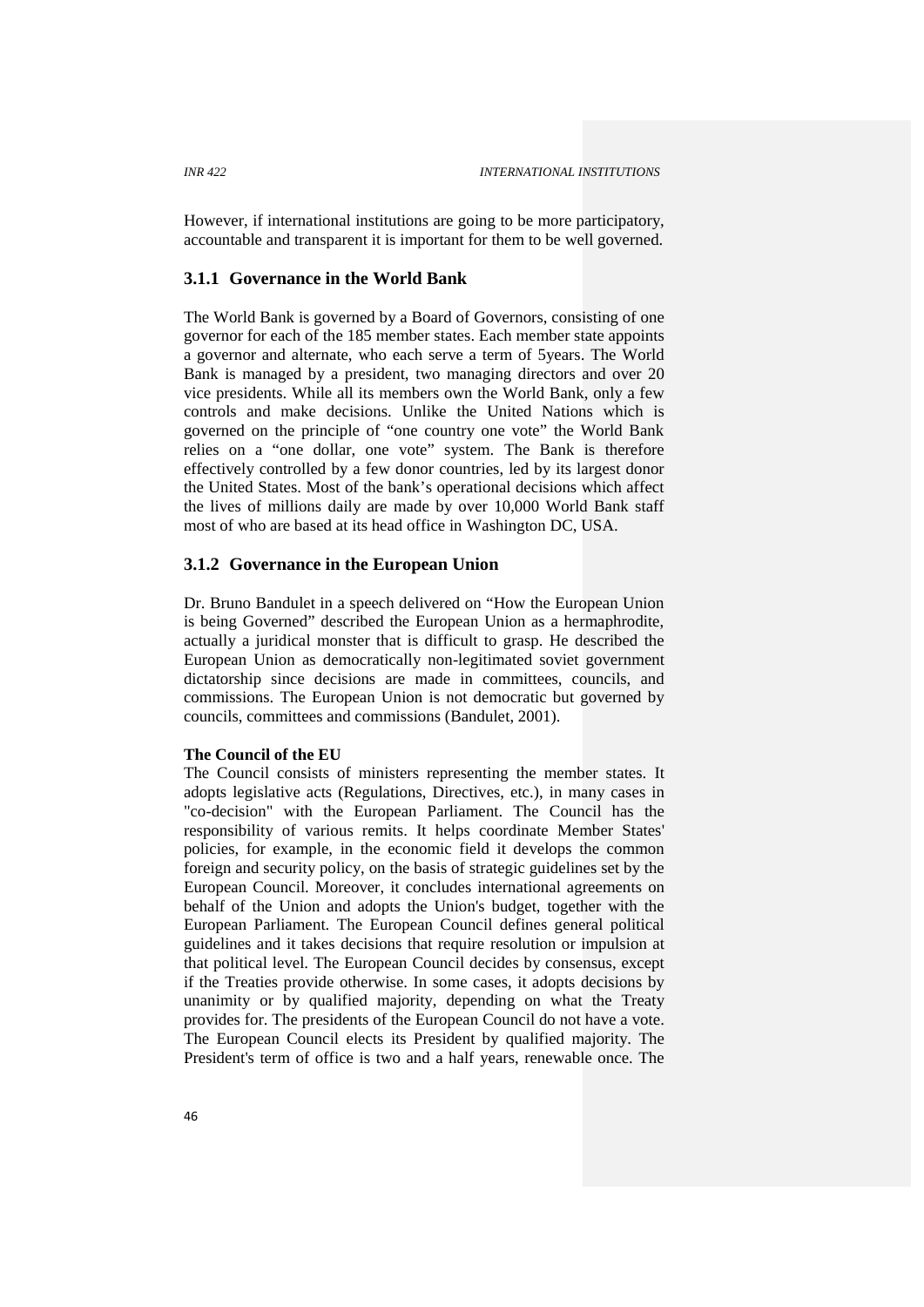European Council meets at least every 6 months usually in Brussels though its president can convene a special meeting if needed.

### **The European Parliament**

The 736 Member of the European Parliament (MEPs) are elected once every five years by voters right across the 27 Member States of the European Union on behalf of its 500 million citizens. The President is elected for a renewable term of two and a half years, and represents the European Parliament vis-à-vis the outside world and in its relations with the other EU institutions. Members of the European Parliament sit in political groups- they are not organised by nationality, but by political affiliation. In order to do the preparatory work for Parliament's plenary sittings, Members are divided among a number of specialised standing committees. The European Parliament has three main roles. It debates and passes European laws, with the Council and scrutinises other EU institutions, particularly the Commission, to make sure they are working democratically. Moreover, it debates and adopts the EU's budget, with the Council.

### **European Commission**

The Treaty of Rome gives to the Commission the sole right of legislative initiative, that is, to propose the text for laws to the Parliament and the Council. The Commission has also been called the "watchdog" because it has to ensure that the community's treaty and laws are applied. The treaty of Rome requires also that its independence of any outside interests be "beyond doubt". The President is nominated by the European Council. The Council also appoints other Commissioners in agreement with the nominated President. The Commission is in Brussels and Luxembourg and has offices (representations) in every EU country and delegations in capital cities around the world.

# **3.1.3 Governance in the African Union**

African Union Charter talks about the governance of the institution. It provides that one of the objectives of the institution is to promote good governance in the institution. The Economic Community of West African States is governed by the Conference of Heads of states and government being the highest governing authority of the commission. The conference meets annually and the chairman is elected in turn from a member state. The council of ministers is also responsible for the community operations and meets twice a year.

### **Pan-African Parliament**

This is regarded as the highest legislative body of the African Union. With headquarters at Midrand, South African, the Parliament is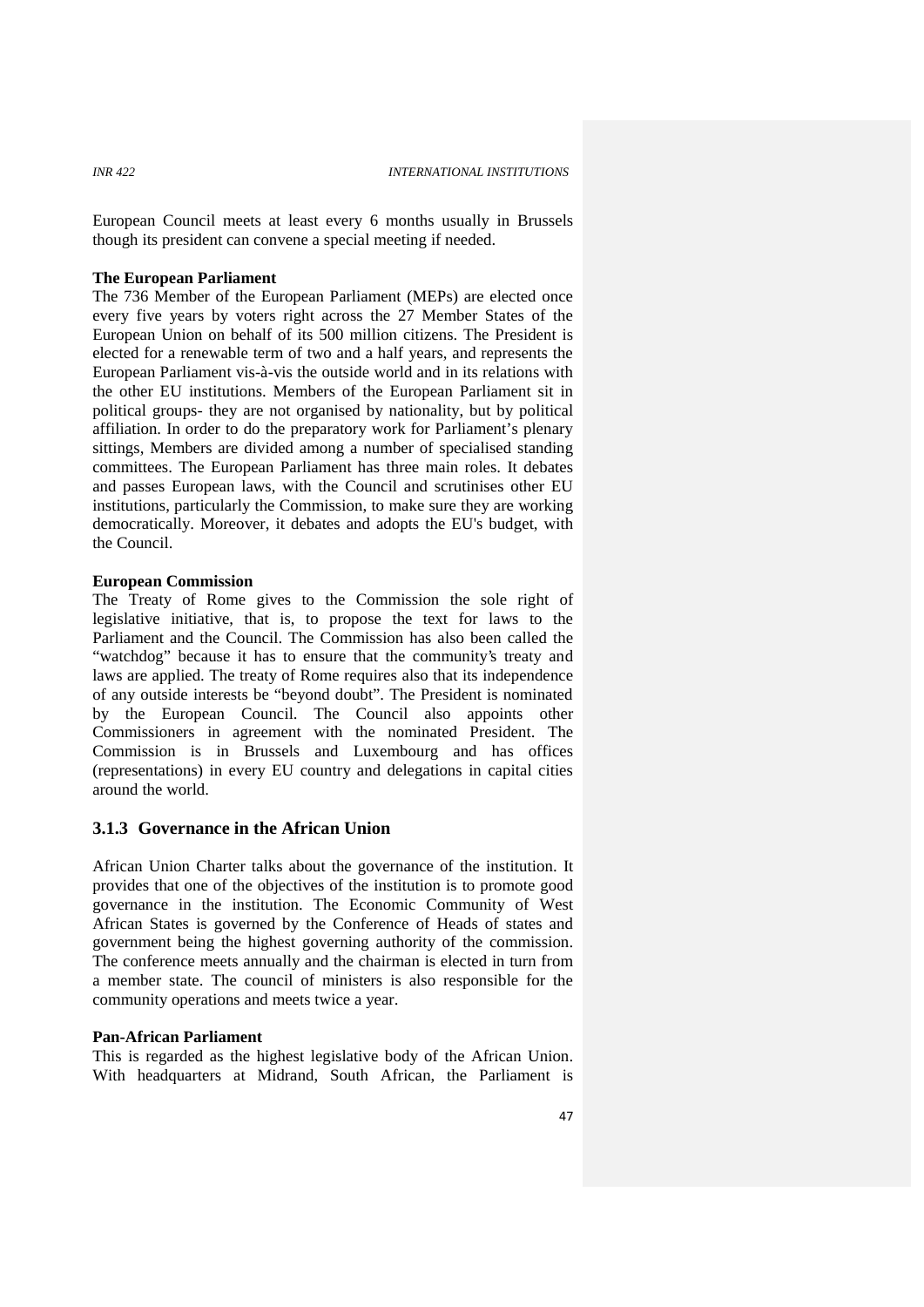composed of 265 elected representatives from all 54 AU states, and is intended to provide popular and civil-society participation in democratic governance.

# **Assembly of the African Union**

This is composed of heads of state and heads of government of the AU states, the Assembly is currently the supreme governing body of the African Union. It meets once a year and makes decisions by consensus or by a two-thirds majority.

### **African Union Authority**

The secretariat of the African Union, composed of ten commissioners and supporting staff and headquartered in Addis Ababa, Ethiopia. It is responsible for the administration and coordination of the AU's activities and meetings.

### **African Court of Justice**

The Constitutive Act provides for a Court of Justice to rule on disputes over interpretation of AU treaties.

### **Executive Council**

Composed of ministers designated by the government of members states. It decides on matters such as foreign trade, security, food, agriculture and communications, is accountable to the Assembly, and prepares material for the Assembly to discuss and approve.

### **4.0 CONCLUSION**

Different international organisations exhibit different governance structures. In this unit, we have learned the various governance structures in the World Bank, European Union and the African Union. Although we have only provided a skeleton of such structures, it is imperative to understand that such structures are really complex indeed. Governance structures demand the creation of specialised institutions involving the allocation of responsibility for their management and implementation.

# **5.0 SUMMARY**

In this unit, we have paid close attention to the growing importance of governance of international institutions. The creation of governance institutions is underscored by the fact that there is need to allocate responsibility for management and implementation. The examples of the World Bank, the European Union and the African Union show such governance institutions.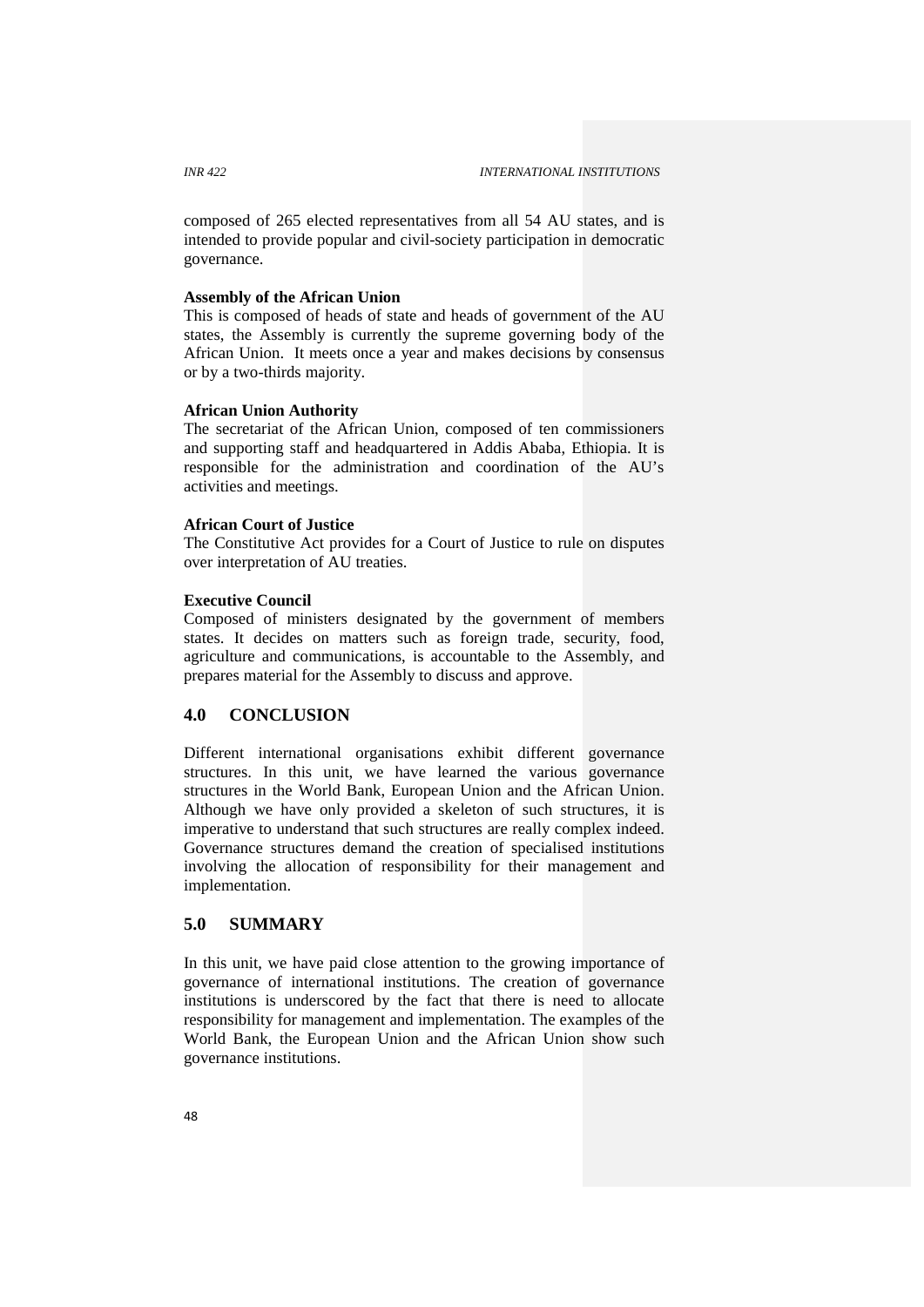# **6.0 TUTOR-MARKED ASSIGNMENT**

What are the differences and similarities between the governance structures in the European Union and the African Union?

# **7.0 REFERENCES/FURTHER READING**

Cho, S. (2007). "Toward an Identity Theory of International Organisations. Available at papers.ssrn.com/sol3/Delivery.cfm%3. Accessed March 15, 2007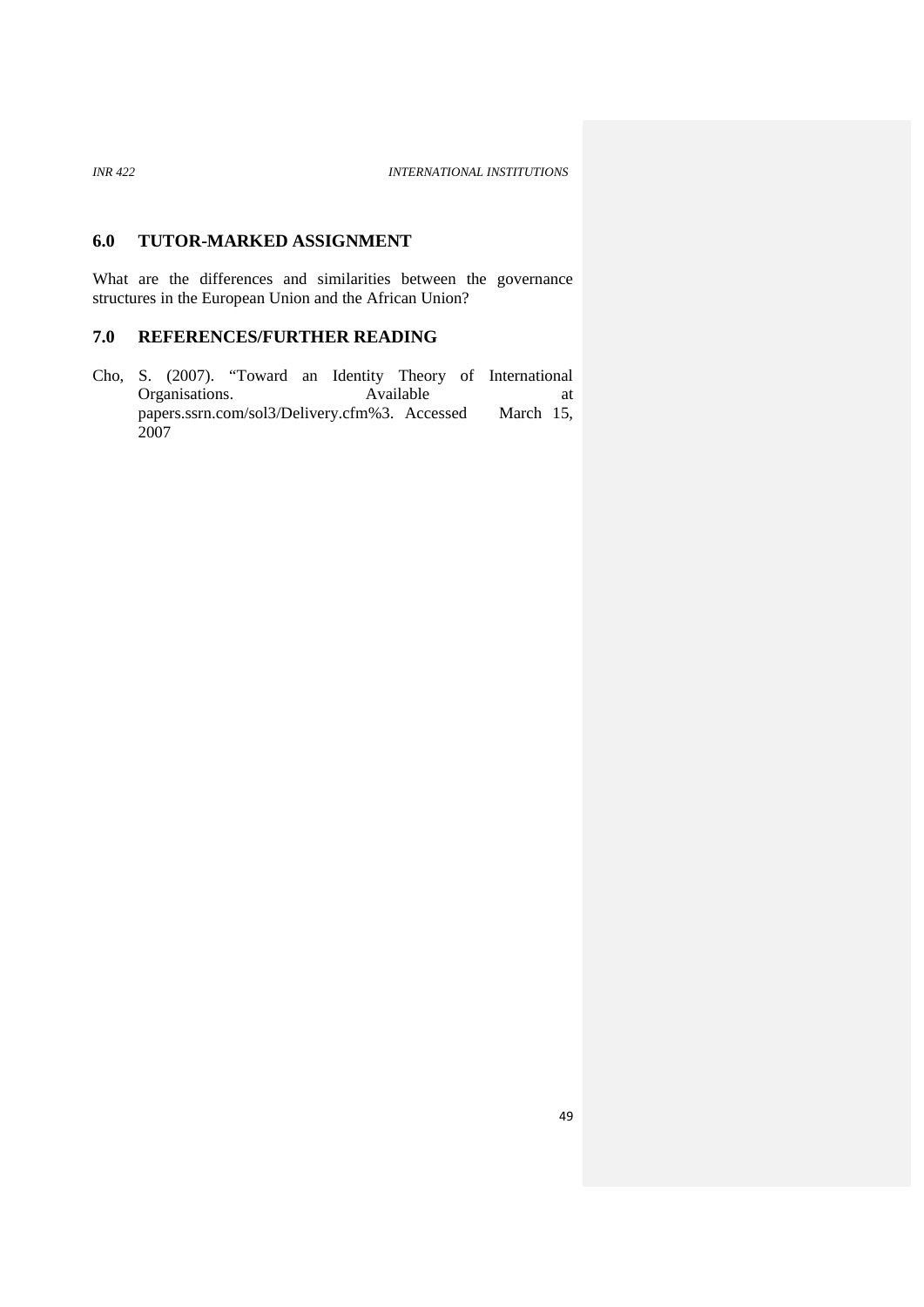# **UNIT 3 FINANCING OF INTERNATIONAL INSTITUTIONS**

### **CONTENTS**

- 1.0 Introduction
- 2.0 Objectives<br>3.0 Main Conte

### Main Content

# 3.1 Financing of International Institutions<br>3.1.1 Financing Through Members

- 3.1.1 Financing Through Members Voluntary Contribution
- 3.1.2 Financing Through Members Compulsory Contribution
- 3.1.3 Financing by Borrowing (Loans)
- 3.1.4 Financing of International Institutions by the Governments
- 3.1.5 Financing of International Institutions by Endowments
- 4.0 Conclusion
- 5.0 Summary
- 6.0 Tutor-Marked Assignments
- 7.0 References/Further Reading

# **1.0 INTRODUCTION**

In the third unit of this module, we shall focus on the financing of international institutions; simply put, how international institutions are funded. An institution cannot survive without some form of assistance, financial, moral, social and so on. But in this unit, our attention will focus on how international institutions are funded. Examples of how specific international institutions are funded, will be discussed

For international institutions to carry out their specific functions and to achieve the purpose for which they were set up, they need to be adequately financed. International institutions are financed in several ways; they could be financed by the governments, by the members either voluntarily or compulsory payments as well as through sister institutions financing.

# **2.0 OBJECTIVES**

By the end of this unit, you should be able to:

- explain different ways in which international institutions can be funded
- give examples of how international institutions are funded.
- 50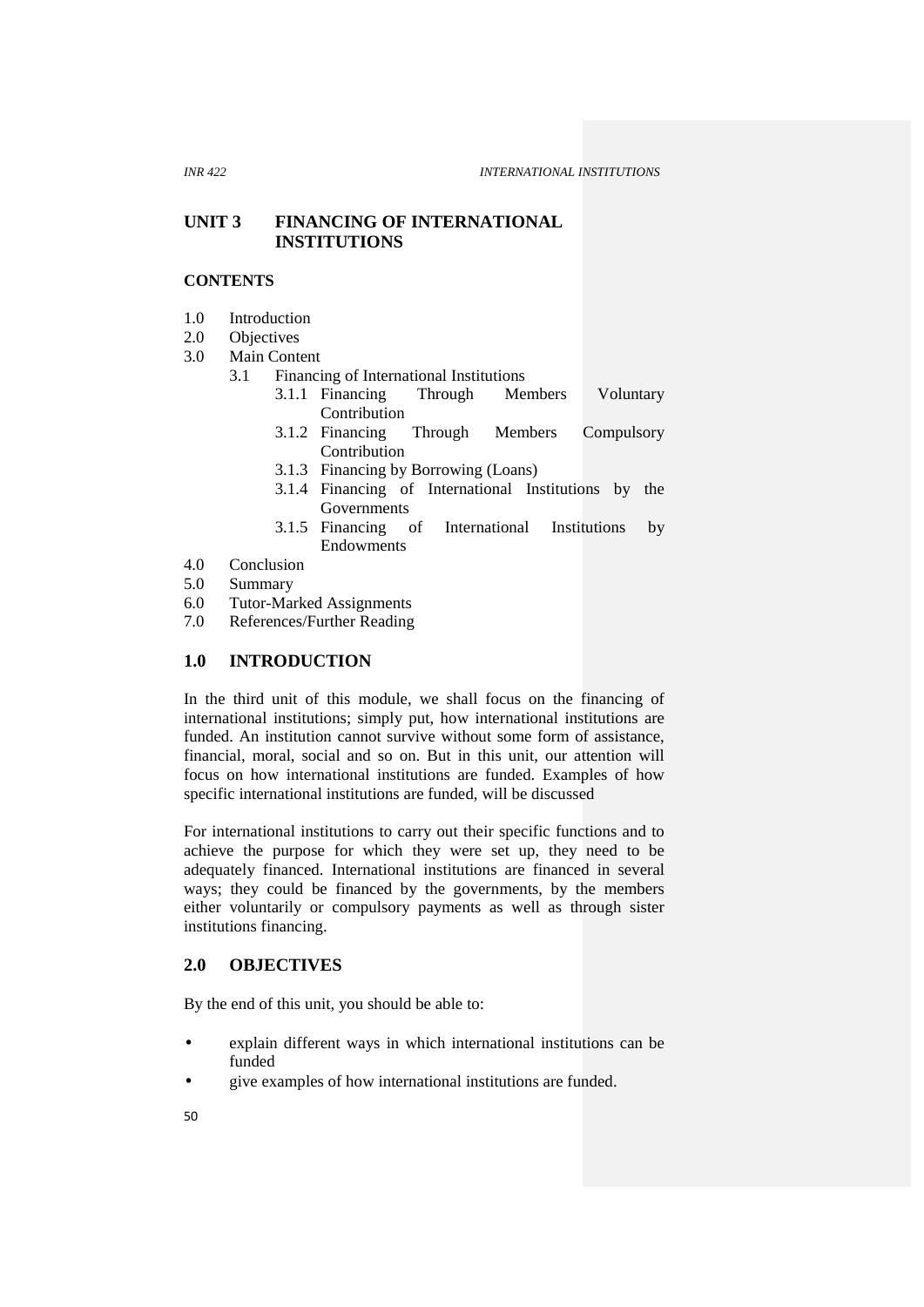# **3.0 MAIN CONTENT**

### **3.1 Financing International Institutions**

International institutions need to be financed to enable them carry out their objectives effectively. They can be financed in various ways. As we proceed, we shall consider the different ways in which international institutions are financed.

### **3.1.1 Financing through Members' Voluntary Contribution**

Some international institutions are voluntarily financed by their members without the international institutions inscribing any clause in the treaty compelling members to contribute to the financing of the institutions. Some members voluntarily finance their international institutions whether or not there is a clause compelling members to contribute to the financing of the institution.

Financing of international by members is far more important than the other means of financing. It is important for members to contribute voluntarily to the financing of the international institution to help the international institution achieve the objectives for which it was created.

### **3.1.2 Financing through Members' Compulsory Contribution**

Some international institutions make it compulsory for member states to finance the international institution. Some of them even inscribe it in the treaty or constitution establishing the international institution that it is compulsory for members to finance the international institutions. We shall however be looking at some examples of these institutions to allow you to grasp what we are discussing.

Some international institutions provide a definite sum for each member states to contribute if this is inclined in the constitution or treaty establishing the institutions. However, it is suggested that where such international institution puts a clause in the treaty or constitution establishing the institution asking members to compulsorily contribute to the financing of the international institution, a sanction should also be provided for erring member states that fails to contribute. Some of the sanctions that can be imposed on erring members that defaults in contributing to the financing of international institutions are:

- loss of rights: the loss of right is confined to loss of voting in all instances
- loss of privileges
- loss of services of membership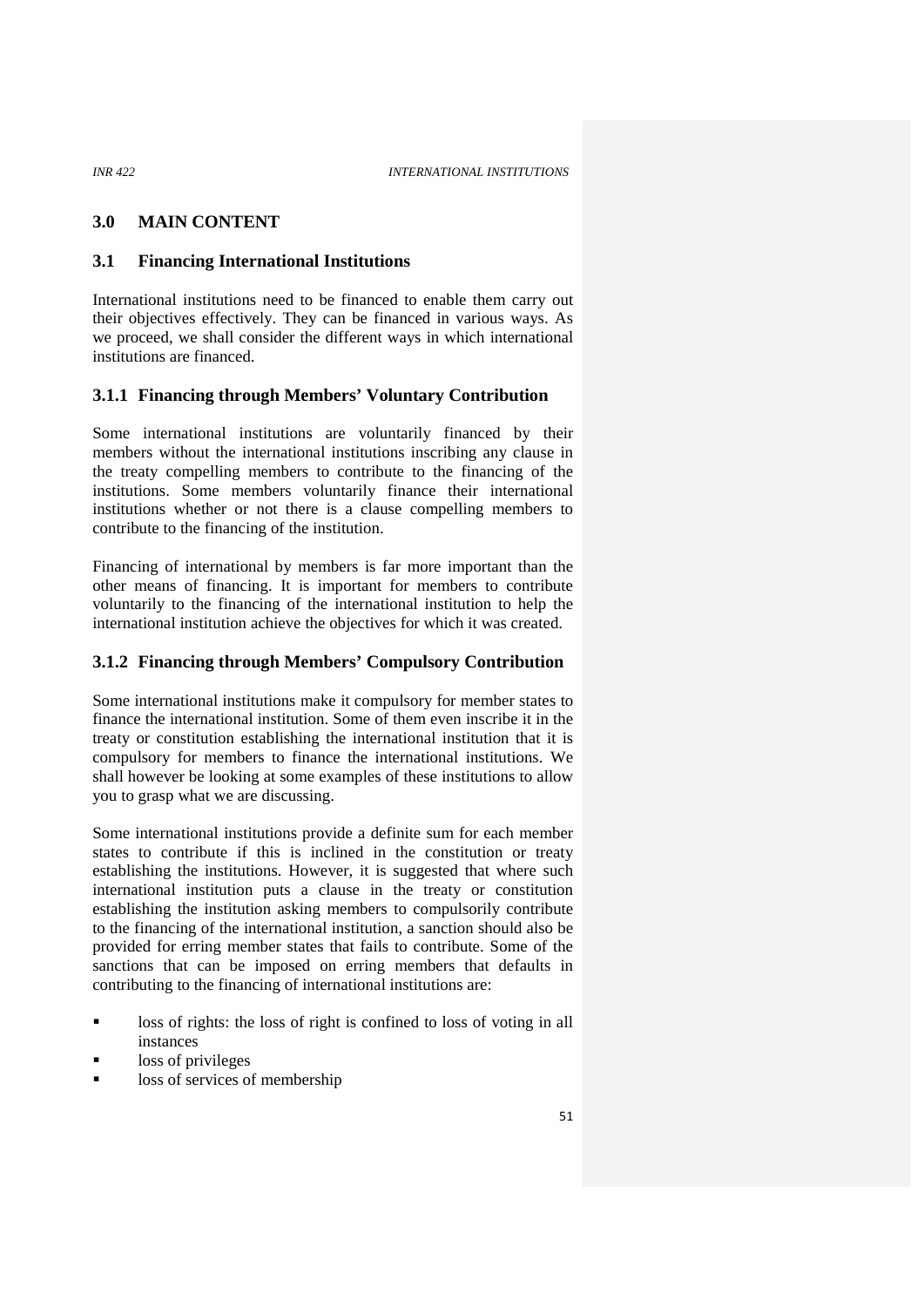- loss of membership itself
- expulsion would have been preferred but it will be a severe punishment.

The United Nations spends more money than any other international institution. It however expects its members to contribute to the financing of the institution. Usually it is simply stated that the members shall contribute sums to be fixed by the organisation. In UN's charter, for instance, the exact words are: "The expenses of the organisation shall be borne by the members as apportioned by the General Assembly" (Article 17(2) of the United Nations charter). Where a member states fails to contribute, the United Nations imposes sanctions like withdrawal of the member state voting rights, but if the failure to pay is due to conditions beyond the member's control, the General Assembly of UN may permit retention of the voting power (Article 19 of the United Nations Charter).

The UN charter has tried to prevent such a contingency by providing that if a country's arrears equals or exceeds the contributions due from it for the preceding two full years, it will lose its vote in the General Assembly and presumably also, if it has membership there, in the Security Council (Sumberg, 1946:276- 306).

Member states of the United Nations also make voluntary contributions to specialised agencies of the United Nations such as the United Nations Educational Scientific and Cultural Organisation (UNESCO) and the World Health Organisation. The International Monetary Fund is financed by assigning quotas to each of its member states based broadly on its relative position in the world economy. A member country's quota determines its maximum financial commitment to the International Monetary Fund, its voting power, and has a bearing on its access to International Monetary Fund financing. When a country joins the International Monetary Fund, it is assigned quota just like the quota of the existing members. The largest member of the International Monetary Fund is the United States with a current quota of Special Drawing Rights of 42.1billion.

The International Monetary Fund relies principally on the three main sources of finance:

- (i) loan repayments (interest charges from debtor countries)
- (ii) gold reserves
- (iii) requested resources from its shareholders

Article 71 of the Economic Community of West African States provides for members compulsory financing of the institution. It provides that the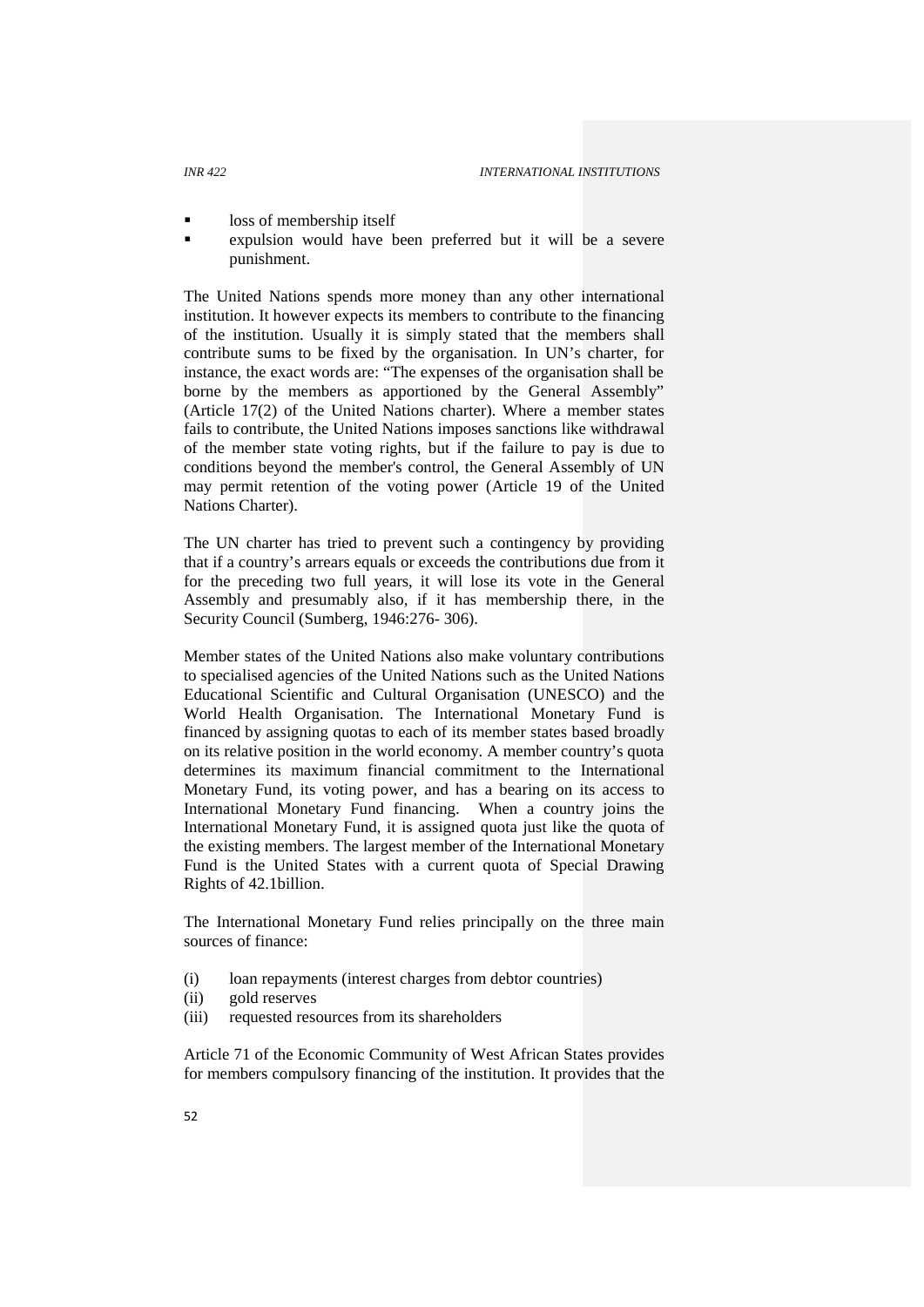institution shall be financed from the community levy and such other sources as may be determined by the council. Until the entry into force of the community levy the budget of the ECOWAS was financed by the annual contributions from member states. But note that primarily the community's levy is the main source of finance for the ECOWAS institutions.

# **3.1.3 Financing by Borrowing (loans)**

Some international institutions are financed by granting loans to member states of the international institutions charging interest on such loans. The interests are however used to finance the institution. We shall however be considering some international institutions that are financed through loans.

Like any other creditor, the International Monetary fund receives most of its finance from the periodic interest charges that are paid by nations who borrow from the fund. For examples, countries borrowing money from the International Monetary Fund pay 4.5% of interest on the loan taken in addition to service charges. These charges are used to pay out interest to the country whose quota was used to provide loan, after this any remaining sum will go to the International Monetary Fund. For example, the International Monetary Fund received over 2.7 billion SDR (Special Drawing Rights) as a special type of International Monetary Fund currency, the value of which is based on a basket of international currencies in periodic interest payments, while paying approximately 1.4 billion Special Drawing Rights in remuneration, leaving a remaining sum of around 1.3 billion Special Drawing Right for the International Monetary Fund.

### **SELF-ASSESSMENT EXCERCISE**

Identify international institutions that are funded through granting of loans.

# **3.1.4 Financing of International Institutions by the Governments**

Another mode of financing international institutions is by the government. The Japanese government is one of the largest sponsors of international institutions. It contributes substantial funds to multilateral financing institutions. The government has made extensive contributions to constructing project in developing countries through these international institutions. However, the number of projects awarded to Japanese construction firms from these international institutions has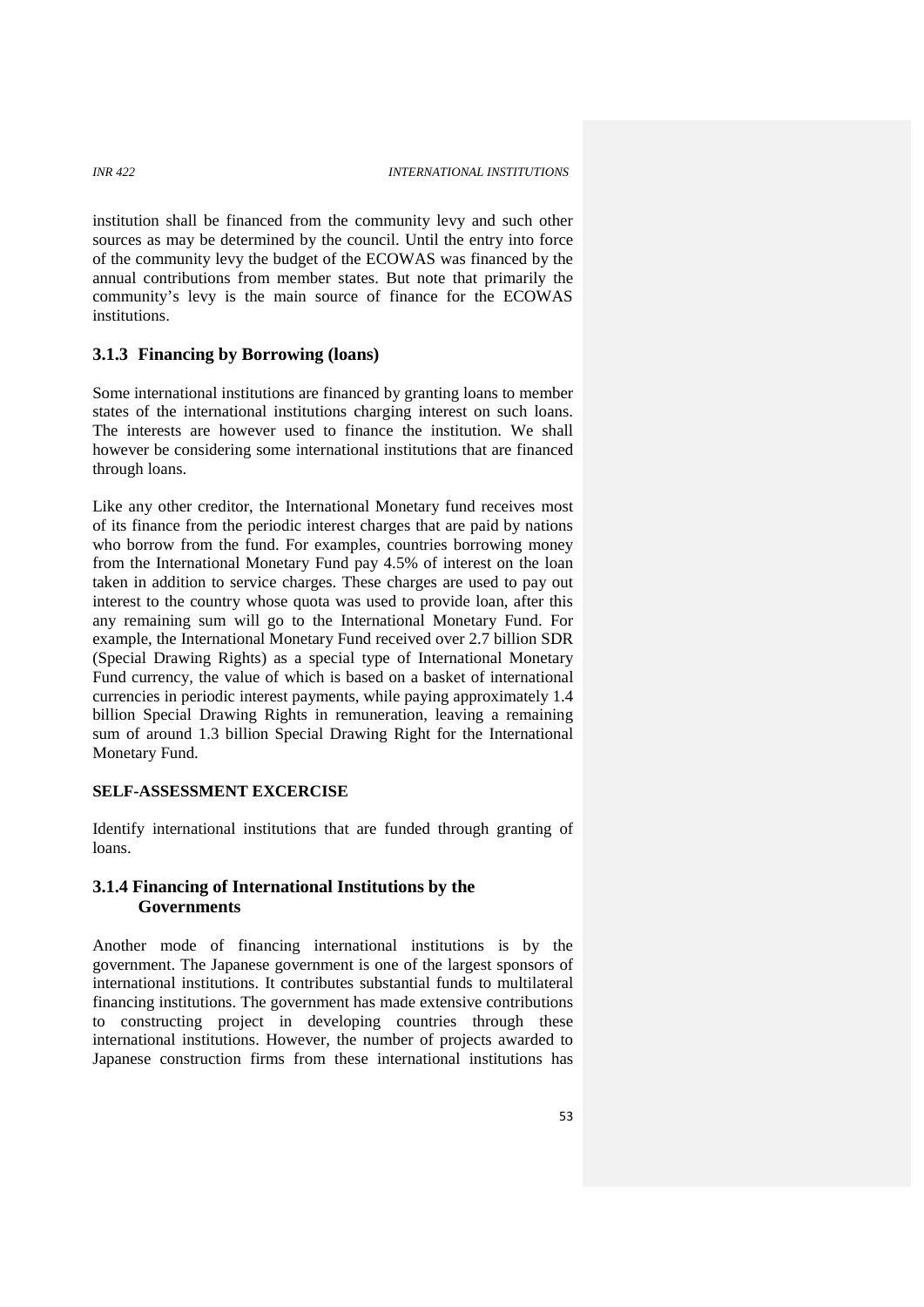been extremely small, compared to the substantial contributions made by the Japanese government to those countries.

# **3.1.5 Financing of International Institutions by Endowments**

Some international institutions are financed by endowments. Here we shall be discussing about how international institutions are financed by endowments. Some endowments may come with stipulations regarding how they should be used; sometimes they are required to be spent in a certain way or to be invested with the principal sum to remain intact in perpetuity or for a stipulated period of time. However, institutions can be financed by different types of endowments which are:

- True endowment funds which are received from external donors with restrictions that the principal or gift amount is to be retained in perpetuity and cannot be spent.
- Term endowment funds which allows all or part of the principal to be expended only after the expiration of a stated of time or occurrence of a specified event, depending on the donor wishes
- Quasi endowment funds must retain the purpose and intent as specified by the donor or source of the original funds and earnings may be expended only for the specified purpose.

# **3.1.6 Financing of international institutions by aids and grants**

As the name implies, aids and grants are some of the means and forms of assistance. International institutions are financed by certain aids and grants they receive from nations or some donors.

# **4.0 CONCLUSION**

In this unit we have been discussing the financing of international institutions. We highlighted the various means by which international institutions are financed. It is my own submission that contributions by member states should be made compulsory in order to help international institutions achieve its aims and objectives for which it was created and where a member states defaults in contributing to finance the institution, such member should be sanctioned.

# **5.0 SUMMARY**

International institutions can be financed by various means. In this unit, we have identified some of these ways. The reason why international institutions need to be financed is to allow them achieve the aims and objectives for which they were established in the first instance.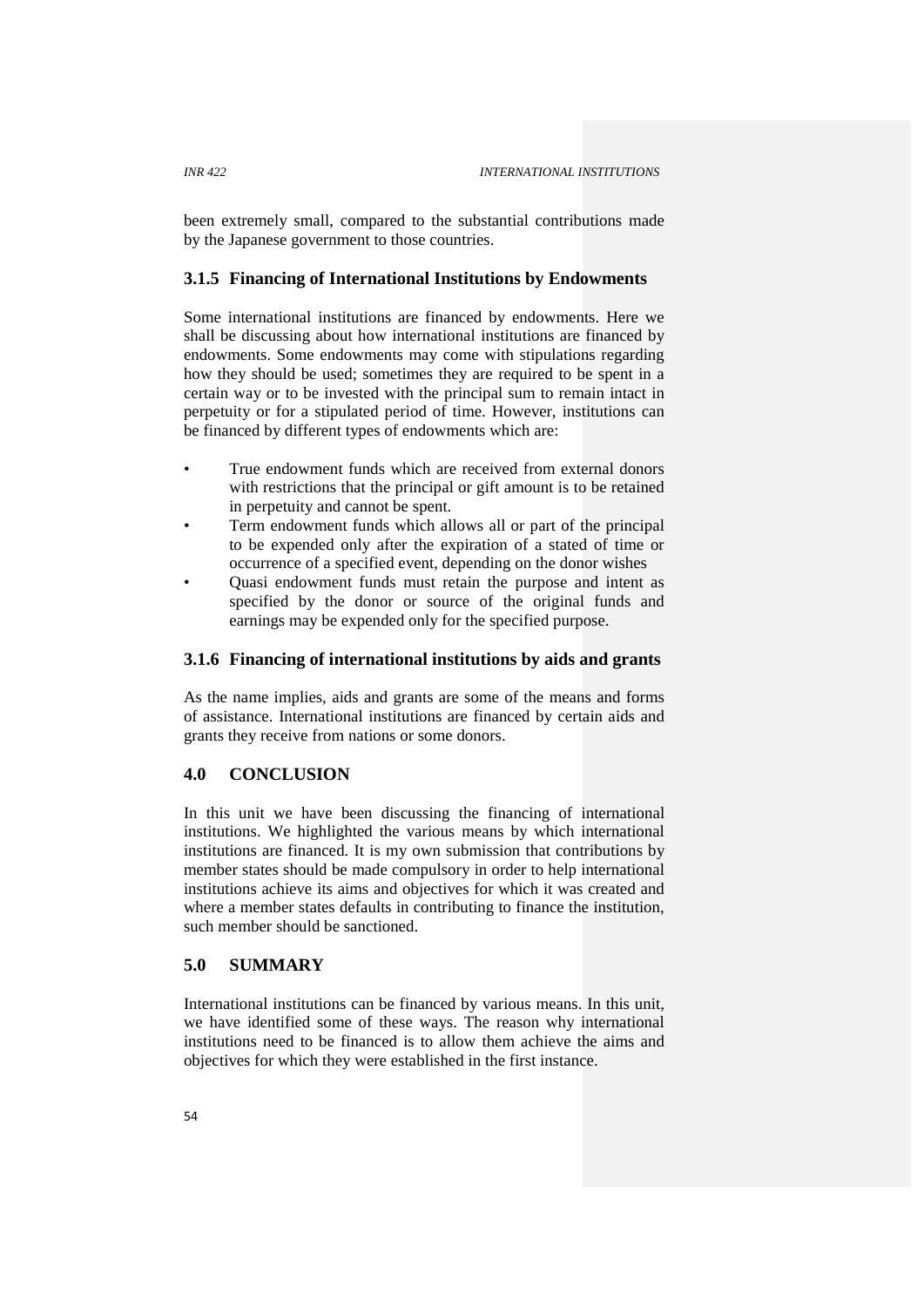*INR 422 INTERNATIONAL INSTITUTIONS*

# **6.0 TUTOR- MARKED ASSESSMENT**

List the various ways by which international institutions are financed.

# **7.0 REFERENCES/FURTHER READING**

Men, S. O. Presentation of Hon Simeon Osei Men (28<sup>th</sup>-30<sup>th</sup> October 2009) Member ECOWAS Parliament, www.europarl.europa.eu/intcoop/acp/.pdf (accessed 17/10/2012)

Sumberg, T. A. (1946). "Financing International Institutions" *Social Research* 13(13): 276-306.

Yussuf, M. (2007). "Voluntary Contributions in the United Nations System Organisation." JIU/REP/1.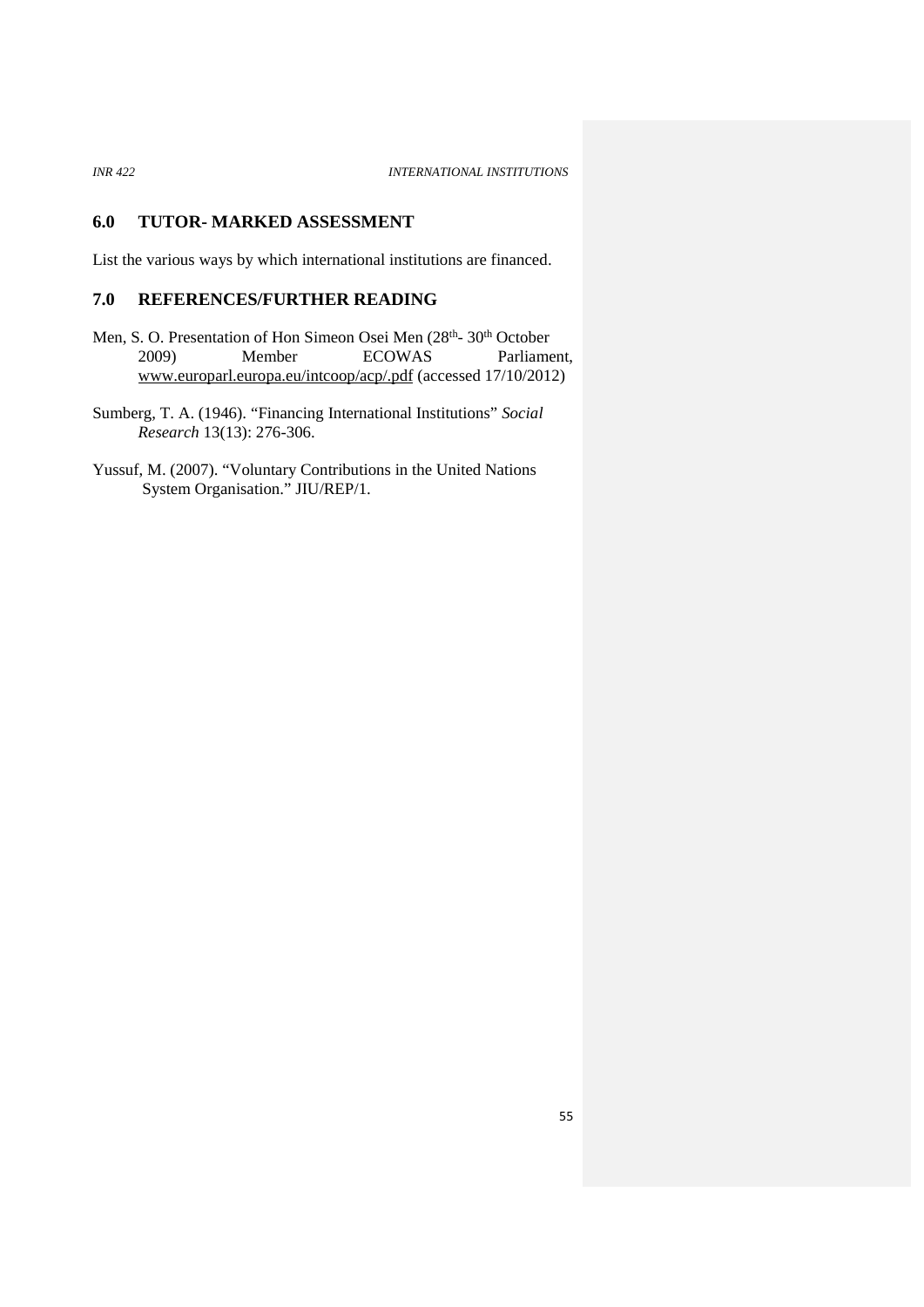# **UNIT 4 DISSOLUTION AND TRANSFORMATION OF INTERNATIONAL INSTITUTIONS**

# **CONTENTS**

- 1.0 Introduction
- 2.0 Objectives<br>3.0 Main Cont
- Main Content
	- 3.1 Dissolution and Transformation of International Institution
- 4.0 Conclusion
- 5.0 Summary
- 6.0 Tutor-Marked Assessment<br>7.0 References/Further Reading
- References/ Further Reading

# **1.0 INTRODUCTION**

International institutions are formed and some of them get dissolved after a period or after they must have accomplished the purpose of their establishment or formation. Besides, International institutions sometimes get dissolved if they cannot achieve their purpose or if they were formed to exist for a particular period of time. After these international institutions are dissolved, some of them are transformed. Although some international institutions are generally created for longer periods of time, usually without any definite time in mind (An exception is the ECSC, created initially for a period of fifty years, although with the possibility of continuation,) not all of them manage to survive indefinitely. Some simply fizzle out without being succeeded in any way.

In other cases, international institutions are remodelled to cope with new or unexpected demands, or are succeeded by new entities providing similar services and exercising similar functions of their predecessors. The most famous example is, the League of Nations which, for all practical if not all legal purposes, has found a successor in the United Nations.

The main question is when an international institution dissolves, do they continue to exist and if so how? Will their assets be distributed? Who has the power to decide on the issues of dissolution? Does the power solely rest on the member states or the institutions?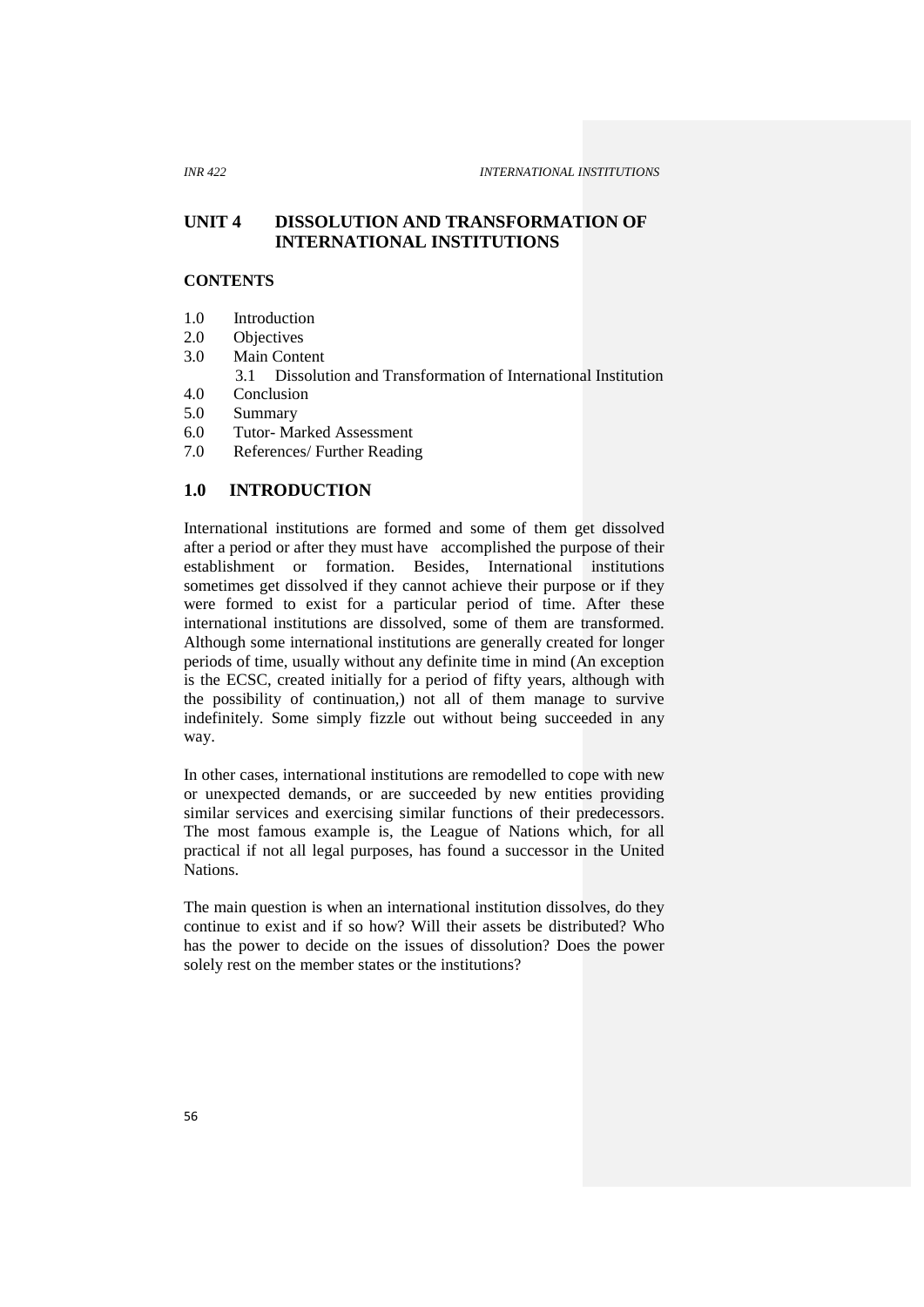### **3.0 MAIN CONTENT**

# **3.1 Dissolution and Transformation of International Institution**

It would be a good idea if the charter or treaty establishing an international organisation could state when the institution should be dissolved, how the institution should be dissolved, and what procedure should the dissolution of the institution take. And understandably so, an international institution is established to view its performance and existence rather than its demise. It is difficult to get member states of an institution to agree on what the institution is to do and how it should be done talk less of getting member states to discuss about dissolution of the institution.

There are, however, exceptions. Thus, Article VI, Para. 5, of the Articles of Agreement of the World Bank provides for a 'permanent suspension' and subsequent ceasing of all activities of the Bank upon a majority decision of its Board of Governors, and outlines in detail what will happen with the outstanding obligations. Similarly, Article XXVII, s. 2, of the Articles of Agreement of the IMF provides for its liquidation by decision of the Board of Governors, presumably by majority vote. On the other hand, the organisation has a right to terminate its existence whether or not its constitution provides for it. On this, the decision to dissolve an international institution should follow the regular decision making in an institution, or where several procedures exist one of such procedures should be followed.

It could be argued, for example, that termination of the EC would only be possible upon a proposal by the Commission and upon the advice (perhaps even the assent) of the European Parliament; while, with respect to the UN, such an approach would amount to, probably, a decision by the General Assembly upon the recommendation of the Security Council. A member state or member states of an international institution cannot terminate the institution without the institution consent. Where an institution is dissolved it is sometimes transformed and a successor takes the place of the former institution.

Dissolution without transfer of functions of assets and liabilities to a newly or existing institution is rare. And dissolution without transformation is most likely to occur. In addition, before an institution dissolves, its continued existence must have become untenable.

Also a typical case is the ECSC, which disappeared simply due to the expiration of its founding document. The Nice Treaty will keep a number of the ECSC provisions alive (mainly about those things the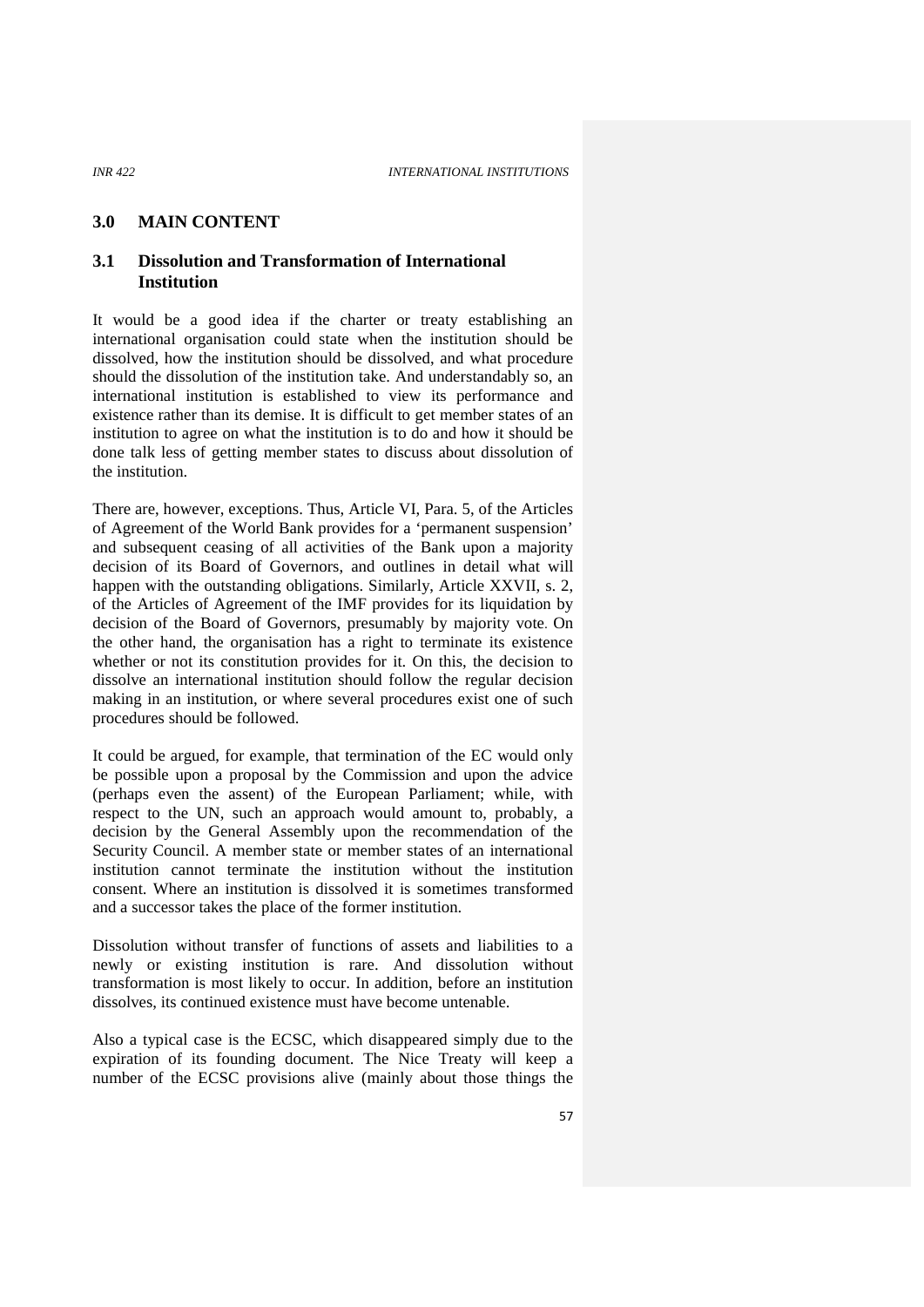ECSC shared with the other Communities), but ECSC will disappear as a separate organisation. A special protocol was concluded to deal with the financial ramifications: The Protocol on the financial consequences of the expiry of the ECSC Treaty and the research fund for coal and steel. The Protocol provided that assets and liabilities of the ECSC, as they existed in July 2002, would transfer to the EC which, in turn, would use the net worth to set up a Research Fund for Coal and Steel.

More so, international institutions can be dissolved according to the mode of dissolution provided by its articles of association, charter or bylaws. The constitution or bylaws of such institution serves as a contract between the institution and its members. The members are bound by the byelaws and presumed to be knowledgeable about the laws.

As stated earlier, whether or not the constitution, charter or bylaws are silent as to the methods of dissolution, the consent of majority of the members are needed to effect the dissolution of the institution. The general rule is that the absence of a stipulation as to the mode of dissolution in the treaty, constitution or charter of the institution may only be dissolved by the consent of members of the institution.

However, from the above we can conclude by saying that international institutions can be dissolved in three ways:

- a. By unanimous decision of its organs
- b. By consent of its member states
- c. By mere disuse

Once an international institution is dissolved, it ceases to exist. If a new international institution is established in order to fulfil the task of the dissolved one, the latter is generally fully replaced by the former. Examples of such all-embracing succession are provided by the International Institute of Agriculture (IIA) when replaced by the Food and Agriculture Organization of the United Nations (FAO) in 1946 and by the Organisation of the African Union when replaced by the newly established the African Union (AU) in 2002. That same year, all functions of the dissolved the European Coal and Steal Community (ECSC) were absorbed by the pre-existing EC.

In practice, the functions of the replaced organisation are often divided among several other international organisations. In 1947, the United Nations Relief and Rehabilitation Administration (UNRRA) transferred its functions to the International Refugee Organisation (IRO), the World Health Organization (WHO), the FAO and the United Nations Children's Fund (UNICEF). Another example of transformation is the liquidation of the League of Nations which became the United Nations.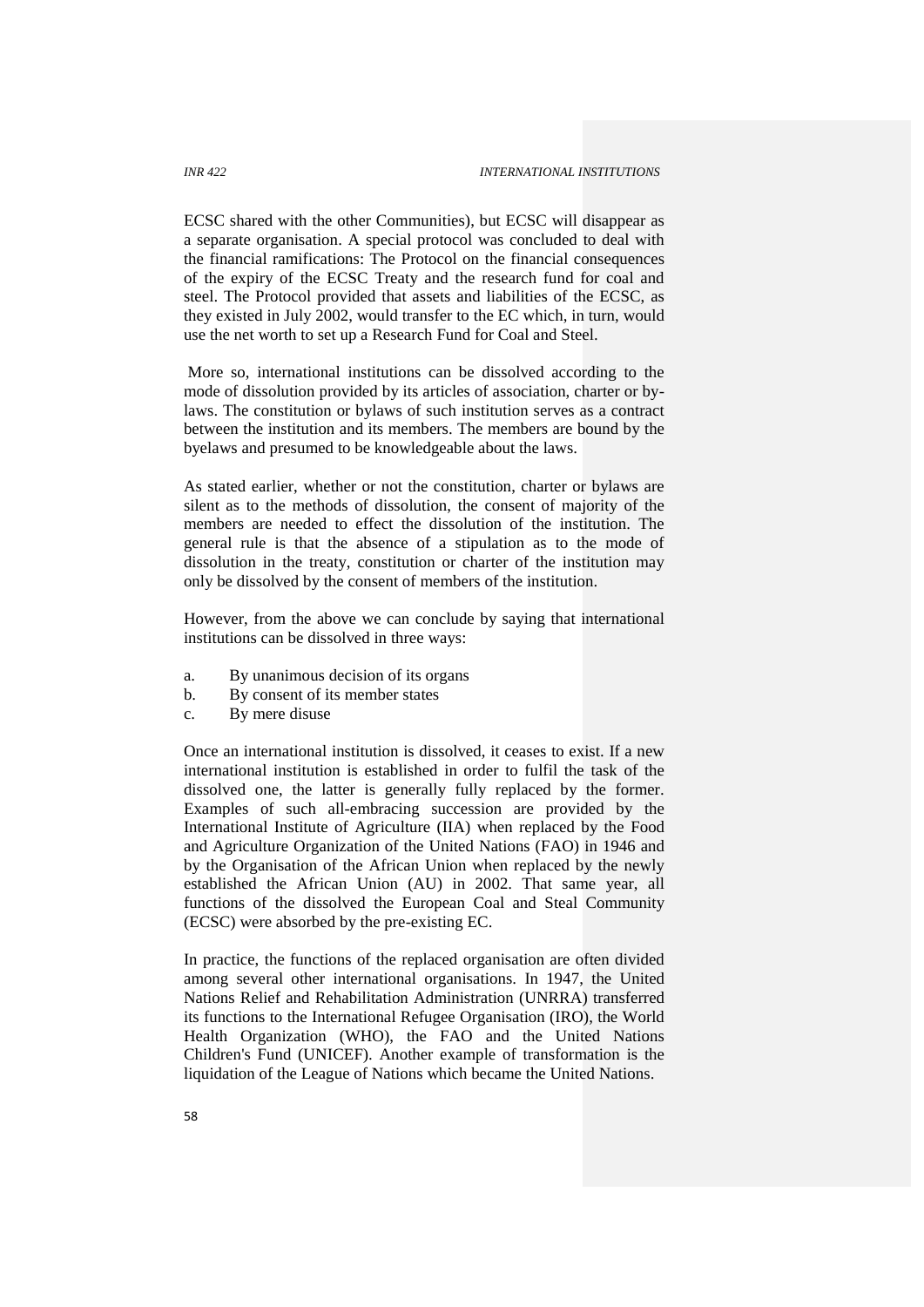Transformation usually occurs when an institution gets dissolved and the assets and liabilities of the institution and also the functions are transferred to some other institution having the same objectives as the former institution that is dissolved. For a transfer of functions to take place, a reduction of the predecessor's functions and the assumption of those roles by the successor must occur. The functional loss and assumption must be legally identical in content and nature, whereas the legal personalities of the predecessor and the successor organisation must differ. It is important to note that the transfer of functions is the transfers of full responsibility and obligations. Also the institution that the predecessors' functions and obligation is transferred to cannot assume a right different from the rights enjoyed by the predecessor. To give us a better understanding of the subject matter of this unit we shall be considering the case study of the League of Nations and the United Nations.

Though the charter of the United Nations was created on the 24<sup>th</sup> of October 1945, whereas, the League of Nations Assembly decided on its dissolution on 18th of April 1946, the United Nations filled the spot left by the League of Nations; its functions were similar just with few differences. To the extent that a transfer of functions, assets and liabilities and staff occurred and it took place on the basis of mutual agreement of the two institutions.

## **SELF-ASSESSMENT EXCERCISE**

Explain with various reasons why an international institution could be dissolved.

# **4.0 CONCLUSION**

In this unit, we have discussed the dissolution of international institutions. International institutions can be dissolved for various reasons: although some provide for the dissolution in the constitution, charter or treaty creating the institution, others do not provide for the dissolution. It is suggested that dissolution should be done with the consent of the members of the institution. Also where an institution is dissolved and it is later transformed, that is when the rights, functions and obligations of the predecessor institution is transferred to a new institution, it is suggested that that new institution should not exceed the rights and obligations of the predecessor institution.

## **5.0 SUMMARY**

We have discussed the dissolution of international institutions. Just as human beings die, international institutions get dissolved if they have

59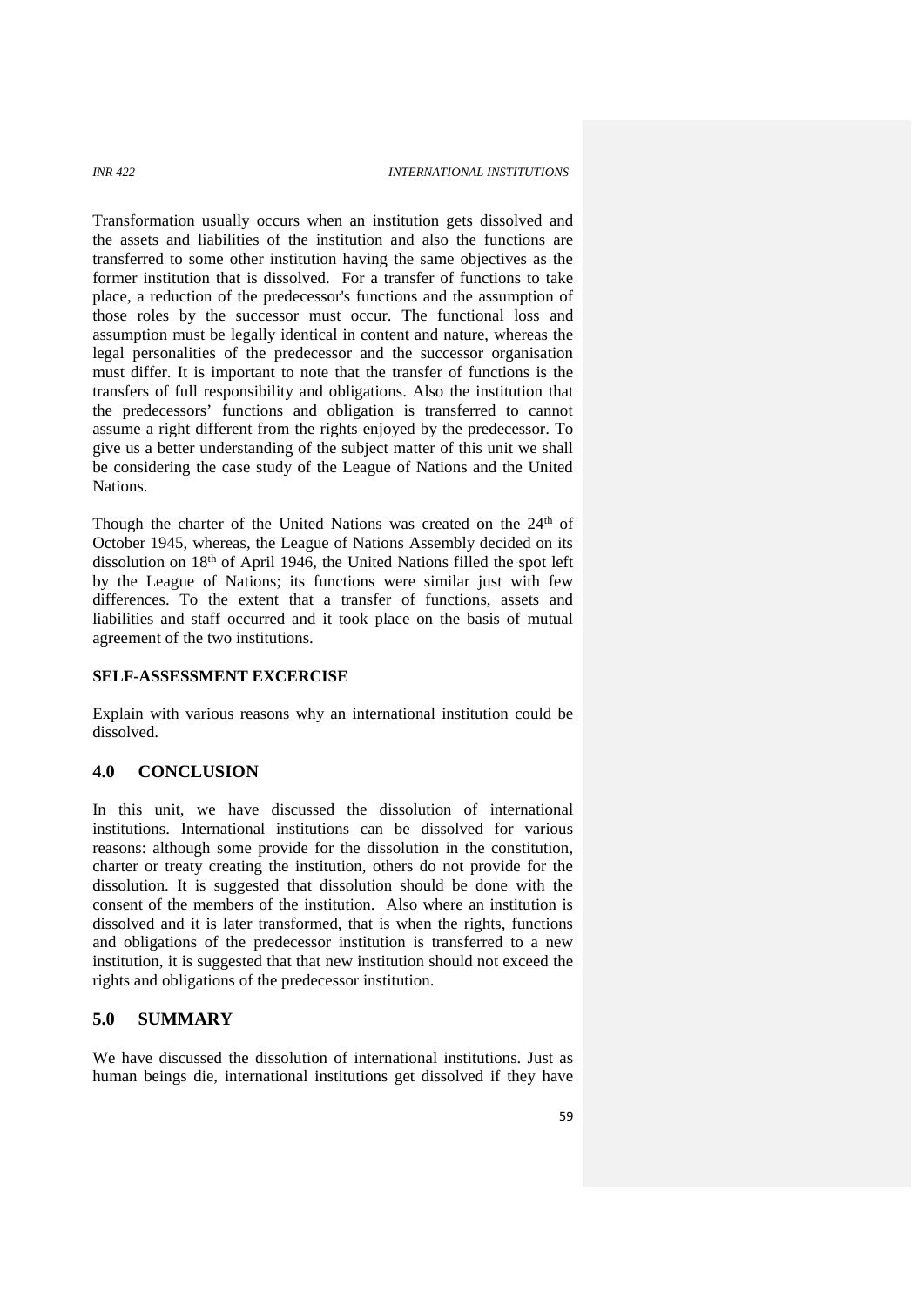fulfilled the objectives for which they were created or if they were established to exist for a specific period of time. We also mentioned that when an international institution is dissolved, it ceases to exist. We however gave example of the League of Nations which got dissolved and became the United Nations. An international institution can simply be dissolved in three ways: by the unanimous decision of it organs, by the consent of its members and by mere disuse. Note that when an international institution is dissolved it rarely ceases to exist totally as it may undergo transformation which involves transferring its functions, obligations, assets and liabilities to another institution that has the same objective as it does to continue with its work while some international institutions when they are dissolved it leads to the creation of a new institution which carries of its functions and its obligations.

## **6.0 TUTOR-MARKED ASSIGNMENT**

Briefly explain what is meant by dissolution and transformation of international institution.

## **7.0 REFERENCES/FURTHER READING**

- Klabbers, J. (2002). *An Introduction to International institutions*. (2nd ed.). Cambridge: Cambridge University Press.
- Schmalenbach, K. (2006). "International Organisations or Institutions' Succession" Max Planck Encyclopaedia of Public International Law. Oxford University Press.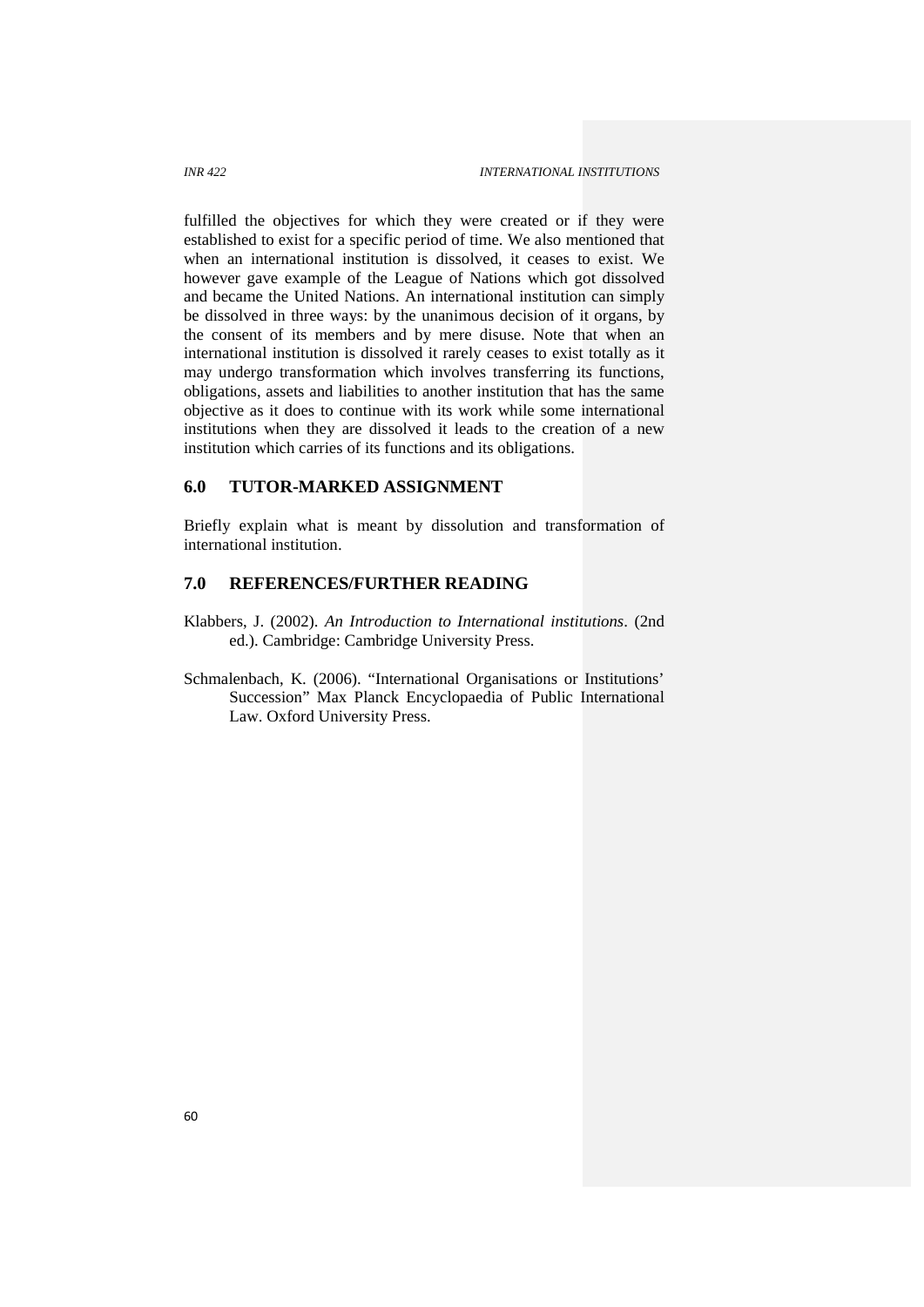# **MODULE 4 FUNCTIONS AND STRUCTURE OF INTERNATIONAL INSTITUTIONS**

- Unit 1 Functions of International Institutions<br>Unit 2 Structure of International Institutions
- Structure of International Institutions
- Unit 3 Why states acts through International Institutions

# **UNIT 1 FUNCTIONS OF INTERNATIONAL INSTITUTIONS**

# **CONTENTS**

- 1.0 Introduction
- 2.0 Objectives
- 3.0 Main Content
	- 3.1 Functions of International Institutions
- 4.0 Conclusion
- 5.0 Summary
- 6.0 Tutor- Marked Assessment
- 7.0 References/ Further Reading

## **1.0 INTRODUCTION**

International institutions have defined functions that enable them achieve the overall objective which they were set up to accomplish. When international institutions are created, they are intended to perform some specific function or functions. In this unit, we shall carefully look at functions of some international institutions like the United Nations, European Union, the World Bank, and International Monetary Fund etc. Some of these international institutions have their functions embedded in their charter, treaties or constitution establishing them while some do not. More so, before a state becomes a member of an international institution, such a state must look at the aims and objectives of such international institutions and its role in such international institutions.

# **2.0 OBJECTIVES**

By the end of this unit, you should be able to:

- state and explain the functions of some international institutions
- give examples of functions performed by international institutions.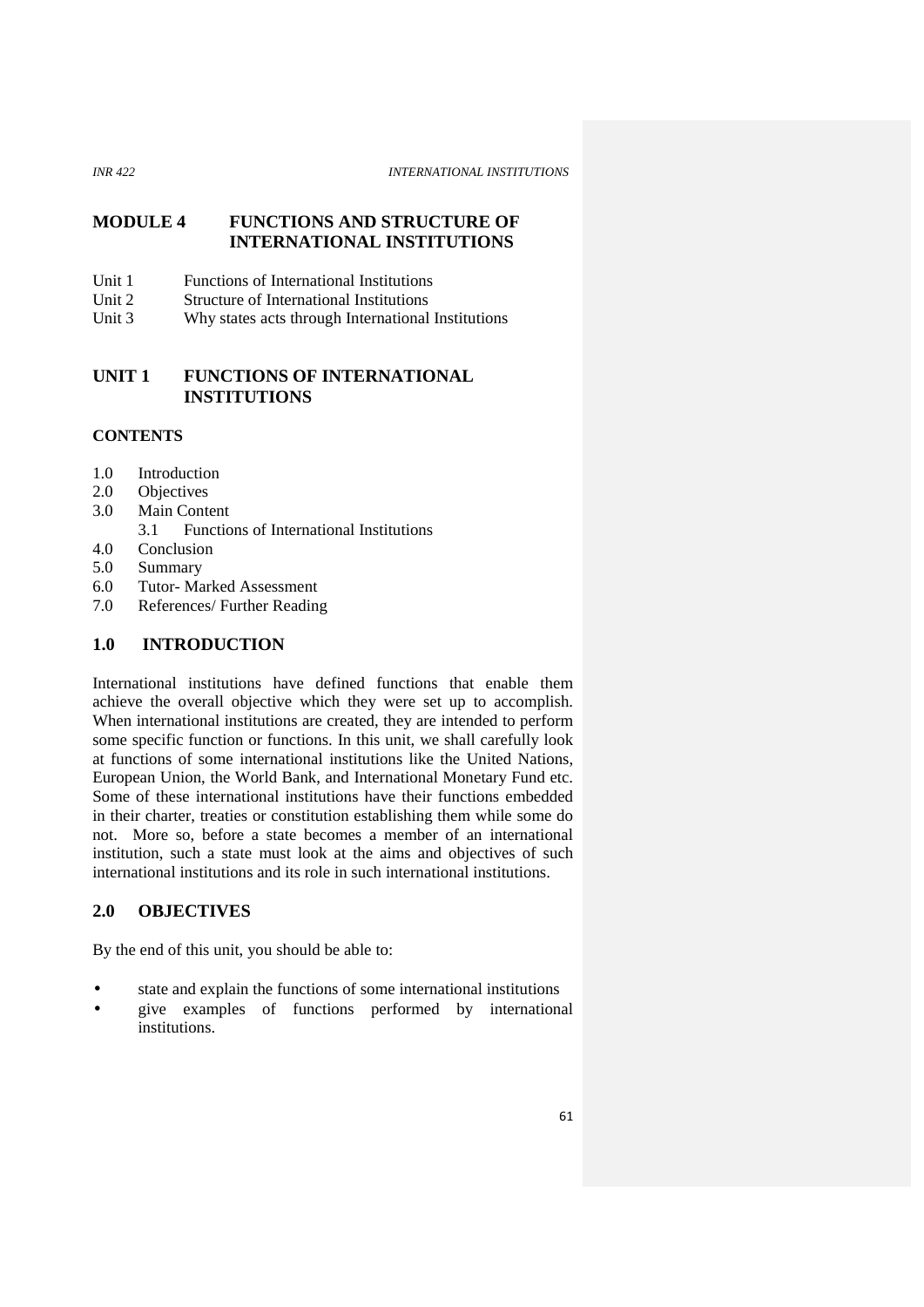## **3.0 MAIN CONTENT**

# **3.1 Functions of International Institutions**

In this section, we shall look at the functions performed by various international institutions.

## **3.1.1 United Nations**

The first international institution we shall be considering is the United Nations. The United Nations was actually formed at the end of the World War II as a successor of the League of Nations.

There are three major functions of the United Nations that we shall consider:

- to preserve international peace
- to solve economic, social, political problem through international peace
- to promote respect for human rights
- render humanitarian assistant.

#### **To preserve international peace**

The main function of the United Nations is to maintain and preserve peace and security in all its member states. Chapter 6 of the Charter provides for pacific settlement of disputes through the intervention of the Security Council by means such as negotiation, mediation, arbitration, and judicial decision. The duty of the Security Council is to investigate any dispute or situation that will endanger international peace and security. In the post-cold war periods, a lot of appeals to the United Nations for peace keeping have increased. Notwithstanding the role of the United Nations in the maintenance of peace and security., any member states or a country which is not a member of the United Nations can report any issue to the United Nations which has to do with any situation that will endanger international peace. Though the United Nations does not maintain its own military, it does have peace keeping forces which are supplied by its member states. On approval of the United Nations Security Council, these peace keepers are often sent to regions where armed conflict has recently ended to discourage combatants from resuming fighting. In 1988, the peace keeping force won a Nobel peace prize for its actions.

#### **Render humanitarian assistant**

In conjunction with some organisations such as the Red Cross, the United Nations provides humanitarian assistance to disasters afflicted areas, especially where wars or riots have taken place. These agencies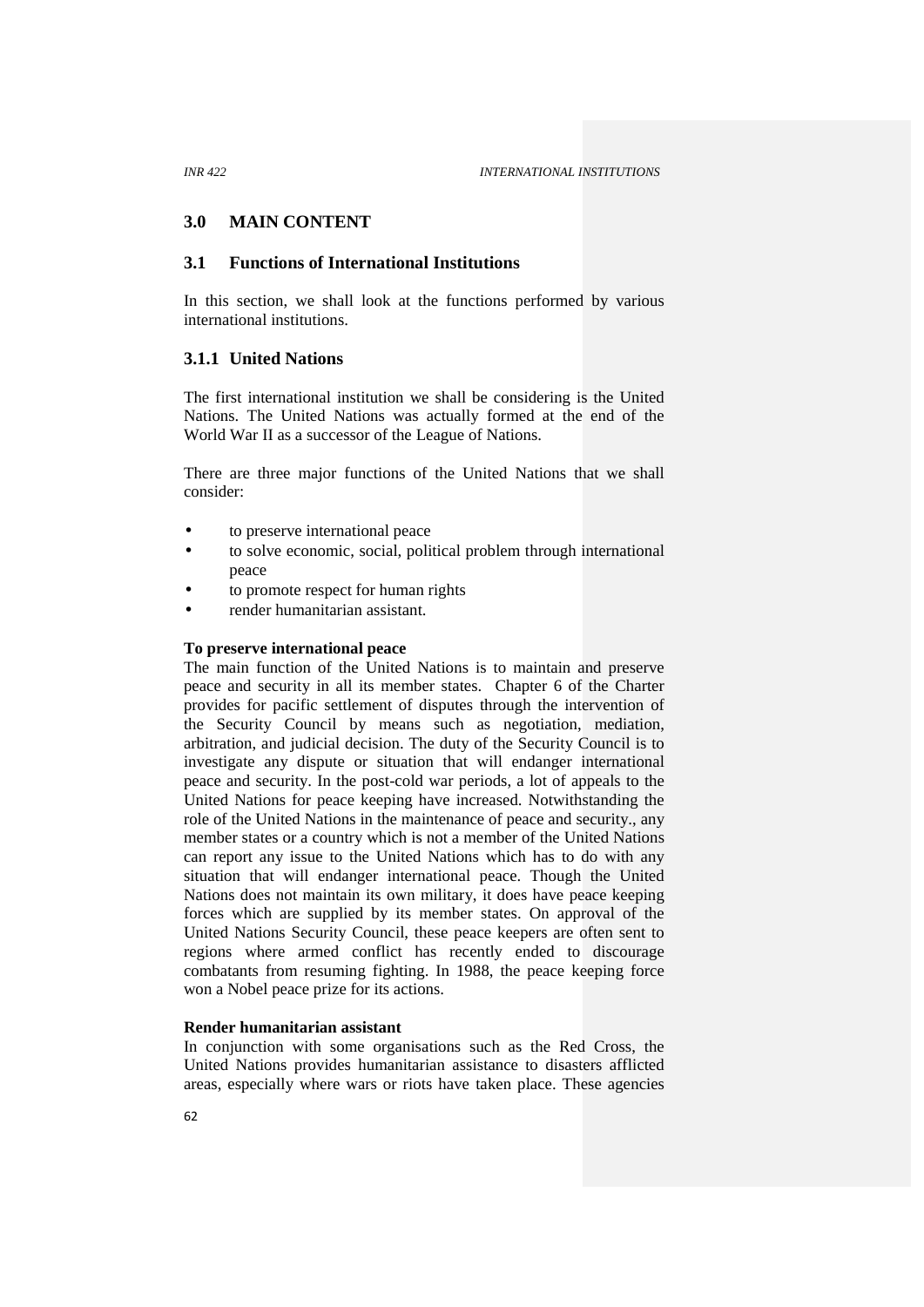include the World Food Organisation and the High Commissioner for Refugees, the World Health Organisation, UNAIDS, the United Nations helps to fight AIDS, Tuberculosis and Malaria. The member states of the United Nations have all agreed to achieve these goals, reducing mortality rate and fighting diseases.

## **To solve economic, social, political problem through international peace**

The United Nations plays an important role in social and economic development through its united development program. This is the latest source of technical grant assistance in the world. The United Nations has however established what is called millennium development goals, the member states have all agreed to achieve this goals and reduce poverty.

#### **To promote respect for human rights**

One of the main reasons for setting up the United Nations was for the promotion of the human rights. After the genocide of the Second World War, the United Nations charter enjoined member states to promote universal respect for, and observance of human rights. The Universal declaration of human rights though not legally binding was adopted by the General Assembly in 1948, as a common standard of achievement for all.

# **3.1.2 World Bank**

Soumya Singh highlighted seven functions of the World Bank which are:

- a. Granting reconstruction loans to war devastated countries
- b. Granting developmental loans to underdeveloped countries
- c. Providing loans to governments for agriculture, irrigation, power, transport, water supply, education, health, etc.
- d. Providing loans to private concerns for specified projects
- e. Promoting foreign investment by guaranteeing loans provided by other organisations
- f. Providing technical, economic and monetary advice to member countries for specific projects
- g. Encouraging industrial development of underdeveloped countries by promoting economic reforms.

The World Bank is a financial institution that provides financial and technical assistance programs such as bridges, roads, and school etc. The major function of the World Bank is to eliminate poverty and to provide assistance to the poor by offering loans, policy advice and technical assistance, therefore the first loan that was given by the World Bank was \$250 million to France to help to help rebuild their country after the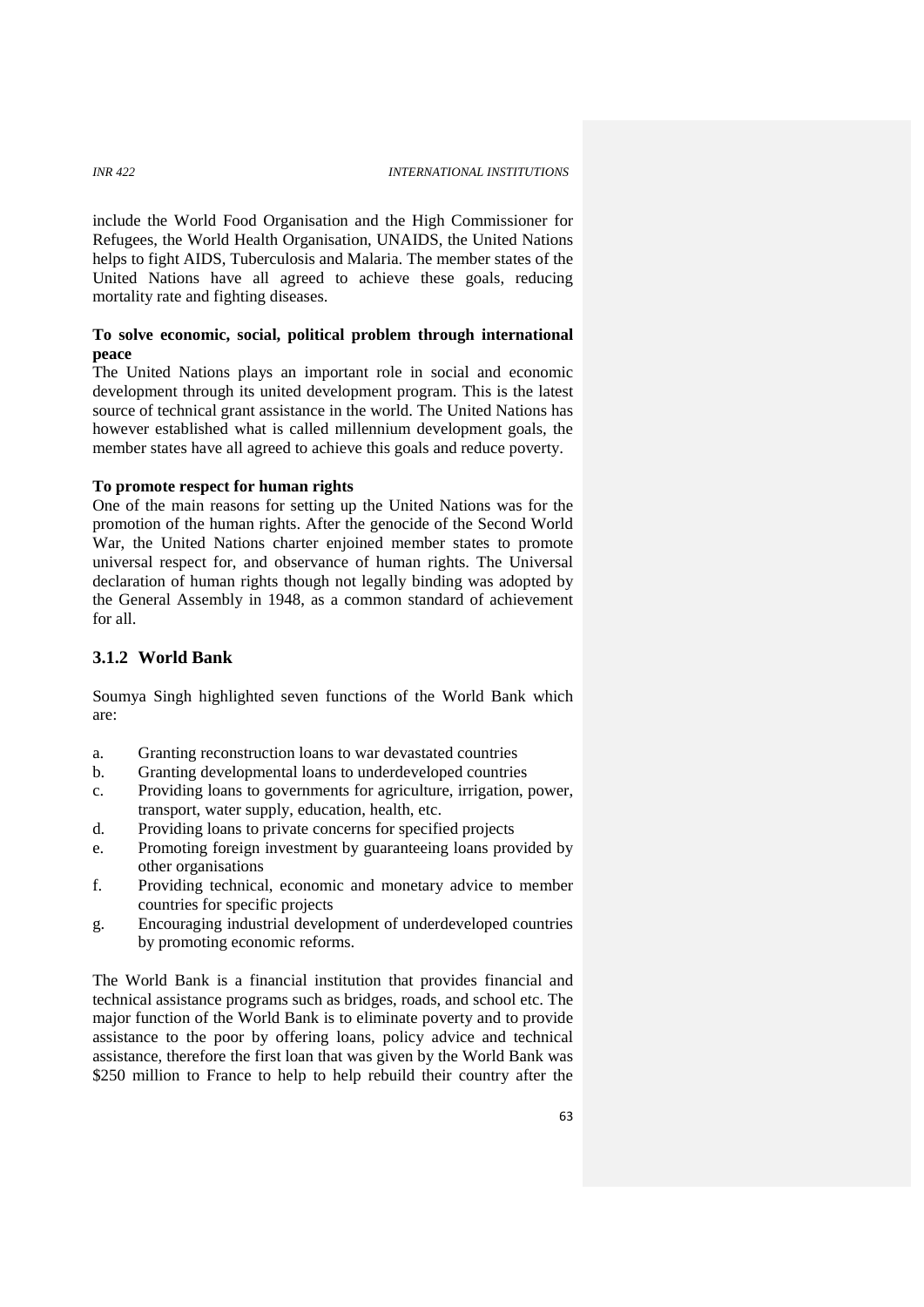World War II. The World Bank grants two types of loans which are investment loans and developmental policy loans.

## **3.1.3 International Monetary Fund**

The International Monetary Fund is a financial international institution that was created on July 22, 1946. The major function of the International Monetary Fund is to stabilise exchange rates and assist the reconstruction of the world's international payment system. The functions of the International Monetary Fund however include:

- a. Fostering global monetary cooperation
- b. Secure financial stability
- c. Facilitate international trade
- d. Promote high employment
- e. Sustain economic growth by promoting international economic cooperation.
- f. Reduce poverty

Soumya Singh also highlighted five functions of the international monetary fund which are:

- (i) Providing short terms credit to member countries for meeting temporary difficulties due to adverse balance of payments
- (ii) Reconciling conflicting claims of member countries
- (iii) Providing a reservoir of currencies of member countries and enabling members to borrow on another's currency
- (iv) Promoting orderly adjustment of exchange rates
- (v) Advising member countries on economic, monetary and technical matters

Furthermore, the International Monetary Fund works to foster global growth and economic stability. It provides policy advice and financing to members in economic difficulties and also works in developing nations to help them achieve macroeconomic stability and reduction of poverty. The main functions of the IMF include:

- To provide financial assistance to countries that experience serious financial difficulties. Member states with balance of payments problems may request for loans and/ or organisational management of their national economies.
- To oversee the fixed exchange rates arrangements between member states, thus helping national government to manage their exchange rates and allowing these governments to prioritize economic growth and also provide short-term capital to aid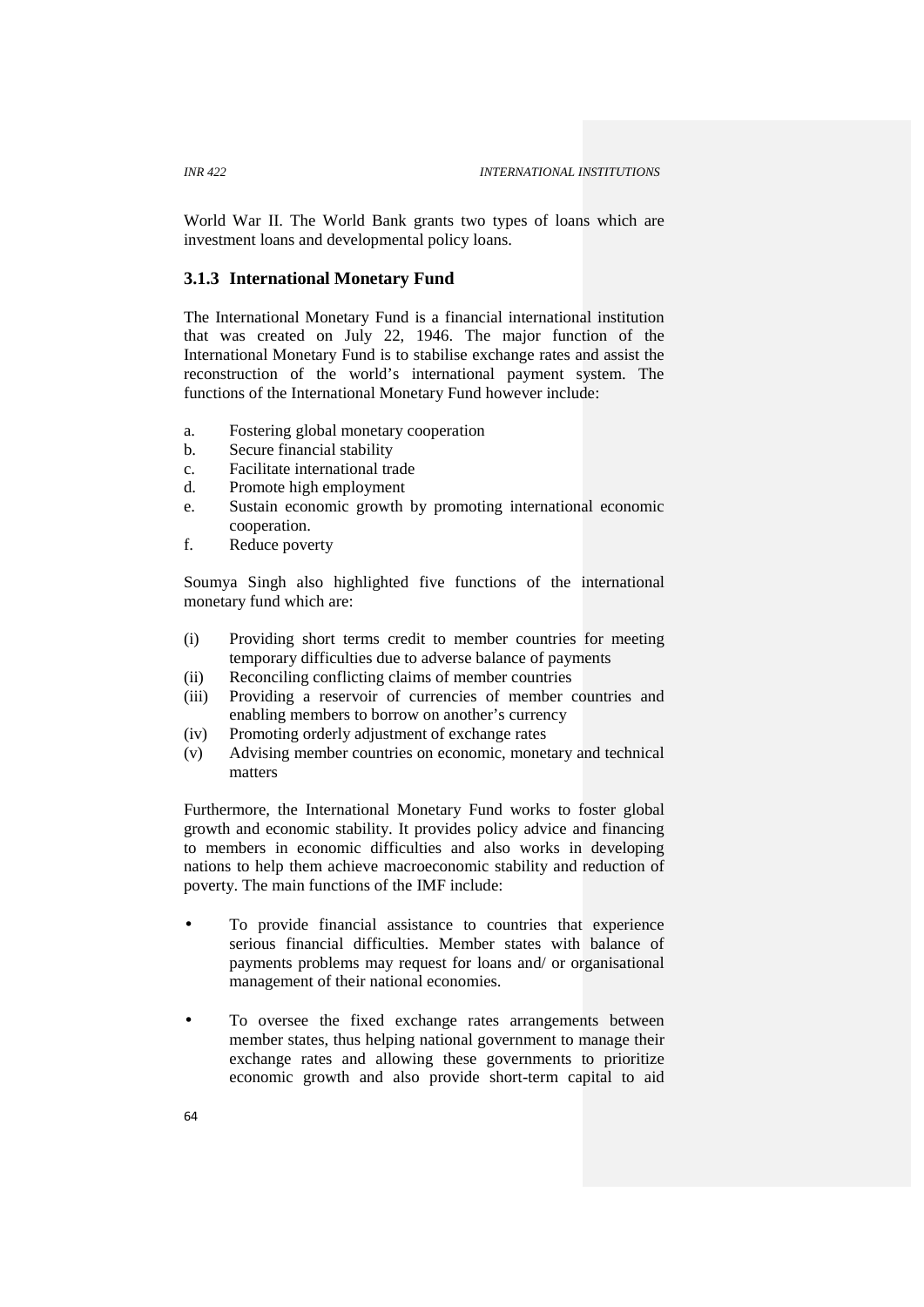balance of payments. This assistance was meant to prevent the spread of economic crises. The fund was also intended to help mend the pieces of the international economy post the great depression and World War II of international economy post.

# **3.1.3 European Union**

The European Union was created in the aftermath of the World War II in response to economic, social and political devastations that resulted from nationalist division in Europe.

The European Commission identifies three functions of the European Union which are:

- Initiating proposal for legislation
- Guardian of the treaties
- Manager and executor of the Union policies and of international trade relationships.

The overall function of the European Union is to create and implements laws and regulations that integrate the member states of the European Union.

## **3.1.4 Economic Community of West African States**

The Economic Community of West African States was created by the Treaty of Lagos on the 28th May 1975. This international institution was created to promote economic integration, trade, national cooperation, and monetary union, for growth and development throughout West Africa.

According to Nwosu (2010), the functions of the Economic Community of West African States are to promote economic integration in all field including industry, agriculture, transport, commerce, telecommunication, natural resources and economic activities.

Article 3 of the treaty of ECOWAS (ECOWAS, 1993) states the functions of the Economic community of West African include:

 to promote cooperation and integration, leading to the establishment of an economic union in West Africa in order to raise the living standards of its peoples, and to maintain and enhance economic stability, foster relations among Member States and contribute to the progress and development of the African continent;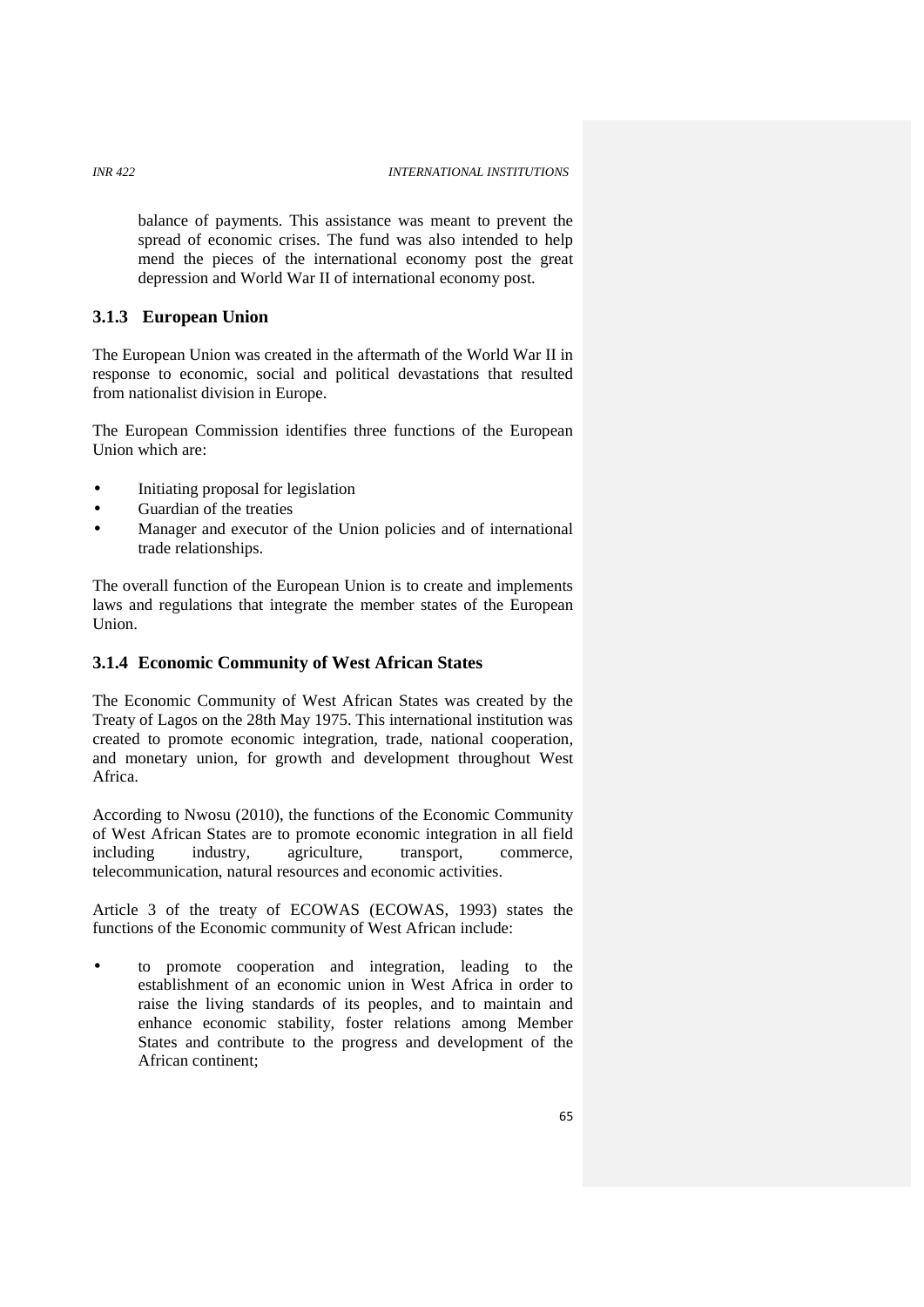#### *INR 422 INTERNATIONAL INSTITUTIONS*

- to harmonise and coordinate national policies and the promotion of integration programmes, projects and activities, particularly in food, agriculture and natural resources, industry, transport and communications, energy, trade, money and finance, taxation, economic reform policies, human resources, education, information, culture, science, technology, services, health, tourism, legal matters;
- to promote of the establishment of joint production enterprises;
- to harmonize and coordinate policies for the protection of the environment;
- to establish a common market through:
- (i) the liberalization of trade by the abolition, among Member States, of customs duties levied on imports and exports, and the abolition among Member States, of non-tariff barriers in order to establish a free trade area at the Community level;
- (ii) The adoption of a common external tariff and, a common trade policy *vis-à-vis* third countries;
- (iii) The removal, between Member States, of obstacles to the free movement of persons, goods, service and capital, and to the right of residence and establishment.

## **SELF-ASSESSMENT EXCERCISE**

What are the main objectives of the Economic Community of West African States?

# **3.1.5 African Union**

The main objectives of the African Union are to get rid of the remaining vestiges of colonisation and apartheid. However, the functions of the African Union are:

- To promote unity and solidarity among African States
- To coordinate and intensify cooperation for development
- To safeguard the sovereignty and territorial integrity of member states
- To promote international cooperation within the framework of the United Nations.
- The eradication of child labour in African states
- Promotion of gender equality

# **4.0 CONCLUSION**

Every international institution has its aims and objectives and specific functions it performs. In this unit, we have discussed the functions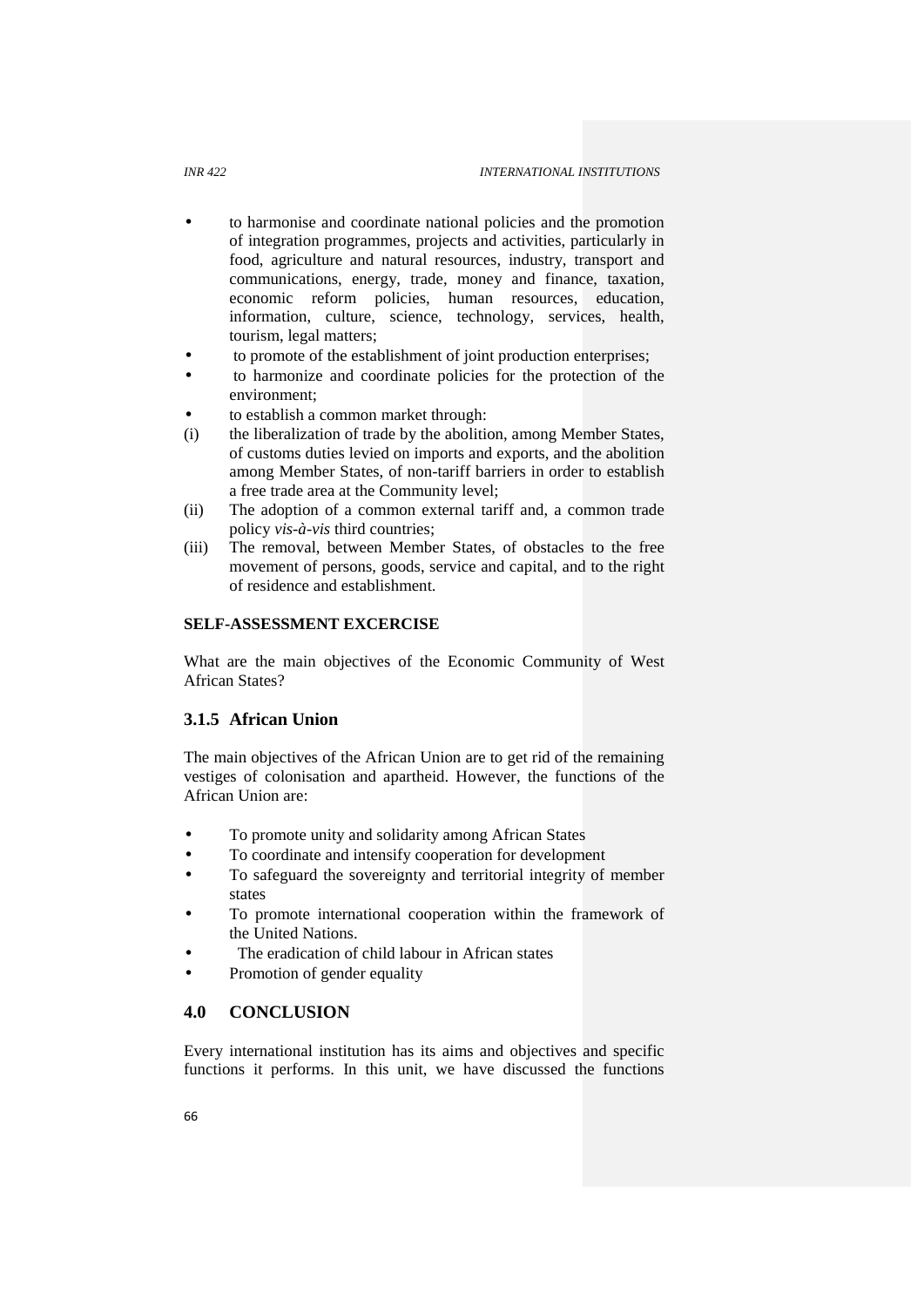performed by selected international institutions. However, some of these international institutions have their functions embedded in the treaty, constitution or charter establishing the institution while others do not. It is however suggested that international institutions should have their functions embedded in the charter, institutions or treaties establishing them.

# **5.0 SUMMARY**

This unit has discussed the various functions of international institutions. These functions are germane since they constitute the *raison d'etre* of the organisation. We have considered the functions of such international institutions like the United Nations, African Union, European Union, the World Bank, the International Monetary Fund and the Economic Community of West African States.

# **6.0 TUTOR-MARKED ASSESSMENT**

What are the main functions of the United Nations?

# **7.0 REFERENCES/FURTHER READING**

ECOWAS (1993). Economic Community of West African States Treaty, 1993.

Nwosu, O. (2010). Functions of Economic Community of West African States". Available at www.google.com/baraz/en/thread%3Ft. Accessed 30 September, 2010. **Commented [OL1]:** Reiew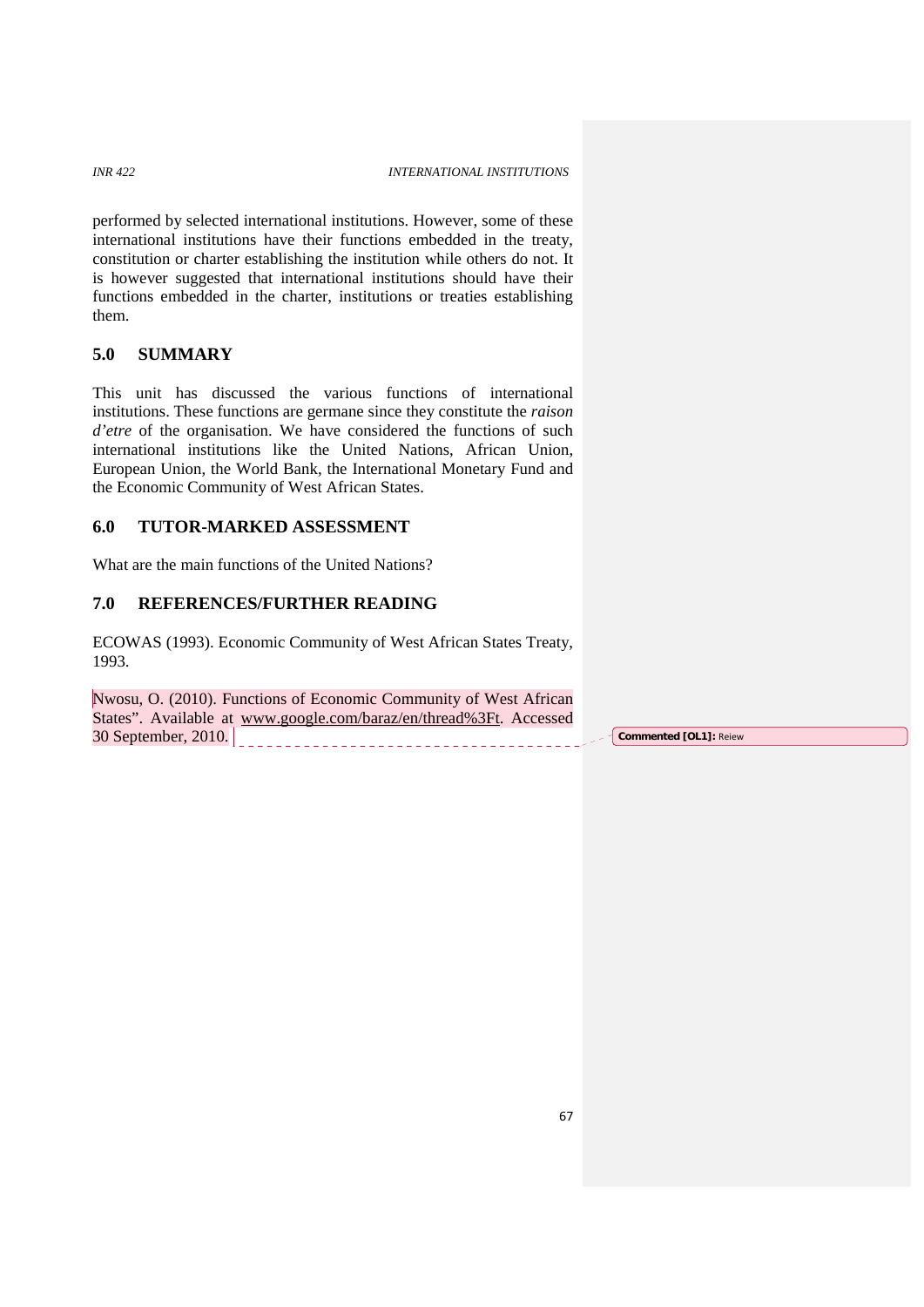# **UNIT 2 STRUCTURE OF INTERNATIONAL INSTITUTIONS**

## **CONTENTS**

- 1.0 Introduction
- 2.0 Objectives<br>3.0 Main Conte
- Main Content
	- 3.1 Structure of International Institutions
		- 3.1.1 The Structure of the ECOWAS
- 4.0 Conclusion
- 5.0 Summary<br>6.0 Tutor-Ma
- Tutor- Marked Assessment
- 7.0 References/Further Reading

## **1.0 INTRODUCTION**

The structure of an international institution is of importance in understanding the modus operandi of such international institution. This structure consists of the various parts or organs of an institutions starting from the head to the least organ in the institution. In this unit, we shall examine the structures of various international institutions. The structures of these international institutions perform different functions.

## **2.0 OBJECTIVES**

By the end of this unit, you should be able to:

- describe the structures of some international institutions
- explain the functions of structures of some of these international institutions.

## **3.0 MAIN CONTENT**

## **3.1 Structures of International Institutions**

We mentioned earlier that no two international institutions have the same structures. The structures of international institutions are assigned different functions to help the institution achieve the aims for which it was established.

The first international institution we shall be considering is the Economic Community of West African States.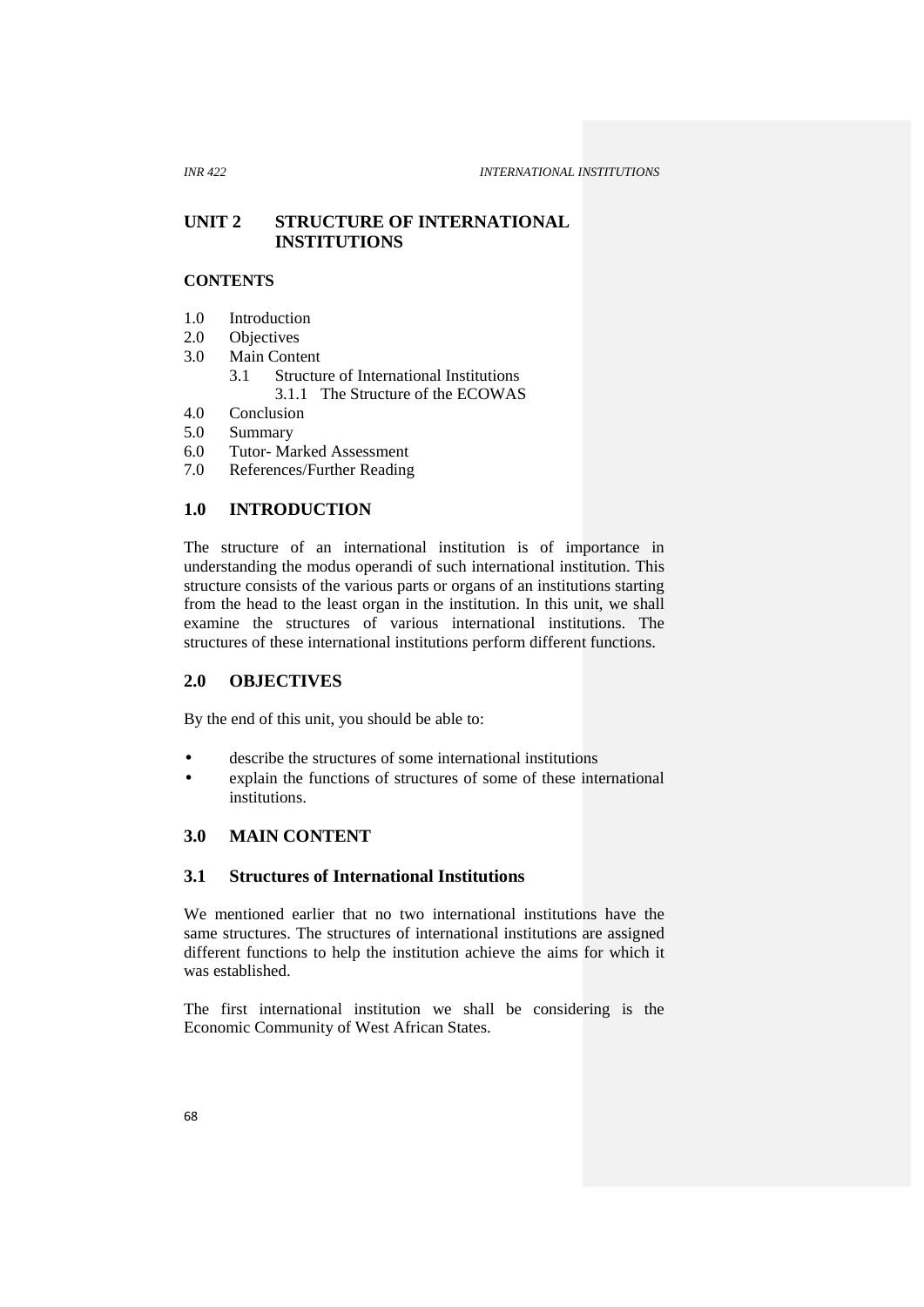## **3.1.1 The Structure of the ECOWAS**

The Economic Community of West African States consist of Heads of State and Heads of Government, the Council of Ministers, the Community Tribunal, the ECOWAS Parliament, the Executive Secretariat and six specialised commissions.

The Authority of the Heads of State and Government of member states is the supreme institution of the Economic Community and it comprises of the Heads of State and/or Government of the member states. The authority of heads of state is responsible for the direct management and control of the community and takes all measures to see that the aim of the institution is achieved. The authority does the following (ECOWAS, 2005):

- determines the general policy and major guidelines of the community, gives directives
- harmonizes and co-ordinates, the economic, scientific, technical, cultural and social policies of members
- delegates to the council, where necessary, the authority to take such decisions as stipulated in the Treaty
- oversees the functioning of the community institutions and follow-up implementation of community objectives
- appoints executive secretary in accordance with the provision s of the Treaty
- exercises any other power under the treaty.

## **The Council of Ministers**

The Council of Ministers is one of the structures of the Economic Community of West African States. It comprises of Ministers in charge of ECOWAS affairs and any other development of the community. The Council, unless otherwise provided in a treaty is expected to:

- make recommendations to the Authority on any action aimed at attaining the objectives of the community
- appoint all statutory appointees other than the Executive secretary
- issue directives on matters concerning coordination and harmonisation of economic integration policies
- make recommendations to the Authority on the appointment of External Auditors.
- prepare and adopt its rules of procedure;
- carryout all other functions assigned to it under this treaty, and exercises all powers delegated to it by the Authority.

The Council is expected to meet at least twice a year in ordinary session.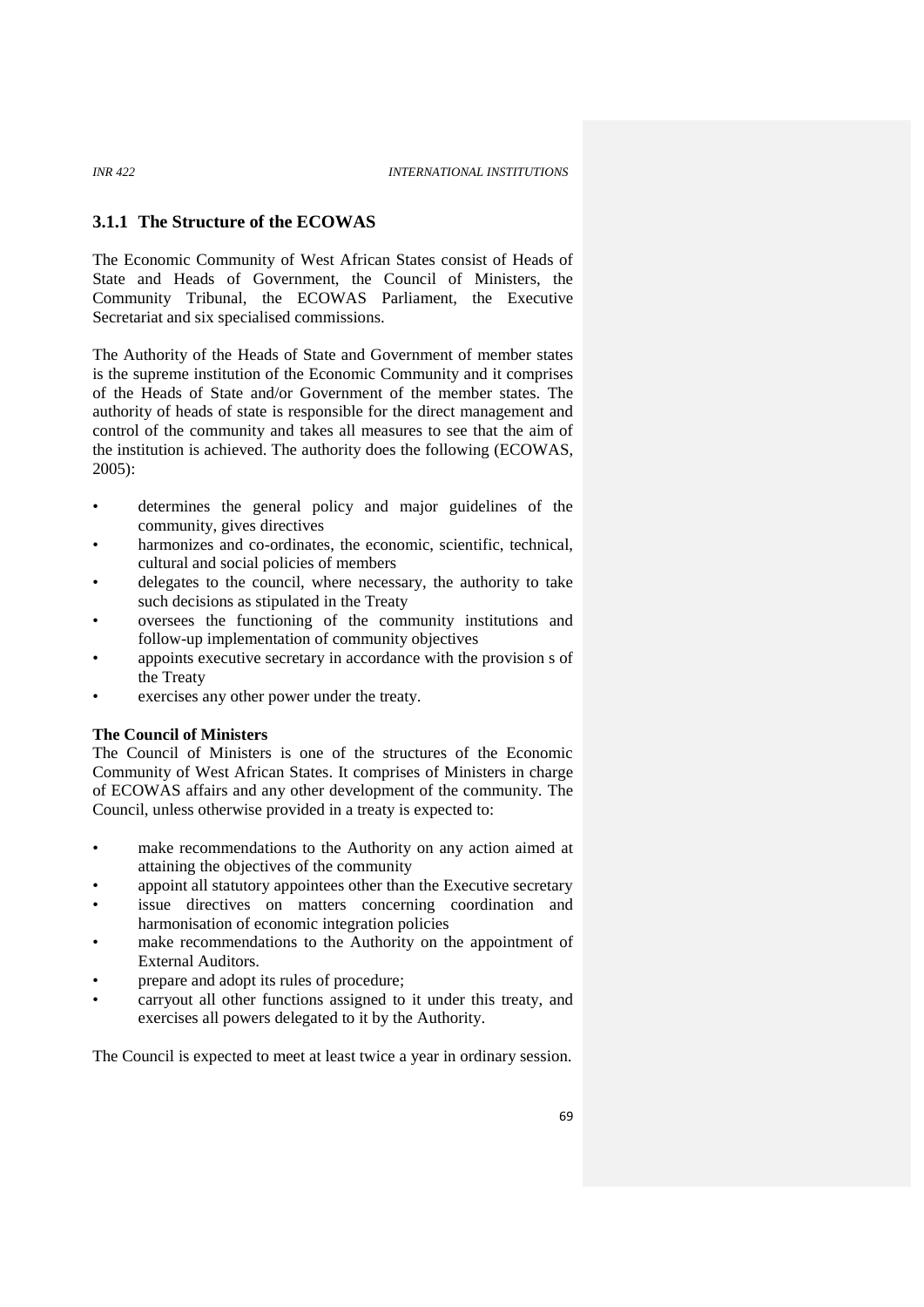### **The Tribunal**

The Tribunal is another structure of the ECOWAS, whose composition and competence are determined by the authority of Heads of state and government. The tribunal interprets the provisions of the treaty and settles disputes between member states that are referred to it.

#### **The Executive Secretary**

The Executive Secretary is the fourth structure of the ECOWAS. The Executive Secretary is elected for a four-term, which may be renewed once only (ECOWAS, 1993). The restructuring of the Executive Secretariat was approved at the summit in December 1999.

#### **Specialised Commissions**

Specialised Commissions are other part of the structure of the ECOWAS. The following are the commissions established within the Economic Community of West African States:

- Food and Agriculture
- Industry, Science and Technology and Energy
- Environment and Natural Resource
- Transport, Customs, Taxation, Statistics, Money and Payments
- Trade, Customs, Taxation, Statistics, Money and Payments
- Administration and Finance Commission

Each of these commissions comprises of representatives of each member state.

## **Community of Court of Justice**

The ECOWAS established the Community of Court of Justice on October 1999. The Court addresses complaints from member states and institutions of the ECOWAS, as well as issues relating to default by member states of the Commission.

# **ECOWAS Parliament**

The ECOWAS Parliament was convened in May 2003. The Parliament is constituted from the membership of the national parliaments of each member states. If the member loses their seat in the national parliament they would lose their seat in the regional parliament. The ECOWAS parliament is situated in Abuja.

## **3.1.2 The Structure of the EU**

Various authors have given divergent numbers of the structures of the European Union. However, we will focus on six structures of the European Union.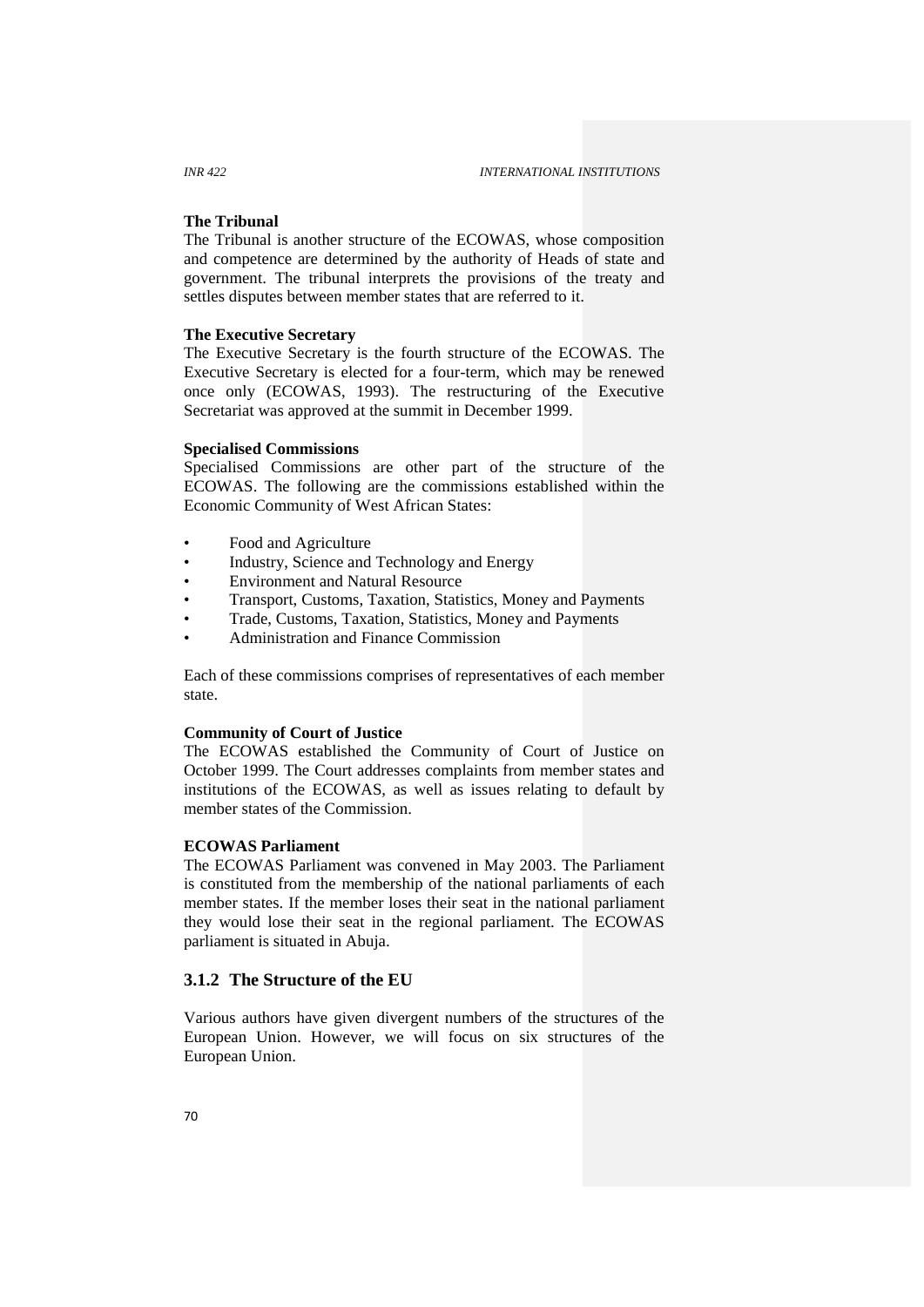*INR 422 INTERNATIONAL INSTITUTIONS*

- Presidency of the European Union
- European Parliament
- European Council
- Council of Ministers
- European Commission
- Court of Justice of European Union

### **The presidency of the European Union**

The President of the European Union is occupied by a member state. It rotates between member states on a pre-arranged basis every six months, with groups of three Presidencies (the trio) co-ordinating their strategic priorities for the EU for 18 months at a time. The Member State with the EU Presidency chairs the meetings of the Council. The Presidency of the European Union is often confused with the President of the European Council, but they are two separate roles.

### **European Parliament**

The European Parliament consists of 736 Members of the European Parliament (MEPs) at present who are democratically elected by citizens of Member States to represent their interests. Direct elections are held every 5 years by voters across the 27 Member States. The function of the European Union is to consider the laws proposed commission which affects the day to day activities of citizens throughout the European Union; this can range from environmental protection to consumer rights.

## **European Council**

The European Council is the meeting of the presidents or prime ministers of each member state. It provides the European Union with a strategic direction. The meeting of the Council is held quarterly though informal summits occasionally take place. The President of the European Council is a new position which gives greater continuity to the work of the European Council. The President is chosen by the leaders of the EU's member states for a period of 2.5 years, which can be renewed once.

#### **Council of Ministers**

The Council Ministers is the decision-making body for the European Union. It consists of a minister from each member state with responsibility to decide on the subject under discussion. Although formally the Council is a single body, it meets in ten different configurations covering between them all the subject areas with which the council is concerned. For example, issues of foreign policy are discussed by the foreign affairs council. The main role of the council of ministers is to regulate and approve European laws. Some types of council meet once a month, while others meet four times in a year.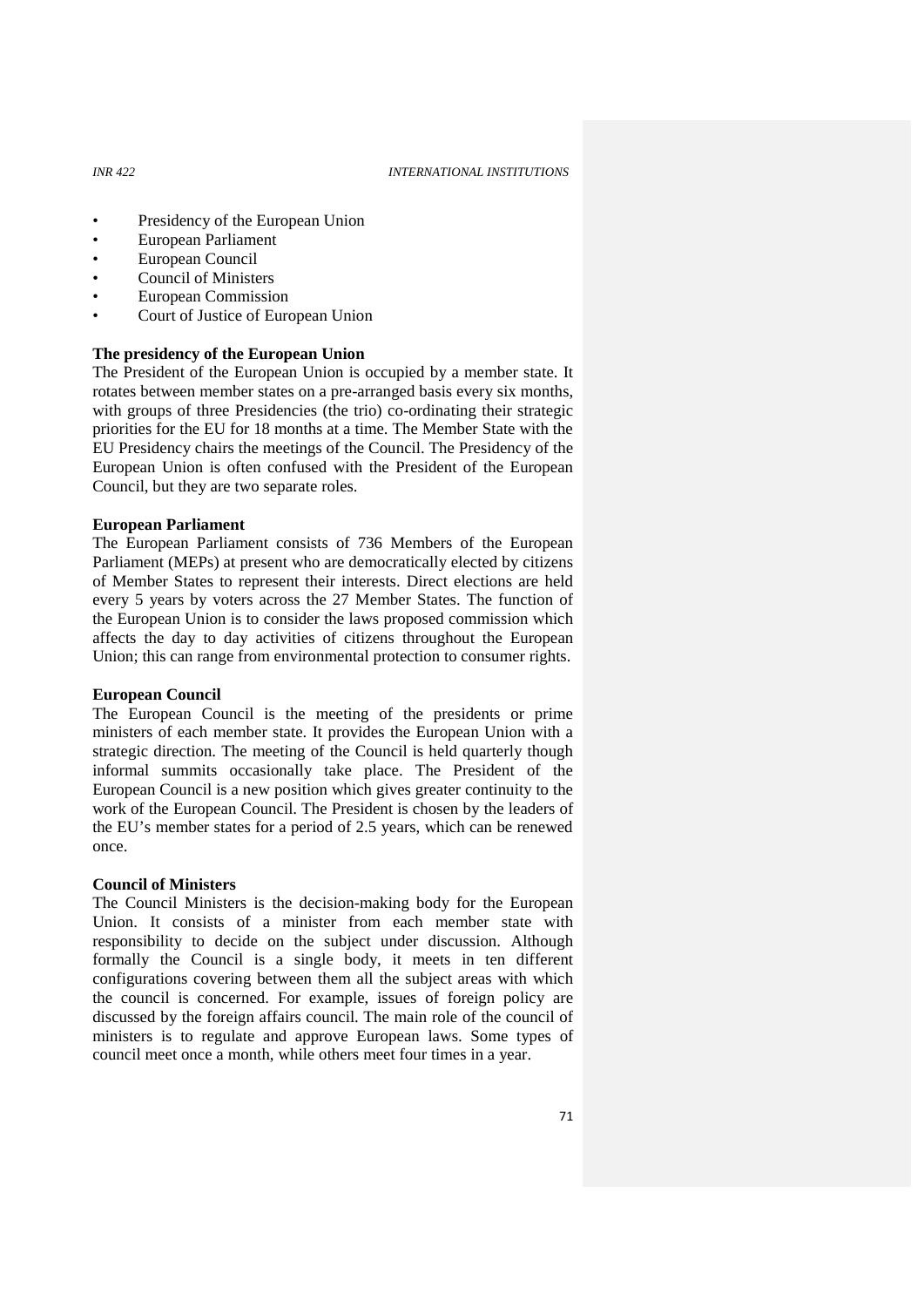## **European Commission**

The European Commission implements the agenda set by the European Council, by developing and drafting legislations or other non-legislative measures and monitoring implementation of those measures. The European Union is also the executive body of the European Union. The member states come together to agree on who to be the president of the commission, after which the European Parliament approves the person designated as the president of the commission.

## **Court of Justice of the European Union**

The Court of Justice of the European Union consists of judges appointed by each member state. The Court exists to ensure that laws passed at the European Union level are enforced and interpreted correctly.

## **3.1.2 The Structure of the IMF**

The structures of the international Monetary Fund are four:

- Board of Governors
- **Executive Board**
- Ministerial Committee
- **Executive Board**
- **Managing Director**

## **Board of Governors**

The International Monetary Fund has 185 members. Each member country is entitled to appoint a governor and an alternate governor. In practice, almost all the Governors and alternate Governors are Minister of Finance, or senior officials of similar standing and authority. The Board of Governors however selects one of the governors as chairman. The chairman serves for a full year; and the chairmanship is rotated among regions of the world. The Board of Governors have two powers, the explicit power and the implied powers. The explicit powers are those conferred on them by the provisions of the Articles of Agreement. The explicit power however includes;

- Acceptance of new members and establishment of quotas
- suspension of membership
- power to appoint or nominate and elect executive directors and power to increase the number of executive directors
- power to determine the remunerations and benefits of the executive directors

As for the implied powers of the Governor, the articles provide that all powers under the agreement that are not conferred directly on the Board of Governors, the Executive Board or the Managing Director shall be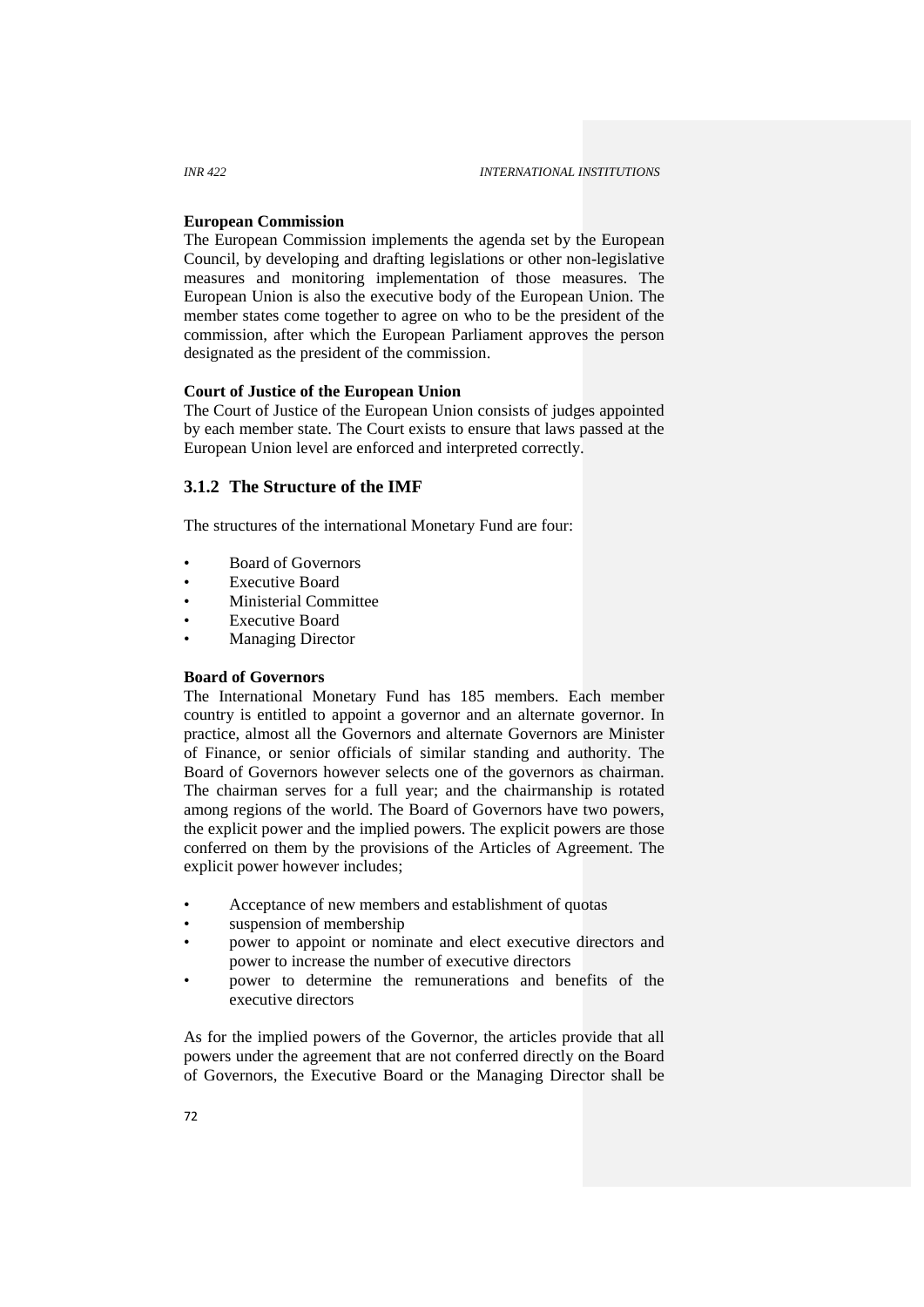conferred on the Board of Governors. It also provides that the Board of Governors may delegate to the Executive Board the authority to exercise any of these implied powers. The governors may take decisions without meeting, through vote by mail.

## **Executive Board**

The Executive Board is another structure of the International Monetary Fund which is of importance in the discussion on the structure of the International Monetary Fund. The Executive Board present has 24 executive directors and is chaired by the Managing Director in a non voting capacity. The size of the Executive Board is determined by the Articles and partly by the decision made by the Board of Governors. The Articles of Agreement provides that there shall be 20 executive directors, but it also provides that the Board of Governors may by 85% vote increase the number of the Executive directors to be elected. The Executive Board serves on a full time basis and are paid by the International Monetary Fund at the Bretton Woods. The Executive Board is responsible in conducting the business of the fund and function in continuous session at the principal office of the Fund, meeting as often as the work of the Fund may require.

## **The Ministerial Committee**

The Ministerial Committee is another structure of the International Monetary Fund. The Board of Directors are advised by two ministerial committees, the International Monetary and Finance Committee and the Development Committee.

The IMFC meets twice a year, during the IMF-World Bank Spring and Annual Meetings. The Committee discusses matters of common concern affecting the global economy and also advises the IMF on the direction of its work. At the end of each meeting, the Committee issues a joint communiqué summarising its views. These communiqués provide guidance for the IMF's work programme during the six months leading up to the next Spring or Annual Meetings. The IMFC operates by consensus and does not conduct formal votes.

The Development Committee is a joint committee, tasked with advising the Board of Governors of the IMF and the World Bank on issues related to economic development in emerging and developing countries. The committee has 24 members (usually ministers of finance or development). It represents the full membership of the IMF and the World Bank and mainly serves as a forum for building intergovernmental consensus on critical development issues.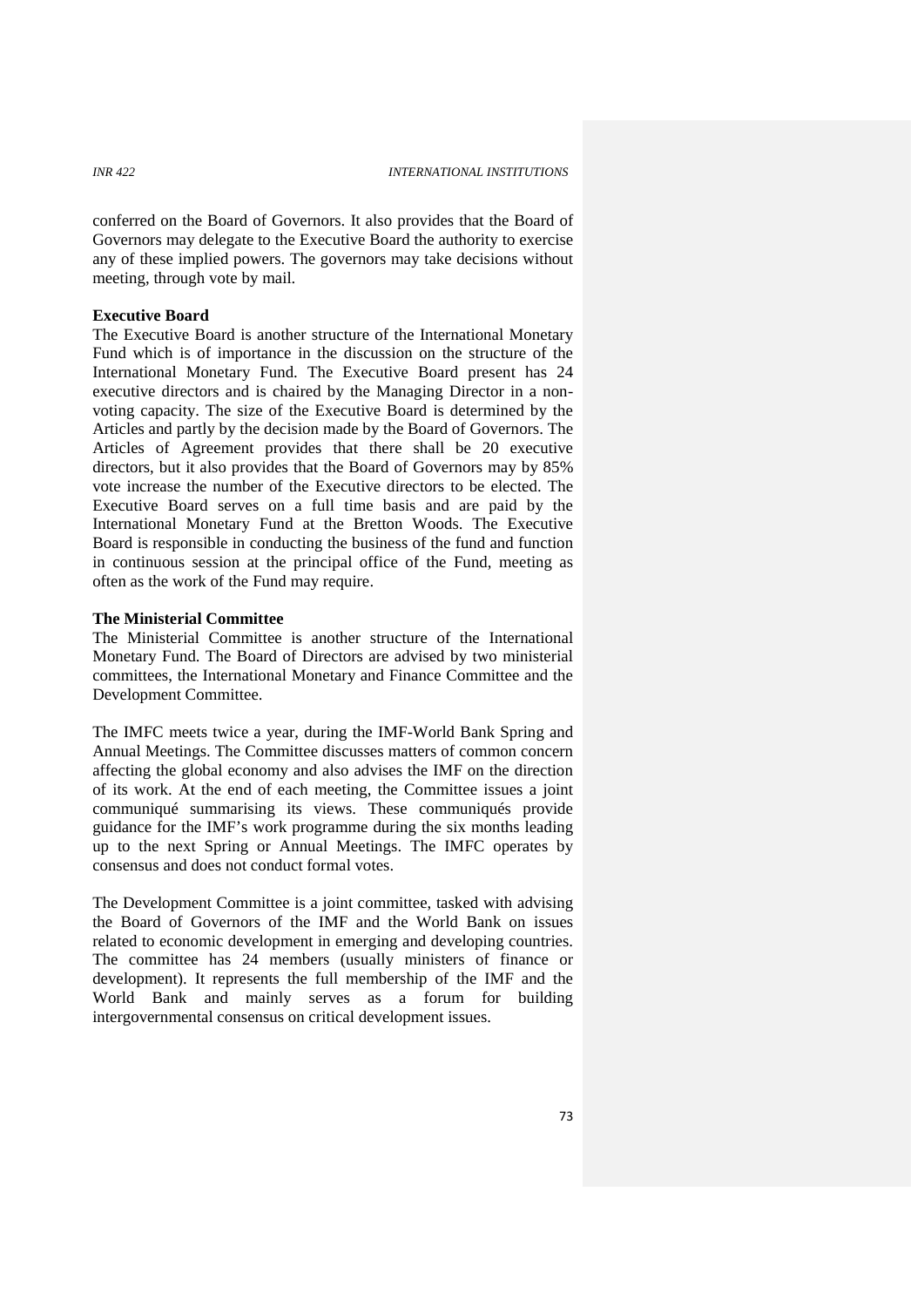#### **Managing Director**

The Articles of Agreement does not really say much about the Managing Director beyond that he should be elected by the Executive Board and the Managing Director's remuneration and benefits are to be decided by the Board of Governors. The Articles provide simply that "The Managing Director shall be chief of the operating staff of the Fund and shall conduct, under the direction of the Executive Board, the ordinary business of the Fund. Subject to the general control of the Executive Board, he shall be responsible for the organisation, appointment, and dismissal of the staff of the Fund.

### **4.0 CONCLUSION**

The structure of international institutions is of utmost importance in the study of this course. The structure of international institutions consists of some organs of the international institutions that help the institutions achieve their aims and objectives. It is suggested that each international institution should create an organ to checkmate the functions of these structure so as to ensure that they carry out their functions effectively.

## **5.0 SUMMARY**

In this unit, we have argued that the structures of international institutions have varied implications and affect the functioning of such institutions. Some international institutions have their structures embedded in their treaty, charter, or constitutions establishing them. Structures of international institutions consist of various organs which help the institution achieve its objectives. We discussed the structures of some international institutions and we drew a conclusion that no two international institutions have the same structure.

## **6.0 TUTOR-MARKED ASSIGNMENT**

What are the main differences between the structures of the EU and the AU?

## **7.0 REFERENCES/FURTHER READING**

- ECOWAS (2005). Profile on ECOWAS 2005. Available at www.iss.co.za/../ecowasprof.htm . Accessed 18/10/2012.
- ECOWAS (1993). Economic Community of West African States Treaty 1993.
- IMF (2008) The International Monetary Fund Agreement 2008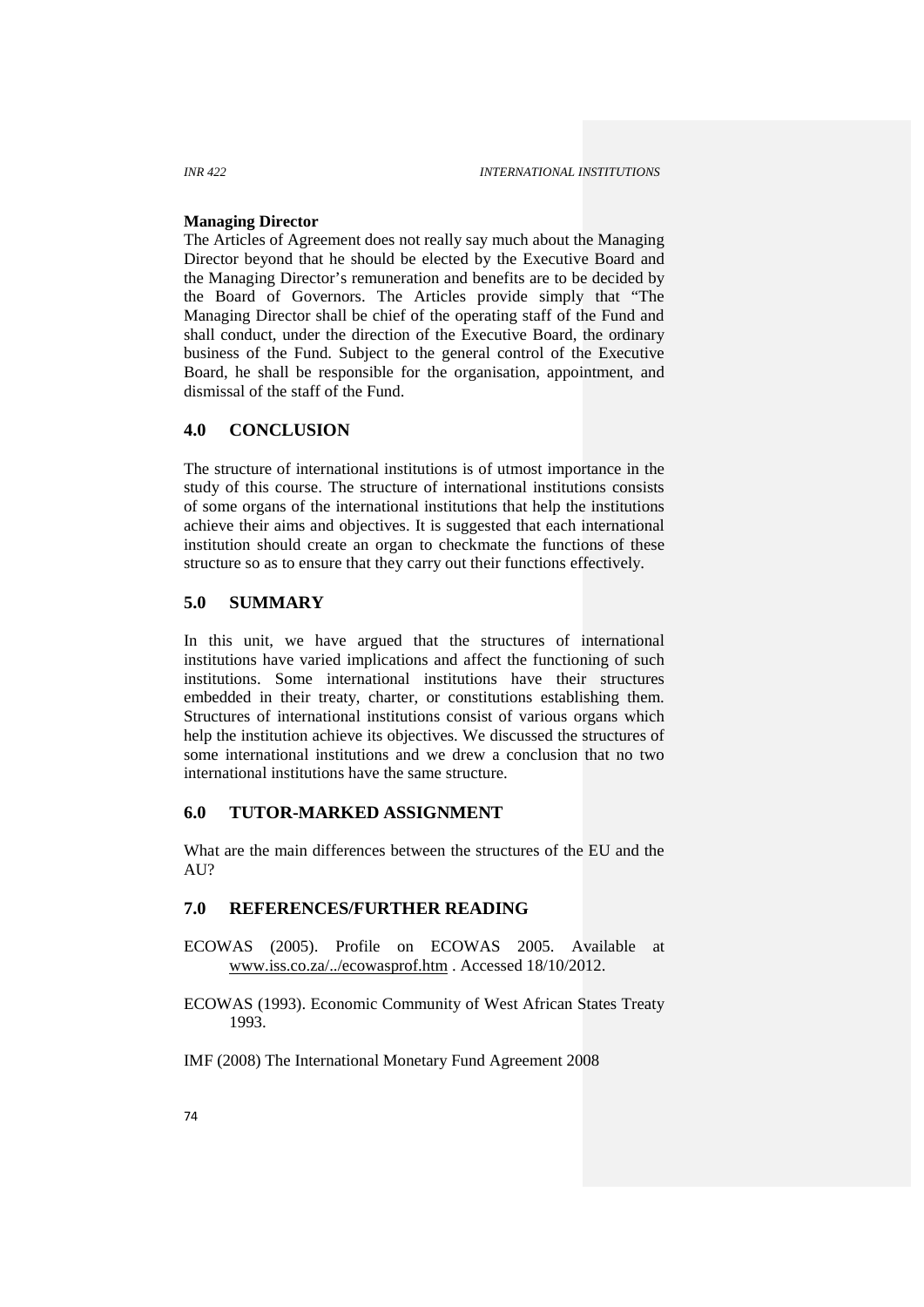# **UNIT 3 WHY STATES ACT THROUGH INTERNATIONAL INSTITUTIONS**

- 1.0 Introduction<br>2.0 Objectives
- **Objectives**
- 3.0 Main Content
	- 3.1 Why States Acts Through International Institutions
		- 3.1.1 Financial Assistance
		- 3.1.2 Political Reasons
		- 3.1.3 Peace and Security
		- 3.1.4 Economic and Trade Relations
		- 3.1.5 Employment Opportunities
- 4.0 Conclusion
- 5.0 Summary
- 6.0 Tutor- Marked Assessment
- 7.0 References/ Further Reading

## **1.0 INTRODUCTION**

In this unit, we will look at the reasons why states act through international institutions. All states that belong to an international institution became members of such international institutions because of some benefits they hope to derive from such institutions. Some states act through international institutions in order to manage their everyday interactions with other states and some act through international institutions to seek aid, solve conflicts and financial assistance.

This unit addresses the question of why states act through international institutions. We argue that international institutions enable states to achieve their ends when they act through them. For example, when the United States decided to reverse the Iraq invasion of Kuwait, it did not act unilaterally but it acted through the United Nation Security Council. Another example of how states acts through international institution is when states liberalised trade services and strengthened intellectual property protection in the Uruguay Round, they were not content to draft rules. They created the World Trade Organisation (WTO) and a highly institutionalised dispute settlement mechanism.

# **2.0 OBJECTIVES**

By the end of this unit, you should be able to:

- discuss the reasons while states act through international institutions.
- give examples of states acting through international institutions.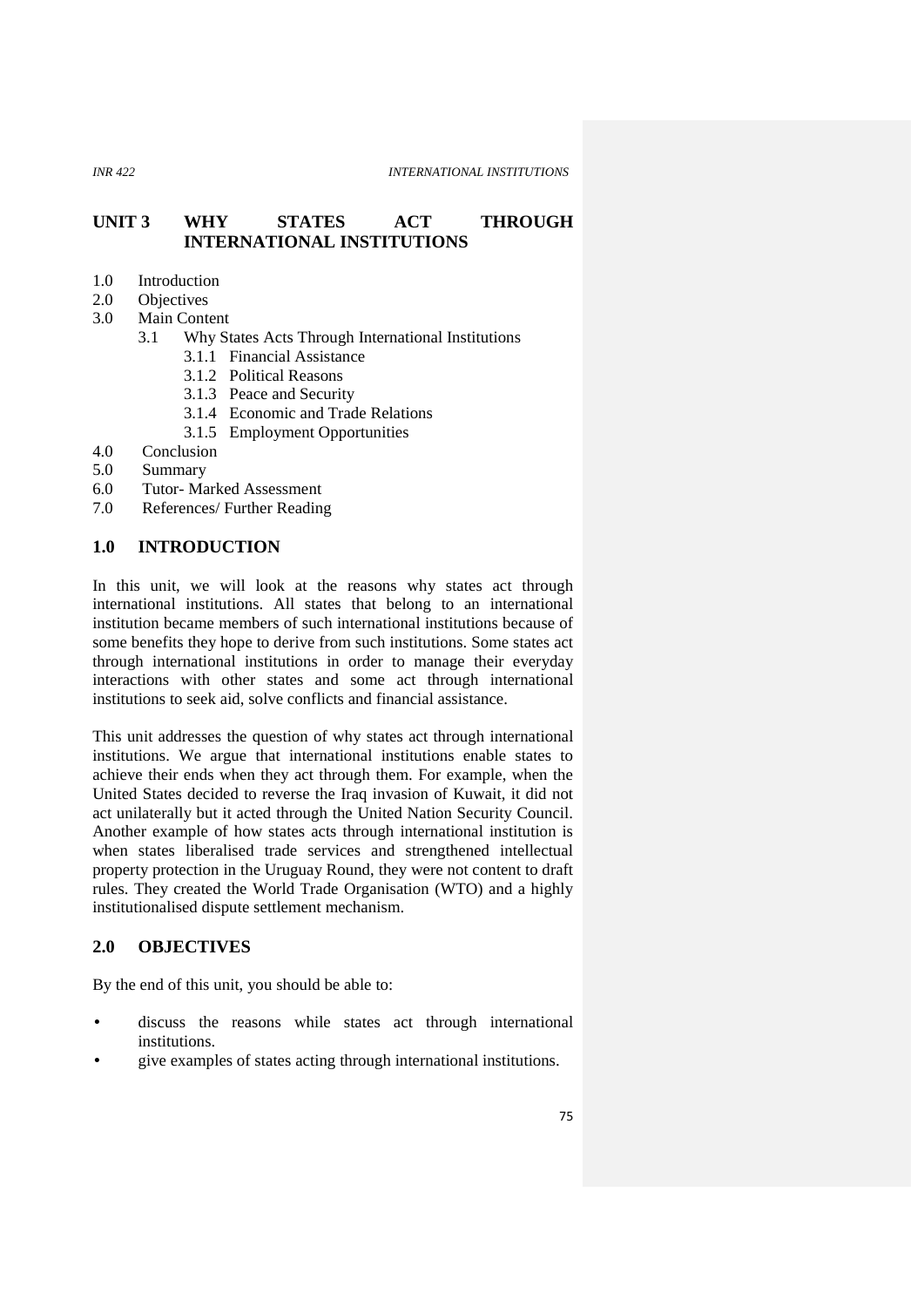# **3.0 MAIN CONTENT**

## **3.1 Why States Act Through International Institutions**

International institutions are very important and states act through them for various reasons. Some states act through international institutions as a vehicle for cooperation, for aids, security, and financial assistance and so on. We will help in answering these questions by identifying the functions of these international institutions because some states act through these international institutions because of the functions these international institutions perform. Though most international institutions perform more than one function, however each institution has its own functions it performs.

For simplicity, states are the principal actors in various sectors of government, be it politics, trade etc.and they act through international institutions to achieve their goals.

We shall however discuss how states act through international institutions by examining some international institutions and how states acts through them.

We earlier mentioned that states act through international institutions for various reasons like:

- Financial assistance
- Peace and security
- Economic and trade relations
- Political reasons
- Provision of employments

## **3.1.1 Financial Assistance**

As we mentioned earlier, some states act through international institutions for various reasons and because of the functions these international institutions render. Some states act through international institutions for financial aid and assistance e.g. the International Monetary Fund. This body is an institution that renders financial assistance to member states and other developing states. The International Monetary Fund was created on July 22, 1944. The International Monetary Fund works to improve the economies of member states. The IMF helps to foster global monetary cooperation, secure financial stability, promote high employment and sustainable economic growth and reduce poverty. States act through these International institutions for financial assistance and by doing the following: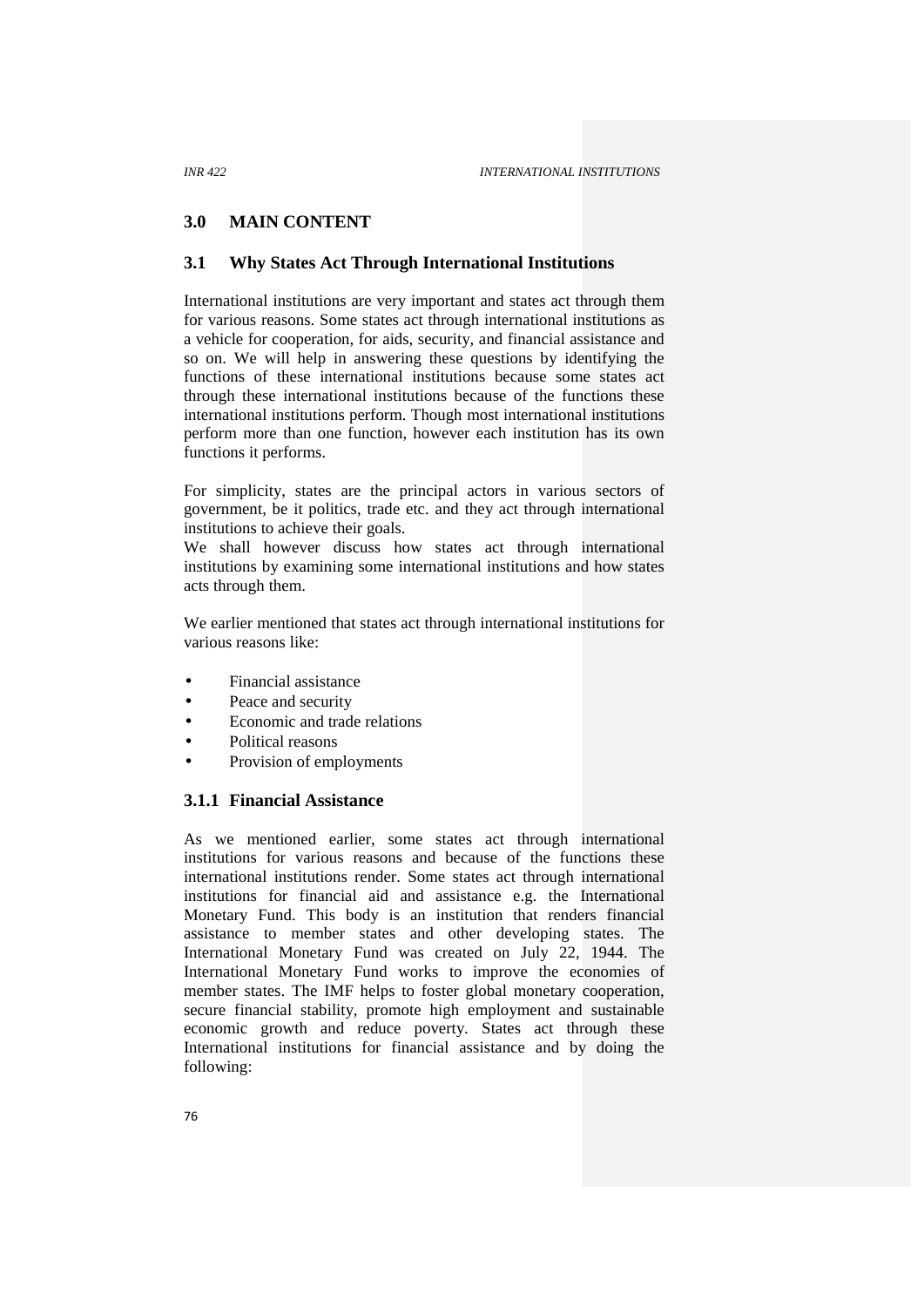#### *INR 422 INTERNATIONAL INSTITUTIONS*

- They have the opportunity to influence the economy of other states, not only to influence their economy but their exchange rates.
- They can seek credit facilities from these international institutions. For instance, the International Monetary Fund and World Banks grants credit facilities to member states and some developing countries.

In summary the reason why states act through the international institution is to seek for financial assistance, and by seeking for financial assistance they also have access to the economic policies of all member countries if they become members of such international institution that rendered financial assistance to them, for example the International Monetary Fund. Apart from the opportunity to influence other members economic policies, they could also have access to technical assistance in banking, fiscal affairs, and exchange matters, financial support in times of payment difficulties and increased opportunities for trade and investment. By providing financial assistance to states that needs financial assistance poverty is reduced, though the International Monetary Fund and the World Bank have failed in reducing poverty (Dembele, 2004).

## **3.1.2 Political Reasons**

We shall be discussing another reason why states act through international institutions which is for political reasons, or for political power. Let us examine some international institutions that some states act through them for political reasons and power. Some states are principal actors in world politics; they use international institutions to create social orderings appropriate to pursue their shared goals.

States are jealous with their powers and they are deeply concerned with the distributive consequences of their interactions. That is why they act through international institutions for political reasons to gain power politically. The United States is an example of a country that has acted through some institutions like the GATT, International Monetary Fund, and NATO and so on. These states act through these institutions to further their own political interest and they even go to the extent of inducing weaker states to act through these institutions also. This however makes the institutions to be agents to the states, which in turn influence the interests of states that act through them. The international institutions however represent governments through which this state acts.

The following are however the benefits of states acting through international institutions for political reasons:

77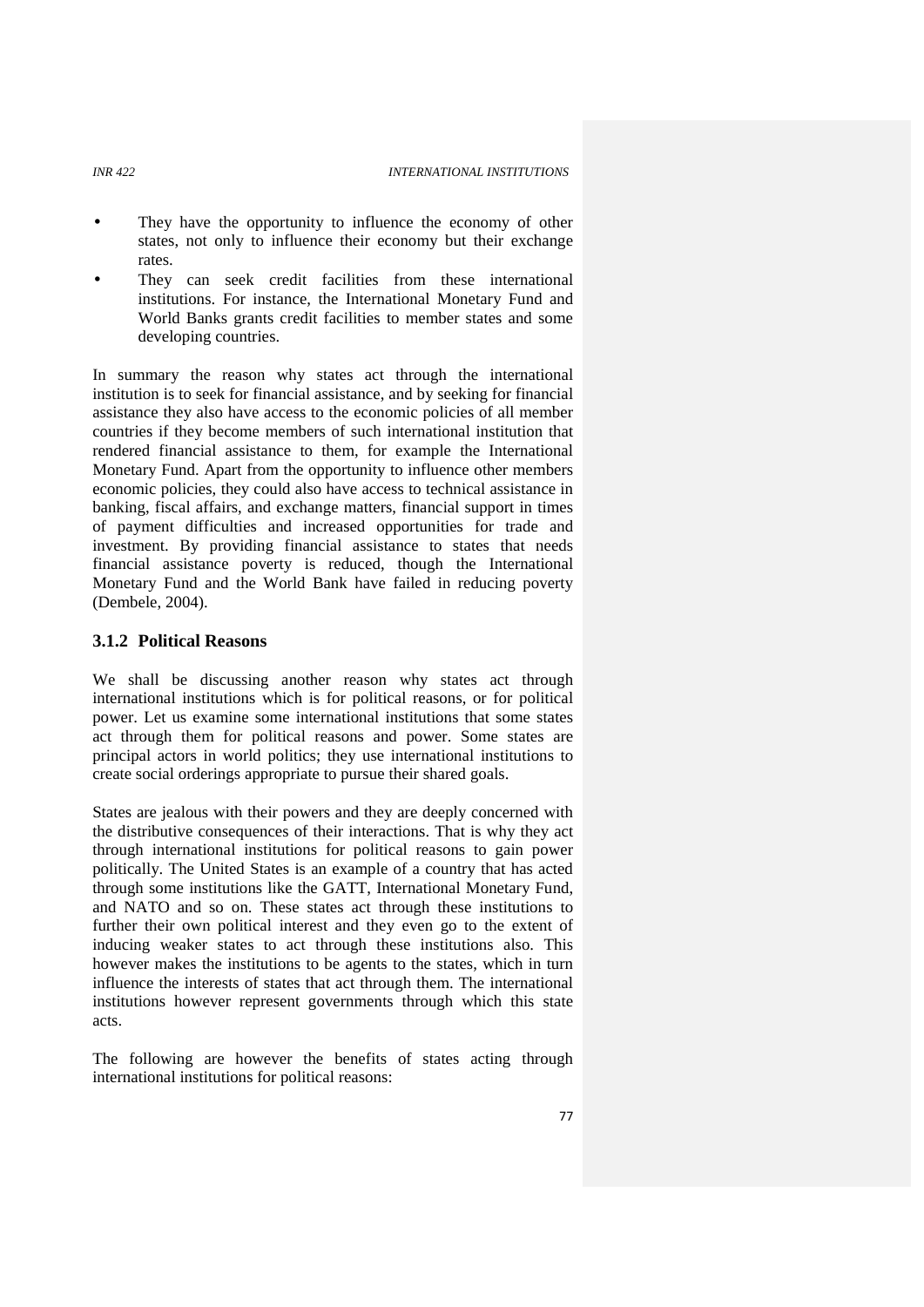- a. States acquire political influence within the world and often smaller states recognise these bigger states and join these bigger states to have voice.
- b. States however have the chance to influence the creation of international law
- c. By acting through international institution for political reasons and power, states have diplomatic approach to dealing with each other. The leading countries of the United Nations have the chances to handle the problems of the institutions.

## **3.1.3 Peace and Security**

Some states act through international institutions for security assistance. Security is gained from being in an international institution like the NATO, United Nation, ECOWAS etc. These large groups give its members an alliance of sorts, knowing that if they were threatened by another nation with military measures, they would have help.

The United Nations which was founded in 1945 after the World War II to replace the League of Nations was created to perform the following functions:

- a. Facilitate cooperation in international law and among member states
- b. Facilitate international security
- c. Promote economic development among member states and states affected by the World War II
- d. Facilitate human rights and world peace
- e. Stop wars in countries and provide a plat form of dialogue

States act through the United Nations in order to:

- Seek security assistance from member countries or render security assistance to any states experiencing security instability. For example, Nigeria through the peace keeping force rendered security assistance to Liberia by sending security personnel to Liberia to calm the civil war they were experiencing.
- To prevent conflicts in their states and also in other member states and to make future wars impossible in their states and also in other member states. Examples are instances in which the United Nations had help to preserve peace and intervened in the Korean War (1950-1953) and the authorisation of intervention in Iraq after the Persian Gulf War in 1990.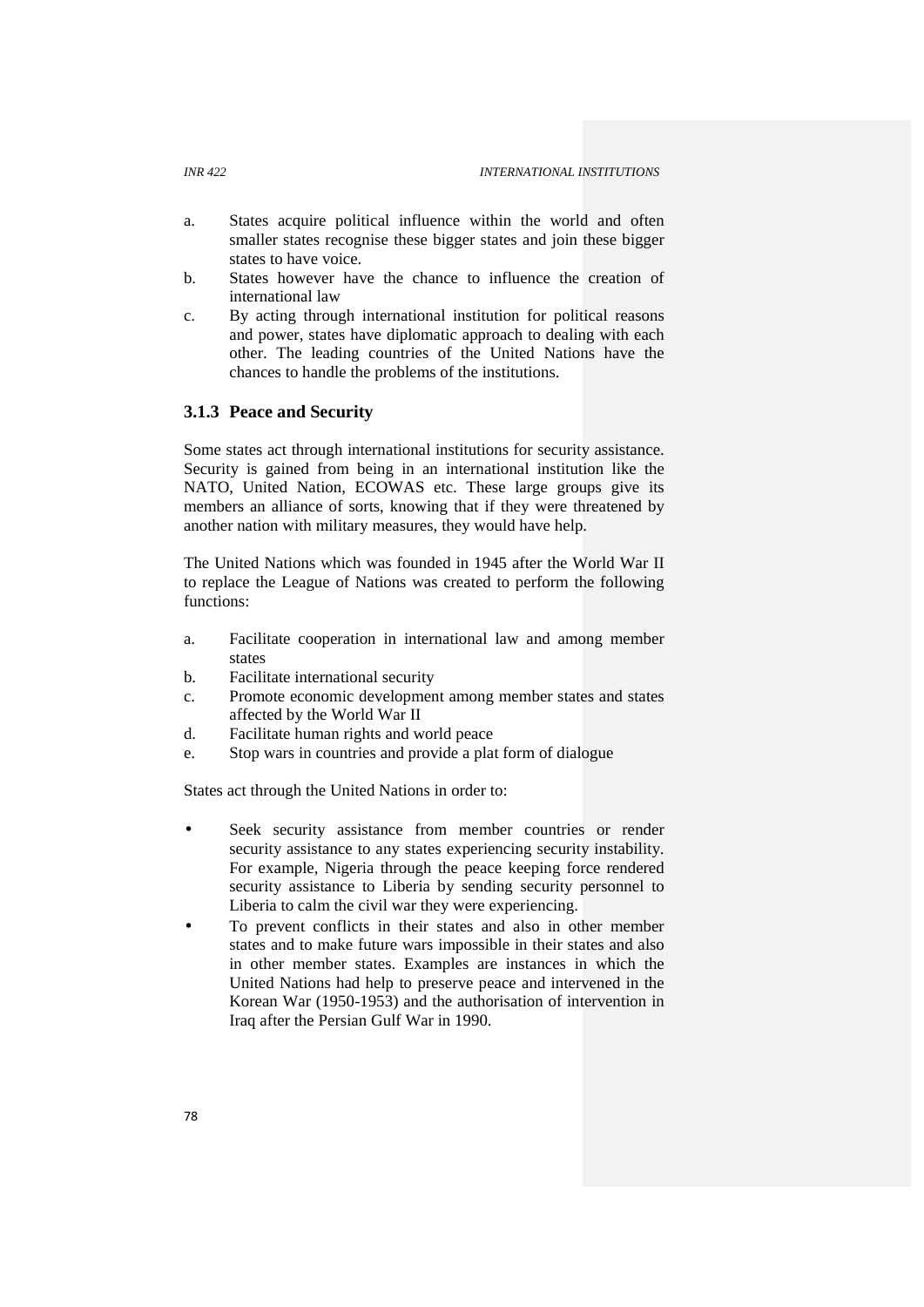# **3.1.4 Economic and Trade Relations**

States sometimes act through international institution to promote economic and trade relations with other states. Some international institutions are however created to foster and facilitate free trade among its members. Close economic ties between nations in an organisation can lead to better diplomatic relations between those nations.

The Economic Community of West African States as a regional group of fifteen West African countries founded on 28th May, 1975 is one of such institutions that states act through for economic and trade interests. Its main aim is to promote economic integration across the region. It was also formed to achieve collective self-sufficiency for its member states by creating a single large trading bloc through an economic and trading union. It also serves as a peace keeping force in the region. However, states in the West African sub-region act though the Economic Community of West African States by:

- Promoting economic stability in member states and also in their state by trading with other state. For example, the trade relationship between Nigeria and Benin Republic allows Nigeria to export products out and also allows Nigeria to import what they cannot produce.
- Another way in which states can act through international institutions is by contributing to progress development in African States, which includes rendering assistance to developing states in the West African region.

### **3.1.5 Employment Opportunities**

Some international institutions offer challenging employment opportunities. Some states act through such international institutions so as to get employment opportunities in those institutions for their citizens. The World Bank is an institution that grants employment opportunities to citizens of its member states and Nigeria is one of the countries that benefit from this.

## **4.0 CONCLUSION**

International institutions are very important and all are created to perform some functions and achieve some aims and objectives. It is based on their functions that some states decide to act through these institutions. States acts through various international institutions for different reasons. For example, they act because of financial aid, peace and security assistance, trade relations, and political reasons.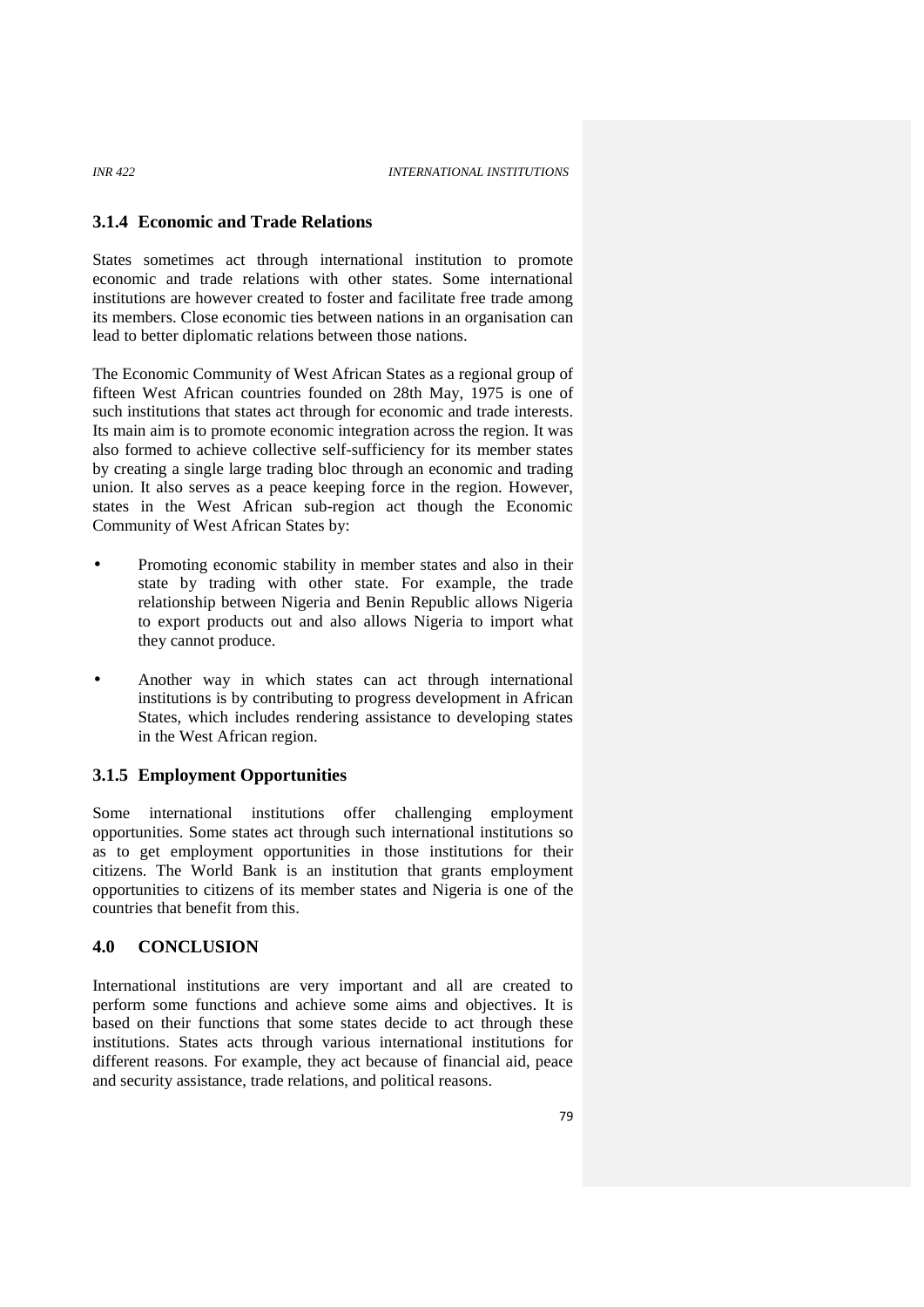## **5.0 SUMMARY**

States acts through international institutions for various reasons. In this unit, we have broadly discussed these reasons to include financial assistance, peace and security, economic and trade relations, political reasons and employment opportunities. Since the list is not exhaustive, you are encouraged to look at the various reasons while states act through international institutions.

# **6.0 TUTOR-MARKED ASSESSMENT**

Critically analyse why states acts through international institutions.

# **7.0 REFERENCE/FURTHER READING**

Dembele, D. M. (2004). "The International Monetary Fund and World Bank in Africa: 'A Disastrous' Record". Pambazuka News 23rd September 2004.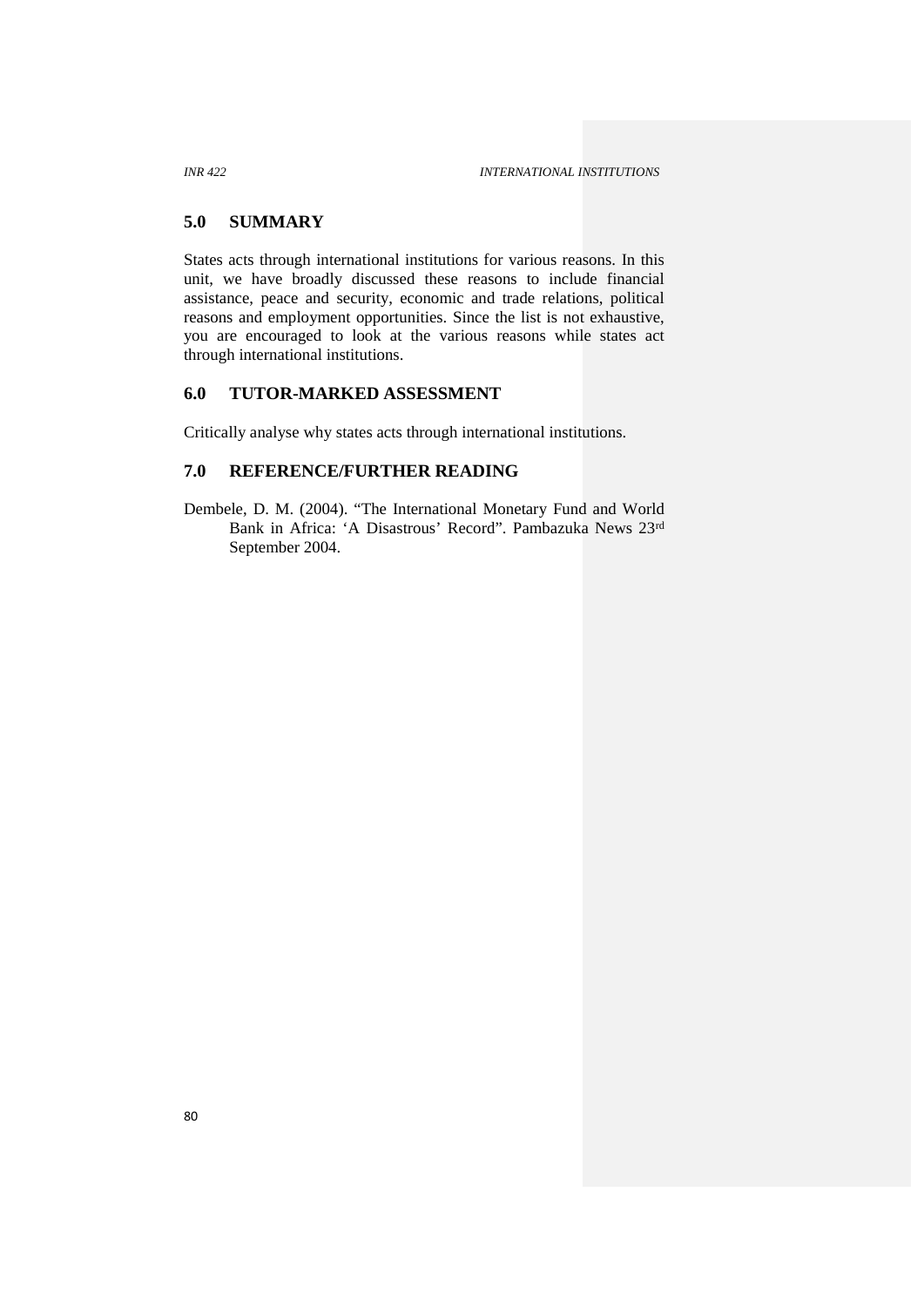## **MODULE 5 INTERNATIONAL INSTITUTIONS AND INTERNATIONAL LAW**

- Unit 1 Legal Status<br>Unit 2 Sanctions
- Sanctions
- Unit 3 Diplomatic Status
- Unit 4 Diplomatic Immunity

# **UNIT 1 LEGAL STATUS OF INTERNATIONAL INSTITUTIONS**

## **CONTENTS**

- 1.0 Introduction
- 2.0 Objectives
- 3.0 Main Content
	- 3.1 Legal Status of International Institutions
		- 3.1.1 The Legal Status of the Bretton Woods Institutions
		- 3.1.2 The Legal Status of the European Union
		- 3.1.3 The Legal Status of the United Nations
- 4.0 Conclusion
- 5.0 Summary
- 6.0 Tutor-Marked Assignment
- 7.0 References/Further Reading

# **1.0 INTRODUCTION**

Whether international institutions have legal status has remained a controversial issue for a long time. The root of the controversy goes down to the issue that only states are the true subjects of international law. The legal status of international institutions determines the rights, privileges, powers and duties with which an international institution operates at the international level. The legal status of an international institution is distinct and separate from its members. The legal status of international institutions determines the rights, privileges, powers and duties with which an international institution operates at international level. Legal status may however be defined as the potential ability to exercise some certain rights and perform certain obligations (Bekker, 1994: 152-153). The legal status of international institutions is distinct and separate from its members, and also parallel with its members. Legal status is conferred on international institutions to ensure that they can carry out their aims and achieve their purpose. We shall however be considering the legal status of some of these international institutions in this unit.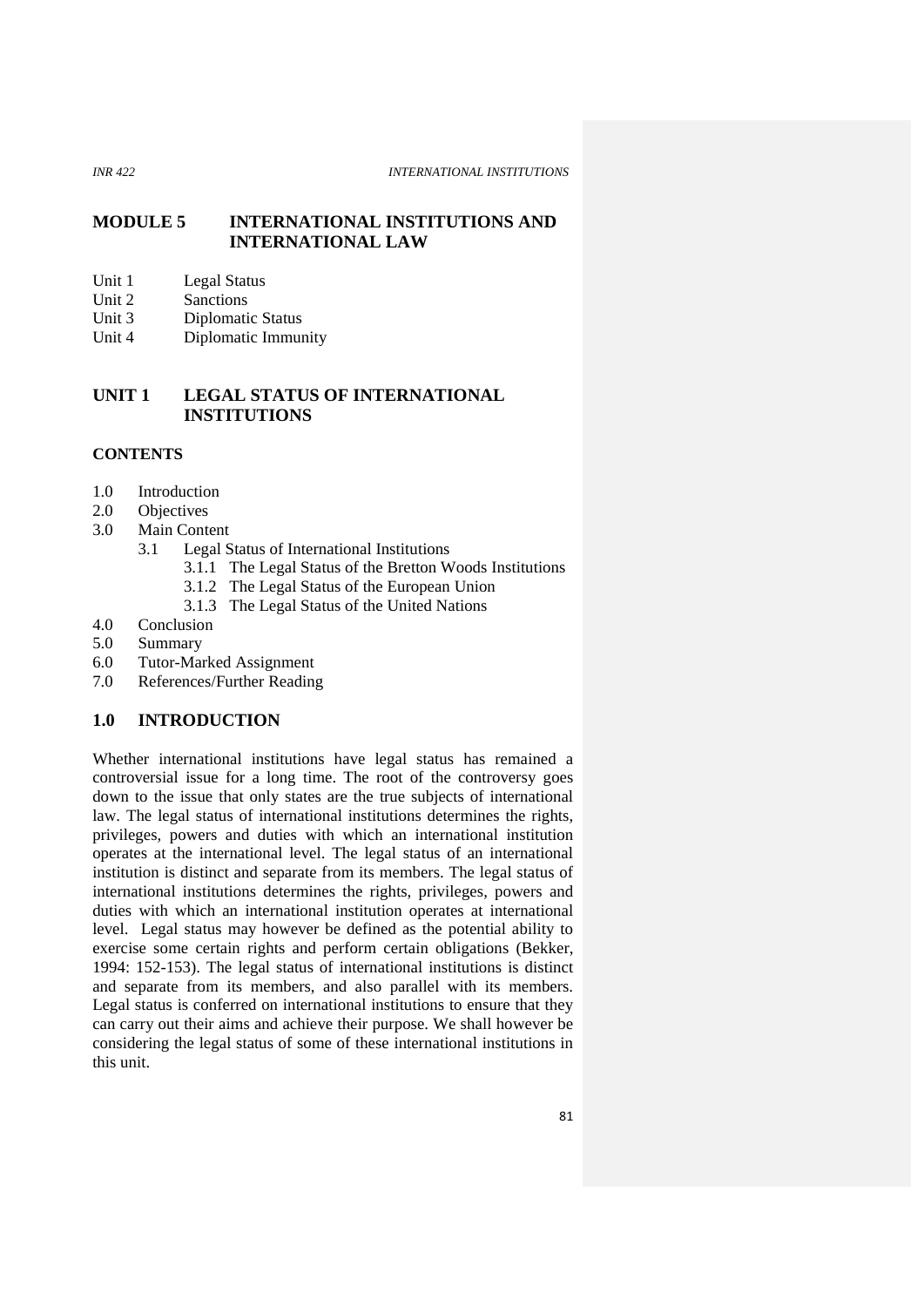## **2.0 OBJECTIVES**

By the end of this unit, you should be able to:

- explain what is the legal status of international institutions
- state and explain how this status can be acquired by international institutions<sup>1</sup>

## **3.0 MAIN CONTENT**

## **3.1 International Institutions have Legal Status**

While some of these institutions have their legal status inscribed in their charter, constitution or treaty establishing the institutions, with others, the legal status can be inferred from their functions.

## **3.1.1 The Legal Status of the Bretton Woods Institutions**

The World Bank which is an international financial institution that provides loans to developing countries for capital programs. The World Bank however created two institutions which are the International Development Association, the International Monetary Fund and the International Bank for Reconstruction and Development. The legal status of these international funds institutions shall be classified under three sub-heads:

- (a) International juridical or legal personality
- (b) Legal capacity
- (c) Privileges and immunities.

The articles of agreement of the International Development Association, the International Monetary Fund, the International Bank for Reconstruction and the World Bank provides for three ways in which these institutions can be conferred with legal status:

- (a) Its constituent instrument(s) (for example a treaty or international agreement)
- (b) A decision of the supreme organ of an intergovernmental body
- (c) The national laws of one or more member states
- (d) The national laws of all member states

The Articles of the International Monetary Fund, the International Bank for reconstruction, the World Bank provides that each of these institutions has a legal personality and in particular;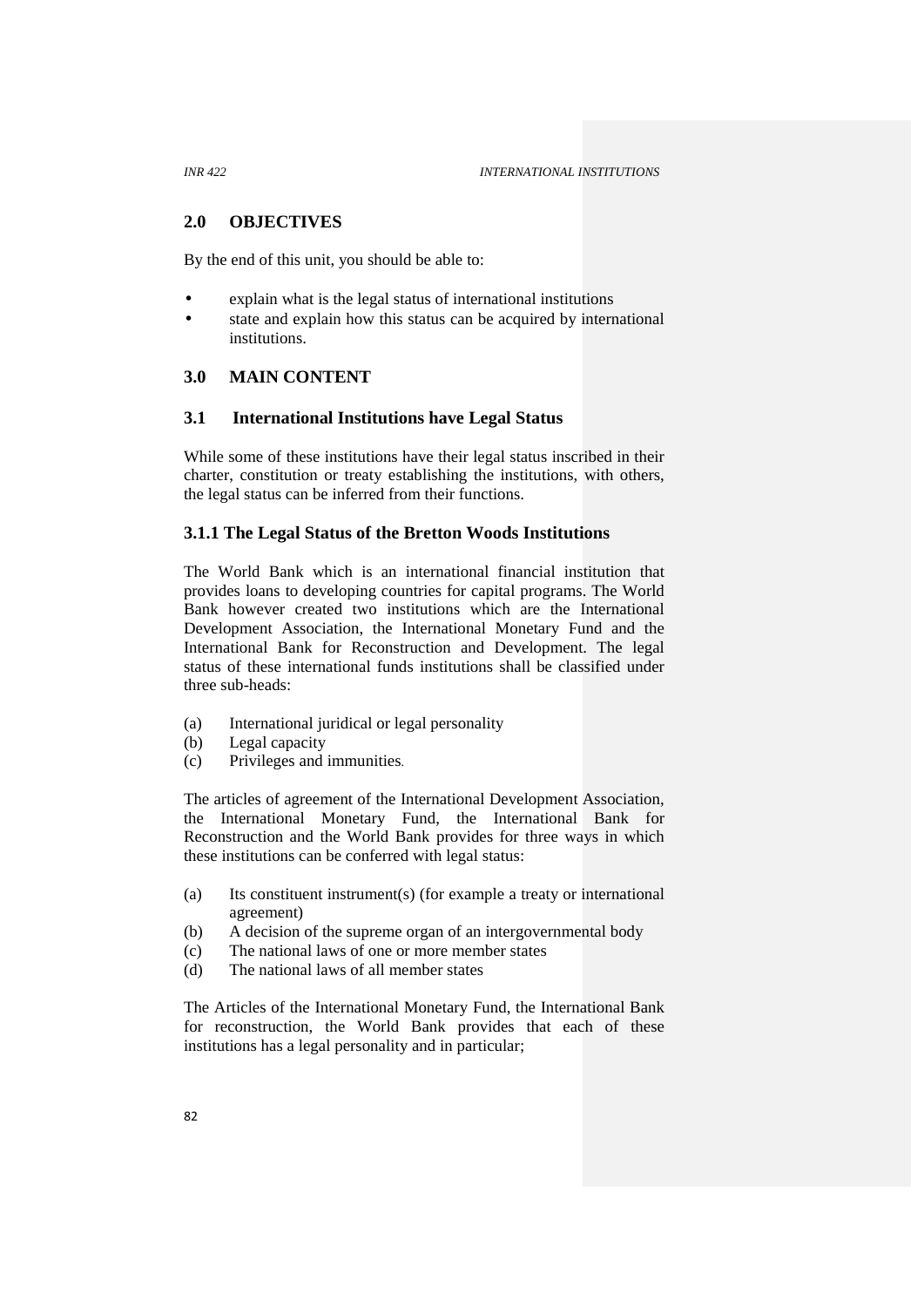- i. capacity to contract
- ii. acquire and dispose of immovable and movable property
- iii. to institute legal proceedings

Where the constituent instruments do not explicitly vest the fund or financing institution with international legal status, the existence of such legal status may be inferred from the functions of the fund or financing institution by reference to its constituent instruments. Where the fund or financing institution requires international legal status in order to discharge its functions, such status will be implied, in accordance with the doctrine of functional necessity or implied powers. Thus, in the Reparation Case (ICJ, 1949), the International Court of Justice (ICJ) stated that although the Charter of the United Nations does not contain any explicit provision on the legal personality of the Organisation, such personality could be inferred from the totality of the provisions of the Charter. In that decision, the ICJ stated that: "In the opinion of the Court, the Organisation was intended to exercise and enjoy, and is in fact exercising and enjoying, functions and rights which can only be explained on the basis of the possession of a large measure of international personality and capacity to operate upon the international plane'.

Some international institutions have been granted legal status in each of their participating member states in accordance with the provisions of the constituent instrument of the organisation. Each member state of the International Development Association as well as the International Monetary Fund are required to take necessary action under their national laws to make effective the legal status of these institutions in accordance with the articles of agreement of these entities. Each member state shall take such action as is necessary in its own territory for the purpose of making effective in terms of its own law the principles set forth in this article shall inform the association of the detailed action which it has taken. The article of agreement here serves as the creation of these entities and their legal status.

#### **3.1.2 The Legal Status of the European Union**

The European Union also has legal status, however, questions have been raised as to the European Union being an autonomous object of international law - the European Union comprising of three European Communities, CEC, ECSC and Euratom. The entry into force of the European Union treaty marked the coming into effect of a legal entity; by this, the European Union enjoys a legal status. It has been said that when a treaty purports to establish a new entity under international law, such entity has a legal status. This however implies that a legal entity is a legal person. Therefore, generally legal persons are equipped with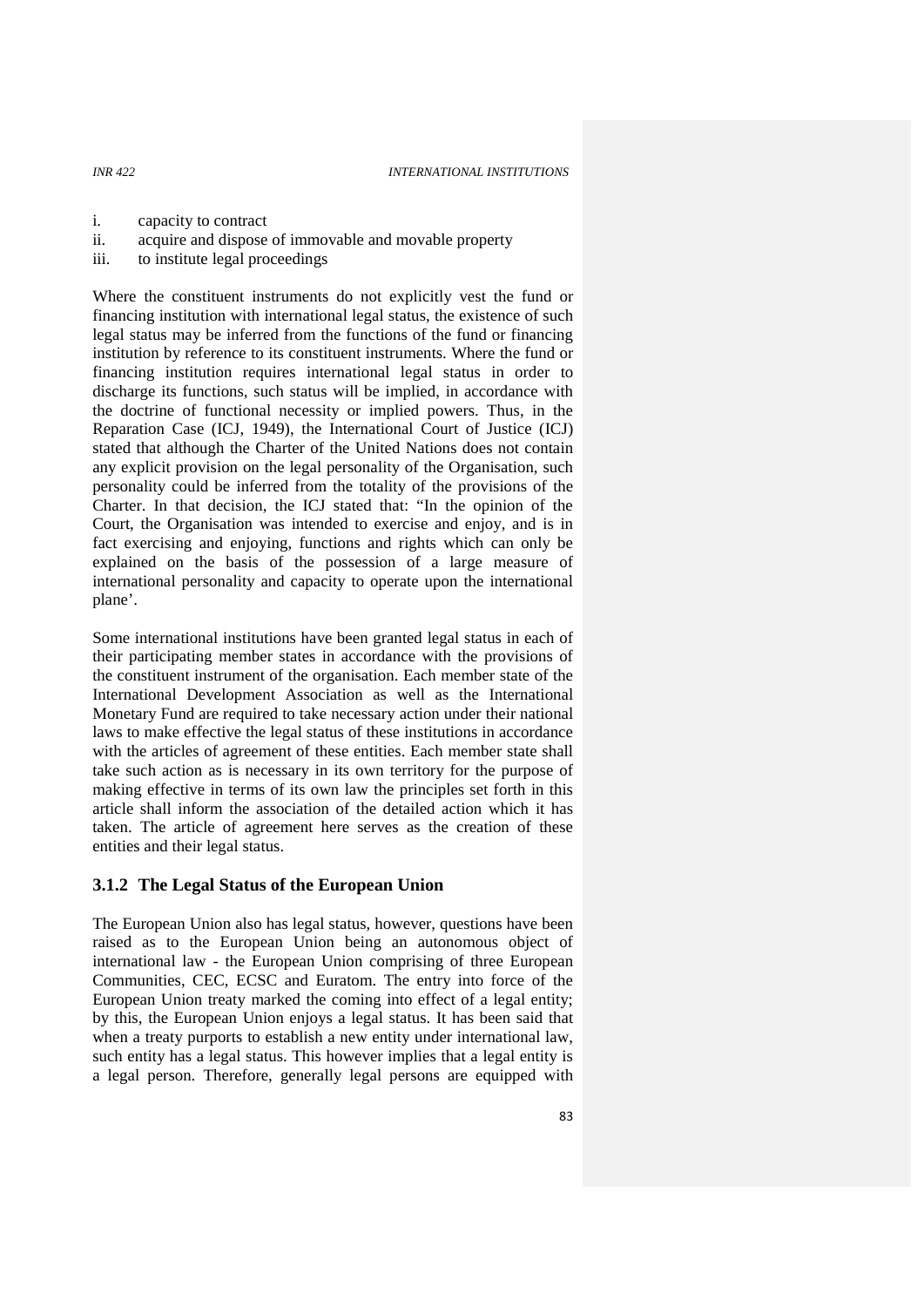organs that are responsible for taking the decisions and performing the acts imputed to the former. In that sense, organs are legal persons within legal persons. Organs may be composed of one natural person (the 'office holder', e.g. Mr. Solana as the High Representative for CFSP), or they may be composed of a number of subjects that are assigned the task of deciding and acting jointly on behalf of the organ (the 'board', e.g. the Council of the EU) (Wessel, 2001). In the reparation for injuries case, the International Court of Justice held that to say that an international institution possess a legal status means that it is a subject of international law and capable of possessing international rights and duties and that it has capacity to maintain rights by bringing international claims (ICJ, 1949). Bekker cited in Ian Brownline (1990) defined legal status as the concrete exercise of or at least the potential ability to exercise certain rights and the fulfilment of certain obligations.

The European Union is ipso facto a legal person. It does not enjoy legal status because the member states so decided, but because international law so demands. The European Union is a legal person distinct from its members because it can make decisions that are binding on member states. The question of whether or not the decision was unanimously taken by member states is not important. Article 5 of the treaty provides member states must take full and appropriate measures, to ensure the fulfilment of the obligations of the institution arising out of the treaty.

## **3.1.3 The Legal Status of the United Nations**

As earlier mentioned, the essence of international institution possessing legal status is to enable them perform their rights and duties, such as the reparations for injuries suffered in the service of the United Nations (ICJ, 1948) in which the court held that the United Nations has a limited legal personality with rights and duties and with powers to bring claims. The legal status of the United Nations in its member states does not only include the consideration of the status of the institution itself, the juridical personality, its legal personality, its privileges and immunities and so on.

In the reparation case, the International Court of Justice, in establishing legal status of the United Nations, based its conclusions on a number of criteria which may be identified as:

 The entity must be an association of states or international organisations or both (a) with lawful objects and (b) with one or more organs which are not subject to the authority of any other organised communities except the participants in those organs acting jointly.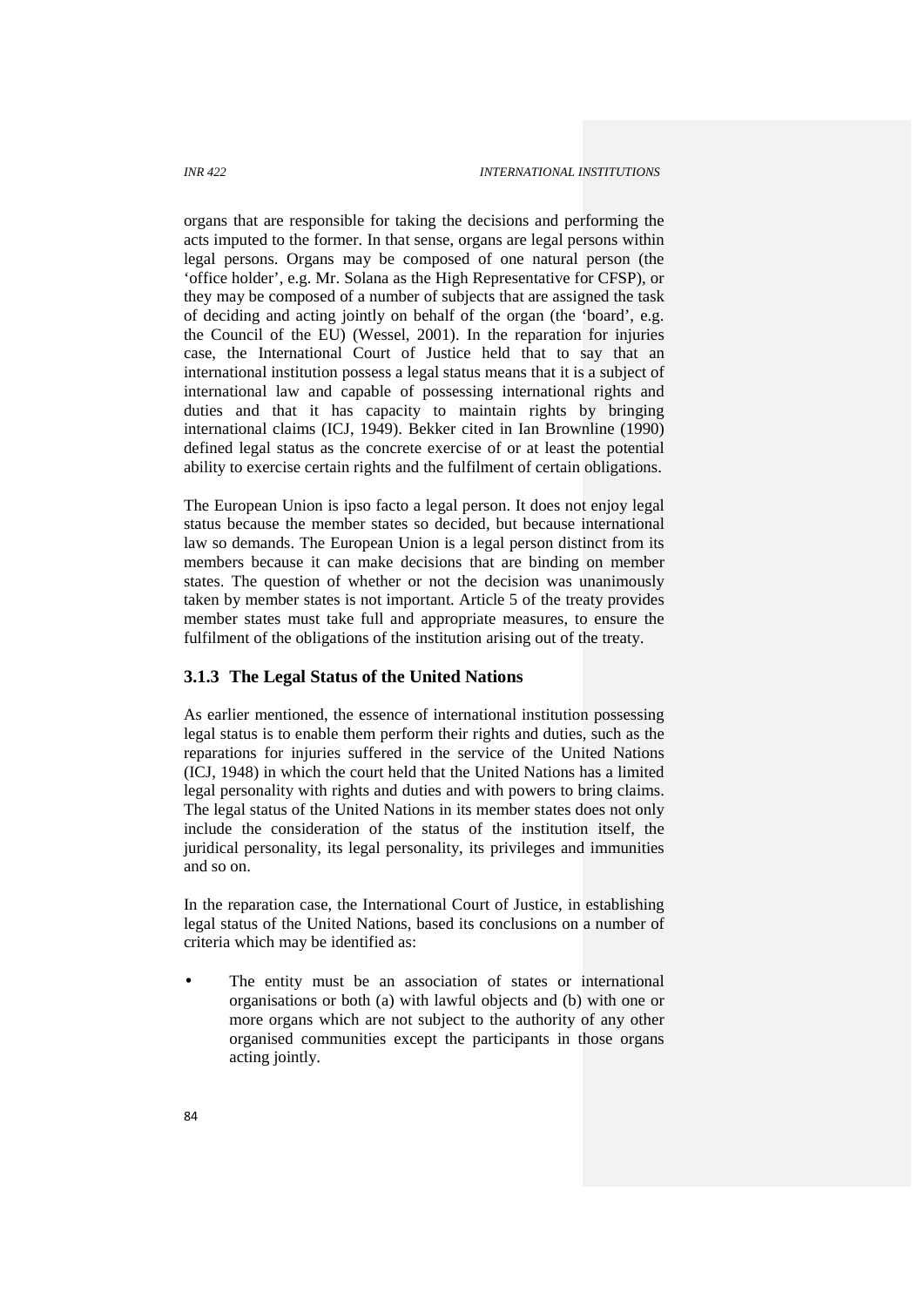There must be a distinction between the organisation and its members in respect of legal rights, duties, power and liabilities, etc. on the international plane as contrasted with the municipal or transnational plane, its being clear that organisation was intended to have such rights and duties and liabilities.

# **4.0 CONCLUSION**

International institutions possess a different legal personality from its members, and it has been said that it would be very hard for the international institution to reach its objectives without attaining a legal status. Some international institutions attain legal status from the treaty, constitution or charter establishing them; others attain legal status from the decision of the supreme organ of an intergovernmental body, national laws of one or more member states and national laws of all member states. An international institution is said to have a legal status if it can contract, institute legal proceedings, acquire and dispose movable or immovable property. The legal status of international institutions determines the rights, privileges, powers and duties with which an international institution operates at international level.

## **5.0 SUMMARY**

We have taken time to explain in detail the legal status of international institutions. International institutions are very important and as a result of this they possess legal status to enable them carry out their functions without hindrance. The legal status of an international institution is distinct from its member. This however grants an international institution the capacity to contract, the capacity to acquire and dispose movable and immovable properties and also the capacity to institute legal action.

## **6.0 TUTOR-MARKED ASSESSMENT**

Explain in details the legal status of the Economic Community of West African States.

## **7.0 REFERENCES/FURTHER READING**

- Article of Agreement of the International Monetary Fund (adopted April 2008)
- Articles of Agreement of the International Development Association
- Majid, A. A. (1996). *Legal Status of International Institutions*. United Kingdom: Dartmouth Publishing Co. Ltd.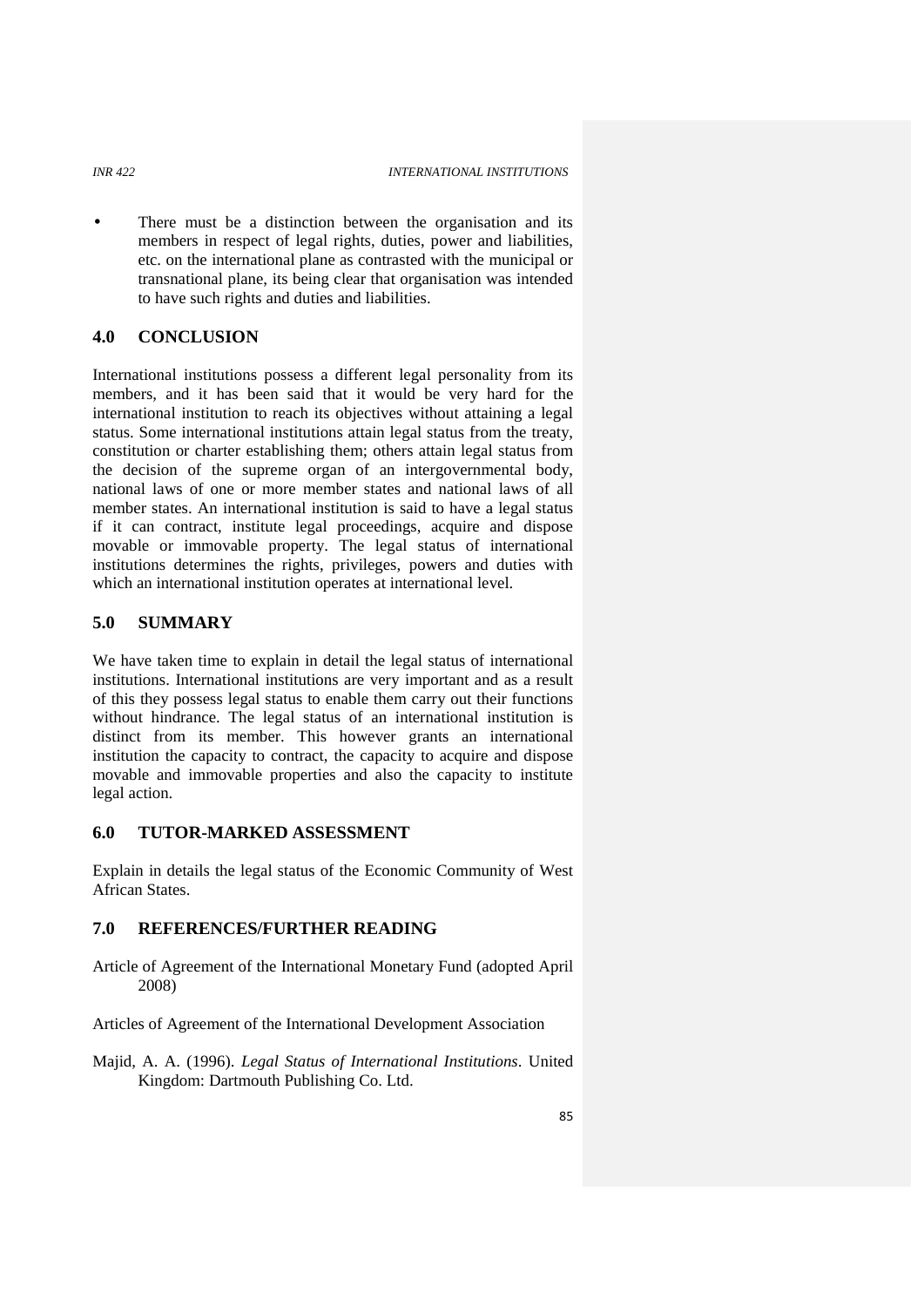- Scharf, M. P. (2007). *The Law of International Institutions*. (2nd ed.). Carolina Academic Press.
- Transitional Committee second meeting Working stream II: Governance and International institutions. Background note: Review of the legal status of selected international fund and financial institutions.  $(29<sup>th</sup>$  June 2011) unfcc.int/../tc2\_ws2\_2\_290611.pdf (accessed) 18/10/2012
- Umozurike, U. O. (1995). *Introduction to International Law*. Ibadan: Spectrum Law Publishing.
- Wessel, R. A. (2001). "The International Legal Status of the European Union" Available at www. utwente.nl./../wessel1.pdf. Accessed 19/10/12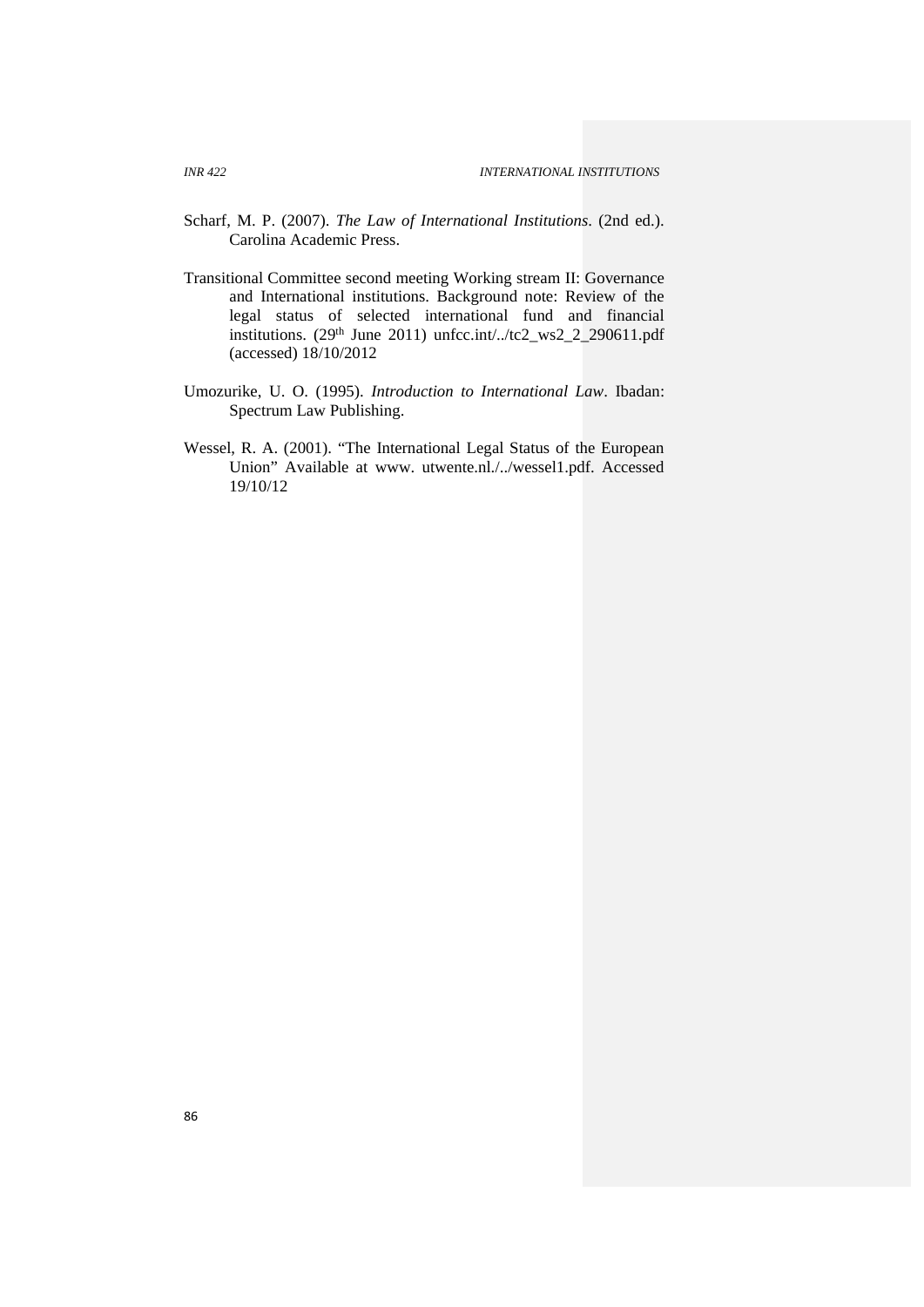# **UNIT 2 SANCTIONS IMPOSED BY INTERNATIONAL INSTITUTIONS ON MEMBER STATES**

# **CONTENTS**

- 1.0 Introduction
- 2.0 Objectives
- 3.0 Main Content
	- 3.1 What are Sanctions?
		- 3.2 Sanctions Imposed by International Institutions on Member States
		- 3.3 Types of Sanctions
			- 3.3.1 Diplomatic Sanction
			- 3.3.2 Economic Sanctions
			- 3.3.3 Military Sanctions
			- 3.3.4 Sport Sanctions
		- 3.4 Reasons for Sanctions
		- 3.5 Dissolution of Sanctions
- 4.0 Conclusion
- 5.0 Summary
- 6.0 Tutor-Marked Assessment
- 7.0 References/Further Reading.

# **1.0 INTRODUCTION**

In this unit, we shall discuss sanctions which international institutions impose on member states for violation of international norms. Specifically, we shall look at the definition of sanctions, reasons for sanctions and the types of sanctions.

As every country has laws regulating the country and its citizens and providing for sanctions when they are violated by its citizens, so also does international institutions have treaties, constitutions and charters setting them up, protecting their member states and regulating the affairs of the institutions. However, these treaties, charters or institutions provide for sanctions when any of the provision of the treaty, constitution and charter are violated by any of its member states.

# **2.0 OBJECTIVES**

By the end of this unit, you should be able to:

- define sanctions
- explain the types of sanctions imposed by international institutions on its erring members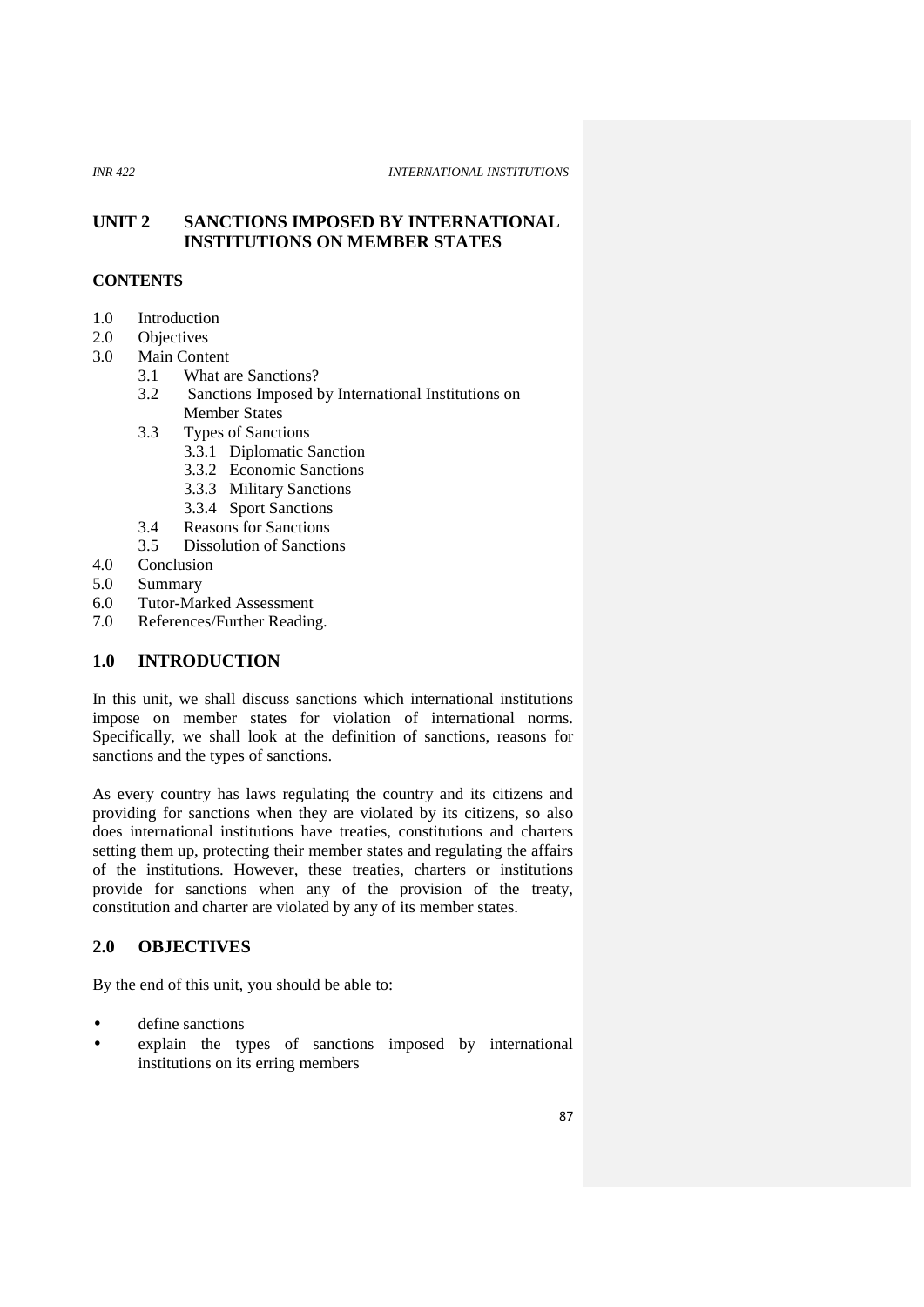give the reasons why sanctions are imposed by international institutions on member states.

# **3.0 MAIN CONTENT**

## **3.1 What is Sanction?**

Sanction is defined by Encarta (2007) as punishment imposed as a result of breaking a rule or a law. Sanctions are measures which the international community targets certain countries, individuals and/or entities to coerce them into changing their behaviour so that they will no longer threaten international peace and security, abuse human rights or act contrary to international norms and/or obligations.

The enforcement of international treaties, constitutions, or charter establishing an international institution is necessary that is why sanctions are made to be imposed on any erring member states of an international institution. Sanctions are designed to force cooperation with the law establishing the institution or international law; this can be seen in the sanctions placed on Iraq in Resolution No. 661 on August 6, 1990 after the initial invasion of neighbouring Kuwait. The United Nations placed an embargo on the nation in an attempt to prevent armed conflict. The bodies that apply these sanctions are usually representatives of the international institutions. It is important to note that sanctions are not the same in all international institutions. We will be taking a look at the different types of sanctions that are imposed by international institutions in the next section.

# **3.2 Sanctions Imposed by International Institutions on Member States**

As earlier mentioned in this course, international institutions are very important and have rules and regulations which guide the way they operate. These rules and regulations are embedded in their treaty, constitution or charter establishing them and provide for sanctions to be imposed on any member states that violate the laws.

### **SELF-ASSESSMENT EXCERCISE**

What are sanctions?

## **3.3 Types of Sanctions**

Sanctions can take different forms; it can be restrictive or coercive. Sanctions can include arms embargoes, travel bans, asset freezes, reduced diplomatic links, reduction in any military relationship,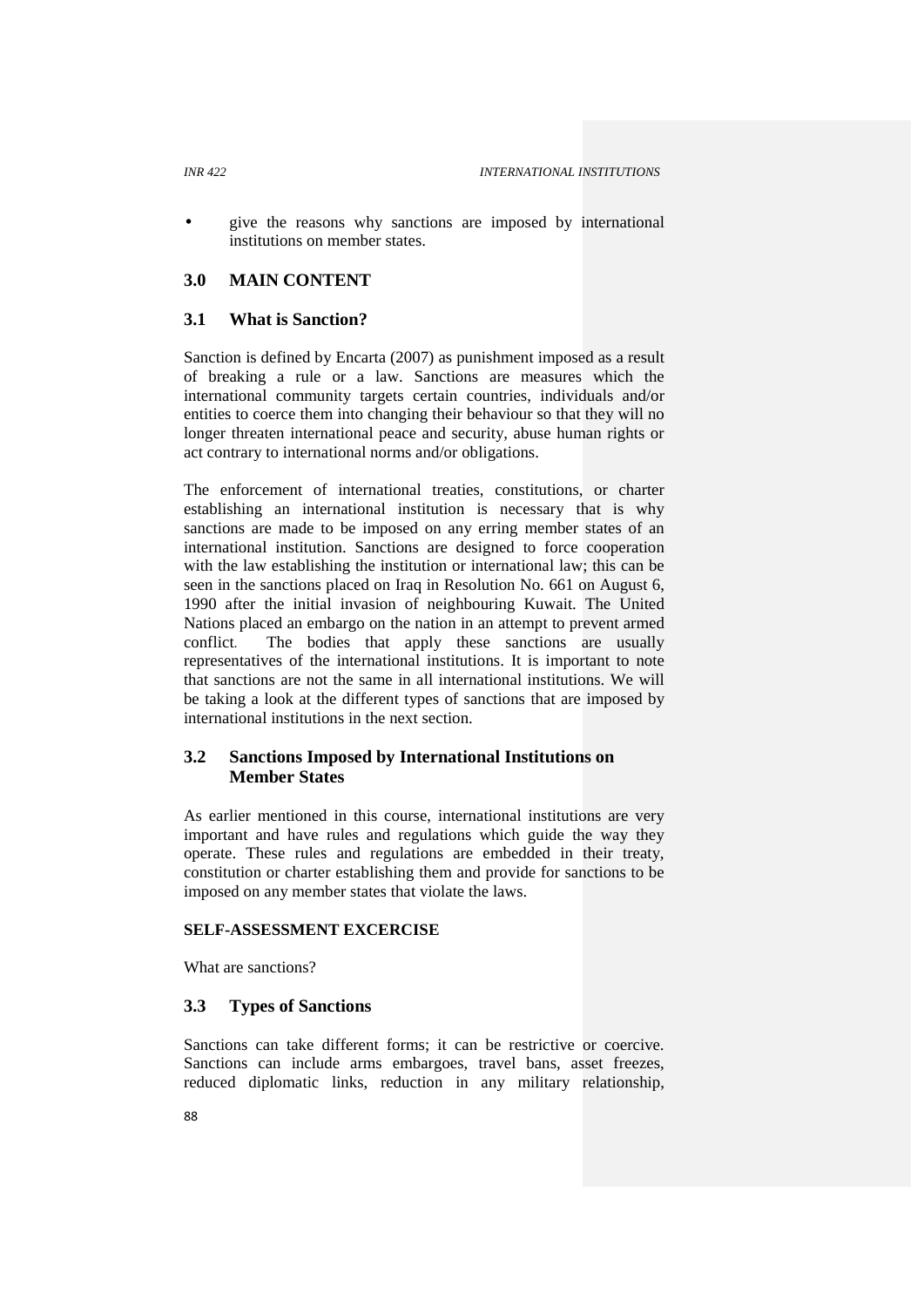suspension from international institution, withdrawal of aids, trade embargoes, restriction on cultural links and sporting links and so on.

However, we will compartmentalise sanctions in five different types:

- Economic sanction
- Diplomatic sanction
- International sanction
- Sport sanction
- Military sanction

## **3.3.1 Diplomatic Sanction**

Diplomatic sanctions are political sanctions taken to express disapproval of at a certain action through diplomatic or political means, rather affecting the economy or military relations. The measures include limitations or cancellations of high-level government visits or expelling or withdrawing diplomatic missions or staff. Diplomatic sanctions are always slow to work, and the burden of this sanction falls on a particular segment of the members of an institution. This sanction mostly affects the member of a state that is least able to influence the government.

## **3.3.2 Economic Sanctions**

Economic sanctions can vary from the imposition of import duties on goods, or blocking the export of certain goods to a particular state in the institution, to a full blockage of ports in order to prevent the importation of goods from other state(s) that belongs to a particular institution. Economic sanctions which include trade embargo may halt inward and outward bound trade except for humanitarian items. In recent years, the Security Council of the United Nations has imposed some form of economic sanctions on Angola, Haiti, Iraq, Liberia, Libya, Rwanda, Somalia and other countries in the former Yugoslavia.

Examples of economic sanctions include the United Nations sanctions against South Africa; the United Nations sanctions against Zimbabwe; the United Nations sanctions against Iraq and the United Nations sanctions against Cuba. On May 13, 1998, the United Nations and Japan imposed economic sanctions on India; however, it has since been lifted. In 2001/2002, the United States imposed economic sanctions against the state of Zimbabwe, through the Zimbabwe Democracy and Economic Recovery Act of 2001 or ZDERA, S. 494, restricting access to financing, debt relief and rescheduling, forcing the government to operate on a cash only basis.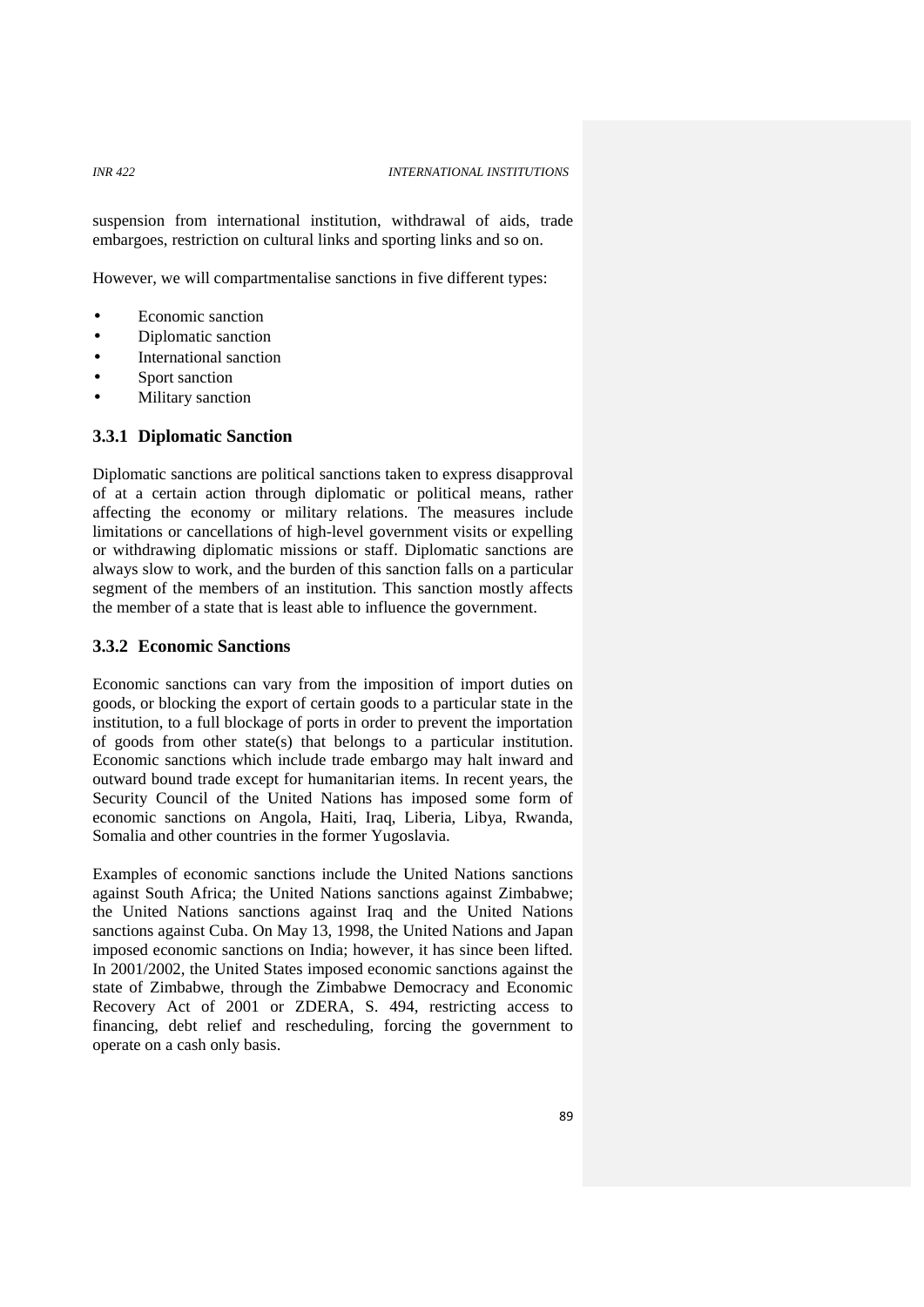An example of trade and services that the United Nations has imposed sanctions on are:

- Military and paramilitary item or items
- Items with an application in nuclear, chemical or biological weapons programs or in the development of weapons delivery system
- Military activities generally
- Rough diamonds

## **3.3.3 Military Sanctions**

Military sanctions can range from carefully targeted military strikes to degrade a nation's conventional or non-conventional capabilities, to the less aggressive form of an arms embargo to cut off supplies of arms or dual-use items. On the 26<sup>th</sup> of February 2011, the Security Council voted unanimously to impose sanctions against the Libyan authorities slapping the country with an arms embargo and freezing the assets of its leaders. The Council imposed a travel ban on President Muammar Al Gaddafi and other senior figures in his administration, including some members of his family and other relatives. The Council also asked all states to immediately take necessary measures to prevent the direct or indirect supply, sale or transfer to Libya from or through their territories or by their nationals, using their flag vessels or aircraft, of arms and related material of all types including weapons and ammunition. They also prohibited Libya from exporting all arms and related materials and obligated the United Nations member states to prevent the procurement of such items from Libya by their nationals (UN, 2012).

# **3.3.4 Sport Sanctions**

Sport sanctions are used as a way of psychological warfare, intended to crush the morale of general population in target country. The only instance where sports sanctions were used was the international sanctions against Federal Republic of Yugoslavia in 1995, enacted by UN Security Council by Resolution 757. The Gleneagles Agreement approved by the Commonwealth of Nations in 1977, committed member nations to discourage contact and competition between their sportsmen and sporting organisations, teams or individuals from South Africa. However, it was not binding and unable to stop events such as the 1980 British Lions tour to South Africa or the 1981 South Africa rugby union tour of New Zealand.

Note that additional sanctions can be placed on any state that violates the rules and regulation of an international institution notwithstanding the fact that a sanction has already been placed on such state.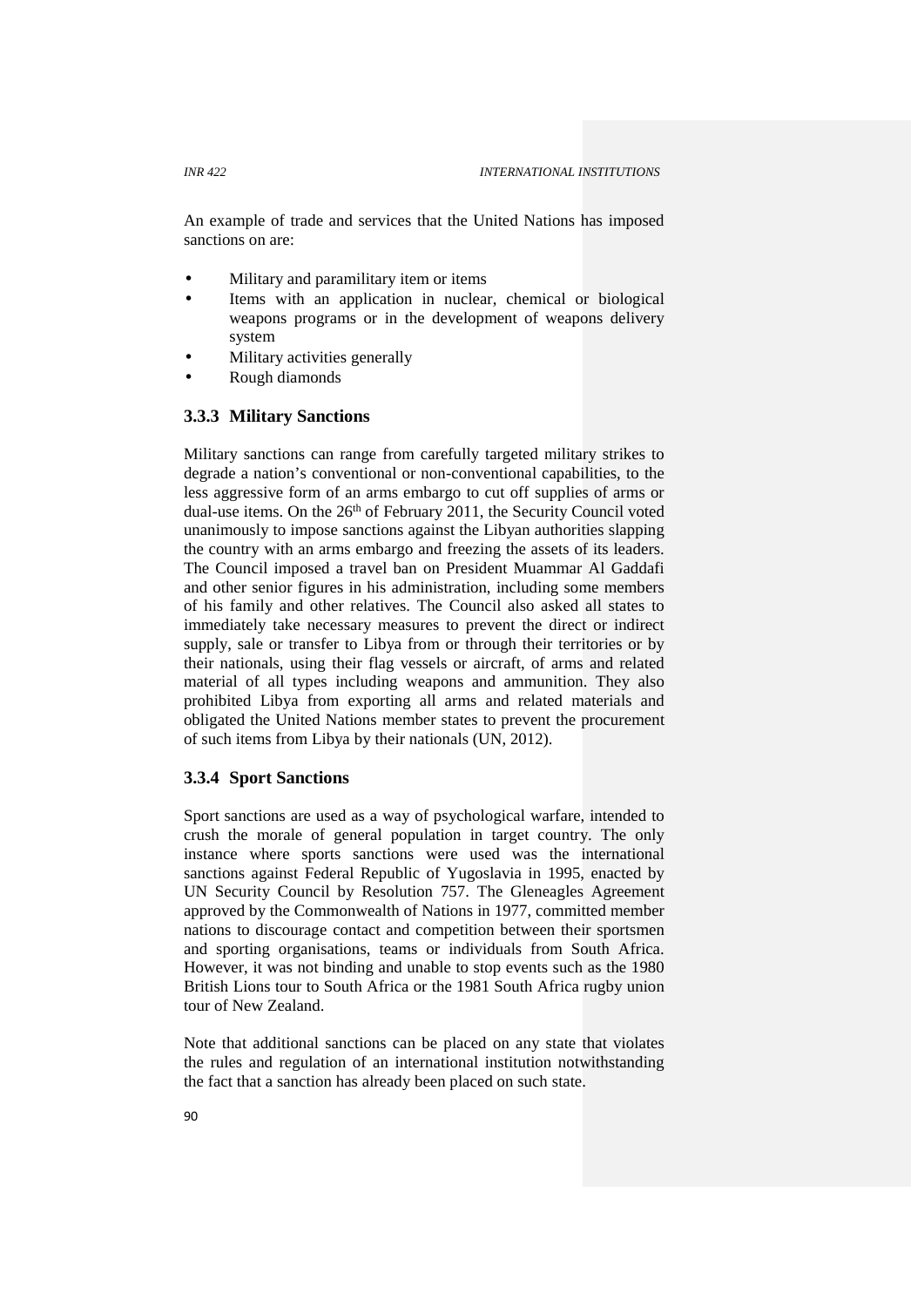## **3.4 Reasons for Sanctions**

Sanction formulations are designed into three categories:

- 1. To force cooperation with international law; this was exemplified in the sanctions placed on Iraq in Resolution No 661 on August 6, 1990 after the initial invasion of neighbouring Kuwait (Conforti, 1991).
- 2. Sanctions imposed to promote peace within a geographical boundary (Chesterman and Poulingny, 2003).
- 3. The third category of sanctions involve the United Nations Council condemnation of actions of a specific action or policy of a member/non-member nation.

#### **SELF-ASSESSMENT EXCERCISE**

Explain the three categories of sanctions imposed on member states.

## **3.5 Dissolution of Sanctions**

There are several ways to remove and dissolve sanctions that have been implemented on a nation(s). For example, in some cases and in the sanctions imposed on Iraq, only a reserve resolution could be used to remove it (Lopez and Cortright, 2004). This is done when no provision is put in the resolution for the removal of the sanction. This is done when the sanctioned party is remorse and has shown willingness to adopt certain conditions of the Security Council (Chesterman and Pouligny, 2003). Another way in which sanctions can be removed is when time limits are implemented with the initial sanction. After an extended duration, the sanction will be removed.

Additional sanctions may be placed, however, if the Security Council deems it necessary. The tradition of time limitation has grown over the years allowing for gradual removal of restrictions on nations conforming to at least partial conditions imposed by the Security Council.

# **4.0 CONCLUSION**

Sanctions are very important in international institutions to maintain international peace and security. Most international institutions have sanctions embedded in the charter, constitution, or treaty establishing them. The United Nations Security Council under Chapter VII (Article 41) (UN, 1945) of the charter is the responsible body to adopt measures which are binding on all United Nations member states, while the European Union can independently adopt sanctions in accordance with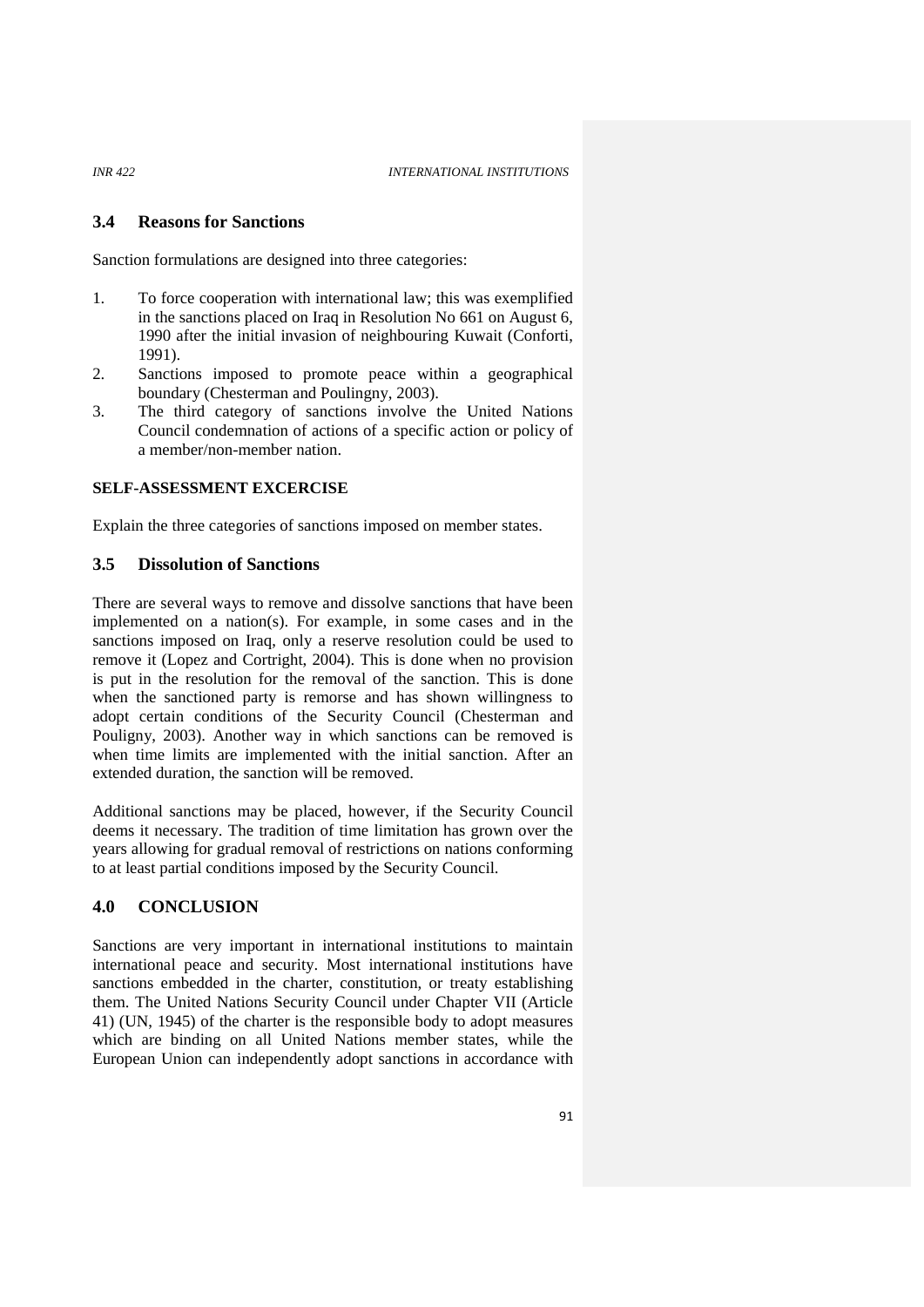the objectives of its foreign and security policy, for example, protection of human rights, rule law and democratic principles.

# **5.0 SUMMARY**

Sanctions are very important in an international institution to maintain peace and security. In this unit, we have examined the various types of sanctions placed by international institutions on erring member states. We also gave the reasons why international institutions impose sanctions on erring members and the types of sanctions normally placed. It remains to be argued that international institutions sometimes selectively target some members when it comes to sanctioning them. This is usually criticised.

# **6.0 TUTOR-MARKED ASSESSMENT**

Give examples of states in which sanction were imposed on and explain in details the type sanction placed on these states.

# **7.0 REFERENCE/FURTHER READING**

- Chesterman, S. & Pouligny, B. (2003). "Are Sanctions Meant to Work? The Politics of creating and implementing sanctions through the United Nations". *Global Governance,* Vol. 9, pp. 503-518
- Conforti, B. (1991). "Non- Coercive Sanctions in the United Nations Charter: Some Lessons from the Gulf War." *The European Journal of International Law*, 2(1), 110-113.
- EU (2007) Treaty of the European Union 17<sup>th</sup> December 2007.
- Lopez, G.A & Cortright, D. (2004). Containing Iraq: Sanctions Worked. Foreign Affairs 83(4) 90-103.

United Nations Charter of 1945.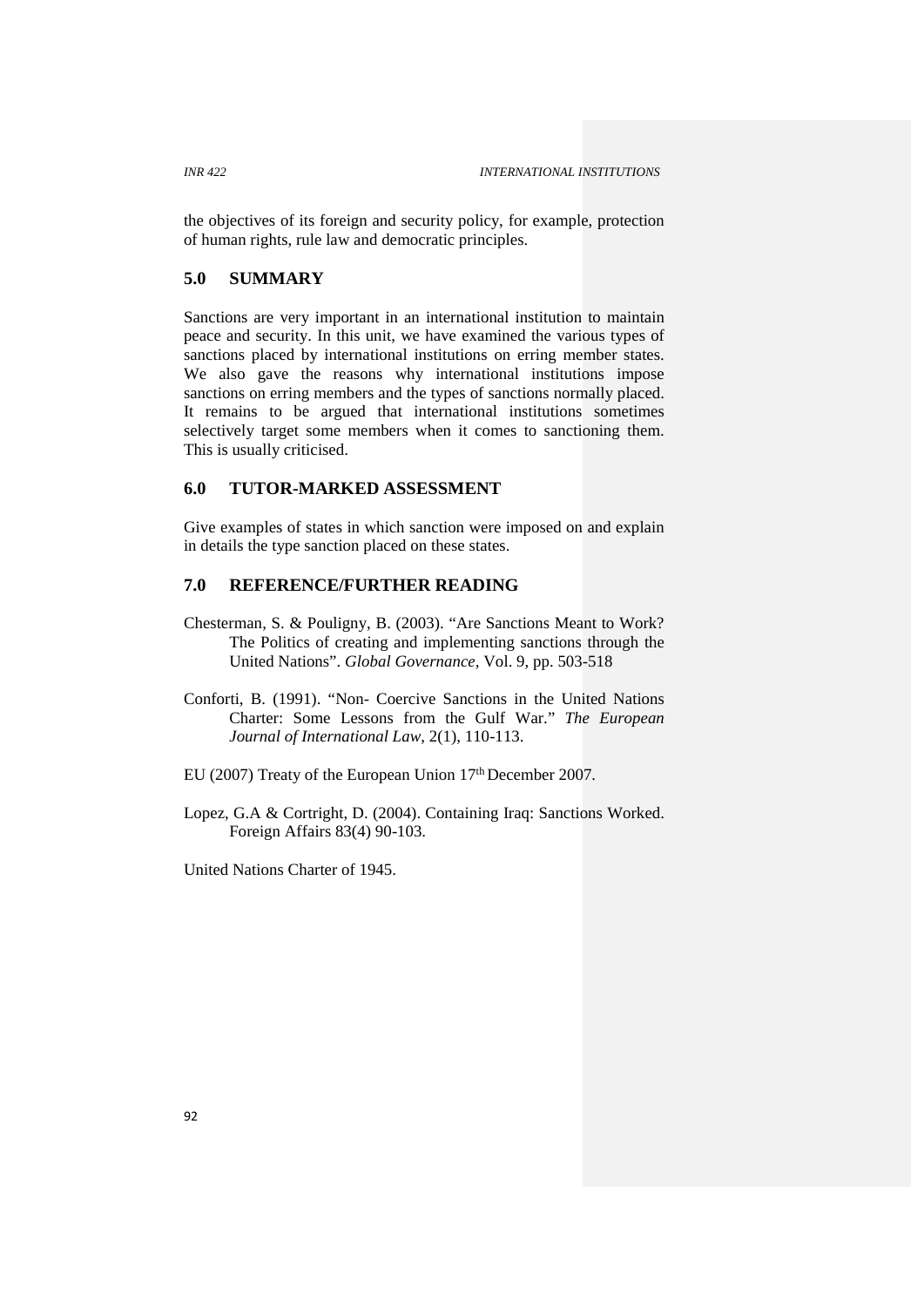## **UNIT 3 IMMUNITY OF INTERNATIONAL INSTITUTIONS**

# **CONTENTS**

- 1.0 Introduction
- 2.0 Objectives
- 3.0 Main Content
	- 3.1 Immunities of International Institutions
		- 3.1.1 Jurisdictional Immunity
		- 3.1.2 Sovereign Immunity
		- 3.1.3 Diplomatic Immunity
- 4.0 Conclusion
- 5.0 Summary
- 6.0 Tutor-Marked Assignment
- 7.0 References/Further Reading

## **1.0 INTRODUCTION**

As earlier mentioned in this course, the role played by international institutions has increased drastically over the years and their membership range from global to regional or sub-regional. It is however important for these institutions to have immunities. Some treaties, charters or constitutions establishing these international institutions provide for the immunities of these institutions. As soon as the first international bodies were set up, it became apparent that there was a need to protect them, particularly against executive officials and judges capable of interfering with their operation. Through its immunity, the international organisation's independence seeks to be protected against interference from the state in which it operates or in which it has an office or its headquarters. Immunities are therefore designed to permit international institutions to undertake their activities without hindrance from national governments. It is however important for international institutions to have immunity in order to preserve their autonomy.

## **3.1.1 Jurisdictional Immunity**

International institutions enjoy jurisdictional immunities from legal claims in national courts against the institutions, representatives of member states and officials of the institution. Jurisdictional immunity is one of the very common and widely used avoidance techniques employed by national courts to decline exercising jurisdiction over disputes involving international institutions. Immunity from jurisdiction does not absolve an institution from its obligations under the applicable laws but constitute a more exemption from the adjudicative power of domestic courts (Schermers and Blokker, 2005). However, it is worthy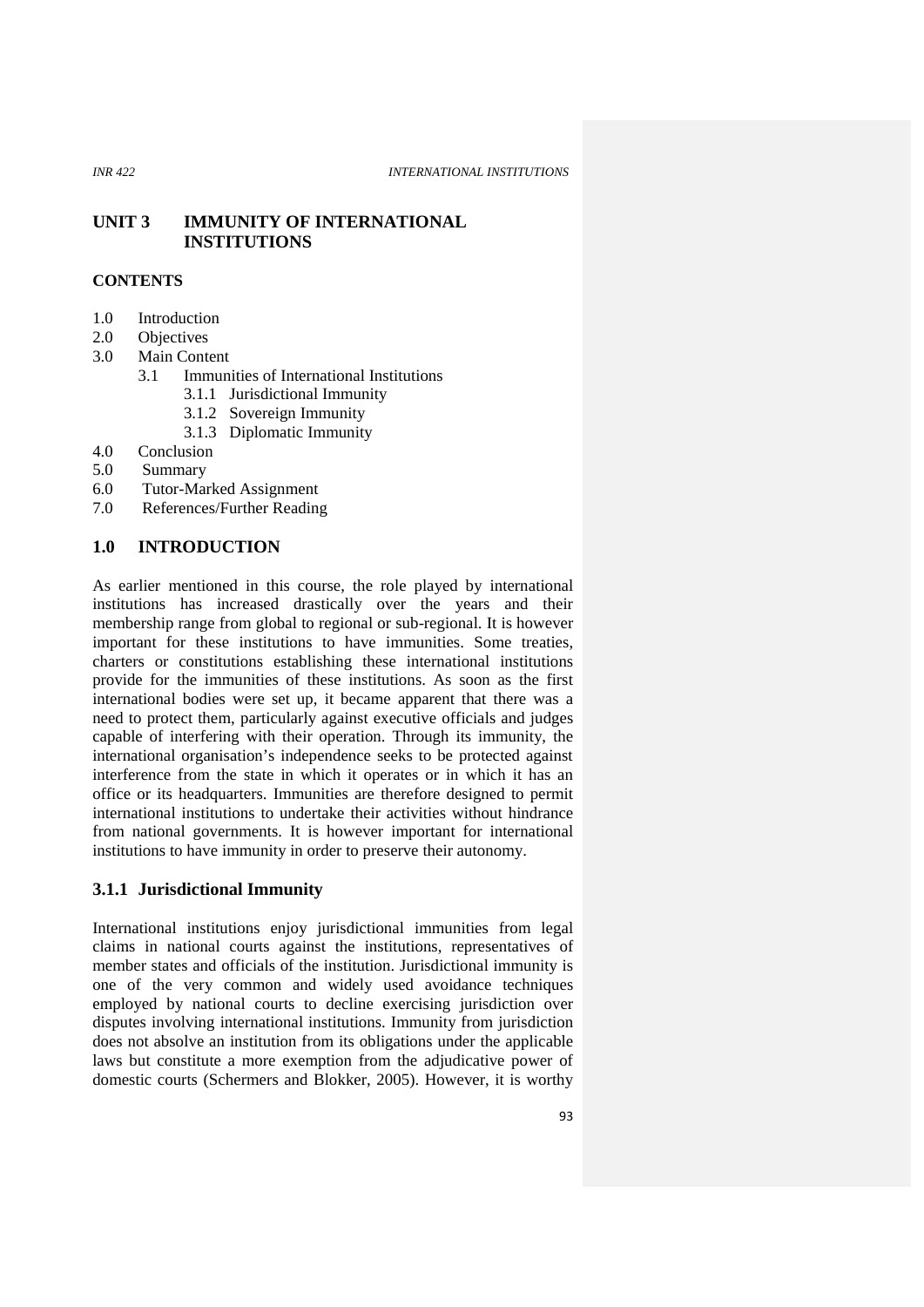to note that international institutions can waive its immunity and consent to the jurisdiction of a domestic court and domestic courts can narrowly interpret the scope of existing immunities and thereby vest themselves with the jurisdiction to adjudicate suits against international institutions.

Article 105 of the United Nations Charter secures for the United Nations jurisdictional immunities in international institutions. However, in return, it is suggested that the institution is required to provide for an alternative means to address claims and settle disputes against the institution. Please note that immunity from jurisdiction is also called immunity from suit.

## **SELF-ASSESSMENT EXCERCISE**

What is jurisdictional immunity?

## **3.1.2 Sovereign Immunity**

This is a legal protection that prevents an international institution from being sued. Sovereign immunity is one of the vast aspects of international law. International institutions enjoy immunity from the jurisdiction of its own courts and courts of other states. This is called sovereign immunity. Sovereign immunity governs to the extent of which an institution may claim to be free from the jurisdiction of foreign national courts. There are two conflicting concepts of sovereign immunity, according to the Supreme Court: (a) Classical or absolute theory: this implies that a sovereign cannot, without its consent, be made a respondent in the courts of another sovereign; and (b) Restrictive theory: which means that the immunity of the sovereign is recognised only with regard to public acts or acts *jure imperii* of a state, but not with regard to private acts or acts *jure gestionis*.

## **SELF-ASSESSMENT EXCERCISE**

Differentiate between absolute theory and restrictive theory of sovereignty.

### **3.1.3 Diplomatic Immunity**

## **Immunity of Representatives of Member States and Officials of the Institutions**

International institutions have granted immunity to representatives of member states and officials of the institutions. The Convention on Privileges and Immunities of the United Nations of 1946 sets out the immunities of the United Nations and its personnel (Shaw, 2004).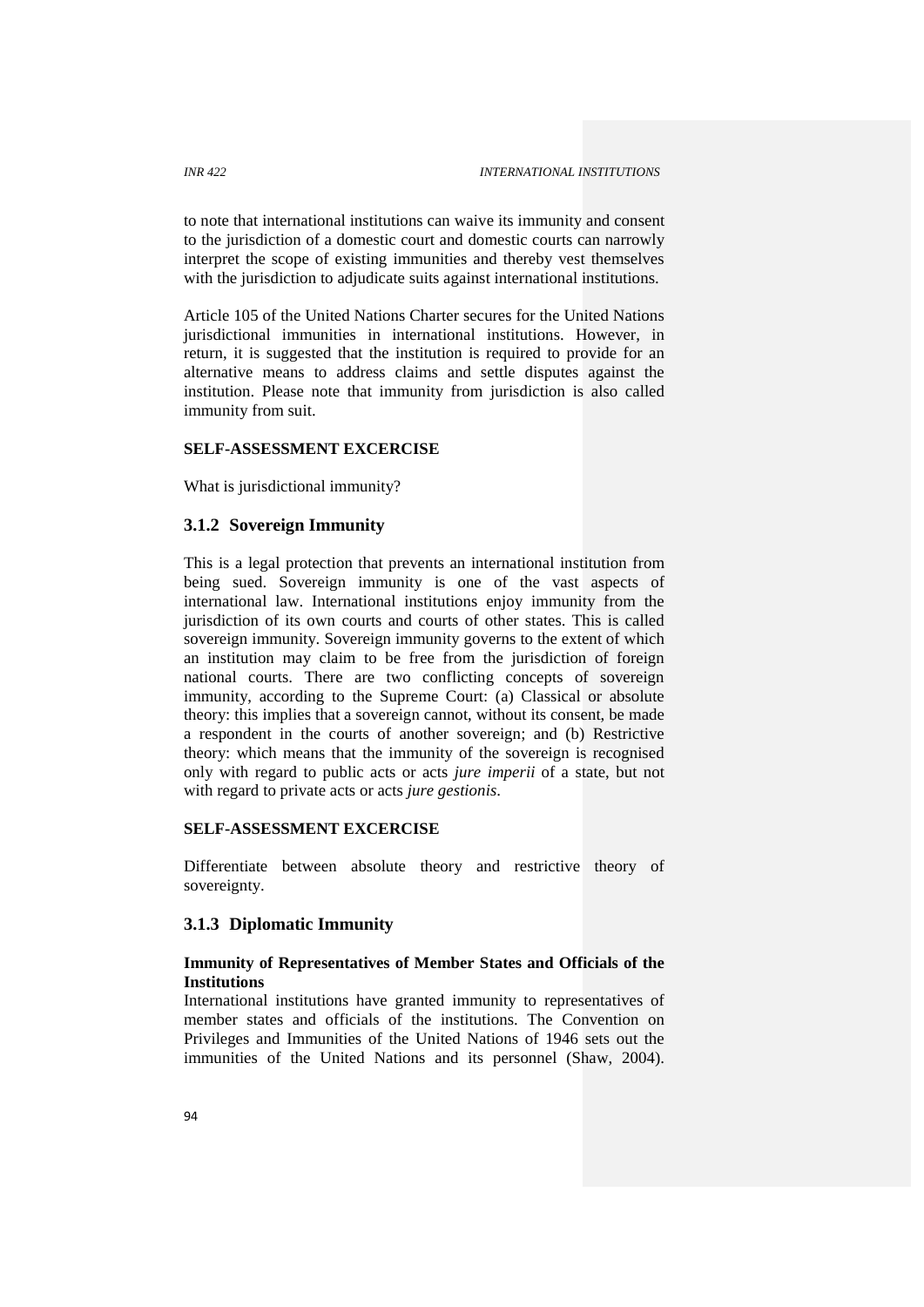Therefore, immunities exist to help international institutions achieve its ends without hindrance.

### **Immunity from Tax and Duties**

International institutions, and their assets wherever they are located and by whoever is held shall enjoy immunity from suit and judicial processes, custom duties and taxes imposed on international institution. Article 191 of the Treaty establishing the European Atomic Energy Community (EAEC), the European Union and the EC provides that the institutions shall enjoy in the territories of the Member States such privileges and immunities as are necessary for the performance of their tasks.

# **Rational for International Institutions Immunities**

The rationale for granting of immunity to international institutions is not similar to state immunity or diplomatic immunity. Although both states and international institutions are established under the international law, their characteristics and legal personality can however not be compared. However, the rational for the grant of immunity from local jurisdiction is to avoid the danger of partiality and interference by the host country in the internal workings of these international institutions or agencies. It is intended to shield the organisation from political pressure or control by the host country to the prejudice of member states of the organisation, and to ensure the unhampered performance of their functions (Fred, 2009). Besides the reasons of courtesy, international institutions unlike states do not have a territory, they can only exercise their functions on the territory of a state.

International institutions do not however have a population, since their activities can only be carried out by their member states. The independence of the institution can of course only be effective through the preservation of the independence of the official and agents of the organisation. The grant of immunities to international institution was to preserve and ensure the independence of the institution to enable it fulfil its functions which would not be interfered with by the host state (Fedder, 1960:64).

When the United Nations was established it was considered necessary that it should enjoy the status of a legal person under the domestic law of its member states, such a domestic personality is essential for an international institution to effective carry out its duties such as procurement of contracts, acquisition of property and the capacity to pursue its private rights before a national court. The Charter of the United Nations Article 104 provides that the United Nations shall enjoy in the territory of its member states legal capacity as may be necessary for the exercise of its functions and fulfilment of purposes. Article 105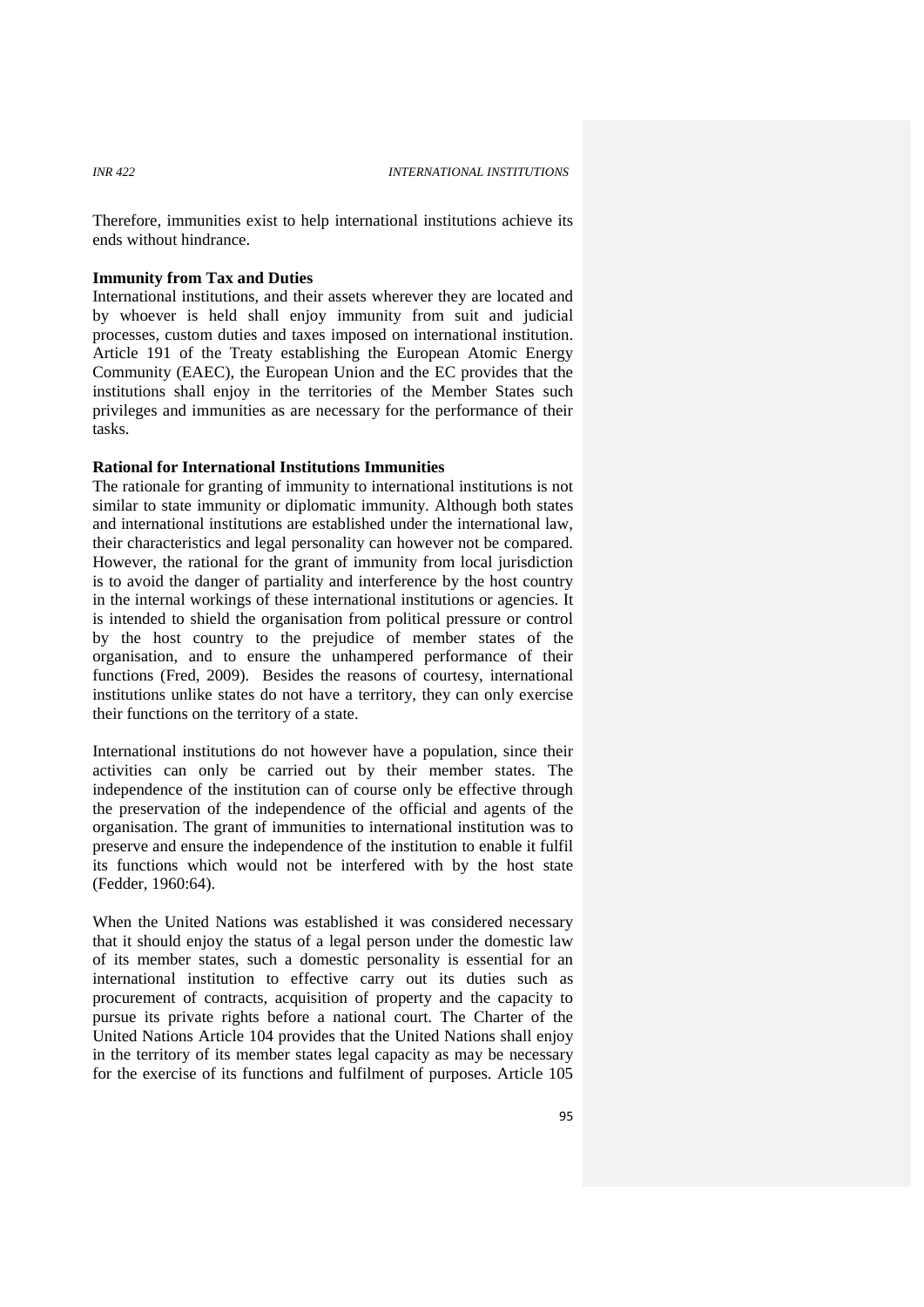of the Charter of the United Nations provides that the United Nations shall enjoy in the territory of each of its member states privileges and immunities necessary for the fulfilment of its purpose

However, the provisions of the article cited needs detailed explanation in order to become workable in helping the officials of the United Nations and national judges to determine whether they should be considered capable of entering into a specific legal transaction or immune from particular law suit directed against it. It is therefore unclear as to what extent the United Nations and its member states representatives should enjoy immunities. Article 105 Paragraph 2 of the Charter makes provision for the United Nations and its officials to enjoy immunities necessary to help them discharge their functions effectively.

Note however, that the Convention of Privileges and Immunities also referred to as the General Convention which was adopted in the immediate aftermath of establishing the United Nations as provided for Article 105 Paragraph 3 of the Charter of the United Nations provides for the immunity of the United Nations and contains detailed provisions on immunities enjoyed by the United Nations officials and its member states representatives. The convention provides that the United Nations shall have immunity from jurisdiction in Article II section 2. It states that the United Nations, its property, its assets, wherever located shall enjoy immunity from every legal processes except in so far as in any particular case it has expressly waived its immunity. The absolute immunity from suits by the United Nations has been respected in most countries. The *de facto* absolute immunity of the United Nations is mitigated by the fact that Article VIII Section 29 of the Convention on Privileges and Immunities require the United Nations to make provisions for appropriate settlement of disputes arising out of contract or other disputes in which the United Nations is a party (Reinsch, 2008: 285-306).

In addition to the immunity from suit granted by the Convention on privileges and immunities to the United Nations, the convention also provides for the "inviolability of the United Nations premises and property which means that they are exempted from any search, requisition, confiscation, or other forms of executive, administrative, judicial or legislative interference. This same inviolability applies to the archives of the United Nations.

## **4.0 CONCLUSION**

Immunities of international institutions are of utmost importance when discussing international institutions. Some of these institutions have their immunities provided for by the treaties, charter or constitution